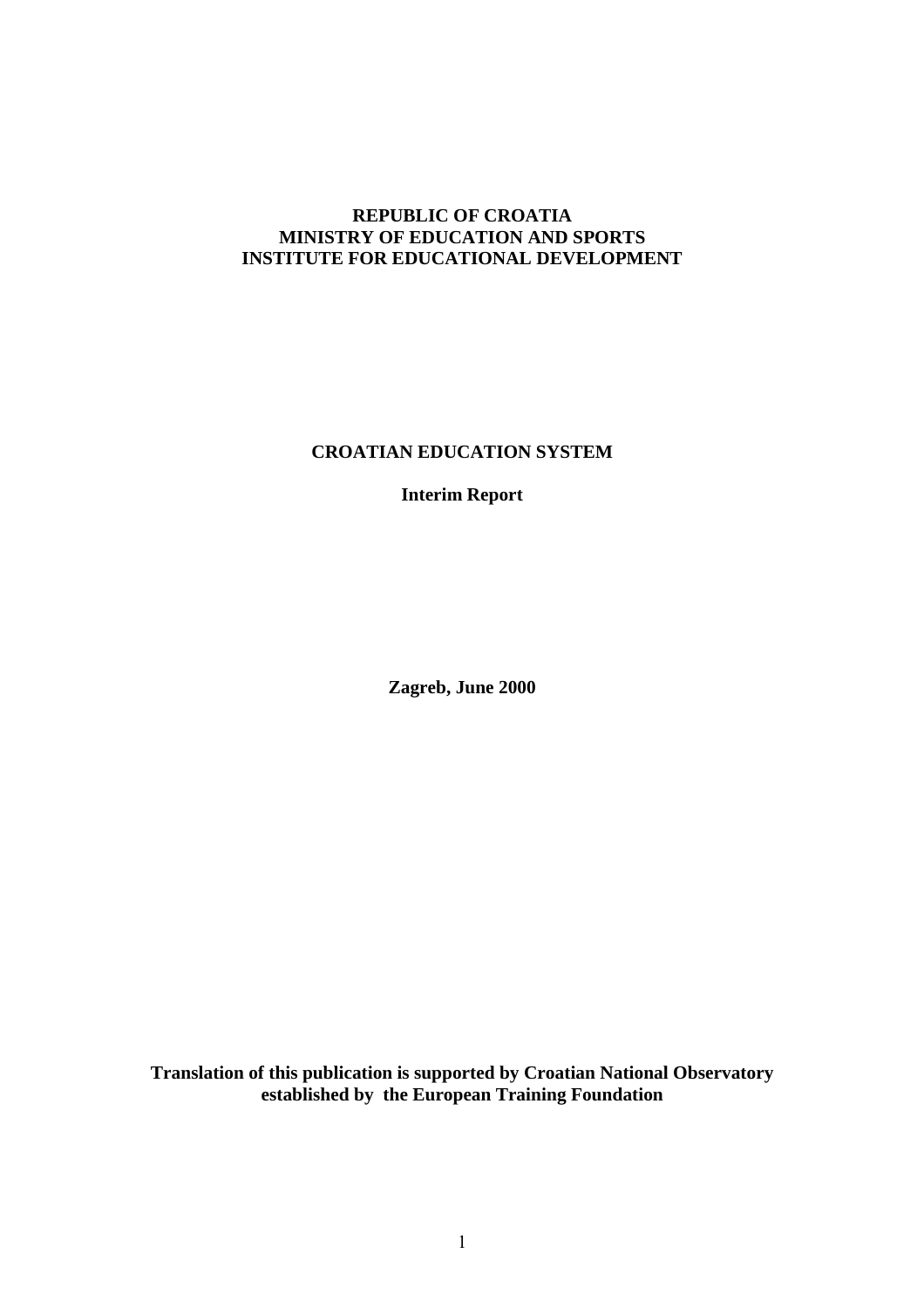#### **REPUBLIC OF CROATIA MINISTRY OF EDUCATION AND SPORTS INSTITUTE FOR EDUCATIONAL DEVELOPMENT**

**Editor in Cief: Dr. Sc. Zlatko Miliša**

**Proofreading: prof. Nataša Mance**

**Copyright: Ministry of Education and Sports**

**This material was produced by the advisers and supervisors of the Institute for Educational Development. Copying, distribution or publishing is subject to prior consent of the editor. CONTENTS**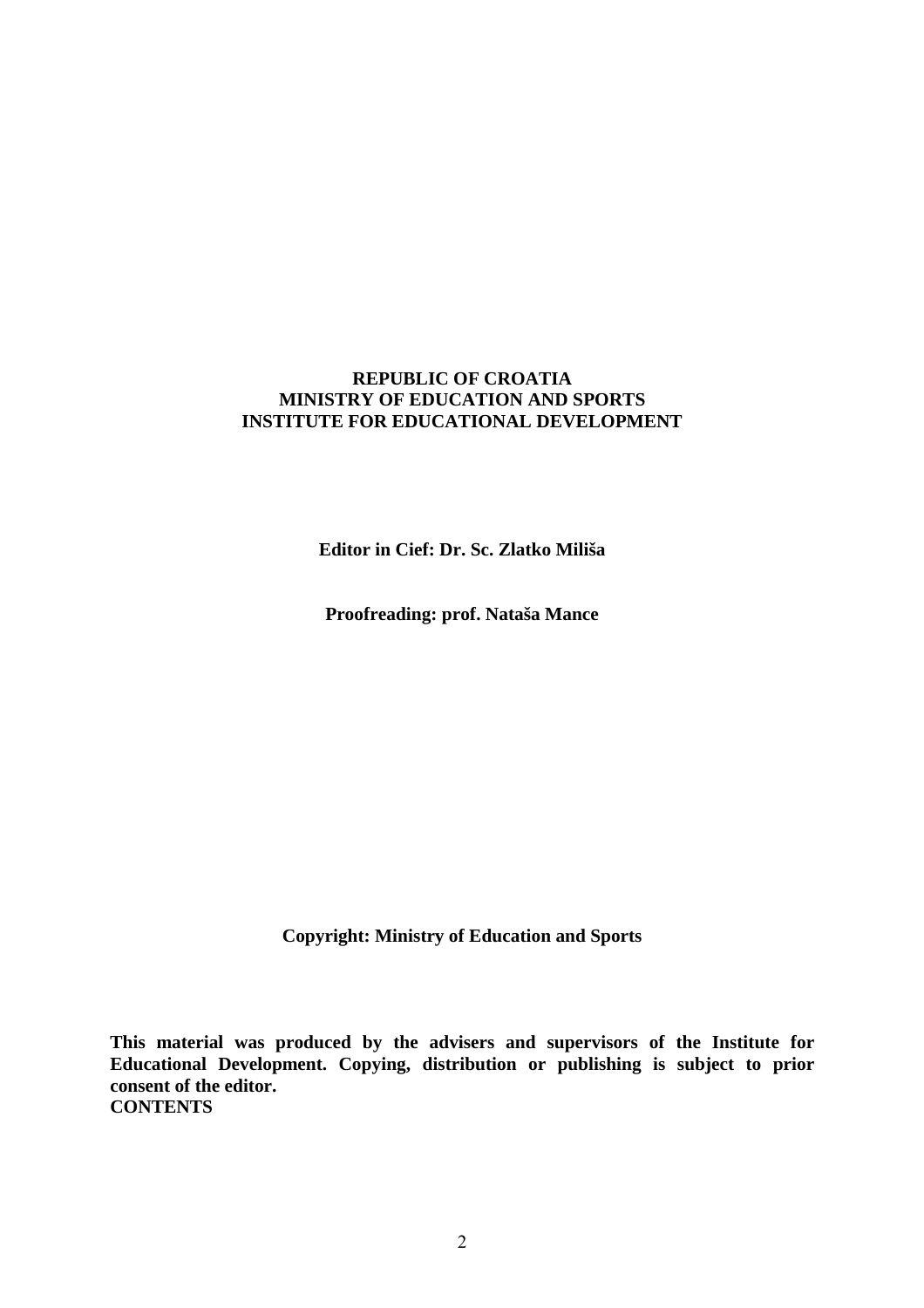| I.        |                                                              |
|-----------|--------------------------------------------------------------|
| П.        |                                                              |
|           | 1.                                                           |
|           | $\overline{2}$ .                                             |
|           | 3.                                                           |
|           | 4.                                                           |
|           |                                                              |
|           |                                                              |
|           |                                                              |
|           | 4.2.2.                                                       |
|           |                                                              |
|           | Education for children with special needs<br>5.              |
|           | 5.1. Education for handicapped and disabled                  |
|           |                                                              |
|           | 6.                                                           |
|           | 7.                                                           |
|           | Education of Croatian migrants abroad<br>8.                  |
|           | Ethnic communities and minorities education in Croatia<br>9. |
|           |                                                              |
|           |                                                              |
| Ш         | <b>SCHOOLS' NETWORK AND TYPES OF CURRICULA</b>               |
|           |                                                              |
|           |                                                              |
|           |                                                              |
|           | 2.                                                           |
|           | 2.1. Primary education in minorities languages               |
|           |                                                              |
|           |                                                              |
|           | 3.                                                           |
|           |                                                              |
|           |                                                              |
|           |                                                              |
|           |                                                              |
|           |                                                              |
|           | 4.                                                           |
|           |                                                              |
|           |                                                              |
|           |                                                              |
| ${\bf V}$ |                                                              |
|           | VI EDUCATION FOR HUMAN RIGHTS AND DEMOCRACY                  |
|           | VII LIBRARIES AND INFORMATION SERVICES                       |
|           |                                                              |
|           | VIII STUDENTS' EVALUATION AND ASSESSMENT                     |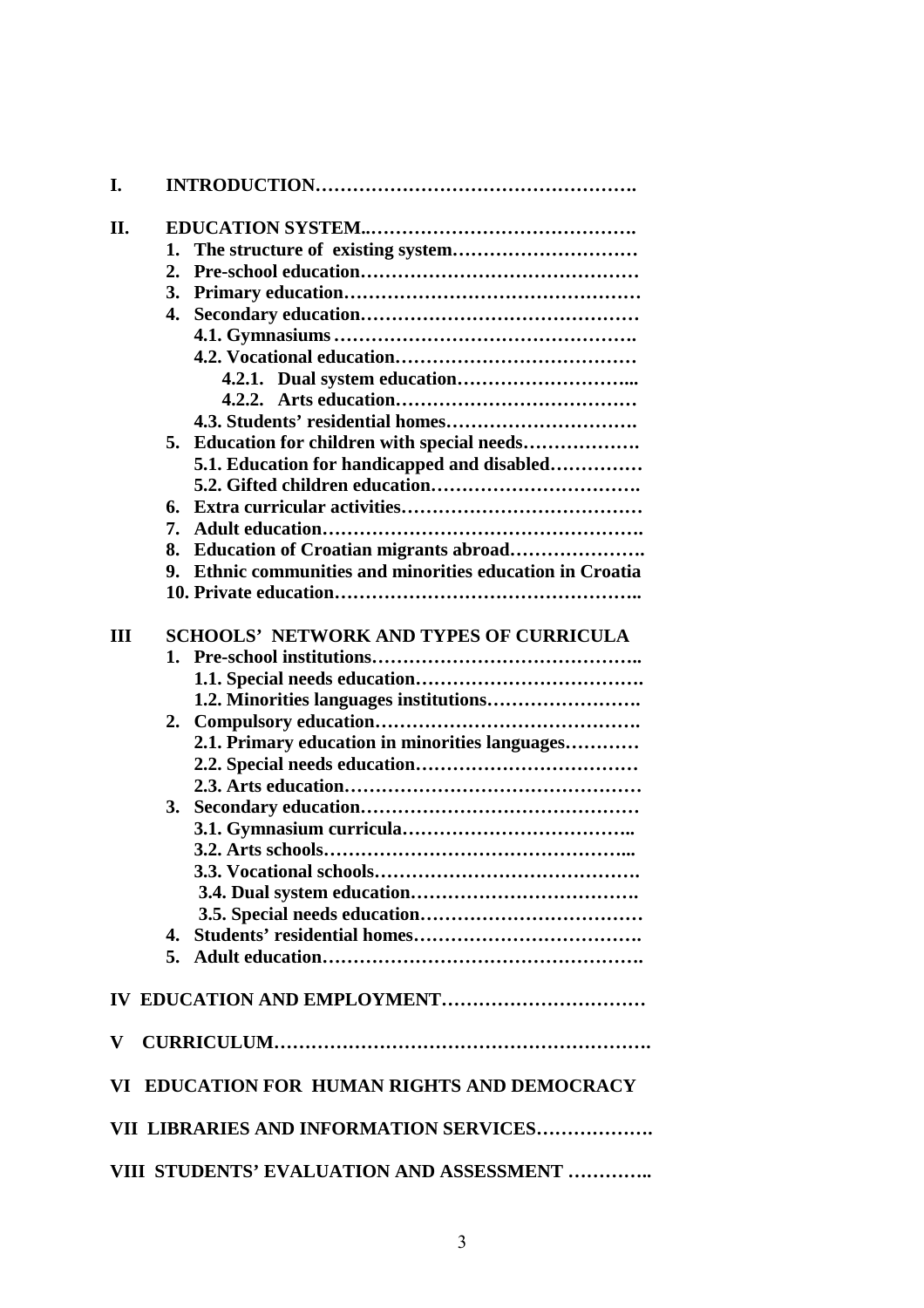|              | 2.                                                   |
|--------------|------------------------------------------------------|
|              | 3.                                                   |
|              |                                                      |
|              |                                                      |
| $\mathbf{X}$ | <b>MANAGEMENT AND FINANCING OF EDUCATION</b>         |
|              |                                                      |
|              |                                                      |
|              |                                                      |
| XI           | PROFESSIONAL DEVELOPMENT ACTIVITIES IN               |
|              |                                                      |
|              | 1. The role & development of professional activities |
|              |                                                      |
|              | 3. The Institute for educational development         |
|              | XII THE STRUCTURE OF THE MINISTRY OF EDUCATION       |
|              |                                                      |
|              |                                                      |
|              |                                                      |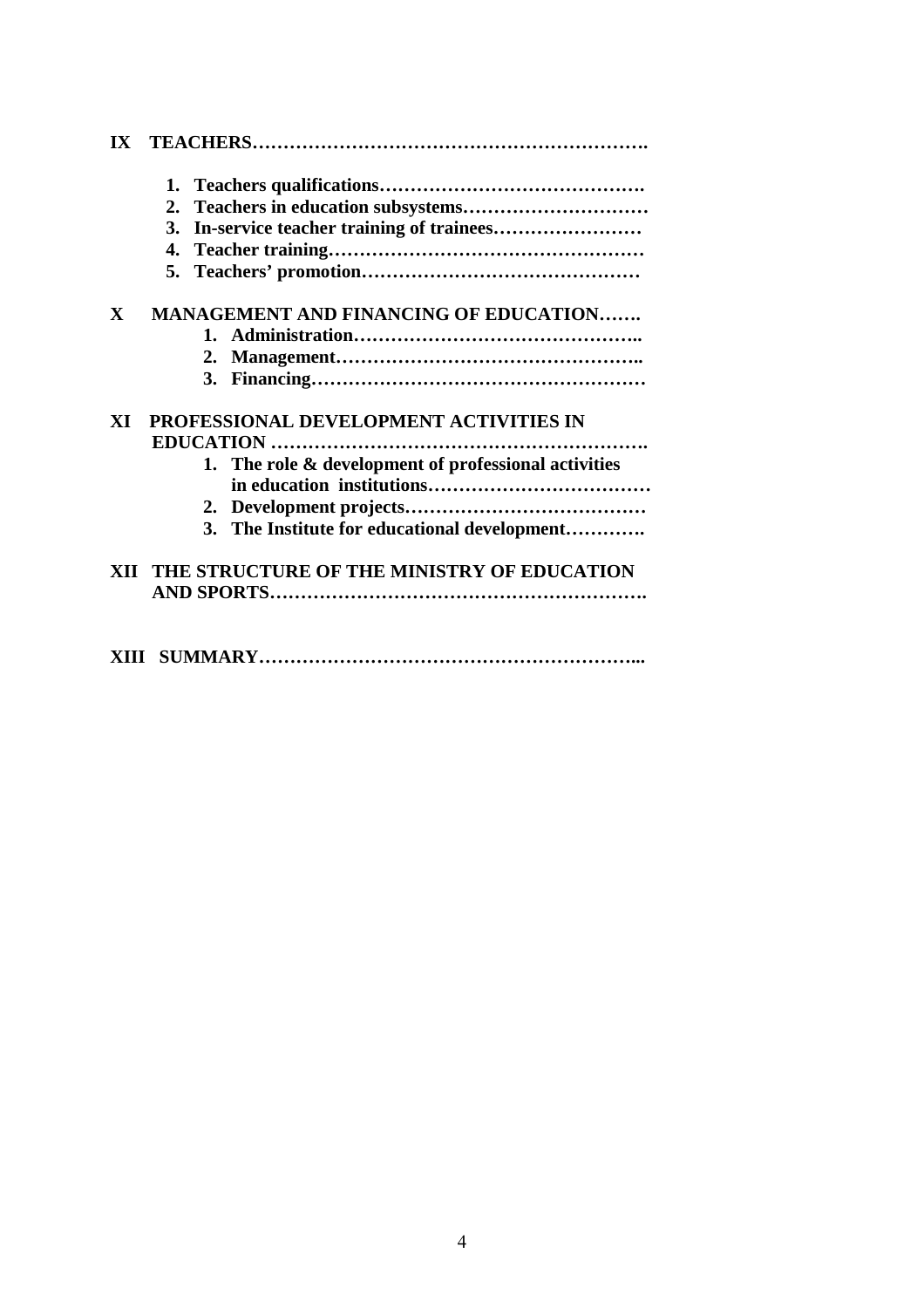# **I. INTRODUCTION**

Since 1990 the Republic of Croatia has been undergoing changes in all walks of life including education.

The changes in education system have been continuous with some more prominent activities in 1991, 1995 and 1996.

Croatian education system has been under constant critical scrutiny and evaluation as to other European school systems. The aim is to meet the demands, which would make it compatible to common European framework still fostering traditional national values and bearing in mind the existing resources of the country.

This report is an interim state of the art publication, which describes the part of the national education system, which is the responsibility of the Ministry of Education and Sports. Beside its descriptive part, the report includes statistical and other data enabling the quantifying analysis of the system and in particular that between 1997-2000.

It should be noted that the overall report on Croatian education system is fragmentary as regards its continuity within the period since 1990. Due to the lack of data collecting activities in the Ministry as well as the suspension of all development activities and the extinction of the Educational Institute itself, the key data herewith included lack cohesion in their presentation.

Therefore, the report includes data made available through different sources (Central Bureau of Statistics, Ministry of Education and Sports, County offices for education, non official statistics of the ministry staff, different analyses and reports, etc.) which have been collected for various purposes, and pursue different methodologies, criteria and standards what presents an objective obstacle in judging the quality and accountability of the collected material.

In spite of what has been stated so far as well as for all constraints and unfavourable circumstances in the past, the aim of the report is to supply basic information to institutions and individuals who in any way might wish to reflect on and influence changes within the system.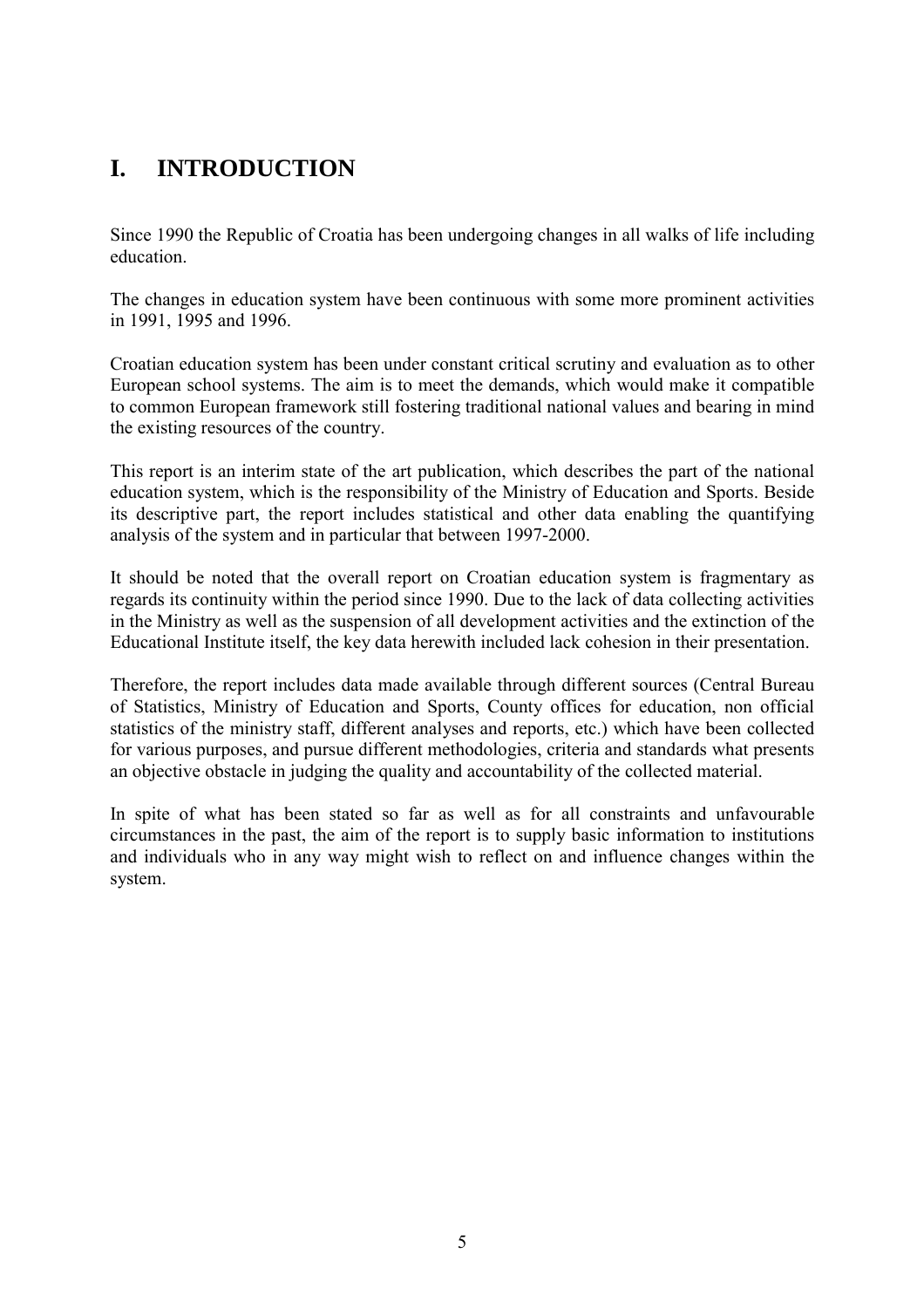# **II. EDUCATION SYSTEM**

# **1. The Structure of Education System**

The education system in the Republic of Croatia consists of 4 main levels (see Chart 1): preprimary, primary, secondary and higher education level. The secondary and higher education levels show horizontal and vertical variations.

*Chart 1: Education system in the Republic of Croatia*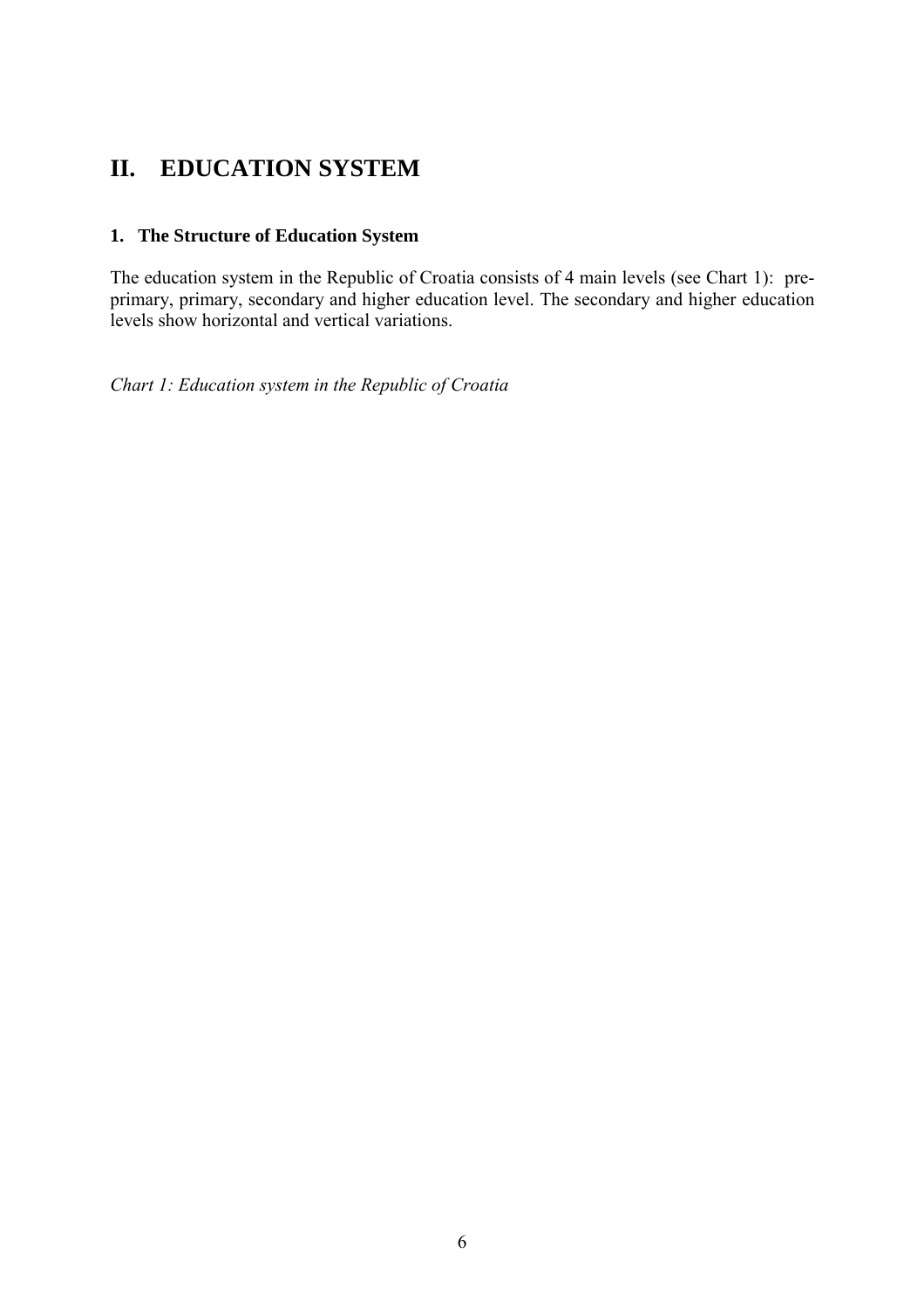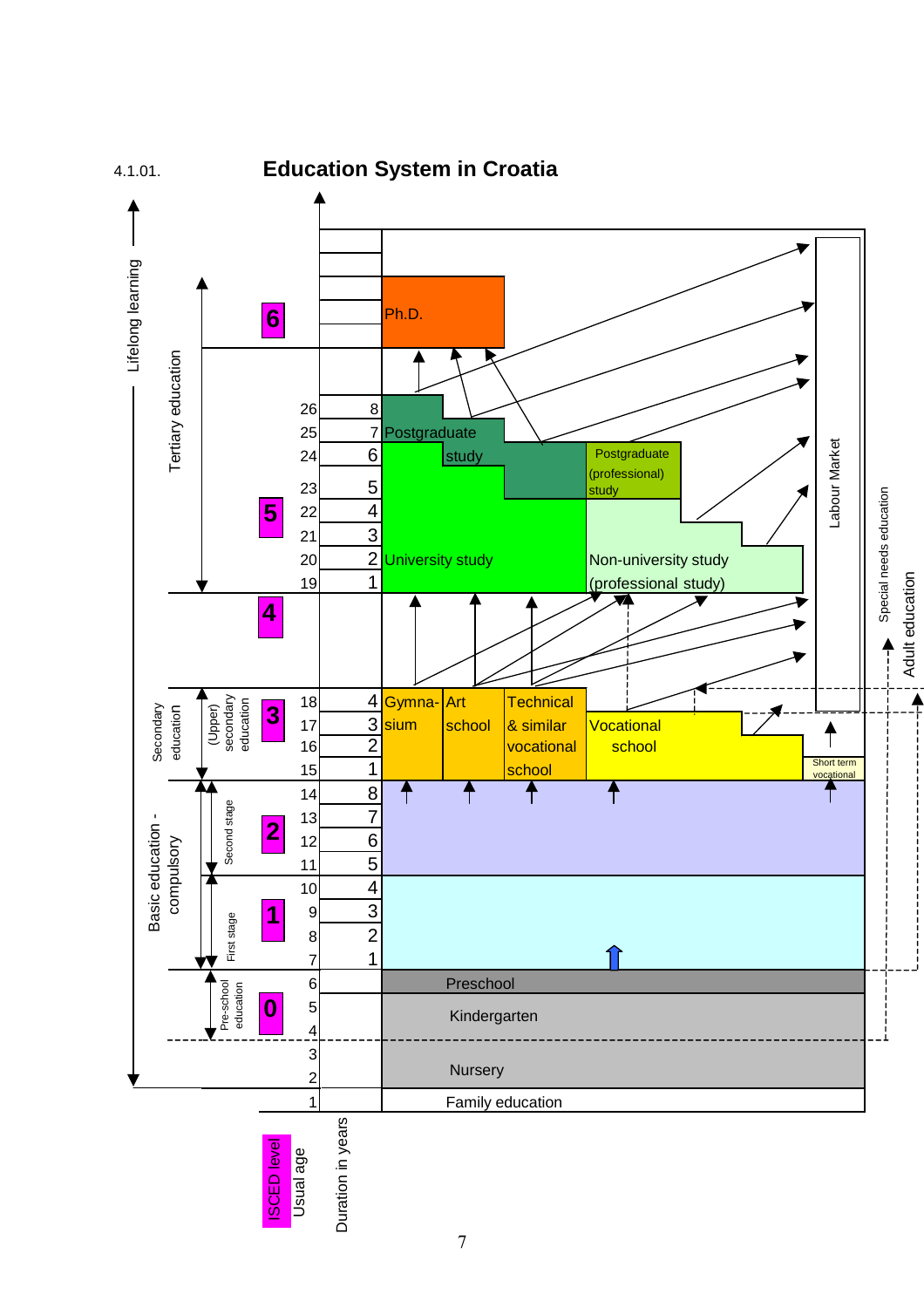#### **2. Pre-school Education**

Pre - school education is the part of education system. It is regulated by:

- Institutions Act (*Official Gazette = Narodne novine* = NN, # 76/1993)
- Proposal on Development Concept of the Pre school Education (Ministry of Culture and Education Bulletin, # 7/8, 1991)
- Curricular Paths in Pre school Education of Children (Ministry of Culture and Education Bulletin, # 7/8, 1991)
- Decision on Standard Elements in Social Care of Preschool aged Children (NN # 28/1983)
- Law on Financing Local Government Units (NN # 117/1993)
- Pre school Education Act (NN  $# 10/1997$ ) and respective by-laws
- Regulations on modalities and conditions of licensing education staff in the kindergarten (NN # 133/1997)
- Regulations on modalities and conditions in promoting education staff in the kindergarten (NN # 133/1997).

All quoted documents are applied at different levels with difficulties of different nature. In most cases they lack updated pedagogical standards, which should have been accepted six months after the Pre-school Education Act in 1997 was passed.

#### *Pre - school Education Programmes*

Pre-school education is being exercised through regular programmes varying from 5 to 10 hours a day. The most numerous are 10-hour programmes. Minor number of groups are in 5- 6 hour programmes particularly suited for smaller community centres or municipalities.

The statistical data on institution number and types as well as children enrolled are given in Chapter 3.

Both the 10-hour programme and the 5-6 hour programme are enriched by specialized programmes like: foreign languages, arts, music, sports etc. All programmes include supported development contents (eco) as well as drug- prevention programmes.

Since 1992 special care has been given to language programmes. Namely, the Institute for Educational Development has elaborated an expertise in applying early learning of four (4) different foreign languages (English, German, Italian and French), has developed planning and evaluated the results. The latter are very satisfactory.

All pre-school institutions are requested to submit proposals of their specialized programmes for approval to the Ministry of Education and Sports , namely , its Institute for Educational Development, in order to assess human resources and other conditions assuring accountability.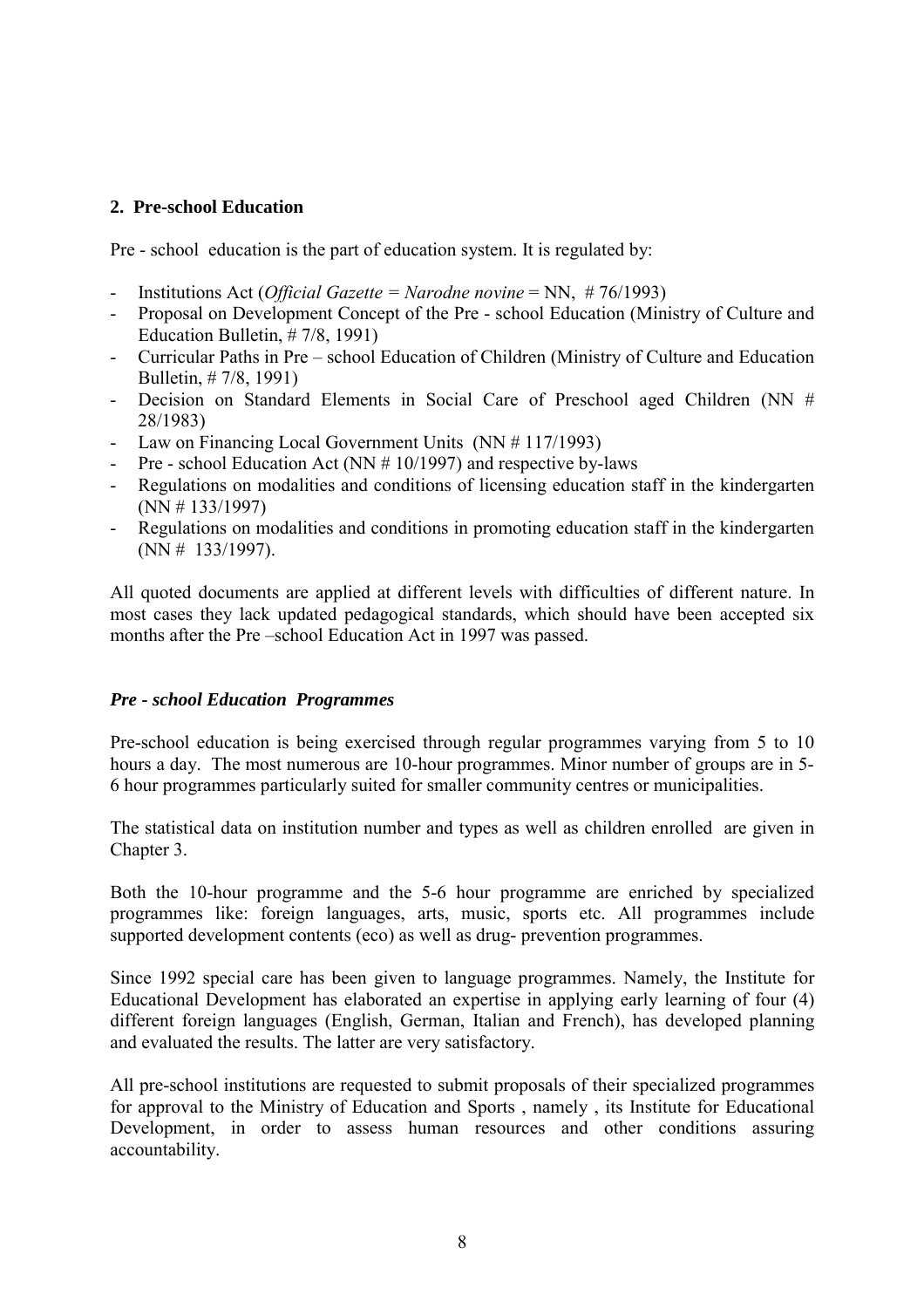20% of children in pre-school institutions of larger communities have been included in *shorter programmes* which are being developed after the regular ones.

Those communities which have been encouraged to develop *specialized programmes* (e.g. the town of Zagreb) register open market behaviour.

Due to higher prices of these programmes, the parents are inclined to choose *shorter specialized programmes* within the regular ones, which are also cheaper than the all day programmes.

95% of the population has been included into an organized *Pre-school programme* free of charge for the child. The programme in most cases has been carried out by educators in kindergartens and teachers of first four grades in primary schools but only if there are no kindergartens in communities.

Similar situation is found in kindergartens with inclusive programmes of handicapped or disabled children and gifted children as well.

The following world reputation programmes have completely been implemented in our pre-school institutions:

- a. *Montessori programmes 2* private kindergartens in Split and Zagreb, 1 confessional kindergarten in Đakovo and 3 groups of children in 3 state-owned kindergartens in Zagreb.
- *b. Waldorf programmes* in 2 kindergartens in Zagreb and Rijeka.
- *c. Agazzi* 1 kindergarten in Križevci.

Besides, the *Reggio* concept elements are mostly implemented in the kindergartens of the Rijeka area.

Due to insufficient financing, kindergartens are facing the drop in quality. Some locally run units do not comply with law regulations on co-financing the activities in their kindergartens e.g. Imotski, Erdut, The Danube region, Donja Stubica, etc.

Even the bigger municipalities do not financially support investments in modern didactic equipmnet what certainly diminishes the incentives to child game and various activities. Educators are bound to rely on self-produced materials in games and activities but it is not an adequate compensation for the missing specialized teaching facilities.

Some communities register progressive leaving rates of children due to some new social parameters e.g. parents' unemployment.

## *Programme implementation and quality accountability*

The accepted regulations, previously quoted, have considerably enhanced the development of pre-school education as far as modern concepts are concerned. Thus the programmes promote democratisation and humanization of education process.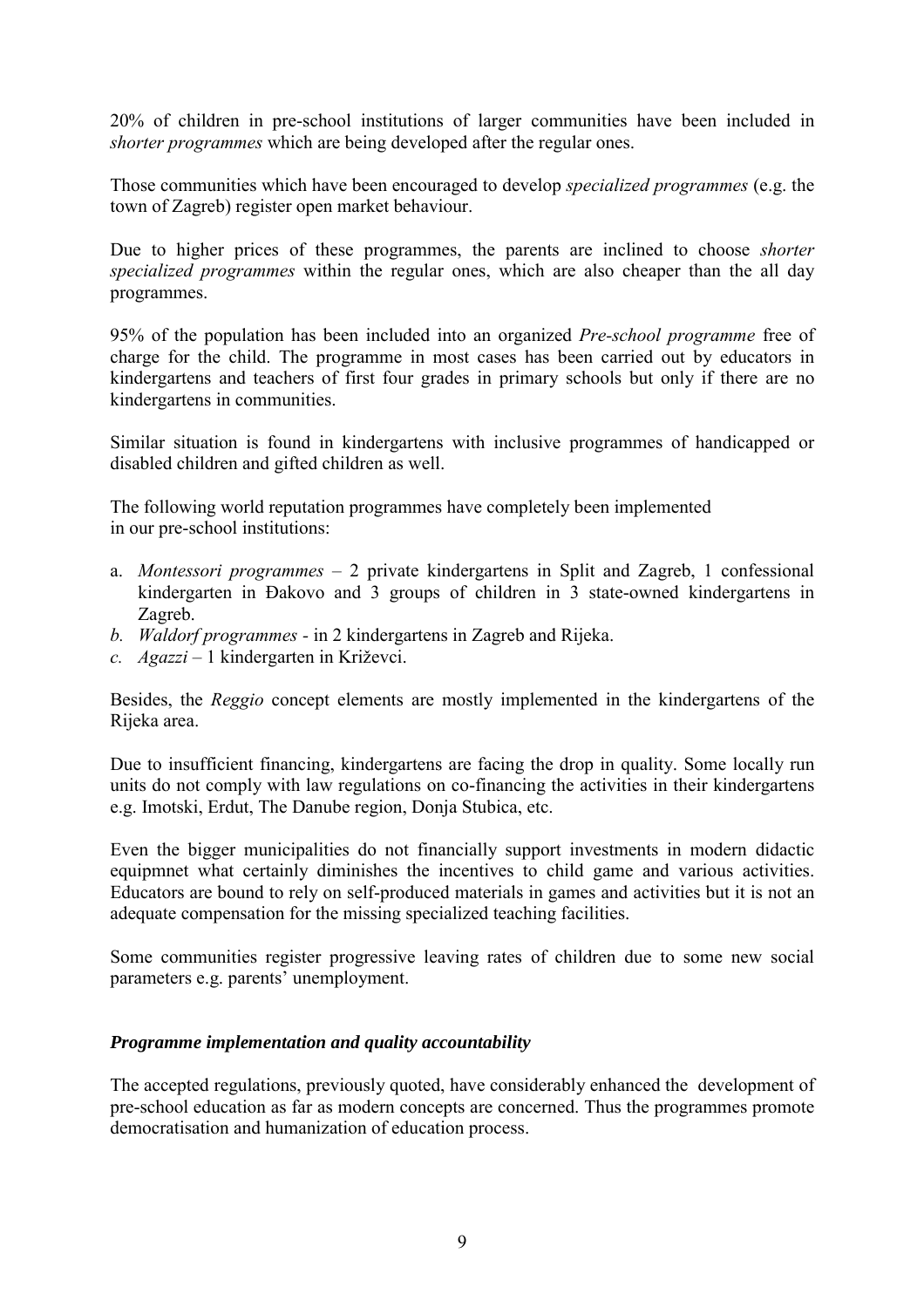*The Proposal on Development Concept* has become the basic issue for all kinds of programmes. Since its acceptance, there have been varieties in its implementation as far as main aims and goals are concerned. The main goals are:

- enhancing integral development and education of the child by applying humanistic and developmental approach, first of all by respecting child's rights and his/her individual needs.

More and more pre-school education institutions show concern about child's needs and his/her opinion about himself/herself. Self respect development, creativity and communication skills are also being enhanced. The programmes are more and more tailored to meet basic and psychological needs of children.

There are several dimensions within regular and other programmes, e.g.:

- health care and physical development of the child;
- education for all according to children's needs and natural and social events in the living surrounding leading to enrichment of the quality of
- everyday activities of the kindergarten population ( both children and adults);
- specific requirements for handicapped, disabled or gifted children improvement of education process with eventual goal of opening up within the institution and larger community as well.

A standing is being developed that *action research* contributes a lot in developing educational practice. Therefore, the research is to take place within framework of tolerance and diversity in human approach since they both influence building up of a curriculum as the result of joined efforts of educators and children.

This concept has been introduced by the Institute for Educational Development since 1995 and later on in 1998, with constant additional support of the university experts in pre-school education.

Psycho-social programmes were developed during and after Homeland War. They included a large number of educators, other non-teaching staff, institutions' principals as well as 4 sets of produced materials with integrated trauma psychology and latest issues in children's special needs.

There is a further need of integrating the special issues of these programmes in regular all day and shorter programmes in order to prevent impairment in child development.

The year 1992 marked an experimental application of Integral Method of children and parents through activities of the Faculty for Educational Rehabilitation of the University of Zagreb, which was the acting as Project Management Team. The results of the team work of many experts, including in-service educator training in kindergartens, are three produced manuals still in use.

Strong motivation of pre-school professionals has been noted in developing cases of good practice through exchange of expertise. Hence the seminars organised for six years in a row (in Čakovec, Split, Osijek, Rijeka, Pula, Zagreb and Dubrovnik). These seminars have greatly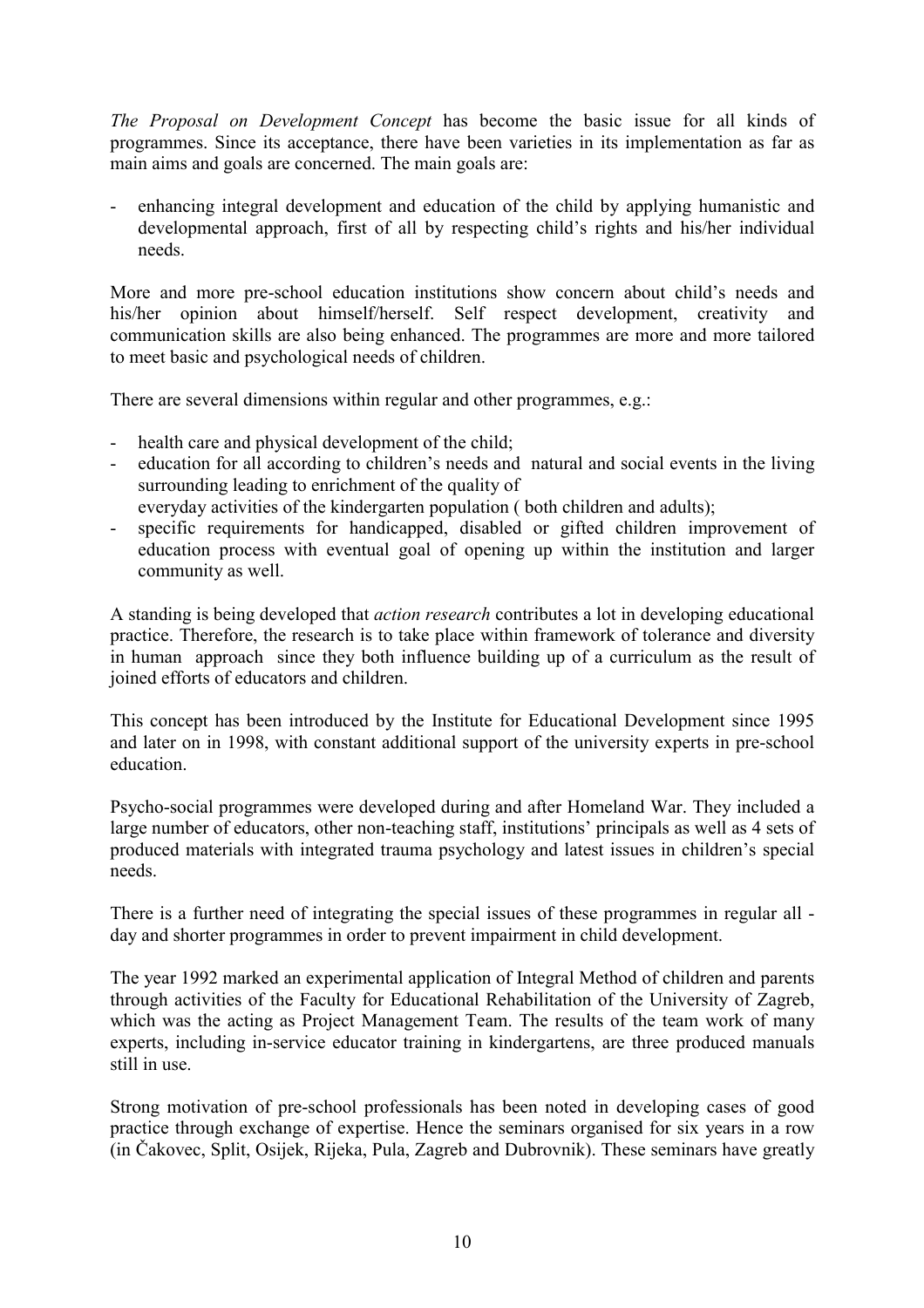filled the gap of restricted resources of the Institute for Educational Development to provide more in-service training and include more participants in the field.

The issues and the level of expertise reached in pre-school education as well as the real needs of the Croatian population oblige to comply with legal regulations and to offer additional help in the field at the state level.

Croatia has human resources which can present its experience and projects on the world scale, but this does not mean that all kindergartens in the country are suited to implement conceptual changes.

## **3**. **Primary Compulsory Education**

Primary school is the basis of the education system in the Republic of Croatia.

Primary school is an educational, social and cultural institution with compulsory attendance by all children aged between 6 and 6 1/2 (or 7) and 15. It is a general education institution and the basis for further education, out of school and independent education as well as for permanent training and life long learning.

Compulsory education in Croatia is developed through primary school of an eight grade structure.

The compulsory nature of education derives from Constitution of the Republic of Croatia and the Education Act on Primary Education (NN # 59/1990) and its Amendments (NN # 7/1996). The legislation regulates the activities of primary education in a close and unique system of education.

The activities in primary education include compulsory education, other forms of children and youth education and adult education.

Beside the Education Act on Primary Education, as a basic act, there is also the Law on Inspection in Education and the Law on Equivalence of Foreign School Documents and Degrees, and a series of by-laws regulating the activities of the primary school (Croatian primary education, Croatia Project, Zagreb, 1997).

The aim of primary education is to enable all students to acquire knowledge, concepts, skills, attitudes and habits required for life and work or further education. The school is bound to provide continuous development of the pupil as spiritual, physical, moral, intellectual and social being with his affinities and skills. Hence, the goals of primary education on the learner:

to enhance and develop interest and independence in learning and problem solving tasks, creativity, moral consciousness, aesthetic attitude and criteria, self confidence and responsibility towards himself/herself and nature, social, economic and political consciousness, tolerance and possibility of collaboration, respect for human rights, attainments and desires;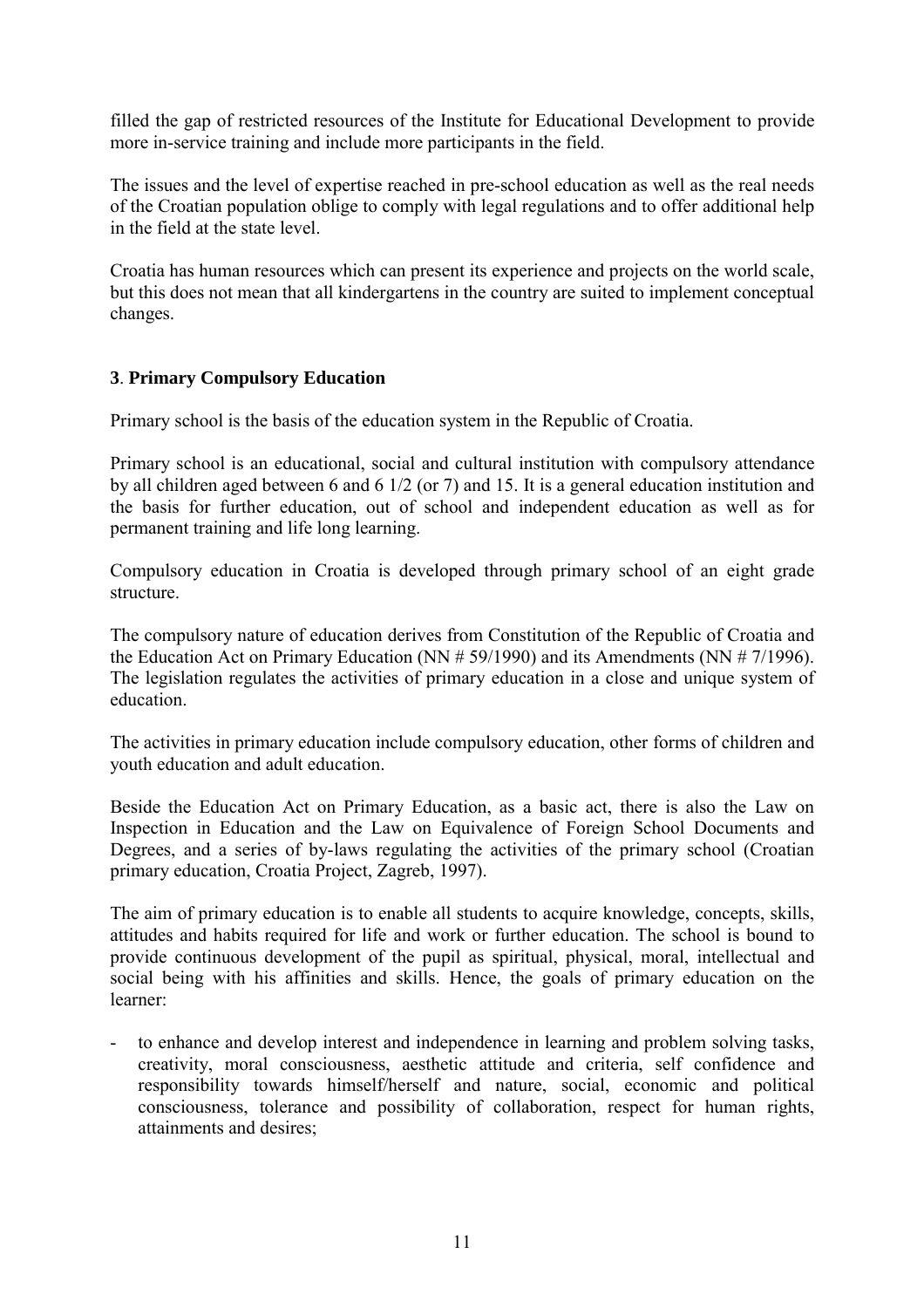to teach literacy, communication, algebra, scientific and technological principles, critical thinking, realistic debating, understanding the world and mutual dependence between people and nature, the individual and the nation.

The enrolled pupils, as a rule, finish primary education. The indicators acquired so far show that about 98% of the pupils continue education in secondary schools.

Both public and private basic education is developed in compliance with teaching plans and programmes set and approved by the Ministry of Education and sports. The Teaching Time Schedule is shown in Table 1.

Teaching plans and programmes of all areas and subjects in the primary school was published by the Ministry of Education and sports, Institute for Educational Development in June 1999. Their partial content changes were recorded and implemented from 1995 till 1998.

| NO.              | <b>SUBJECTS</b>                          | (YEAR MINIMUM) PER GRADES<br># OF HOURS/WEEK |                          |                |                          |                |                |                     |                |  |  |  |  |
|------------------|------------------------------------------|----------------------------------------------|--------------------------|----------------|--------------------------|----------------|----------------|---------------------|----------------|--|--|--|--|
|                  |                                          | $I_{\cdot}$                                  | II.                      | Ш.             | IV.                      | V.             | VI.<br>VII.    | VIII.               |                |  |  |  |  |
|                  | REGULAR TEACHING                         |                                              |                          |                |                          |                |                |                     |                |  |  |  |  |
| 1.               | Croatian language                        | 6(210)                                       | 6(210)                   | 6(210)         | 6(210)                   | 5(175)         | 5(175)         | 4(140)              | 4(140)         |  |  |  |  |
| $\overline{2}$ . | Visual arts                              | 1(35)                                        | 1(35)                    | 1(35)          | 1(35)                    | 1(35)          | 1(35)          | 1(35)               | 1(35)          |  |  |  |  |
| $\overline{3}$ . | Music                                    | 1(35)                                        | 1(35)                    | 1(35)          | 1(35)                    | 1(35)          | 1(35)          | 1(35)               | 1(35)          |  |  |  |  |
| $\overline{4}$ . | Foreign language                         |                                              |                          |                | 2(70)                    | 3(105)         | 3(105)         | 3(105)              | 3(105)         |  |  |  |  |
| 5.               | Mathematics                              | 5(175)                                       | 5(175)                   | 5(175)         | 5(175)                   | 4(140)         | 4(140)         | 4(140)              | 4(140)         |  |  |  |  |
| 6.               | Nature <sup>1)</sup>                     | $\overline{a}$                               |                          | $\blacksquare$ | $\blacksquare$           | 1,5(53)        | 2(70)          |                     |                |  |  |  |  |
| 7.               | <b>Biology</b>                           | $\frac{1}{2}$                                | $\blacksquare$           | $\blacksquare$ | $\blacksquare$           |                | $\blacksquare$ | 2(70)               | 2(70)          |  |  |  |  |
| 8.               | Chemistry                                | $\frac{1}{2}$                                | $\overline{\phantom{a}}$ | $\blacksquare$ | $\overline{\phantom{a}}$ | $\frac{1}{2}$  | $\frac{1}{2}$  | 2(70)               | 2(70)          |  |  |  |  |
| 9.               | Physics                                  | $\overline{a}$                               | $\overline{a}$           |                | $\overline{a}$           | $\overline{a}$ | $\overline{a}$ | 2(70)               | 2(70)          |  |  |  |  |
| 10.              | Nature and society                       | 2(70)                                        | 2(70)                    | 3(105)         | 3(105)                   | $\overline{a}$ | $\overline{a}$ | $\mathbf{r}$        | $\overline{a}$ |  |  |  |  |
| 11.              | History                                  | $\overline{a}$                               | $\overline{a}$           | $\overline{a}$ | $\overline{a}$           | 2(70)          | 2(70)          | $\overline{2}$ (70) | 2(70)          |  |  |  |  |
| 12.              | Georgraphy <sup>1)</sup>                 | $\overline{a}$                               | $\overline{a}$           | $\blacksquare$ | $\overline{a}$           | 1,5(53)        | 2(70)          | 2(70)               | 2(70)          |  |  |  |  |
| 13.              | Technical education                      | $\blacksquare$                               | $\overline{a}$           | $\blacksquare$ | $\mathbf{r}$             | 1(35)          | 1(35)          | 1(35)               | 1(35)          |  |  |  |  |
| 14.              | Physical training and                    |                                              |                          |                |                          |                |                |                     |                |  |  |  |  |
|                  | health education                         | 3(105)                                       | 3(105)                   | 3(105)         | 2(70)                    | 2(70)          | 2(70)          | 2(70)               | 2(70)          |  |  |  |  |
|                  | Total: Regular teaching                  | 18                                           | 18                       | 19             | 20                       | 22 (770)       | 23 (805)       | 26(910)             | 26 (910)       |  |  |  |  |
|                  |                                          | (630)                                        | (630)                    | (665)          | (700)                    |                |                |                     |                |  |  |  |  |
|                  |                                          |                                              |                          |                |                          |                |                |                     |                |  |  |  |  |
|                  | OPTIONAL SUBJECTS AND SPECIAL PROGRAMMES |                                              |                          |                |                          |                |                |                     |                |  |  |  |  |
| 15.              | Religion                                 | 2(70)                                        | 2(70)                    | 2(70)          | 2(70)                    | 2(70)          | 2(70)          | 2(70)               | 2(70)          |  |  |  |  |
| 16.              | Other<br>optional                        |                                              |                          |                |                          | $1 - 2$        | $1 - 2$        | $1 - 2$             | $1 - 2$        |  |  |  |  |
|                  | subjects $^{2)}$                         |                                              |                          |                | 2(70)                    | $(35-70)$      | $(35-70)$      | $(35-70)$           | $(35-70)$      |  |  |  |  |
|                  | Total: optional subjects                 | 2(70)                                        | 2(70)                    | 2(70)          | 4(140)                   | $3-4$          | $3 - 4$        | $3 - 4$             | $3 - 4$        |  |  |  |  |
|                  |                                          |                                              |                          |                |                          | $(105 -$       | $(105 -$       | $(105 -$            | $(105-140)$    |  |  |  |  |
|                  |                                          |                                              |                          |                |                          | 140)           | 140)           | 140)                |                |  |  |  |  |
| 17.              | Early learning of                        |                                              |                          |                |                          |                |                |                     |                |  |  |  |  |
|                  | foreign language 3)                      | 2(70)                                        | 2(70)                    | 2(70)          | $\blacksquare$           |                | $\blacksquare$ |                     |                |  |  |  |  |
| 18.              | Latin language <sup>4)</sup>             | $\overline{\phantom{a}}$                     | $\overline{\phantom{a}}$ | $\blacksquare$ | $\overline{a}$           | 3(105)         | 3(105)         | 3(105)              | 3(105)         |  |  |  |  |
| 19.              | Greek language                           | $\overline{a}$                               | $\blacksquare$           | $\blacksquare$ | $\mathbf{r}$             | $\blacksquare$ | $\blacksquare$ | 3(105)              | 3(105)         |  |  |  |  |
|                  | Total: Special programmes                | 2(70)                                        | 2(70)                    | 2(70)          | $\omega$                 | 3(105)         | 3(105)         | 3(105)              | 3(105)         |  |  |  |  |
| 20.              | Additional                               | $1+1$                                        | $1+1$                    | $1 + 1$        | $1+1$                    | $1 + 1$        | $1+1$          | $1+1$               | $1 + 1$        |  |  |  |  |
|                  | teaching and extra                       | $(35+35)$                                    | $(35+35)$                | $(35+35)$      | $(35+35)$                | $(35+35)$      | $(35+35)$      | $(35+35)$           | $(35+35)$      |  |  |  |  |
|                  | classes                                  |                                              |                          |                |                          |                |                |                     |                |  |  |  |  |
| 21.              | Extracurricular                          |                                              |                          |                |                          |                |                |                     |                |  |  |  |  |

**Table 1** Primary school time schedule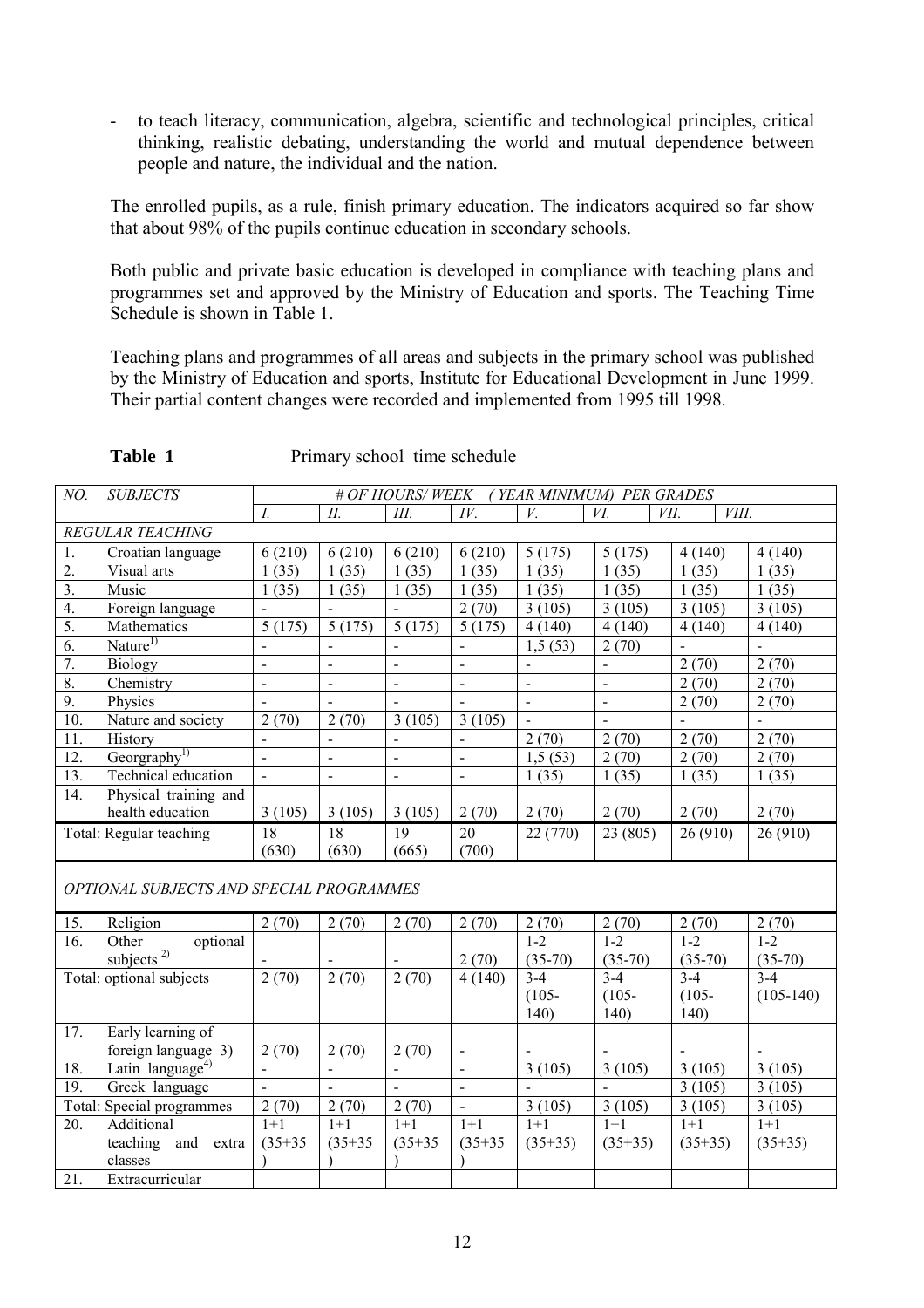|                  | $\bullet$ . $\bullet$<br>activities | (25)<br>l J J | (25)<br>ر ر ۱ | (2.5)<br>ーー<br>л.                          | ت ہے۔<br>ーンン              | (25)<br>1 J J | (2.5)<br>1 J J | (2.5)<br>ししい | (35) |
|------------------|-------------------------------------|---------------|---------------|--------------------------------------------|---------------------------|---------------|----------------|--------------|------|
| $\bigcap$<br>44. | m,<br>teacher<br>Classroom<br>Hour  | (35)          | (35)          | (2.5)<br>. J J<br>$\overline{\phantom{a}}$ | $\cap$ $\subset$<br>. J J | (35)          | (2.5)<br>ر. ر  | (35)         | (35) |

- Notes: 1) Teaching of nature and geography in  $5<sup>th</sup>$  grade is interchanging: one /two hours a week
	- 2) In the fourth grade there is a possibility of choice between religion and  $2<sup>nd</sup>$ foreign language
	- 3) Early learning of foreign language is carried out by schools who are properly staffed. Financing is provided by local government units.
	- 4) Latin and Greek syllabi are introduced by schools properly staffed and upon pupils' choice.

*Regular teaching* includes all children from 6 to 15 years of age.

The first four grades are organized as one-teacher activities. The next four grades  $(5<sup>th</sup>-8<sup>th</sup>)$ grade) are organized as subject areas teaching. The first four graders can have a special content area teacher when foreign languages or any other educational activity are chosen.

Regular teaching is being carried out in one class unit consisting of the children of the same age group, or in a combined class unit consisting of children of different age groups ( $1<sup>st</sup> - 4<sup>th</sup>$ ) graders).

*Optional teaching* becomes compulsory for all pupils who have opted for a content area. It is not usually organized unless a group of fifteen pupils is formed. Optional teaching provides pupils with certain freedoms in the choice of educational inputs of their particular interests and suitable to their abilities.

*Optional programmes* for all content areas have been published together with teaching programmes of primary school. Nevertheless, the schools have been left free to offer programmes to suit their pupils' interests and school resources, but they have to develop and to propose special programmes to be submitted for the approval of the Institute for Educational Development. There are no quantitative indicators as for the number of optional programmes in primary schools. According to some "off" the record information, they are diminishing in years.

*Additional teaching* is a way of education the school is bound to organize for the students who need additional help. It is organized only for a limited period of time to make sure the students get help they need. Additional teaching can be organized for all content areas. There is a special case of additional teaching intended for the children of Croatian origin (citizens) resident abroad who want to continue schooling in their homeland. This type of teaching is being organized to fill in the gaps between two education systems or produce more input to speeding up the learning of mother tongue.

*Gifted children* deserve constant care and incentives and should be provided with extra input according to their interests, abilities and preferences. In recent times there has been additional teaching only for the pupils preparing for competitions, meetings and the like.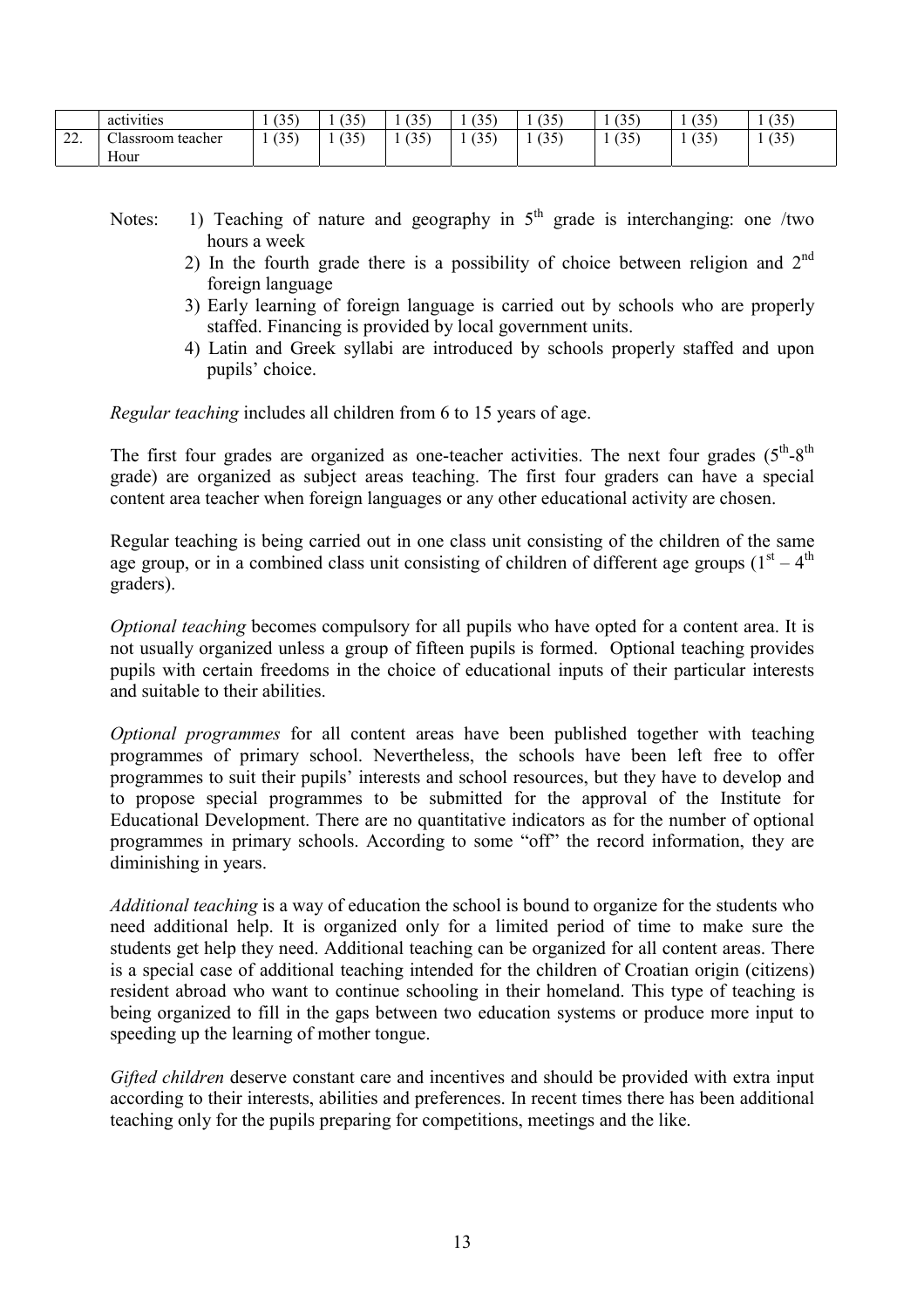The school is also bound to provide acceleration of primary school education for those gifted students who excel in knowledge or abilities in periods shorter than those stated by law. These students can accelerate for two grades in a school year.

## **4. Secondary Education**

The concept of secondary education includes schools, institutions, programmes and activities between primary and higher education. Secondary education develops activities necessary to acquire knowledge and skills for work and further education. It encompasses formal education of youth aged fifteen to eighteen, education of children with special needs and adult education.

Secondary education is not compulsory. In view of the plans and programmes therein found it is subdivided as follows:



General education programmes are developed in gymnasiums. Technical education programmes are developed in vocational schools with 4 and 3-year duration. Short term vocational programmes are developed in vocational schools but also in other institutions whose teaching standards have been approved.

As for the type of programmes, secondary education institutions are divided into:

- gymnasiums
- vocational schools
- arts schools.

## **SECONDARY SCHOOLS**

| <i>Gymnasiums</i> | <i>Vocational schools</i> |                   | Arts schools       |
|-------------------|---------------------------|-------------------|--------------------|
| General content   | 4 year vocational         | 3 year vocational | <i>Visual arts</i> |
| area schools      | schools                   | schools           | & design           |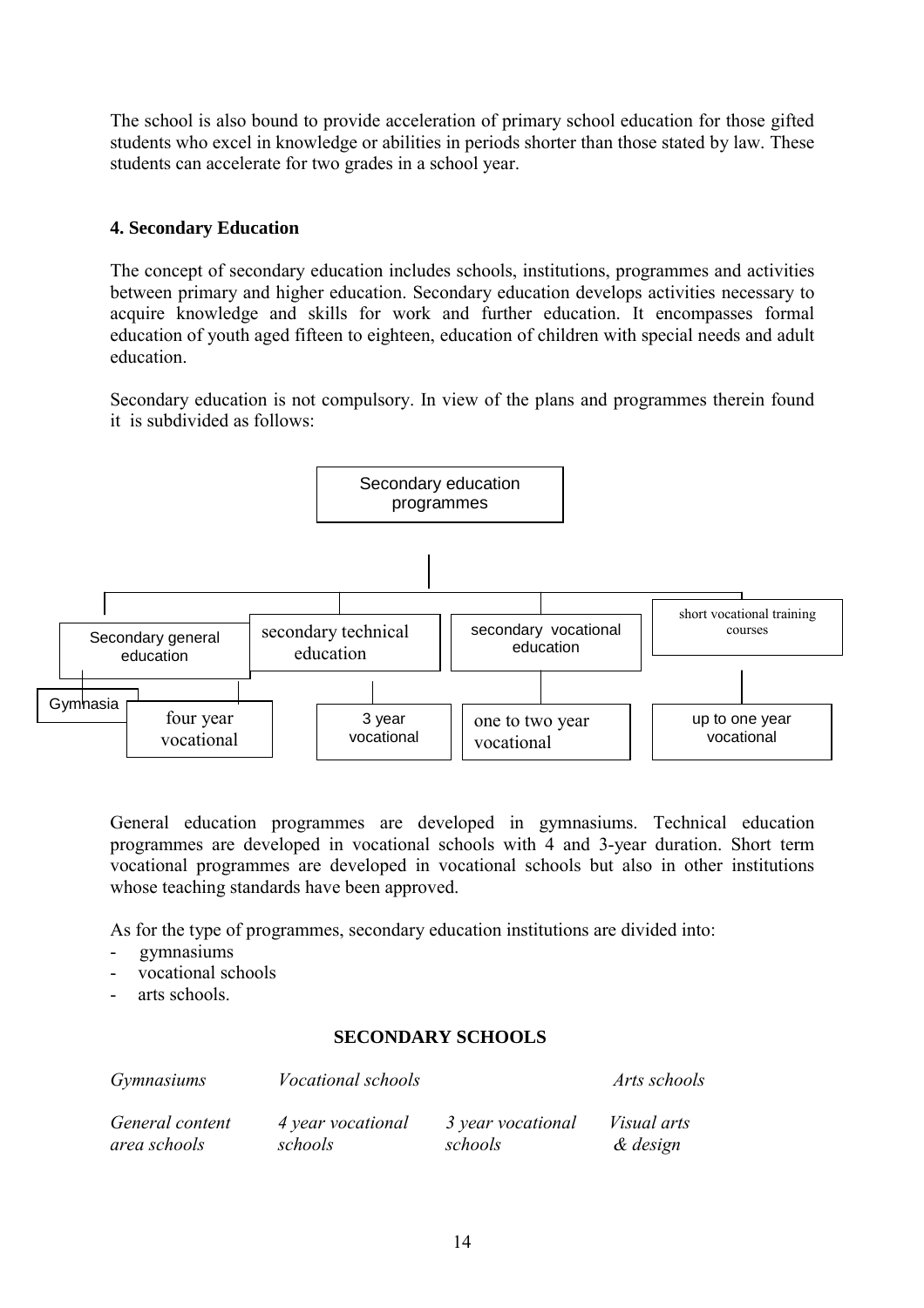| Language schools                 | Technical schools                              | Industries    | Music schools |
|----------------------------------|------------------------------------------------|---------------|---------------|
| Classical college                | Health schools                                 | Crafts        | Dance schools |
| Sciences content<br>area schools | Economy /trade<br><i>Agriculture</i><br>Others | <i>Others</i> |               |

#### **4.1.Gymnasium education**

In 1990 gymnasiums have been reinstalled into education system again. They develop programmes approved by the Ministry of Education and Sports. Their education plans and programmes are recorded in Table 2. The differences between their curricula lie in increased number of teaching hours as to the profile of the syllabus.

As to the existing situation 14 different teaching programmes (subjects) on average are developed in an academic year. There might be slight variations as to the number of teaching subjects ( 13-15). There are 30 teaching hours for the students in a general and language gymnasiums whereas the students of classical college and sciences schools develop on average of 32 hours of regular teaching.

| <b>TEACHING</b><br><b>SUBJECTS</b> |                          | <b>GENERAL</b><br><b>EDUCATION</b> |                |                          |                          | <b>LANGUAGE</b><br><b>EDUCATION</b> |                |                  |                | <b>CLASSICAL</b><br><b>COLLEGE</b> |                |                          |                | <b>SCIENCES</b><br><b>EDUCATION</b> |                          |                          |
|------------------------------------|--------------------------|------------------------------------|----------------|--------------------------|--------------------------|-------------------------------------|----------------|------------------|----------------|------------------------------------|----------------|--------------------------|----------------|-------------------------------------|--------------------------|--------------------------|
|                                    | $\mathbf{1}$ .           | razred<br>$\overline{2}$ .         | 3.             | $\overline{4}$ .         | razred<br>$\mathbf{1}$ . | 2.                                  | 3.             | $\overline{4}$ . | $\mathbf{1}$   | razred<br>2.                       | 3.             | $\overline{4}$ .         | $\mathbf{1}$ . | razred<br>2.                        | 3.                       | $\overline{4}$ .         |
| A COMMON CORE                      |                          |                                    |                |                          |                          |                                     |                |                  |                |                                    |                |                          |                |                                     |                          |                          |
| Croatian                           | $\overline{4}$           | 4                                  | $\overline{4}$ | 4                        | $\overline{4}$           | 4                                   | 4              | 4                | $\overline{4}$ | $\overline{4}$                     | $\overline{4}$ | $\overline{4}$           | 4              | $\overline{4}$                      | $\overline{4}$           | $\overline{4}$           |
| 1 <sup>st</sup> Foreign language   | 3                        | 3                                  | 3              | 3                        | $\overline{4}$           | $\overline{4}$                      | $\overline{4}$ | $\overline{4}$   | 3              | 3                                  | 3              | 3                        | 3              | 3                                   | $\overline{3}$           | $\overline{3}$           |
| $2nd$ Foreign language             | $\overline{2}$           | $\overline{2}$                     | $\overline{2}$ | $\overline{c}$           | $\overline{4}$           | 3                                   | 3              | 3                | $\overline{a}$ | $\overline{\phantom{a}}$           | $\blacksquare$ | $\overline{\phantom{a}}$ | $2^2$          | $2^2$                               | $2^2$                    | $2^2$                    |
| Latin                              | $\overline{2}$           | $\overline{c}$                     | $\overline{a}$ | $\overline{a}$           | $\overline{c}$           | $\overline{2}$                      | $\overline{a}$ | ÷,               | 3              | 3                                  | 3              | 3                        | $\overline{2}$ | $\overline{2}$                      | $\overline{a}$           | $\overline{a}$           |
| Greek                              | $\overline{a}$           | $\blacksquare$                     | $\overline{a}$ | $\overline{a}$           | $\overline{a}$           | ÷,                                  | $\overline{a}$ | ÷,               | $\overline{3}$ | $\overline{3}$                     | $\overline{3}$ | $\overline{3}$           | $\overline{a}$ | $\overline{\phantom{a}}$            | $\overline{a}$           | $\overline{a}$           |
| Music                              | 1                        | $\mathbf{1}$                       | $\mathbf{1}$   | $\mathbf{1}$             | $\mathbf{1}$             | $\mathbf{1}$                        | $\mathbf{1}$   | $\mathbf{1}$     | $\overline{1}$ | $\mathbf{1}$                       | $\mathbf{1}$   | 1                        | $\mathbf{1}$   | $\mathbf{1}$                        | $\overline{\phantom{a}}$ | $\overline{\phantom{a}}$ |
| Visual arts                        | $\mathbf{1}$             | $\mathbf{1}$                       | $\mathbf{1}$   | $\mathbf{1}$             | $\mathbf{1}$             | 1                                   | $\mathbf{1}$   | $\mathbf{1}$     | $\mathbf{1}$   | $\mathbf{1}$                       | $\mathbf{1}$   | 1                        | $\mathbf{1}$   | $\mathbf{1}$                        | $\overline{a}$           |                          |
| Psychology                         | $\overline{a}$           | $\mathbf{1}$                       | $\mathbf{1}$   | $\overline{a}$           | ÷,                       | ÷,                                  | $\overline{2}$ | ÷,               | $\overline{a}$ | $\overline{a}$                     | $\mathbf{1}$   | $\mathbf{r}$             | $\overline{a}$ | $\overline{\phantom{a}}$            | $\mathbf{1}$             | $\overline{a}$           |
| Logics                             | L,                       | ÷,                                 | $\mathbf{1}$   | $\overline{a}$           | $\overline{a}$           | $\overline{a}$                      | $\mathbf{1}$   | $\mathbf{r}$     | ÷,             | $\overline{\phantom{a}}$           | $\mathbf{1}$   | $\blacksquare$           | $\overline{a}$ | $\overline{\phantom{a}}$            | $\mathbf{1}$             | $\overline{\phantom{a}}$ |
| Philosophy                         | $\overline{a}$           | $\overline{a}$                     | L,             | $\overline{c}$           | $\overline{a}$           | $\overline{a}$                      | $\overline{a}$ | $\overline{2}$   | ÷,             | ÷,                                 |                | $\overline{2}$           | $\overline{a}$ | $\overline{\phantom{a}}$            | ÷,                       | $\overline{2}$           |
| Sociology                          | $\overline{\phantom{a}}$ | $\overline{\phantom{a}}$           | $\overline{c}$ | $\overline{\phantom{a}}$ | $\blacksquare$           | $\overline{\phantom{a}}$            | $\overline{c}$ | $\overline{a}$   | ÷,             | $\blacksquare$                     | $\overline{c}$ | $\blacksquare$           | $\blacksquare$ | $\overline{\phantom{a}}$            | $\mathbf{1}$             | $\blacksquare$           |
| History                            | $\overline{c}$           | $\overline{2}$                     | $\overline{2}$ | 3                        | $\overline{2}$           | $\overline{c}$                      | $\overline{2}$ | $\overline{2}$   | $\overline{2}$ | $\overline{2}$                     | $\overline{2}$ | $\overline{2}$           | $\overline{2}$ | $\overline{2}$                      | $\overline{2}$           | $\overline{2}$           |
| Geography                          | $\overline{c}$           | $\overline{2}$                     | $\overline{2}$ | $\overline{2}$           | $\overline{2}$           | $\overline{2}$                      | $\mathbf{1}$   | $\overline{2}$   | $\overline{2}$ | $\overline{2}$                     | $\mathbf{1}$   | $\overline{2}$           | $\overline{c}$ | $\overline{2}$                      | $\overline{2}$           | $\overline{2}$           |
| Mathematics                        | 4                        | 4                                  | 3              | 3                        | 3                        | 3                                   | $\overline{3}$ | $\overline{3}$   | $\overline{4}$ | $\overline{4}$                     | 3              | 3                        | $\overline{4}$ | $\overline{4}$                      | 5                        | 5                        |
| Physics                            | $\overline{c}$           | $\overline{2}$                     | $\overline{c}$ | $\overline{2}$           | $\overline{2}$           | $\overline{2}$                      | 2 <sup>1</sup> | 2 <sup>1</sup>   | $\overline{2}$ | $\overline{2}$                     | $\overline{2}$ | $\overline{2}$           | $\overline{3}$ | 3                                   | 3                        | 3                        |
| Chemistry                          | $\overline{2}$           | $\overline{2}$                     | $\overline{2}$ | $\overline{2}$           | $\mathfrak{D}$           | $\overline{\mathcal{L}}$            | $2^{1}$        | 2 <sup>1</sup>   | $\overline{2}$ | $\overline{2}$                     | $\overline{2}$ | $\overline{2}$           | $\overline{2}$ | $\overline{2}$                      | $\overline{2}$           | $\overline{2}$           |
| Biology                            | $\overline{c}$           | $\overline{c}$                     | $\overline{2}$ | $\overline{2}$           | $\overline{2}$           | $\overline{2}$                      | $2^{1}$        | 2 <sup>1</sup>   | $\overline{2}$ | $\overline{2}$                     | $\overline{2}$ | $\overline{2}$           | $\overline{2}$ | $\overline{2}$                      | $\overline{2}$           | $\overline{2}$           |
| Informatics                        | $\overline{2}$           |                                    |                |                          |                          | $\overline{2}$                      | $\overline{a}$ | $\overline{a}$   |                | $\overline{2}$                     |                | $\overline{a}$           | $\overline{2}$ | $\overline{2}$                      | $\overline{2}$           | $\overline{2}$           |
| Politics & economics               |                          |                                    |                | $\mathbf{1}$             |                          |                                     |                | $\mathbf{1}$     |                |                                    |                | 1                        |                |                                     |                          | $\mathbf{1}$             |
| Physical training and              |                          |                                    |                |                          |                          |                                     |                |                  |                |                                    |                |                          |                |                                     |                          |                          |
| health education                   | $\overline{2}$           | 2                                  | $\overline{2}$ | $\overline{c}$           | $\overline{2}$           | $\overline{c}$                      | $\overline{2}$ | $\overline{2}$   | $\overline{2}$ | $\overline{2}$                     | $\overline{2}$ | $\overline{2}$           | $\overline{2}$ | $\overline{2}$                      | $\overline{2}$           | $\overline{2}$           |
| <b>TOTAL HOURS</b>                 | 30                       | 30                                 | 30             | 30                       | 30                       | 30                                  | 30             | 31               | 31             | 33                                 | 33             | 32                       | 32             | 32                                  | 32                       | 32                       |
| # subjects                         | 14                       | 14                                 | 15             | 14                       | 13                       | 14                                  | 15             | 14               | 13             | 14                                 | 16             | 15                       | 14             | 14                                  | 14                       | 13                       |
| <b>B. OPTIONALS</b>                |                          |                                    |                |                          |                          |                                     |                |                  |                |                                    |                |                          |                |                                     |                          |                          |
| Religion/Ethics                    | 1                        | 1                                  | $\mathbf{1}$   | 1                        | $\mathbf{1}$             | 1                                   | $\mathbf{1}$   | $\mathbf{1}$     | $\overline{1}$ | 1                                  | $\overline{1}$ | 1                        | $\overline{1}$ | 1                                   | $\mathbf{1}$             | $\mathbf{1}$             |
| Foreign language                   | $\overline{a}$           | $\overline{a}$                     | L,             |                          | $\overline{a}$           | L,                                  | $2^{1}$        | $2^{1}$          |                | $\overline{a}$                     | $\overline{a}$ | $\overline{a}$           | $\overline{a}$ | $\overline{\phantom{a}}$            | $\overline{a}$           |                          |
| <b>Mathematics</b><br>$\alpha$     |                          |                                    |                |                          |                          |                                     |                |                  |                |                                    |                |                          |                |                                     |                          |                          |

**Table 2** Gymnasiums Teaching plans (1994)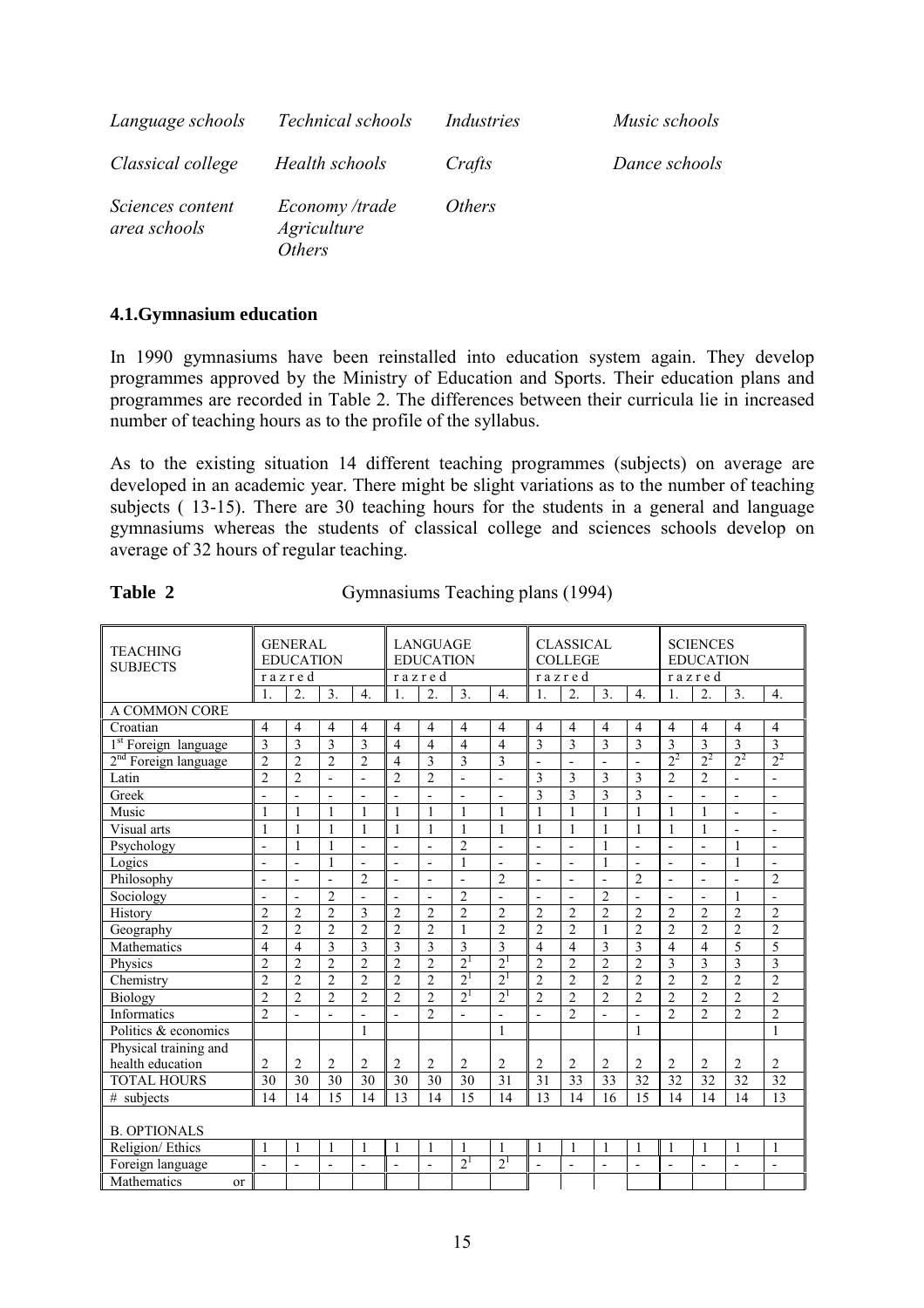| $\sim$<br>$\sim$<br>informatics | -   | $\overline{\phantom{0}}$ | ۰ | $\overline{\phantom{a}}$ | $\overline{\phantom{0}}$ | -                        |           |     |                          | -   | -            | $\overline{\phantom{0}}$ | .,<br>- | ∩∠<br>-                  | . .   | ., |
|---------------------------------|-----|--------------------------|---|--------------------------|--------------------------|--------------------------|-----------|-----|--------------------------|-----|--------------|--------------------------|---------|--------------------------|-------|----|
| Other<br>optionals              |     | -                        | - | -                        | -                        | $\overline{\phantom{a}}$ |           |     |                          | -   | -            | $\overline{\phantom{0}}$ | -       | $\overline{\phantom{0}}$ | -     | -  |
| $\sim$<br>subjects<br>Total     | . . | 10                       | - | 10                       | L                        | …                        | -<br>- 10 | . . | $\overline{\phantom{a}}$ | . . | $\mathbf{r}$ | . .                      | . .     | . J                      | . L J | 14 |

1 Language gymnasium students can in the  $3<sup>rd</sup>$  and  $4<sup>th</sup>$  form choose between reinforced programmes of foreign languages and those of sciences ( physics, chemistry or biology)

2 Science programmes students can choose between a foreign language and reinforced mathematics or informatics.

When enrolling in gymnasiums students are offered 2 levels of foreign language learning  $\overline{\phantom{a}}$ advanced and beginners  $-$  for the following modern languages: English, German, French, Spanish and Italian. The same goes for the classical languages Latin and Greek.

The optional part of the curriculum, as a rule, enables students acquiring deeper insight and knowledge in some content areas or subjects of his own interest. The overall burden of 30 -33 teaching hours for the student in regular teaching leaves little or no time for the electives. General content area gymnasiums develop electives from 2<sup>nd</sup> form on with 2 hours a week. During his/her instruction in the school the student can choose one, two or three electives what depends on the duration of the instruction.

In language gymnasiums there is a choice of  $3<sup>rd</sup>$  foreign language instead science area subjects (physics, chemistry, biology) but only in the two last forms of the secondary education.

Science education students can choose additional programmes in mathematics and informatics instead foreign language. The optional concept for the student includes also the choice between religion or ethics at the moment of enrolment.

The characteristics of gymnasium education in all types of gymnasiums are:

- overstressed compulsory contents ( 15-17 subjects),
- lack of optional contents,
- highly academically loaded contents,
- extensive teaching programmes.

Such characteristics allow for little creativity development of the students and usually fail to meet their needs. In addition to the aforementioned restrictions, these programmes lack appropriate pedagogical support in teaching facilities. The teachers are not motivated to experiment in supplying variety of electives, so theoretical knowledge and traditional techniques remain basic teaching and learning strategies. Possibilities of research and problem solving teaching are minimal and depend on will and enthusiasm of the teacher.

Reports from audit units of the Ministry indicate that all gymnasium curricula lack modern educational dimension.

## **4.2 Secondary Vocational Education**

Attendance and completion of the secondary vocational education curriculum can result in secondary and lower qualifications. The education on the basis of curricula for the achievement of a secondary qualification can be four-year programmes (so called A programmes) or three-year programmes. The three-year programme for the achievement of a secondary qualification can be for professions in industry and trade, (the so called B programmes), and in crafts (C and VOB programmes). The education following the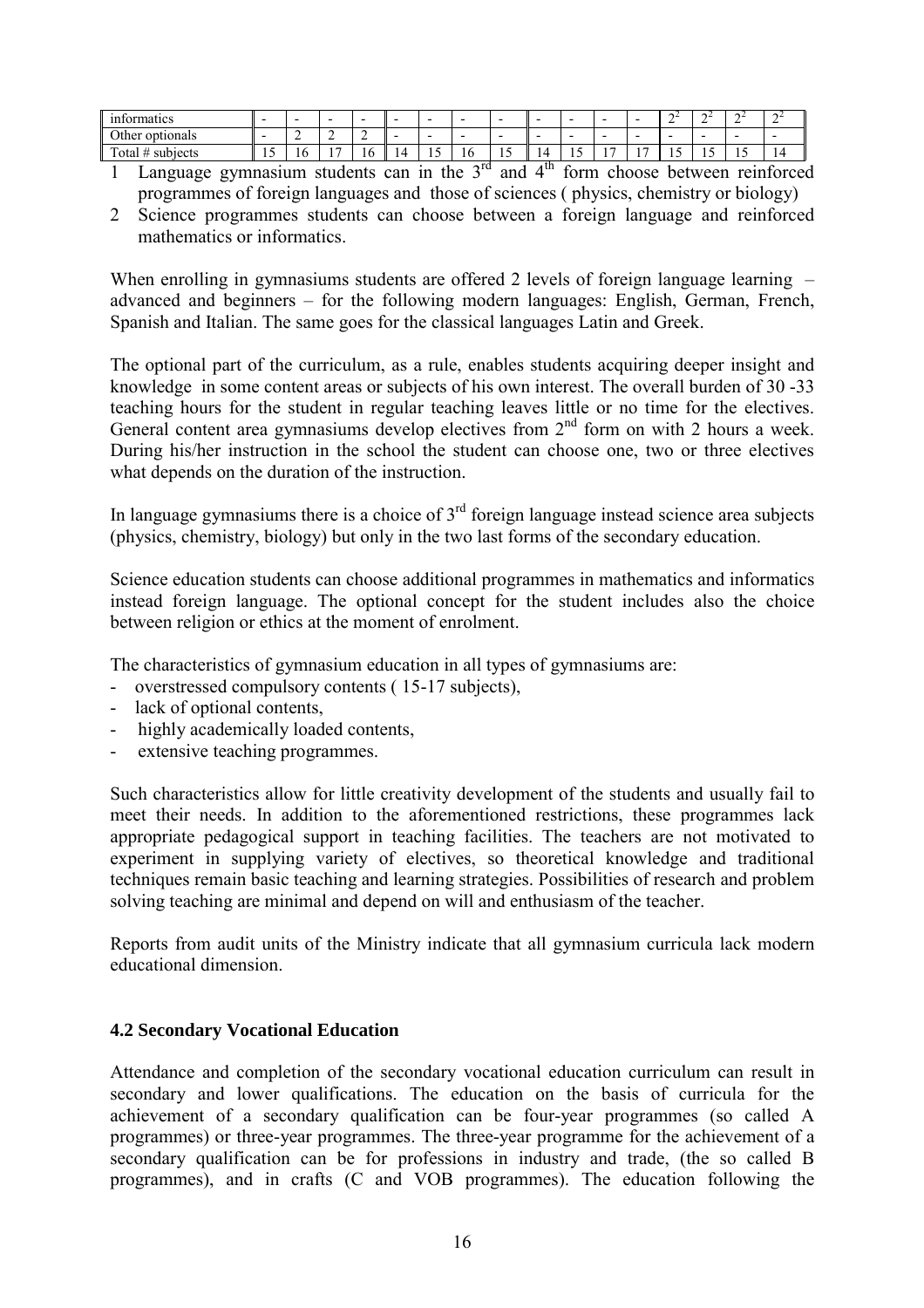programmes for lower qualifications (D programmes) lasts from one to two years. Besides these, there are programmes for children with special needs, the handicapped and disabled children (TES programmes). The education of handicapped and disabled children will be dealt with in a separate chapter.

All the programmes consist of the common core programmes, common vocational core programmes (for related professions or qualifications) and an optional part closely linked with the choice of profession. In some educational areas students can choose optional programmes even within the profession.

The programme of the dual system (VOB) for professions in crafts differs from the C programme in the inclusion of a greater part of practical training, the absence of the obligation to complete the general common core part of the education and the access to the programming of educational content (where the classical model of subjects has been abandoned).

The education in the vocational 4-year school ends with a final exam and permits employment in the particular profession, with further opportunities of specialization and professional training or the continuation of education at colleges and institutions of higher education, primarily in the same profession.

The completion of the 3-year programme education ends with a final exam and is primarily directed at getting employment in the profession with opportunities of further professional upgrading and specialization. The education following the dual system programmes end with the final exam within which students pass the so called apprenticeship exam which enables them to find employment in crafts and also a continuation of education for skilled professions in crafts.

The curricula in vocational education have been classified in 28 educational vocational areas. In Table No 3 we find the list of educational areas with the number of programmes depending on the length of education. Arts schools have been surveyed in a separate chapter of the report.

The curricula (programmes A, B, C, D and TES) were published for the greater part of educational vocational areas and professions in the Bulletins of the Ministry of Education and Sports, special issue. The survey of the published programmes is shown in Table No. 2. Part of the programmes was not published in special issues of the Bulletins due to a small number of schools that offer education for those professions. The programmes for professions in crafts following the dual system (VOB), passed by the Ministry of Trade, were published in the Official Gazette (Narodne novine, /NN in the text/ No. 86/1996 and 84/1997.)

| <b>Table No. 3</b> Vocational educational fields and number of programmes at the beginning of |  |                           |  |  |  |                                                                                                    |  |  |  |  |
|-----------------------------------------------------------------------------------------------|--|---------------------------|--|--|--|----------------------------------------------------------------------------------------------------|--|--|--|--|
|                                                                                               |  | the academic year 1998/99 |  |  |  |                                                                                                    |  |  |  |  |
|                                                                                               |  |                           |  |  |  | $\mathbf{r}$ . The state of $\mathbf{r}$ is the state of $\mathbf{r}$ is the state of $\mathbf{r}$ |  |  |  |  |

| No. |                          |  | Number of programmes |     |                        |
|-----|--------------------------|--|----------------------|-----|------------------------|
|     | Educational field        |  |                      | TES | $\tau$ <sub>otal</sub> |
|     |                          |  | B                    |     |                        |
| UI. | Mechanical engineering   |  |                      |     | 69                     |
| 02. | Shipbuilding engineering |  |                      |     |                        |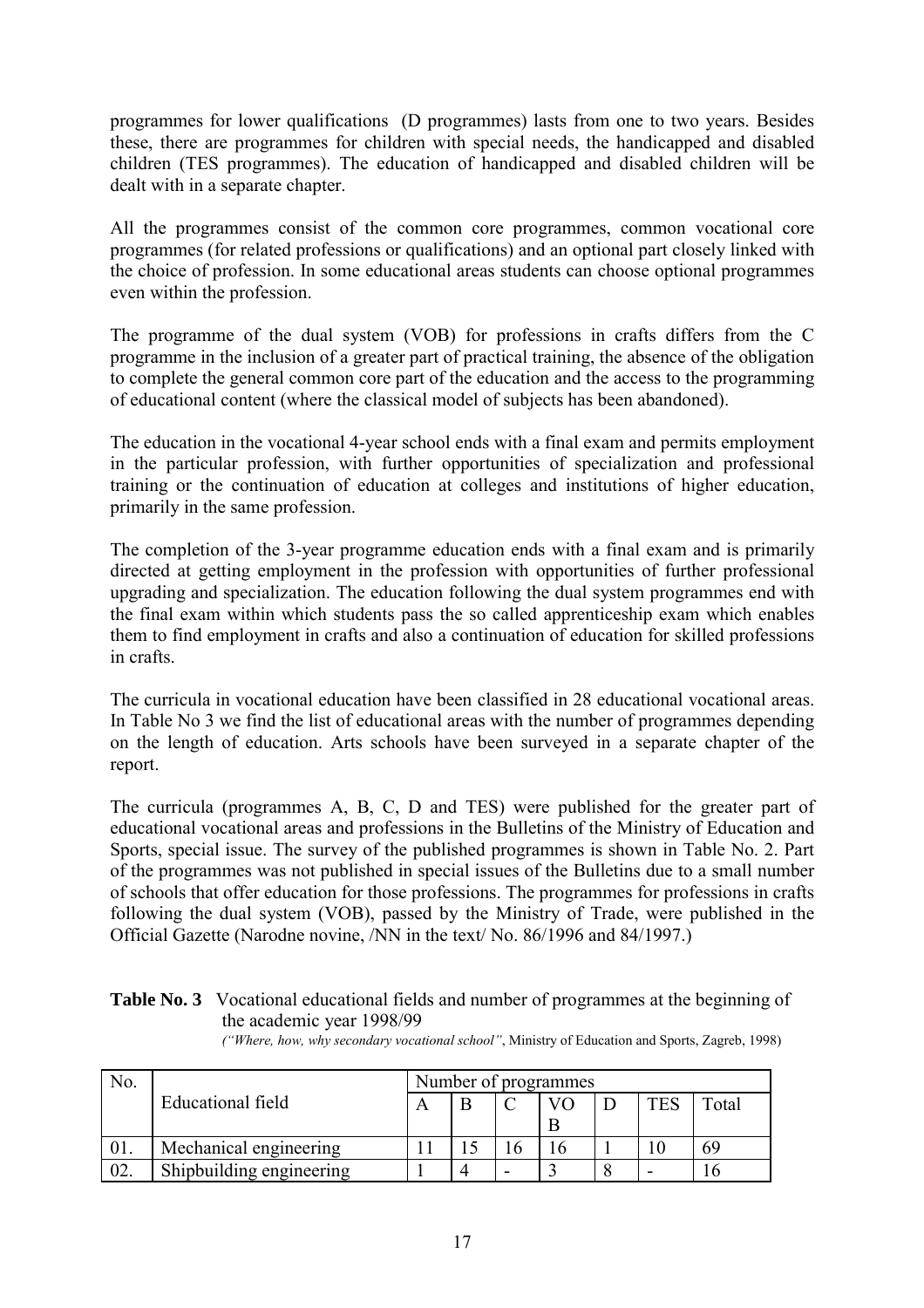| 03. | Metalurgy                       | $\mathbf{1}$   | $\overline{4}$           | 3                        | 3                        | $\overline{2}$           | $\overline{a}$           | 13              |
|-----|---------------------------------|----------------|--------------------------|--------------------------|--------------------------|--------------------------|--------------------------|-----------------|
| 04. | Electrotechnics                 | 10             | $\overline{4}$           | $\overline{4}$           | $\overline{4}$           | $\overline{2}$           | $\mathbf{1}$             | 25              |
| 05. | Geology, mining, oil            | $\overline{4}$ | $\overline{4}$           | $\overline{a}$           | $\overline{a}$           | $\overline{4}$           | $\overline{a}$           | 12              |
| 06. | Economy and trade               | $\overline{4}$ | $\mathbf{1}$             | $\overline{\phantom{0}}$ | $\mathbf{1}$             | $\overline{\phantom{a}}$ | 5                        | 11              |
| 07. | Catering and tourism            | $\overline{2}$ | $\overline{4}$           | $\overline{a}$           | $\overline{2}$           | $\overline{4}$           | $\overline{4}$           | 16              |
| 08. | Agriculture                     | 3              | 6                        | $\overline{\phantom{0}}$ | $\overline{a}$           | $\mathbf{1}$             | 5                        | 15              |
| 09. | Food processing                 | $\mathbf{1}$   | $\overline{7}$           | $\overline{4}$           | $\overline{4}$           | $\overline{a}$           | $\overline{4}$           | 20              |
| 10. | Veterinary                      | $\mathbf{1}$   | $\overline{a}$           | $\overline{a}$           | $\overline{a}$           | $\overline{\phantom{a}}$ | $\overline{a}$           | $\mathbf{1}$    |
| 11. | Forestry                        | 1              | $\overline{\phantom{0}}$ | $\overline{\phantom{0}}$ | $\blacksquare$           | $\overline{a}$           | $\blacksquare$           | $\mathbf{1}$    |
| 12. | Wood processing                 | $\mathbf{1}$   | $\overline{a}$           | 8                        | 3                        | $\mathbf{1}$             | $\overline{7}$           | 14              |
| 13. | Civil engineering, surveying,   | 6              | 14                       | $\overline{5}$           | $\overline{4}$           | $\overline{7}$           | $\overline{3}$           | 39              |
|     | construction materials          |                |                          |                          |                          |                          |                          |                 |
| 14. | Road transport                  | $\mathbf{1}$   | $\overline{2}$           | $\overline{\phantom{0}}$ | $\overline{a}$           | $\overline{\phantom{0}}$ | $\overline{a}$           | $\overline{3}$  |
| 15. | Domestic transport              | $\mathbf{1}$   | $\mathbf{1}$             | $\overline{\phantom{0}}$ | $\blacksquare$           | $\mathbf{1}$             | $\overline{a}$           | $\overline{2}$  |
| 16. | Marine, river and port          | 5              | $\overline{2}$           | -                        | $\overline{a}$           | 3                        |                          | 10              |
|     | Transport                       |                |                          |                          |                          |                          |                          |                 |
| 17. | Postal communications           | $\mathbf{1}$   | $\mathbf{1}$             | $\overline{a}$           | $\overline{a}$           | $\overline{a}$           | $\mathbf{1}$             | $\overline{3}$  |
| 18. | Air transport                   | $\mathbf{1}$   |                          | $\overline{a}$           |                          | $\overline{a}$           | $\overline{a}$           | $\mathbf{1}$    |
| 19. | Rail transport                  | $\overline{7}$ | $\overline{7}$           | $\overline{a}$           | $\overline{\phantom{0}}$ |                          | $\overline{a}$           | 14              |
| 20. | Chemical technology             | $\overline{2}$ | $\overline{4}$           | $\overline{3}$           | $\overline{a}$           | $\overline{2}$           | $\overline{a}$           | 11              |
| 21. | Graphics                        | 6              | 5                        | 12                       | $\overline{a}$           |                          | $\overline{7}$           | 30              |
| 22. | Textile                         | 5              | $\overline{7}$           | 3                        | 5                        | $\mathbf{1}$             | $\overline{7}$           | 28              |
| 23. | Leather processing              | $\overline{2}$ | $\overline{a}$           | $\overline{3}$           | $\mathbf{1}$             | $\overline{2}$           | 9                        | 17              |
| 24. | Health                          | $\overline{7}$ | $\overline{\phantom{0}}$ | $\overline{a}$           | $\overline{a}$           | $\mathbf{1}$             | $\overline{a}$           | 8               |
| 25. | Personal services               | $\overline{a}$ | $\overline{\phantom{0}}$ | 3                        | $\overline{4}$           | $\overline{\phantom{a}}$ | $\overline{\phantom{m}}$ | $\overline{7}$  |
| 26. | Other services                  | $\overline{a}$ | $\overline{\phantom{0}}$ | $\overline{7}$           | 6                        | $\overline{3}$           | 5                        | $\overline{21}$ |
| 27. | Optics and glass processing     | $\mathbf{1}$   | $\overline{a}$           | $\overline{2}$           | $\overline{2}$           | $\mathbf{1}$             | $\overline{a}$           | 6               |
| 28. | Internal affairs and protection | 3              | $\mathbf{1}$             | $\overline{a}$           | $\overline{a}$           | $\overline{4}$           | $\overline{a}$           | 8               |
|     | Total                           | 88             | 93                       | 73                       | 58                       | 48                       | 68                       | 428             |

It is important to underline the problems of programmes for economists. Individual schools and the Association of economic schools in the Republic of Croatia have put forward a number of objections on the current programme. The Union of economic schools of the Republic of Croatia has sent a request for the introduction of changes and amendments to the curriculum for economists. These requests have been supported by professional associations (Association of Accountants, Croatian Union of Accountants and Financial experts). This is why the Minister of Education and Sports issued a decree appointing members of an expert group to work on the changes and amendments of the curriculum for the area of economy and trade, the profession economist, and he expects from the group the solution of the years-long problem.

**Table No.4** Survey of the educational programmes of vocational areas published in the Bulletins of the Ministry of Education and Sports

|                | Educational | <b>Bulletin</b> |    | $\mathbf{m}$ 1<br>Educational | <b>Bulletin</b> |
|----------------|-------------|-----------------|----|-------------------------------|-----------------|
| N <sub>o</sub> | area        |                 | No | area                          |                 |
|                |             |                 |    |                               |                 |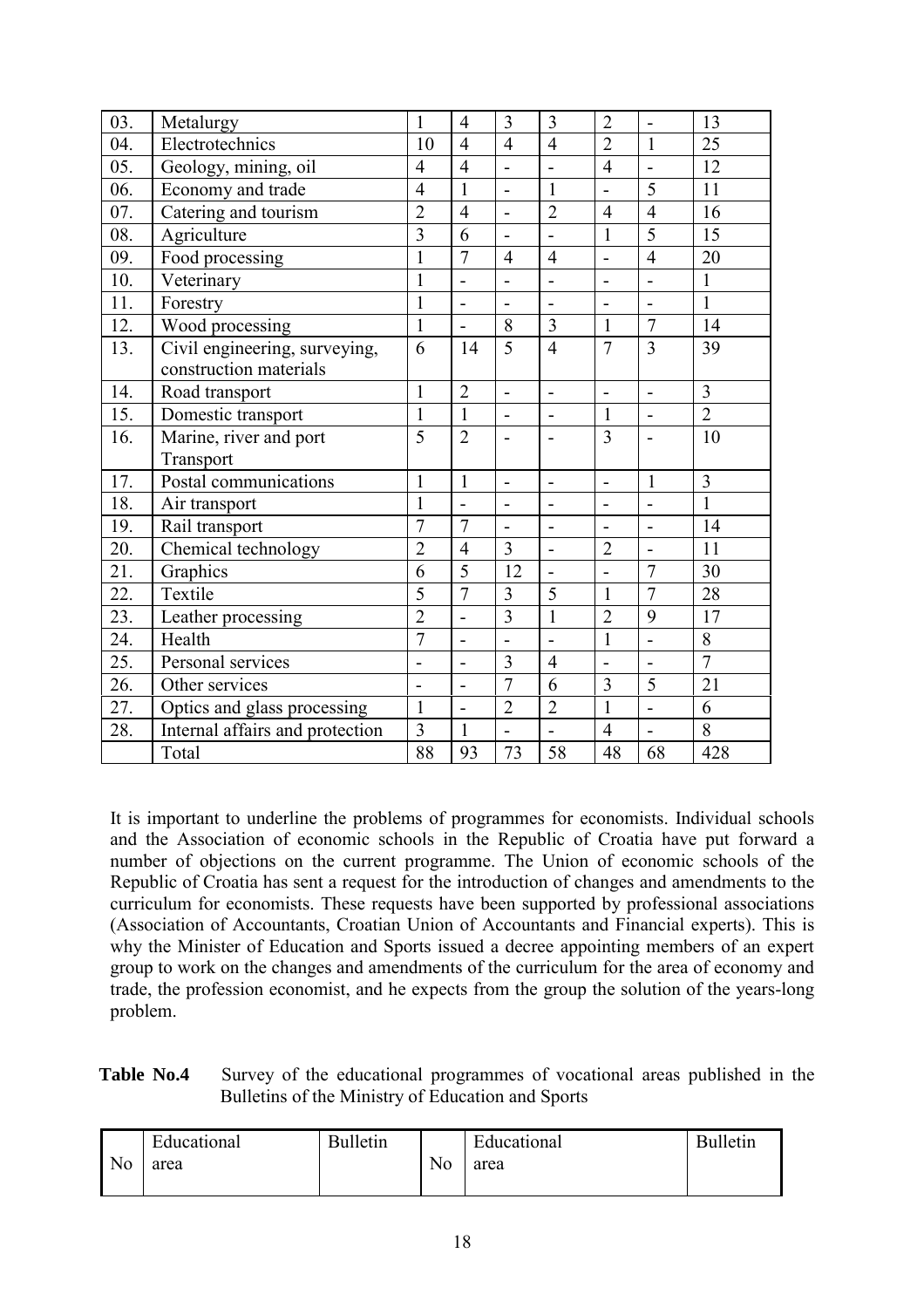| 01. | Mechanical            | 7,8,9/96 | 15. | Domestic transport     | 4/97  |
|-----|-----------------------|----------|-----|------------------------|-------|
|     | engineering           |          |     |                        |       |
| 02. | Shipbuilding          |          | 16. | Marine, river and port | 6/97  |
|     | engineering           |          |     | transport              |       |
| 03. | Metalurgy             |          | 17. | Postal communications  | 3/97  |
| 04. | Electrotechnics       | 2,3/96,  | 18. | Air transport          | 5/97  |
|     |                       | 13/97    |     |                        |       |
| 05. | Geology, mining,      |          | 19. | Rail transport         | 7/97  |
|     | oil                   |          | 20. | Chemical technology    | 14/97 |
| 06. | Economy and trade     | 5/96     | 21. | Graphics               | 10/97 |
| 07. | Catering and          | 8a/98    | 22. | Textile                | 6/96  |
|     | tourism               |          |     |                        |       |
| 08. | Agriculture           | 17,18/98 | 23. | Leather processing     | 6/96  |
| 09. | Food processing       | 9/97     | 24. | Health                 | 12/97 |
| 10. | Veterinary            |          | 25. | Personal services      |       |
| 11. | Forestry              |          | 26. | Other services         |       |
| 12. | Wood processing       |          | 27. | glass<br>Optics<br>and |       |
|     |                       |          |     | processing             |       |
| 13. | Civil<br>engineering, | 1/97     | 28. | Domestic affairs and   |       |
|     | surveying,            |          |     | protection             |       |
|     | construction          |          |     |                        |       |
|     | materials             |          |     |                        |       |
| 14. | Road transport        | 2/97     |     | Children with special  | 4/96  |
|     |                       |          |     | needs                  |       |

The programmes of vocational schools were published in the period between 1996 and 1998 (Table No.4). However, a great part of the published programmes is based on the programmes written earlier (between 1991 and 1994). In the meantime, together with the development of technology, some significant changes in the structure of trade in the Republic of Croatia have taken place, where the need for the majority of the existing professions (educational programmes) has ceased to exist. This is why an ever greater need for a substantial innovation of educational programmes supported by the participation of relevant factors has emerged.

## *The realization of practical work in schools and professional training*

In the achievement of the vocational educational programmes practical work and professional training pose special problems.

Due to the insufficient equipment of school workshops on the one hand, and the demands of the programme to have part of the practical work and professional training performed in real life working conditions on the other hand, a part of practical work and professional training should, according to the programmatic directives, be performed in workshops and other working premises of various institutions that offer services and manufacturing processes (factories, enterprises, businesses, hospitals and the like).

A few years ago, partly due to the closing of a number of manufacturing and service institutions, partly due to the restructuring of ownership, schools have more and more problems in achieving the practical work and professional training part of the educational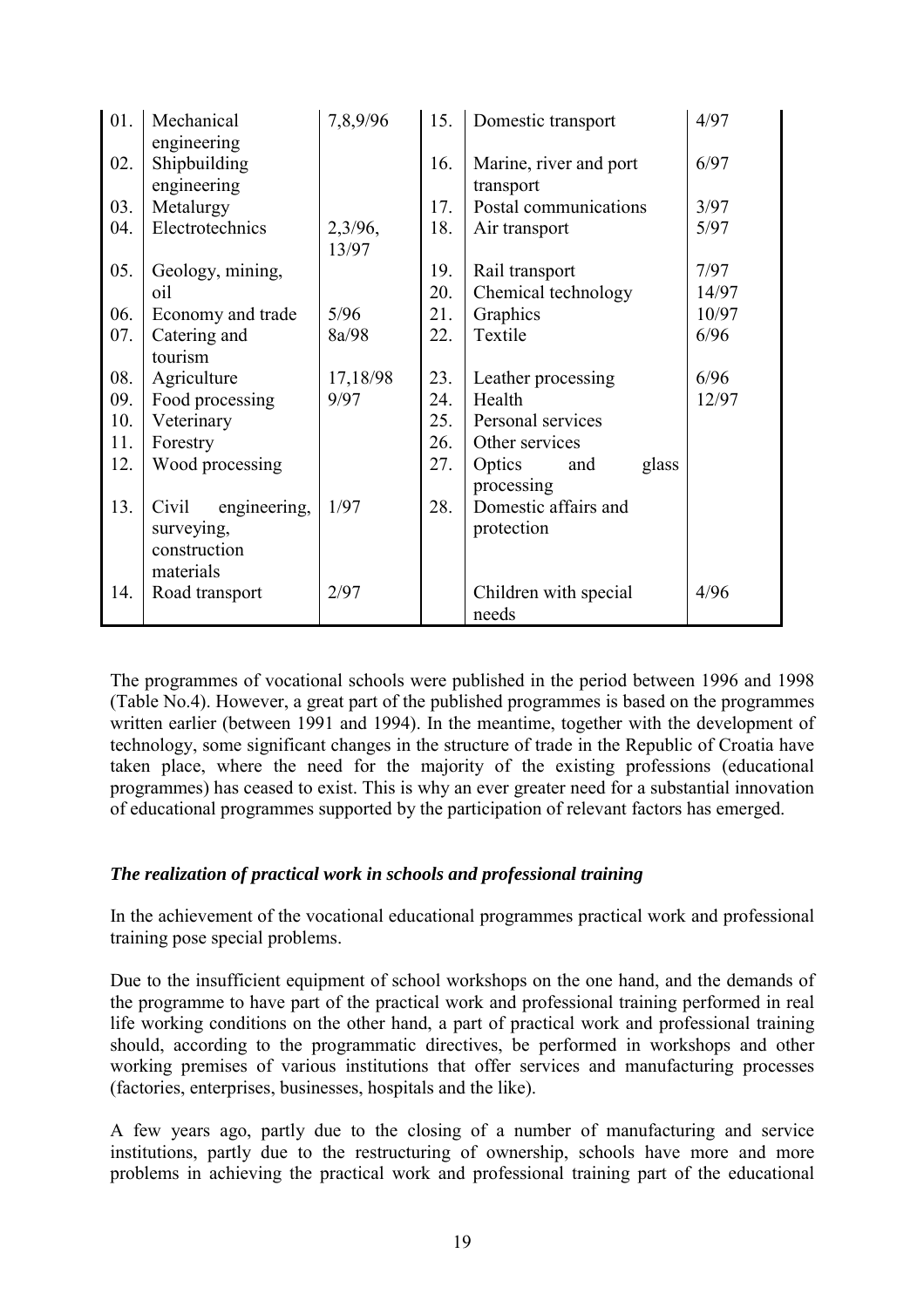programmes for the majority of professions, owing to the reluctance of businesses to accept students for apprenticeship on their premises. For this reason, and due to insufficient equipment of their own workshops, it remains questionable to what extent the goals and tasks of vocational education for professions can be realized.

# **4.2.1. Dual System of Vocational Education in Crafts**

The education for professions in crafts is realized through three-year educational programmes in two ways:

- 1. education within the common core educational system
- 2. education within the dual system.

The basic directions on education and training for the practicing of crafts were determined by the Crafts Act (NN, No. 77/1993 and No. 90/1996). By this Act related crafts have been defined that can be practiced on condition that there is professional training or a master exam to prove it. Furthermore, while in the Regulations on Related or Licensed Crafts (NN, No. 31/1995) the related and licensed crafts have been specified as well as the degree and type of professional training necessary for their performance.

The professional-theoretical and practical part of the apprenticeship educational programme for the practicing of related crafts that demand a master exam is issued by the Minister of Trade, based on an opinion previously expressed by the Croatian Chamber of Crafts and with the consent of the Minister of Education and Sports, whereas the common core educational programme is the responsibility of the Minister of Education and Sports which is issued following the previous approval of the Croatian Chamber of Crafts and the consent of the Minister of Trade. The common core programmes were published in the by-laws of the Minister of Education and Sports in April 1997 (NN, No. 35/1997), and by August 1997 the Minister of Trade issued the professional-theoretical and practical part of the apprenticeship educational programme for 56 professions (NN, No. 86/1996 and 84/1997). The education defined by these programmes are called the DUAL SYSTEM IN VOCATIONAL EDUCATION.

Apart from the Crafts Act and other regulations issued by the Minister of Trade on the basis of the former, the dual system of vocational education is also subject to the application of other provisions of the Secondary School Education Act and other regulations that are issued on the basis of the Act above by the Minister of Education and Sports (conditions relating to the professional qualification of teachers, student evaluation and assessment, grading, elements and criteria of enrolment, adult education, students with special needs and handicapped and disabled children, professional monitoring of apprenticeship, etc.).

Starting with the academic year 1995/6, the Ministry of Education and Sports, Ministry of Trade and the Croatian Chamber of Crafts, backed by the experience of the Bavarian Chamber of Crafts, experimentally introduced the dual system of vocational education for professions in related trades, and since then education that would meet the needs of crafts is performed according to a unique educational system, and programmes within the dual system education are being introduced gradually. The basic characteristic of the dual system in vocational education is the separation of the common core educational programme from the professional-theoretical and practical part of the apprenticeship educational programme. The other important characteristic of this educational system is that the end of apprenticeship is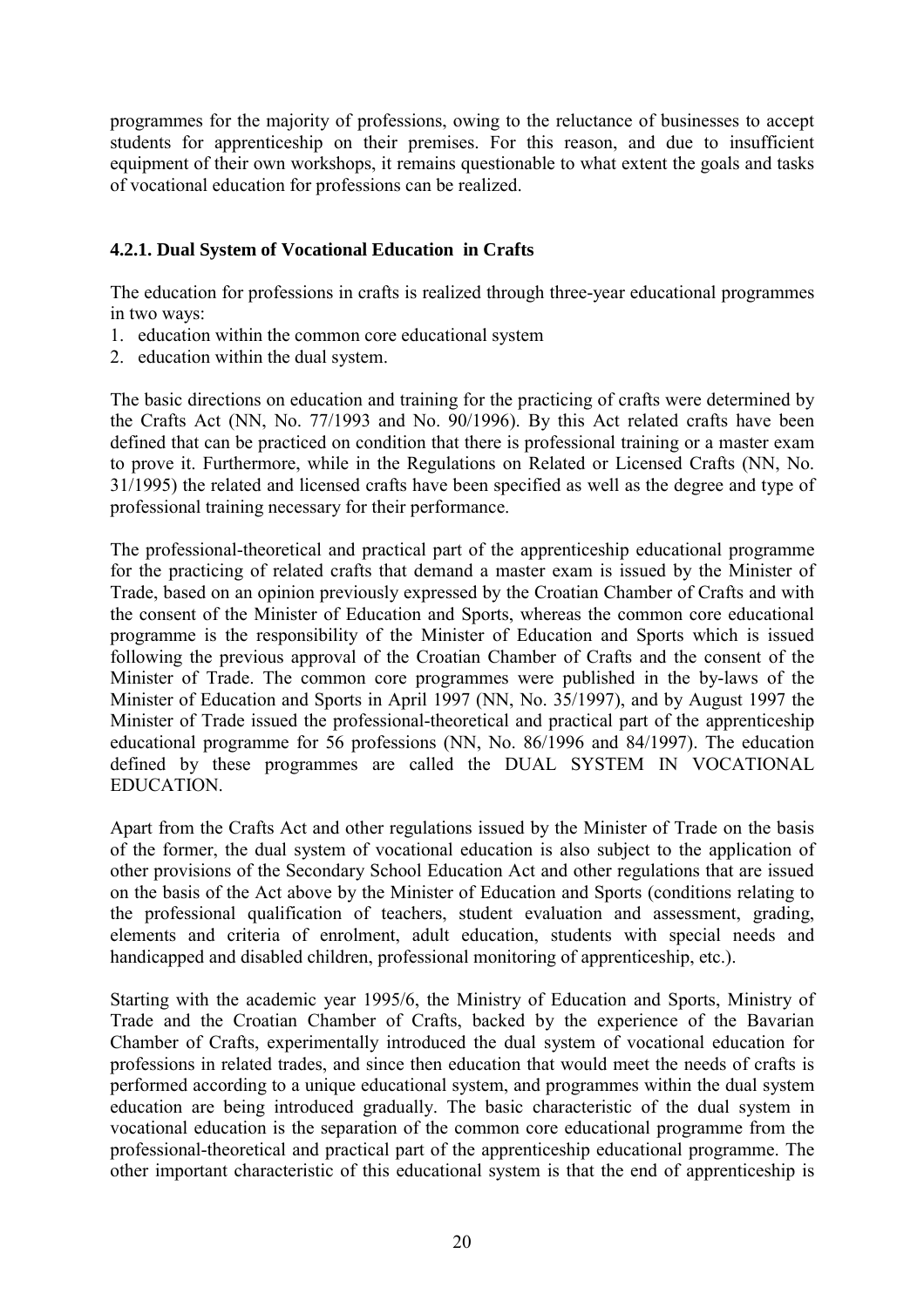separated from the end of the common core part of the educational programme. The essential characteristic of the dual system is an increase of the practical part of the apprenticeship to 70% compared to the relationship within the educational system in operation so far.

The education within the dual system is realized in schools and workshops: the professionaltheoretical part of the apprenticeship is performed in the crafts school, the practical part of the apprenticeship programme is performed in the crafts school and the workshop, the common core part of the programme is performed in secondary schools. The licence for the performance of the practical training in apprenticeship is issued to craftsmen by the Croatian Chamber of Crafts on the basis of a written consent of the practical training teacher from the crafts school.

The professional inspection of the apprenticeship is performed by the Ministry of Education and Sports, i.e. by the Institute for Educational Development. It is the first time that the school inspectors have been authorized to inspect crafts workshops, but this inspection is not being performed due to shortage of inspectors.

According to the Crafts Act, the apprenticeship ends with the apprentice exam and the secondary vocational qualification is achieved by the final exam according to the Education Act.

The Croatian Chamber of Crafts issued the Regulations on apprentice exams (NN, No. 26/1998), and the Ministry of Education and Sports issued Instructions on the carrying out of the final and apprentice exam in the dual system of vocational education for related crafts (Bulletin of the Ministry of Education and Sports, No. 1/ 1998).

Following the Instructions, 96% of students have passed the apprentice and final exam at the same time.

In 1999 the Croatian Chamber of Crafts started developing standardized contents and questions, i.e. students' manuals for apprentice exams. Contents for five professions have been written so far and another 25 manuals for professions are going to be completed by the end of the year. The development of these standardized contents and questions is monitored by experts from the Institute for Educational Development and the crafts schools, and it is being financed by the Croatian Chamber of Crafts.

In the course of the introduction of the dual system into the framework of the joint project of the Croatian Chamber of Crafts and the Chamber of Crafts for Munich and Bavaria, 10 cycles of professional upgrading sessions for future multiplicators have taken place. A programme of technical-technological and practical upgrading lasted 120 hours each for every profession, and each was attended by 7 craftsmen and 7 teachers from our crafts schools. The Bavarian schools and technological centres financed the seminars held on their premises.

After the end of the three-year testing period of the introduction of the dual system in vocational education, the Croatian Chamber of Crafts, Ministry of Trade and Ministry of Education and Sports all paid a visit to the German State Commission that gave the highest mark to Croatia for the introduction of the dual system. After getting acquainted with the activities of the Croatian partner, the Germans continued the co-operation for the next threeyear period.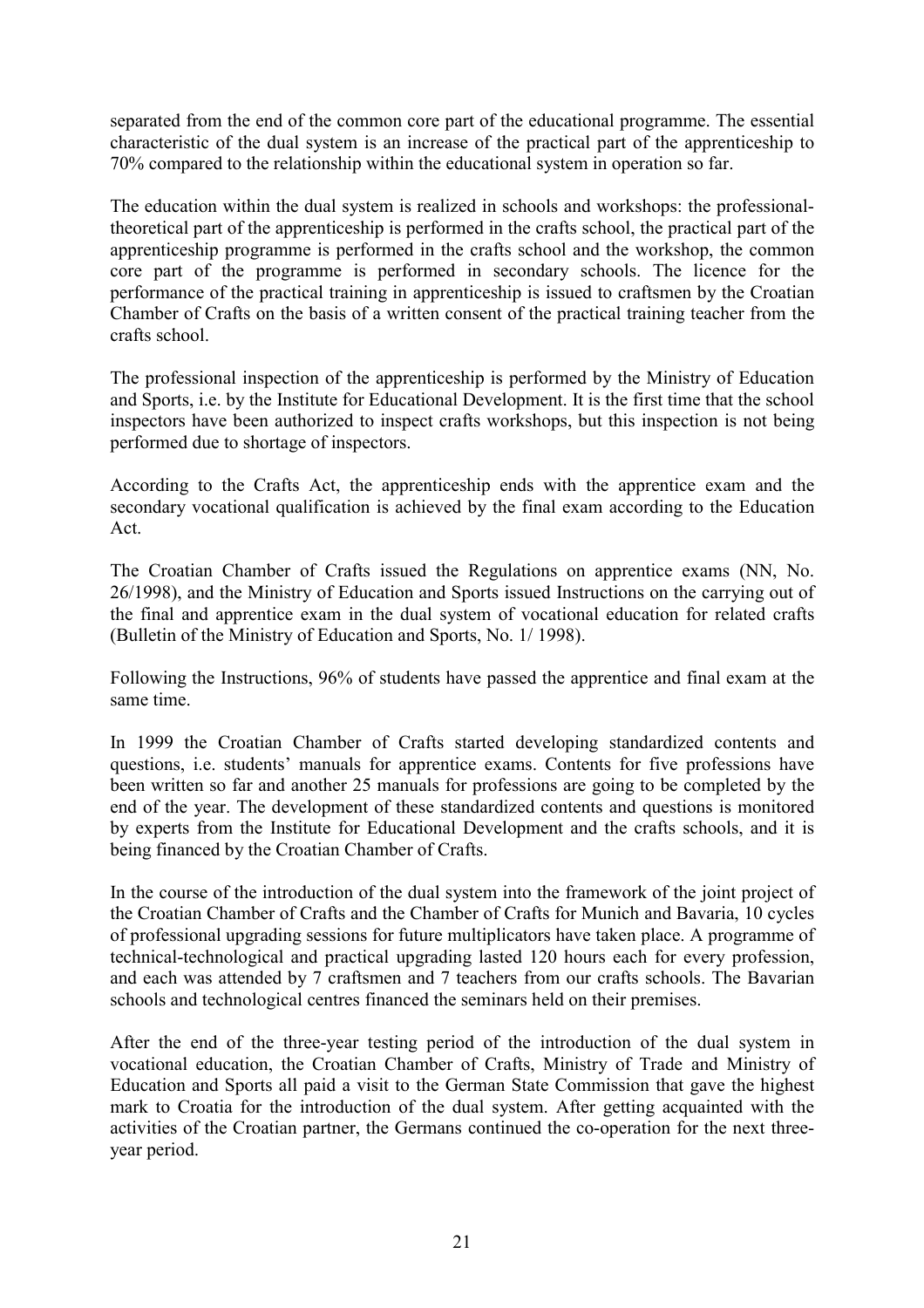The difficulties that are present in the course of the introduction of the dual system are:

- both the students' parents and craftsmen have insufficient knowledge of this type of education,
- there is a shortage of appropriate textbooks and manuals,
- there is a reluctance of a number of principals and a greater number of teachers to accept anything new,
- the curriculum of the practical part of the apprenticeship is too extensive.

## **4.2.2. Arts Education**

There are three areas of arts education in the Croatian educational system: music, visual arts and dance. Children can get a systematic music and dance education in the course of their regular primary education (a parallel attendance of education in both schools). They can be included into the education for visual arts when they reach the secondary education level as this is an area of education for special needs.

The special features of arts education can be found in several segments:

- As a rule a child can enrol the primary arts school after having its basic abilities tested (sometimes including a health certificate). Young people can enrol all kinds of secondary arts schools after having successfully passed the entrance exam (two or three specified parts of the programme are being tested by an examining board and the exam lasts for two or three days).
- From the very beginning of education the child is directed towards achieving a kind of specialization (e.g. the core subjects are playing the flute, learning classical ballet, etc.). The child is subject to a noticeable additional commitment, as it has to attend classes and at the same time spend much time and effort to learn the relevant subjects.
- At the end of the school year the examining board tests the achievement of children in the majority of subjects that form the core of the particular area.
- The parents have to keep investing into the education of the child in all the three art areas (purchase of scores, purchase and maintenance of instruments, transport costs to the school, equipment for classical ballet and contemporary dance, expensive quality paints and other materials for visual arts).

Visual arts and design curricula have been corrected and supplemented several times in the course of the past period and there is an attempt to standardize them in the course of the year 2000.

The dance and music programmes are in the process of final editing. So far the partly corrected former programmes have been used.

All the frame programmes, particularly those from the area of interpretative art are characterized by a relative openness to artistic contents (the teacher together with his students can choose a part of the programme, particularly in individual education).

Various collections of compositions by Croatian world famous composers as well as collections of practical exercises are used in music education, and the teachers make a choice according to the individual needs of the learner or the needs of a particular educational group.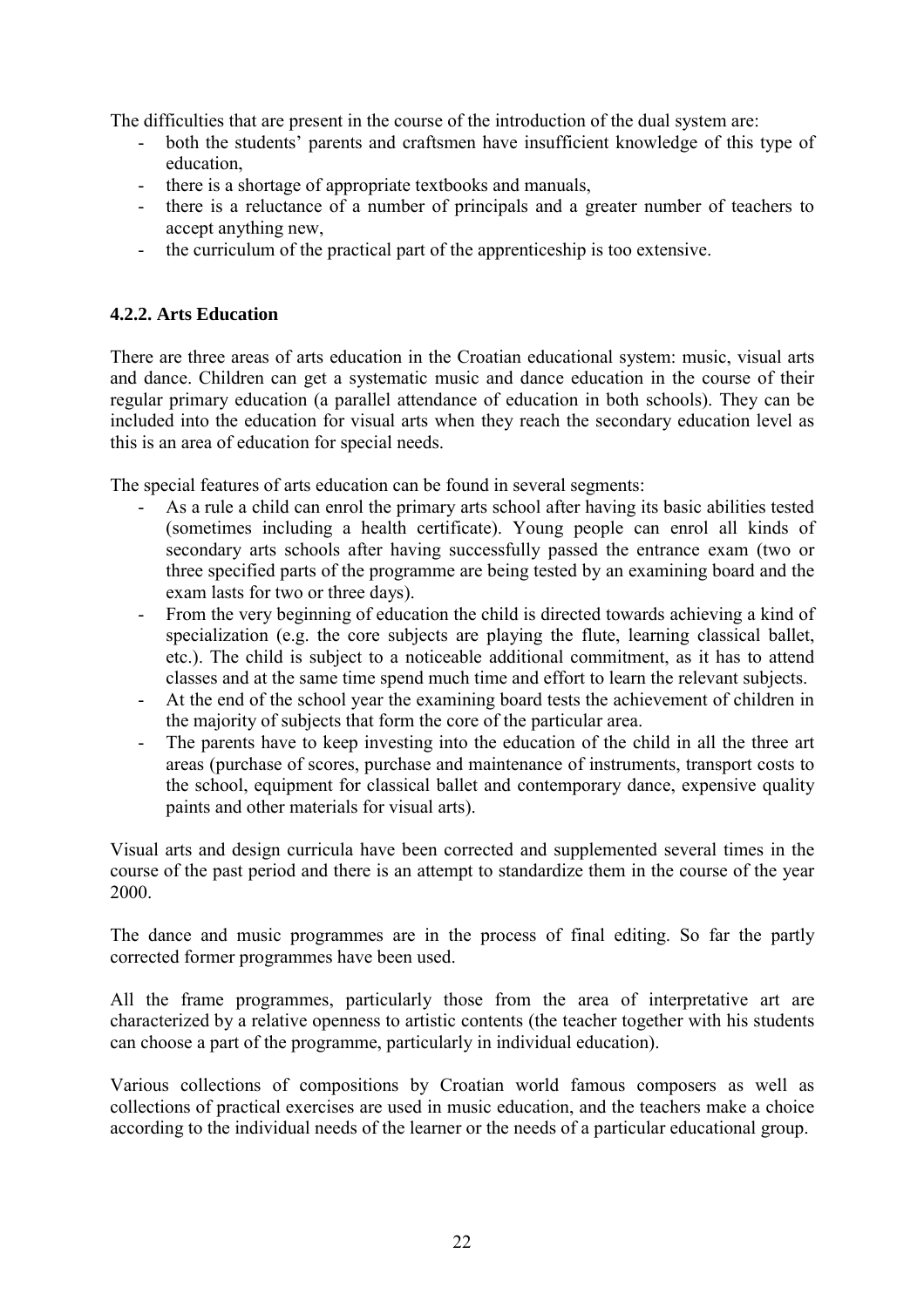Owing to a lesser number of students in smaller schools, the financial participation of parents for good equipment of the programme is insufficient, so no significant improvements can be expected in this segment.

The education in all three arts areas is predominately performed in cramped unsatisfactory premises. The most difficult situation, especially at the secondary level, is present in the dance education.

# **4.3. Students' Residential Homes**

A students' residential home is an educational institution within the secondary educational system that ensures appropriate board and lodging for students during the course of their education within the framework of the educational programme. In this way the principle of the right to have access to education is realized for those students who cannot have their education in their home towns.

The programme of educational activities is performed by educators (higher qualification), teachers, pedagogues and psychologists. Medical nurses take care of the students' health and the quality of nutrition and hygiene. The process of assessment, evaluation and improvement of educational activities is realized by professional research assistants. Though the current standards allow the majority of institutions the right to professional research assistant and a medical nurse as a moderator checking on ensuring and improving health, this right could be realized in only in a third of the institutions, whereas in the rest of them this is conducted by the principal.

The number of educators in the students' residential homes is determined on the basis of the number of groups (1 educator per 25 students), although the fact that the programme is continuous and goes on round-the-clock, on Sundays and holidays, when a number of students remain in the home, is not taken into consideration. The night-shift staff, (mostly of lower qualification), who look after the students during the night pose a special problem because this is in contrast with the regulations that demand students can be taken care of exclusively by educators with a higher qualification. The educational work with students in residential homes is professionally demanding and stratified because of the specific adolescent population, consequently the educator is responsible for the life, development and advancement of every student, but also for the solution of everyday problems in the life of adolescents. This demands necessary interdisciplinary knowledge and skills, constant training and renewal of positive energy. What is specially missing are the communication skills and the possibility of timely recognition and adequate reaction to the students' needs. Owing to the fact that educators do not receive such knowledge and skills within the framework of their basic education, a comprehensive system of professional training has been organised for educators in this area of activity. Individual programmes are in the function of an enhancement of direct work in the group. Educators receive education for the application of different occupational methods. There are many winter and summer schools organized, as well as a continuous programme of workshops and the like.

## *Conditions of programme realization*

In a great number of homes conditions are inadequate and wanting. They are the consequence of yearsí long negligence and lack of investment resulting in neglected premises in a great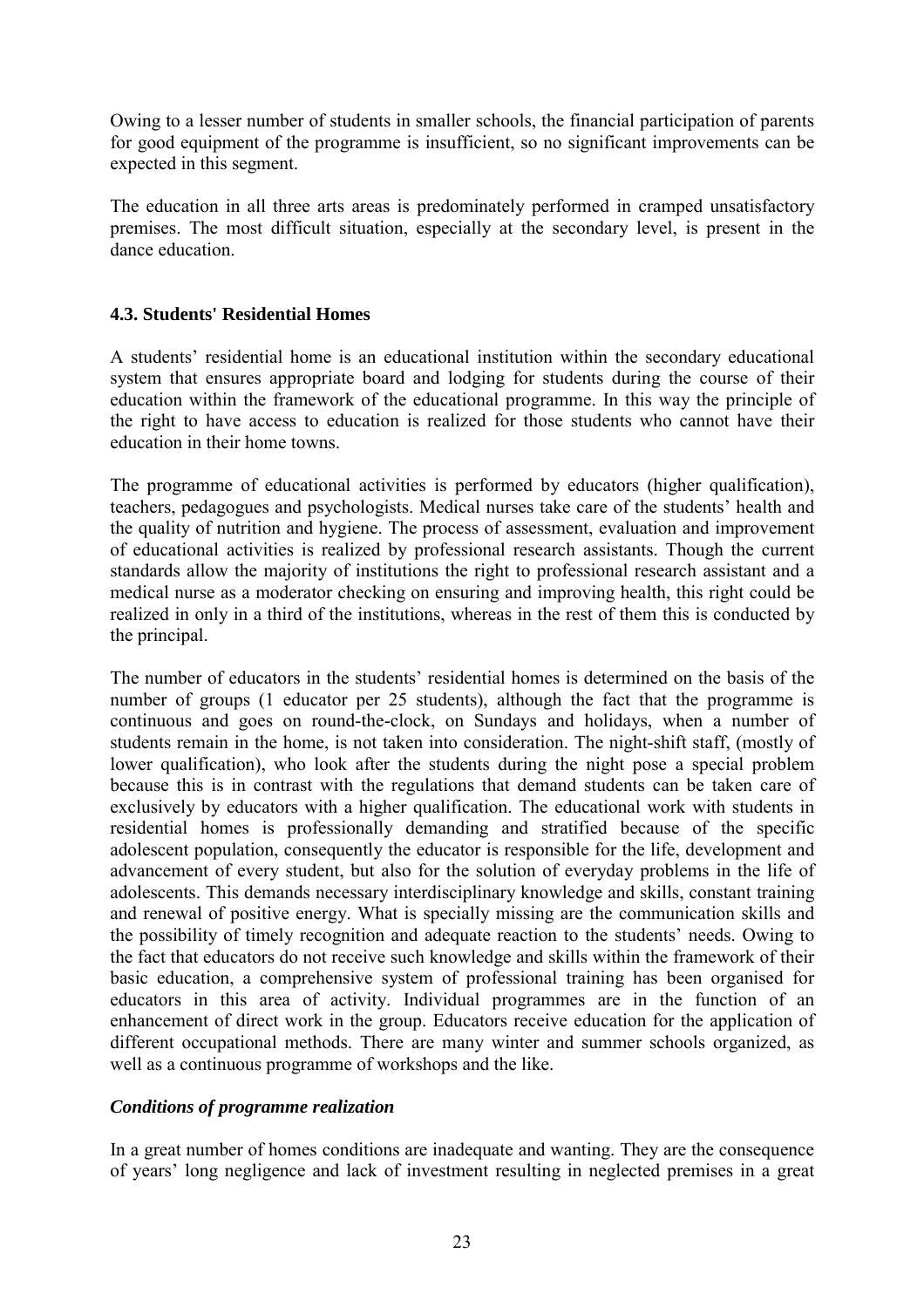number of homes, as well as in insufficient equipment. Rooms where students spend the day and work are mostly furnished with classroom furniture, a proof of years' long neglect of the specific programmes of students' residential homes. This is not a school with classes taking place, but it should be a home for the student that should support his overall development. There are no living-rooms or equipped cabinets where students could satisfy their interests and needs. The other problems are great numbers of beds in dormitories, an insufficient number of sanitary facilities and other equipment that would ensure a higher quality of daily life for students. In the last two years most of the principals have been greatly engaged in the improvement of conditions. Living-rooms now take the place of classrooms and physical training premises, as well as special activity premises, like libraries and cabinets, are being refurbished. The students themselves participate in the design and improvement of their premises, so the homes develop into comfortable places of living. However, it must be said that due to the non-existence of necessary standards for these conditions and the irregular inflow of funds, both from the parents and the Ministry, it is impossible to achieve greater changes in the quality of conditions necessary for the realization of students' residential home programmes. This has been made worse by the obligation of paying VAT, the unsolved problem of paying board and lodging for socially endangered students, as well as the irregular paying-in of subsidies.

#### *Educational programme*

Despite all the financial problems, the educational programme in the last two years achieved an essential move towards the humanization and developmental approach and a direction toward satisfying students' needs. The real needs of students and their specific individual development, their abilities and possibilities are appreciated more than ever. An individual approach to the student and working in small groups is preferred and informal types of work are used. Great attention is paid to support the learning by individual programmes and group support through organized tuition in particular subjects. The number of activities linked to students' interest has increased. The homes offer a choice of so called extracurricular activities or optional activities, from 5 to 12 different types in each home. These are mostly sports activities and activities of creative expression and production, through speech, movement, music, visual expression and the like. There are many activities that should enhance the life in the home and outside: celebrations, holidays, excursions, cultural events and performances. The students are also invited to informal socializing in the form of talks on everyday or special life problems, panels, debates and the like. There are also many programmes devoted to the care and improvement of health, the quality of nutrition is better and there are also frequent programmes regarding health (prevention of caries etc.), and programmes from the area of sex, addiction, nutrition and overall development of healthy ways of living. In this way the overall development of the students and the development of their interests and abilities is stimulated. There is an attempt to ensure quality life for the students where they should also have an active and responsible role.

The updating and democratization of the programmes in students' homes is present in practical life, though no new programme directive has been issued, so that practical circumstances are now ready for the formalization and acceptance of such a document.

There are great possibilities for the development of the students' residential homes according to the model of western countries that have a long tradition, where both parents and students choose a particular home for the quality of its programme and the support for quality education and gaining independence. The high professional potentials of educators should be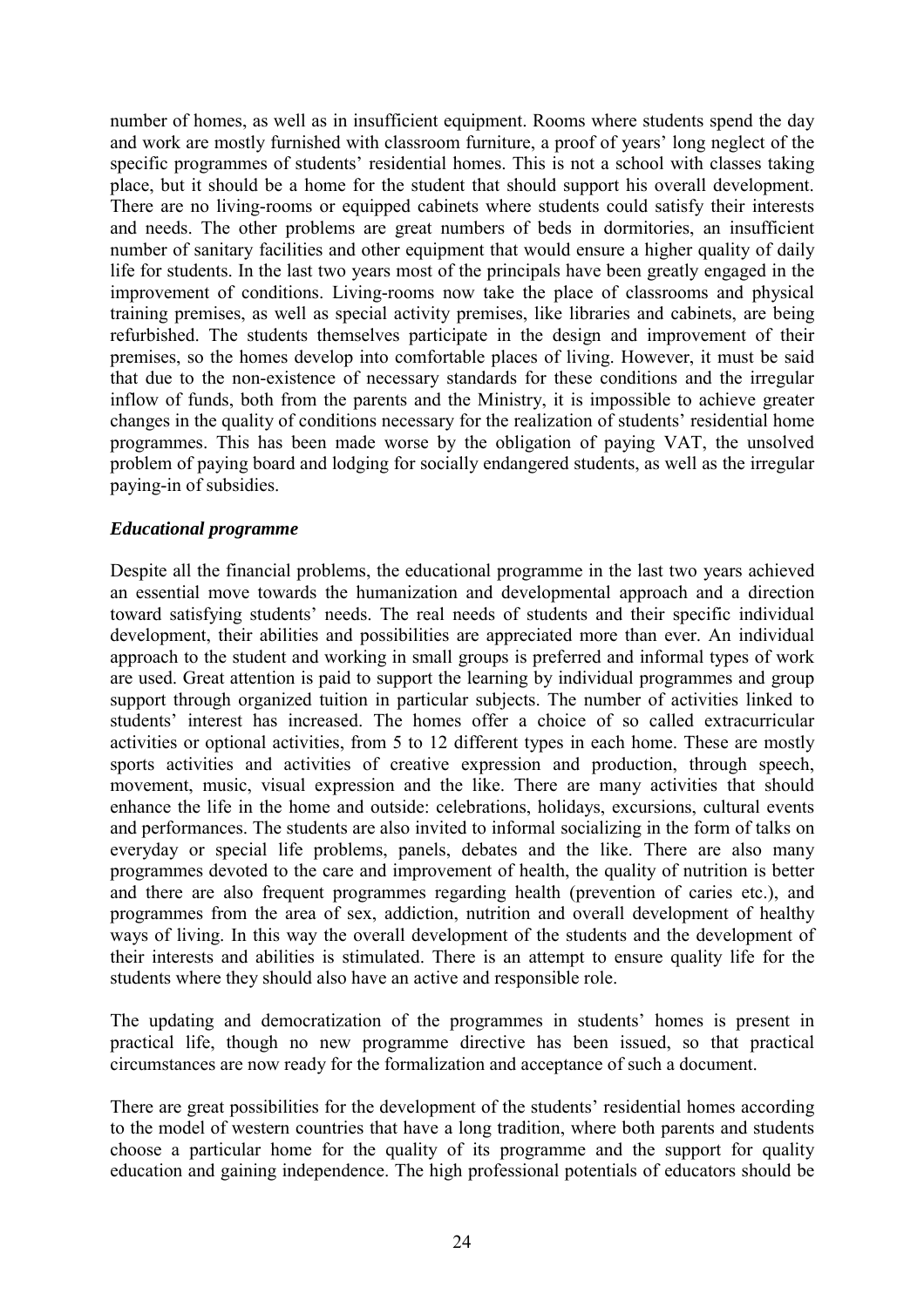accompanied by adequate formal criteria for the realization of all conditions: the number of staff, financial conditions, programme and co-operation with the school and finally a positive and continuous support relating to this area of activity which would also include adequate financing.

## **5. Education of children with special needs**

## **5.1. Education of Handicapped and Disabled Children and Youth**

According to the data of the specialized OUN agencies (WHO, UNESCO), some 10% of the world population departs from the "standard average development in the direction below the average development - the so called handicaps and disabilities. If we add to the mentioned population children and the youth with lesser handicaps and disabilities in their development (specific problems in learning and behaviour, hypoactivity, hyperactivity, aggressive behaviour, emotional instability, MCD, etc.), the frequency of persons with handicaps and disabilities in their development in the general population has increased by 20%.

Education, rehabilitation and care of handicapped and disabled children and youth in the Republic of Croatia are a constituent part of the integral and unique educational system and system of care for the children and the young. They have been regulated by the Pre-school Education Act (NN, No. 10/1997), Primary Education Act (NN, No. 59/1990, 27/1993 and 7/1996) and the Secondary Education Act (NN, No. 27/1993).

These acts regulate the rights and obligations of handicapped and disabled children from the time they were born up to the age of 21, and they have been further regulated in more detail by by-laws, among which we point out the following: Regulations on enrolment of children in primary schools (NN, No. 13/1991), Regulations on primary education of disabled and handicapped children (NN, No. 23/1991), and Regulations on secondary education of handicapped and disabled students (NN, No. 86/1992).In the legislative and professional use we use the classification of handicaps and disabilities according to the international classification of disabilities, invalidity and handicaps. Following the mentioned classification, disabled and handicapped children and young people can be classified as follows:

- $\div$  children and youth with impaired sight
- $\div$  children and youth with impaired hearing and speech
- $\div$  children and youth with impaired motoric handicaps
- ! mentally retarded children and youth
- $\triangleleft$  autistic children and youth
- $\div$  children and youth with speech handicaps
- children and youth with organic disabilities in behaviour with a prograding psychopathologic state
- $\div$  children and youth with complex handicaps.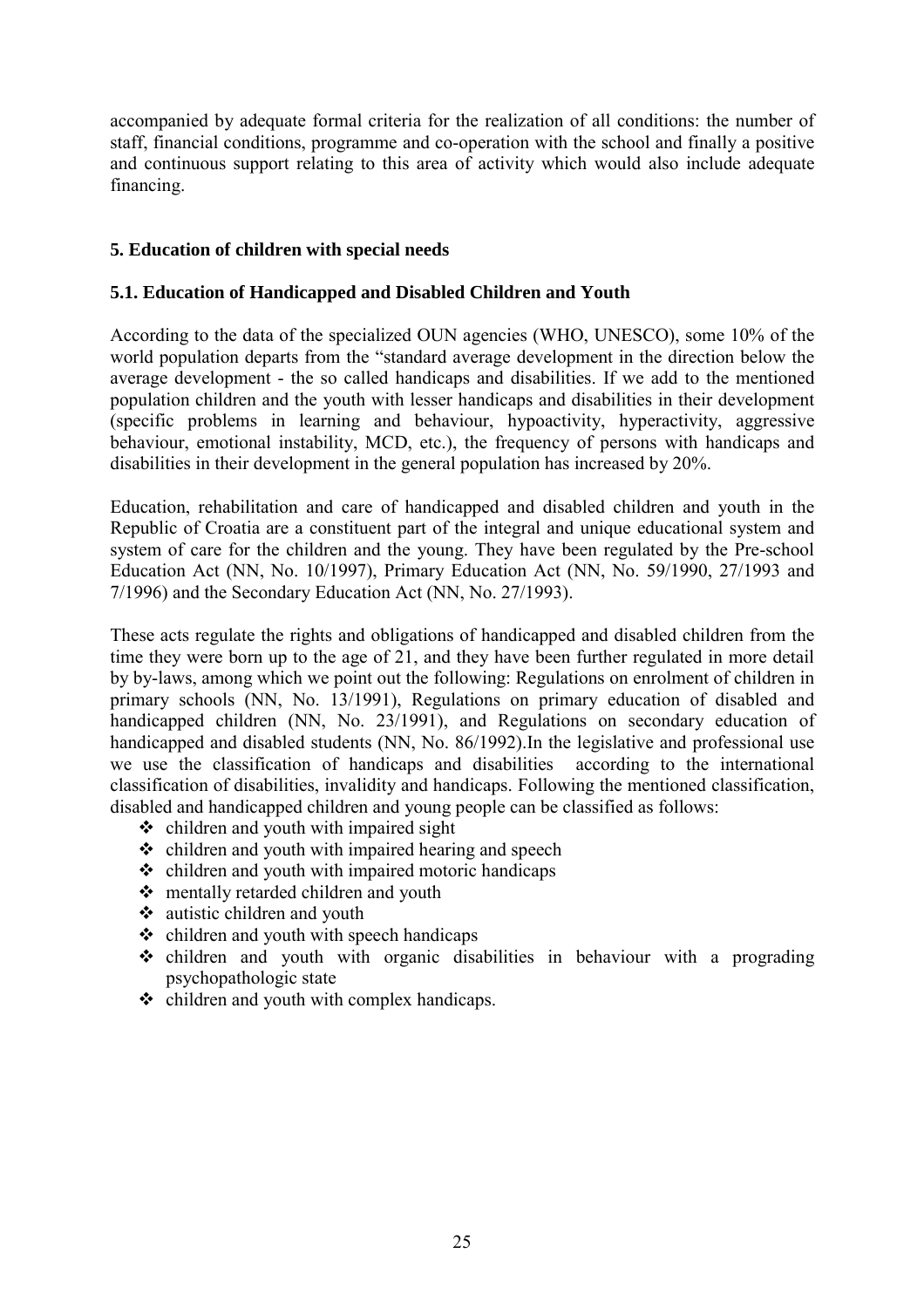The term handicaps and the mentioned classification should soon be revised and adapted to the European and world standards.

Institutions that are engaged in the realization of the educational and rehabilitational programmes, issued by the Ministry of Education and Sports, are registered in the area of activities of education, social care, health and administration of justice, and regarding their structure they may be classified as regular or special institutions.

The equipment of kindergartens and their programmes (furniture, resources and rehabilitations aids) can satisfy the specific needs of handicapped and disabled children as well as professional demands.

In the course of the academic year new special programmes have been developed regarding the aspect of education and care for mentally retarded children, autistic children, children suffering from palsy and other grave handicaps.

A greater number of courses, seminars, and workshops was organized for professionals in this area, a programme for special-education teachers' exams has been set for those teachers who work with pre-school handicapped and disabled children, and there was also a framework programme set up for special-education teacher trainees.

The equipment of primary school premises and programmes can satisfy the minimum level of specific professional needs, but a special problem is the lack of textbooks, inadequate premises for the realization of the programme in some social environments and educational areas, accompanied by the lack of special resources.

The equipment of secondary school premises and programmes cannot satisfy even the minimum of professional demands, which particularly refers to the equipment of workshops.

There is also the problem of a shortage of textbooks, insufficient education of teachers for their work with disabled and handicapped students, as well as a shortage of special-education teachers. In all the regular secondary schools in the Republic of Croatia there is only one qualified special-education teacher, social pedagogue employed as research assistant, and one special-education teacher employed as a research assistant in the extended day programme.

There was an attempt to ensure that students, particularly those with motoric impairments, get paid transport to and from school during the academic year.

## **5.2. Education of Gifted Children**

Regulations on primary education of gifted children (NN, No. 34/1991) regulates the ways of recognizing, educating, stimulating and evaluating of gifted children. At present, gifted children get special attention and care exclusively within the framework of extracurricular activities.

#### **6. Extra Curricular Activities**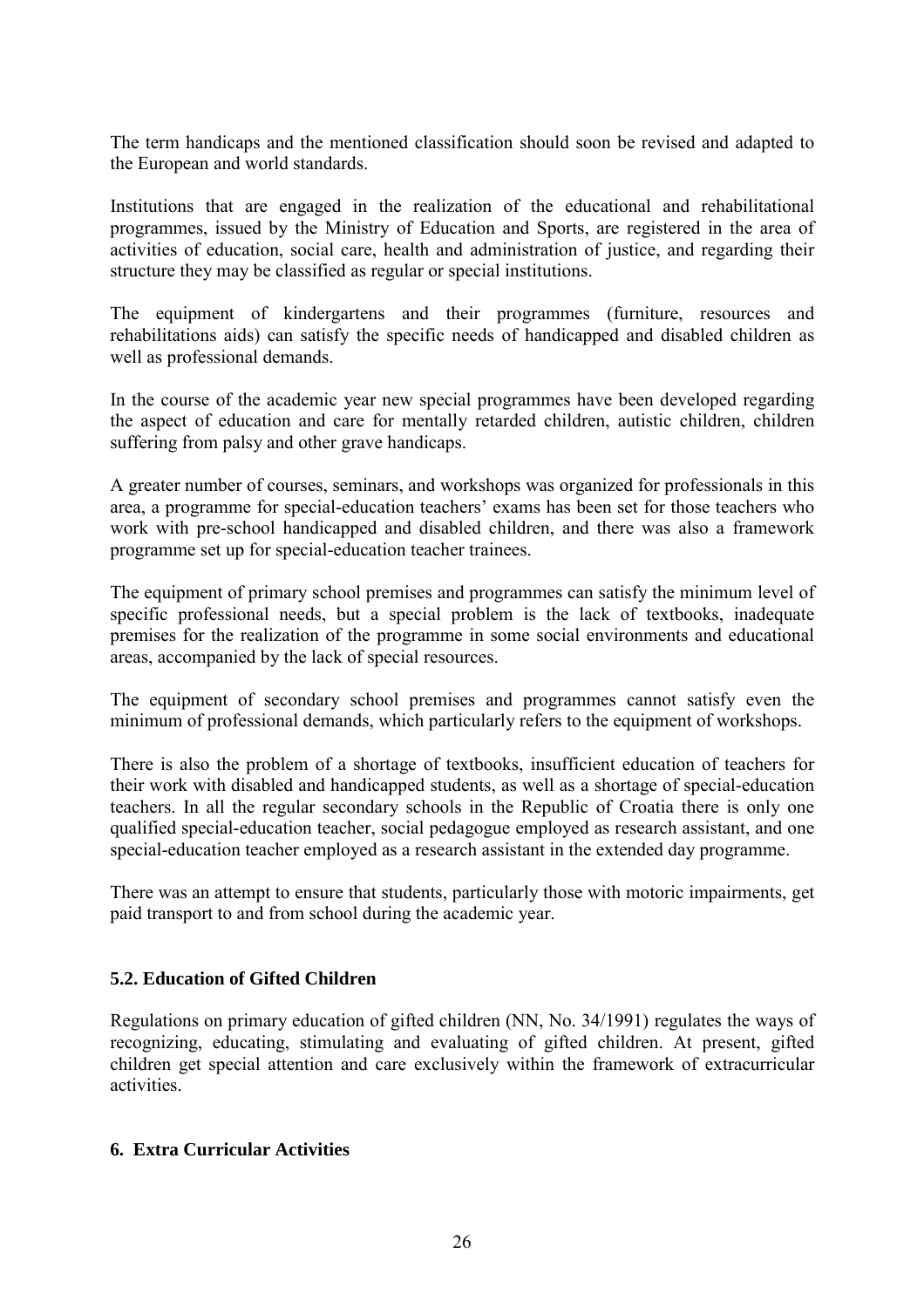Extracurricular activities are a constituent part of the regular school system taking place throughout the year, i.e. during the holidays, too. The yearly programme is determined for each school in terms of the number of groups, types of extracurricular activities, as well as the scope of the students' obligations in terms of time, always taking into account the total load of their obligations. The students choose their extracurricular activities voluntarily, depending on their affinities, abilities and interest for specific areas and specialities. The role of these programmes has become an important issue in the recognition, stimulation and assessment of gifted students' work.

In this way, the school as an educational institution has become the stimulator and moderator of the leisure time activities of youth, particularly in small milieus, because the school is the only one that can offer the necessary professional, organizational and material resources together with systematic work and assessment of the development of students' individual qualities.

The purpose of extracurricular activities is to stimulate students to engage in creative activities, acquisition of knowledge and skills according to their individual interests and abilities.

The extracurricular programmes are carried out throughout the academic year with fixed groups of students, or take place from time to time during the school holidays, other holidays or various celebrations. Students participate in the following activities: sports, cultural, scientific, technical, economic, health  $\&$  hygiene, informatics  $\&$  instructional, various types of physical work, humanitarian, other educational activities, i.e. all activities that play a role in the acquisition of knowledge, abilities, skills, habits and active recess activities.

## **6.1. Types of extracurricular activities**

Fields:

## *Humanities and arts*

- LIDRANO, the competition of primary and secondary schools in literature, dramatic art and journalism
- Mother tongue competition of secondary schools
- Foreign language competition for primary and secondary schools in the German, English, French, Spanish and Italian languages
- Classical languages competition for primary and secondary school (Latin, Greek)

#### *Field of humanities*

- Secondary school competition in logics
- History competition
- Democratic citizenship competition
- Religion Olympics

#### *Science field*

- Maths competition of primary and secondary schools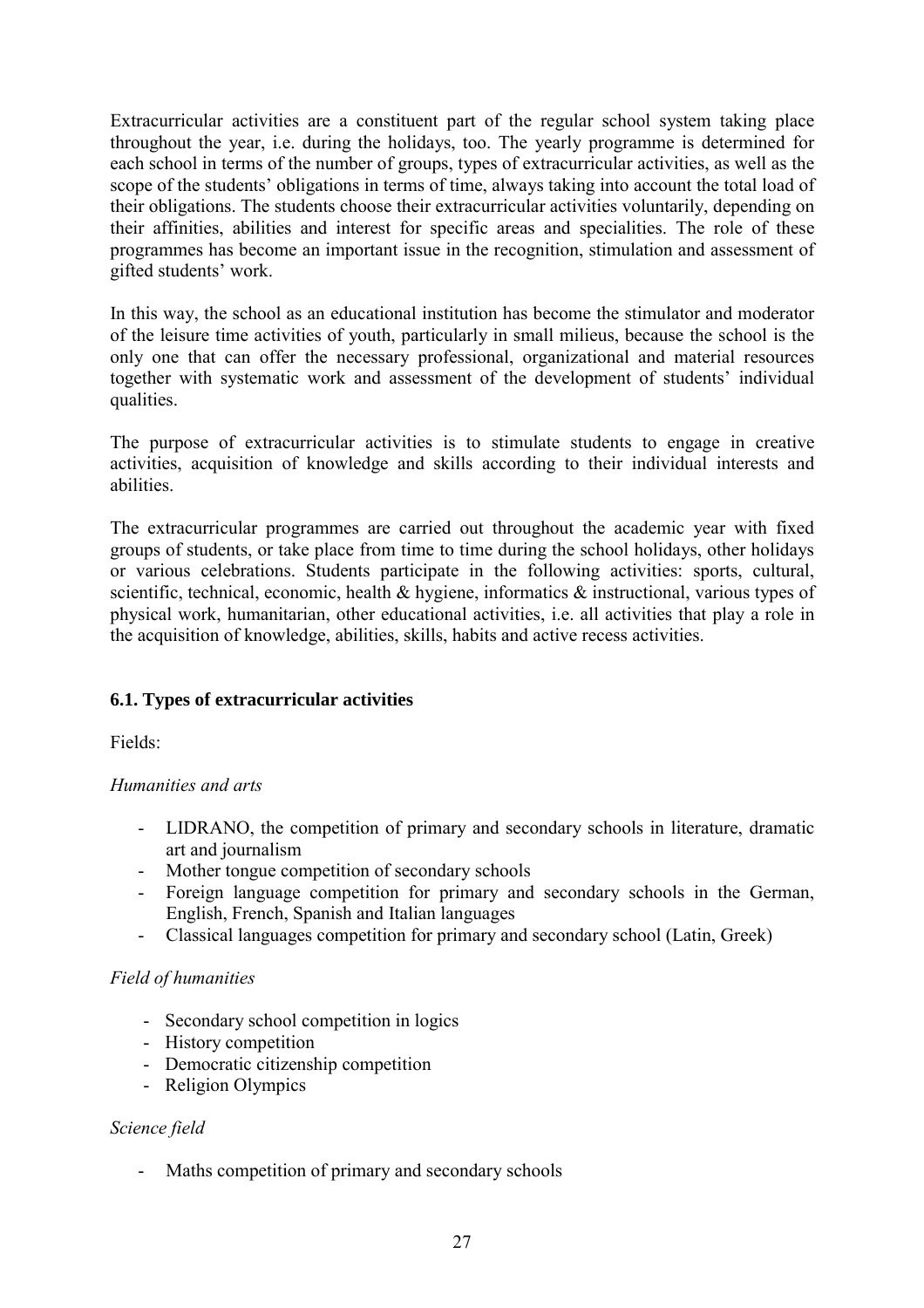- Meeting and physics competition of primary and secondary schools
- Meeting and chemistry competition of primary and secondary schools
- Meeting and biology competition of primary and secondary schools
- Meeting and geography competition of primary and secondary schools
- Meeting and astronomy competition of primary and secondary schools
- IT competition and exhibition of primary and secondary schools

#### *Technical education field*

- Exhibition of the technical achievements of Croatian youth

#### *Trade and vocational field*

- Exhibition of farming cooperative clubs in primary and secondary schools
- GASTRO catering competition (also international)
- Bookkeeping and balance reporting competition of commercial schools
- "Perfect economist" competition of commercial school students
- Competition of textile and design school students
- Competition of hairdresser school students
- Meeting of transport school students
- Competition of construction engineering school students
- Competition, meeting and exhibition of secondary school students of mechanical engineering, shipbuilding and marine, and mechatronics technicians
- Competition, meeting and exhibition of secondary schools for wood processing

#### *Arts field*

- Competition of music and dance school students
- Exhibition of secondary school students of visual arts and design
- Exhibition of visual arts

#### *Field of ecology*

- GLOBE programme comprehensive learning and observation for the benefit of the environment
- Ecology quiz "Lijepa naša"
- Thanksgiving Day

#### *Physical and health care field*

- "Schola medica" meetings and competition of schools with health programmes
- Exhibition of primary school sports clubs
- *"Domijada"* competition and exhibition of residential homes

# **Table No. 5** Participation of students at competitions, meetings and exhibitions at state level, classified into fields

*(Data processed on the basis of reports of the boards of competitions, meetings and exhibitions, acad. year 1998/1999)*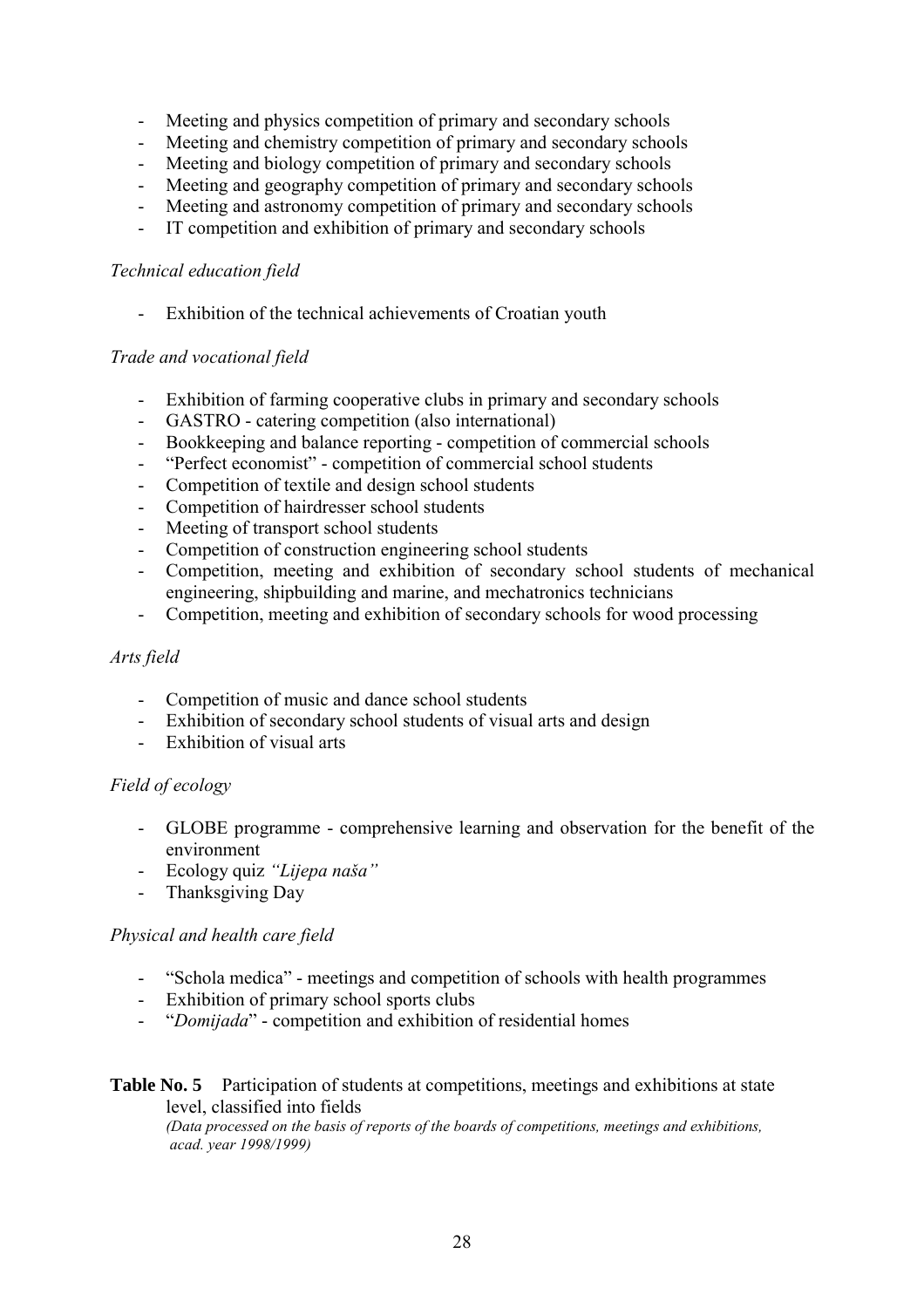| Field             | No. of primary | No. of secondary | Total |
|-------------------|----------------|------------------|-------|
|                   | school pupils  | school students  |       |
| Languages         | 403            | 367              | 770   |
| Humanities & arts |                | 35               | 35    |
| Science           | 463            | 439              | 902   |
| Technical         | 254            |                  | 254   |
| Economy           | 158            | 820              | 978   |
| Ecology           | 232            | 105              | 337   |
| P.E and health    | 322            | 311              | 633   |
| "Domijada"        |                | 554              | 554   |
| Music             | 227            | 321              | 548   |
| Journalism        | 207            |                  | 207   |
| $9th$ Informatics |                | one silver and   | 3     |
| Olympics          |                | 2 bronze medals  |       |
| <b>TOTAL</b>      |                |                  | 5221  |

The competitions in the academic year 1998/9 took place according to plan (Bulletin of the Ministry of Education and Sports, November 1998). There were 33 competitions, meetings, exhibitions. Furthermore, there were also a number of sports competitions, the democratic citizenship competition ì*Projekt građanin*î (Project citizen), and a competition in religious education. There is hardly a school that did not participate in some competition, from the school level to the one at the state level.

On all the levels, from municipal and county to state levels, 45,429 pupils and students and their 8,096 mentors participated in the competitions, meetings and exhibitions. A positive tendency can be noticed of more and more secondary vocational school students participating in these activities, the consequence of which will bring about the promotion of their trade and also will enhance the in-service training of their teachers.

## **7. Adults education**

With the beginning of new, independent and democratic Croatia social relations changed essentially and so did aims and mission of the adult education. Adult education, particularly permanent education becomes an imperative of the community, of employers and employees. New social demands and new challenges at the work strengthen expectations from every individual to renew knowledge and skills during all his/her working age.

Adult education can be formal or non-formal.

Non-formal education enables individuals to acquire certain knowledge and skills for their personal needs (various courses).

Ministry of Education and Sports is responsible and verifies only formal education: it approves and controls the activity of schools and others institutions, which perform verified programmes.

Formal (verified) education of adults in the Republic of Croatia are performed by schools, colleges and other legal entities which fulfil the conditions stipulated by Law on basic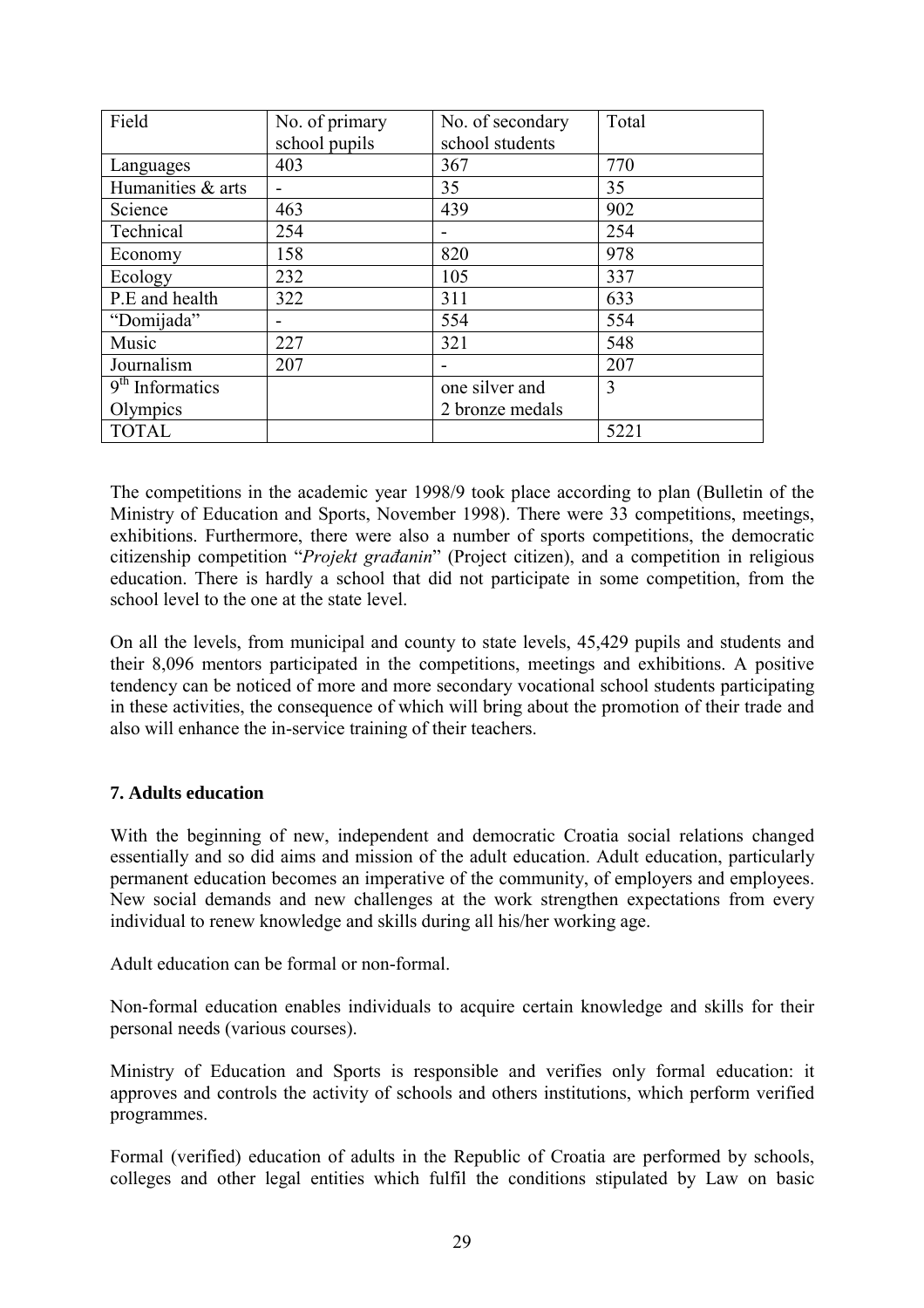education (NN,  $\# 59/1990$ ,  $\# 27/1993$ ,  $\# 7/1996$ ) and by Law on secondary education (NN,  $\#$ 19/1992, # 27/1993, # 50/1995) as well as Regulations on adult education (NN, # 21/1998).

According to regulations, programmes for acquiring education and professional qualifications, retraining, training and perfecting.

Each of those programmes can be performed by a legal entity, which is registered as a provider of adult education and which has an approval referring to a particular programme (Article 15).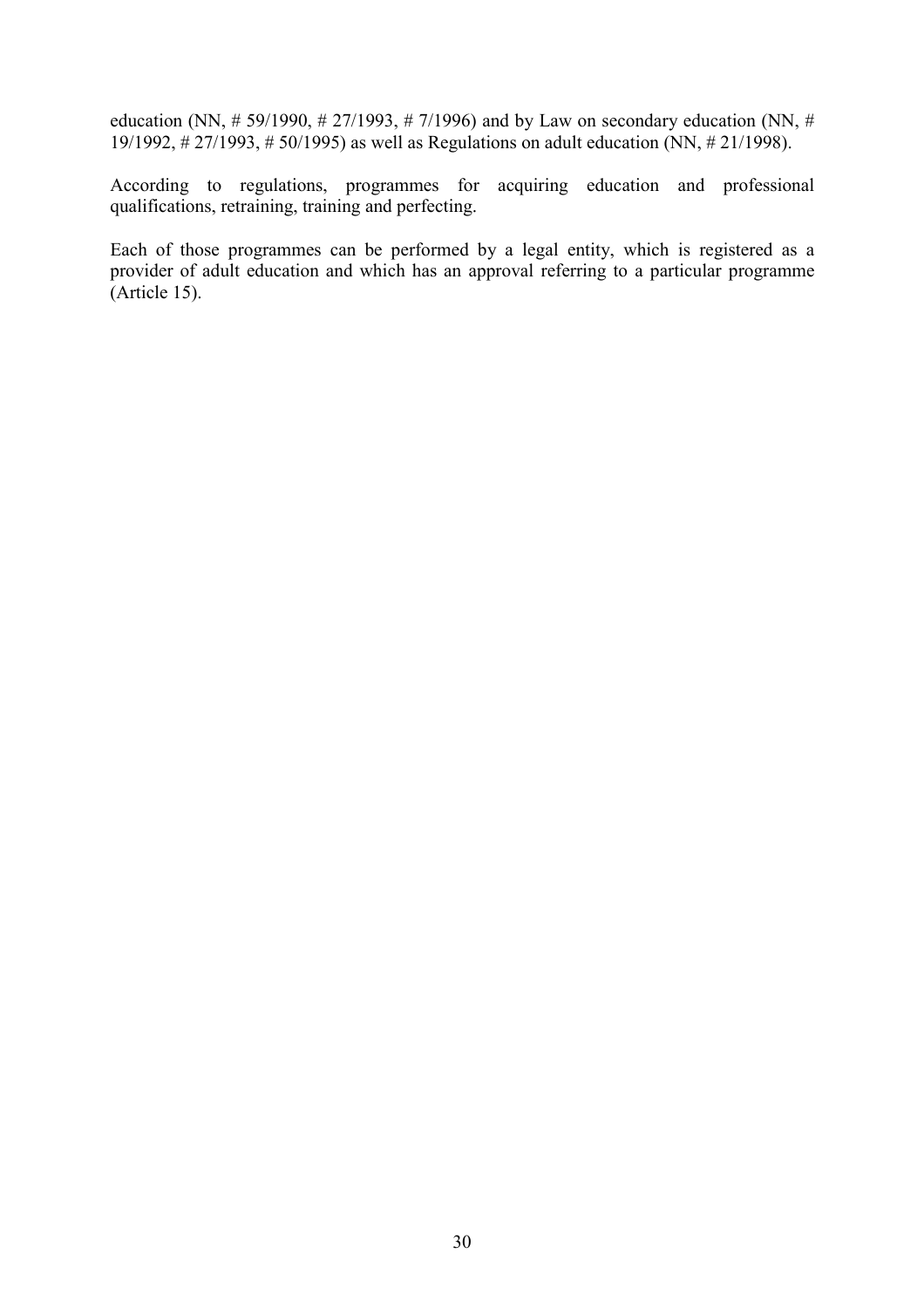## **8. Education of Croatian migrants' children abroad**

The Croats living abroad have nowadays different statuses due to historical and economic reasons of their emigration; they appear as national minority with a citizenship status in Austria and Hungary; they are a constitutive nation in Bosnia and Herzegovina; they are foreign migrants with restricted rights in most member states of EU or they are solely citizens of a particular country like in USA, Australia, Canada and other overseas countries regardless their birth and place of origin.

The Republic of Croatia has therefore different ways of cooperation and support with each of these groups although they cannot claim to be satisfactory.

Standard migrations, started already in the past century, are not the responsibility of the Ministry of Education and Sports. Different NGO's like "Matica iseljenika" and various clubs, communities abroad and in Croatia exist. The support usually provided by the Ministry of Education consists in assuring Croatian language lecturers for distant overseas countries, mostly in South America, what is especially stressed after the independence. The Croatian migrants resident in highly developed countries like USA and Australia do not require mother tongue speakers what is to be understood as a fact that complete assimilation has already taken place or mother tongue instruction has probably been taken care by the existing education systems or through ethnic or cultural communities.

Croatian national minorities in neighbouring countries like Italy, Austria, Hungary, Romania and Slovakia are subject to bilateral agreements between the Republic of Croatia and the respective countries. They regulate the status and rights to mother tongue instruction within existing school systems or other ways of teaching. The rights of Croatian national minority in the Federal Republic of Yugoslavia have not been settled yet.

The Republic of Croatia grant scholarships to Croatian national minorities members in the neighbouring countries through students' exchange at higher education level which are responsibility of the Ministry of Science and Technology. The financial support to the grants is provided through the budget of the Ministry of Education and Sports. This dichotomy has been overtaken from the previous state legislation and has not been corrected yet.

The budget of the Ministry of Education and Sports supports cultural and educational exchange of schools and students, which is best developed with Hungary. Very often textbooks and other teaching equipment for mother tongue, national history and geography teaching are donated.

The position of Croats, as constitutive nation in Bosnia and Herzegovina, should be defined by Agreement on Educational cooperation, within Dayton Agreement framework, between the Federation of Bosnia and Herzegovina and the Republic of Croatia. Political events have so far postponed its signing

During homeland war this part of Croatian national corpus was regularly serviced from the budget of the Ministry of Education and Sports as far as curricula and Croatian textbooks and other publications are concerned.

The members of Croatian community in European Union countries are so far the most numerous category with "temporary status" of immigration abroad and non defined status at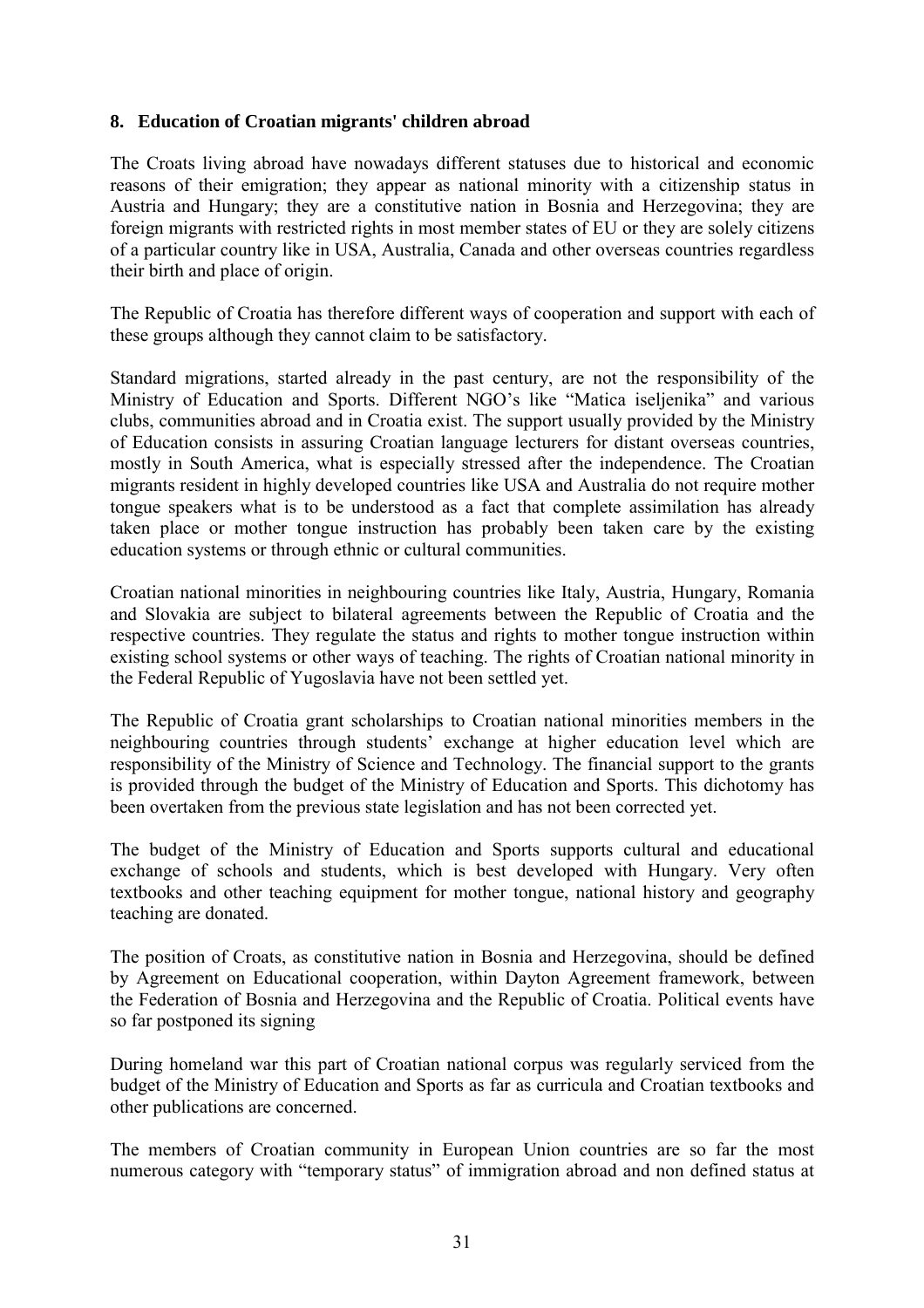home. All children with parents' permanent residence abroad, as well as those with refugee or displaced status, have been included within education systems of respective countries. The problem of mother tongues has been dealt with in each of the countries in a different way.

Some European countries like Switzerland or some states of the Federal Republic of Germany have not included migrants' children mother tongue teaching into regular school curricula, so the Republic of Croatia was granted possibility, by bilateral agreements, to provide mother tongue teaching by supplying teachers from Croatia. These teachers have been chosen according to "Regulations on choice and training of teachers from the Republic of Croatia for the needs of Croatian children abroad" (NN  $# 22/91$ ). Their financial arrangements as well as work retributions are provided by the Ministry of Education and Sports. The decision of such an approach in teaching mother tongue and other national subjects (history  $\&$  geography) has been adopted by the Ministry of Education and Sports in 1995 when special curricula were issued.

Mother tongue teaching outside Croatia has mostly been developed at 3 different levels of formal teaching: basic education, secondary education and tertiary education located at Slavic languages departments at universities. Basic education level is the most numerous one as far as the number of users is concerned. Secondary education level integrates minor number of users. This can be attributed to lack of motivation on the side of participants as well as the fact that this education level has never been provided by proper contents by the Ministry of Education and sports. The host countries are not inclined to foster mother tongue instruction at this level due to its optional nature.

As far as textbooks and manuals are concerned the situation can be judged partly satisfactory. The teaching is developed by using prescribed Croatian textbooks as well as few ones made to suit migrants pedagogical needs. The migrant students usually share the experience in following newsletters and other publications in Croatian language with their age groups in Croatia. Besides, some host countries have developed textbooks and other publications in multimedia bilingual approach (some German states) to meet the needs of migrant children of Croatian origin.

The whole approach to teaching Croatian migrant children abroad will have to be reconsidered on several levels, e.g.: *the legislation* following education of migrant children has not been updated since independence so there are still ex federal laws (1981 & 1983) regulating certain features. There are *no legal grounds* of establishing Croatian schools abroad. There is a problem of *expertise* in methodology of teaching Croatian language as a mother tongue in a foreign country. The scientific findings on bilingual education are present in most European countries, especially in Germany which have applied its methodology to teaching of all migrant languages to about 8 million of her citizens of foreign origin.

## **9. Education of members of ethnic communities or national minorities in the Republic of Croatia**

The Republic of Croatia is a state of Croatian people and members of national minorities and ethnic communities who mutually share freedom, equality and human rights. The education system is well organized for those minorities and ethnic communities who requested support, e.g. Austrians, Czechs, Hungarians, Germans, Roma, Ruthenians, Slovaks, Serbs, Italians, Ukrainians and Jews.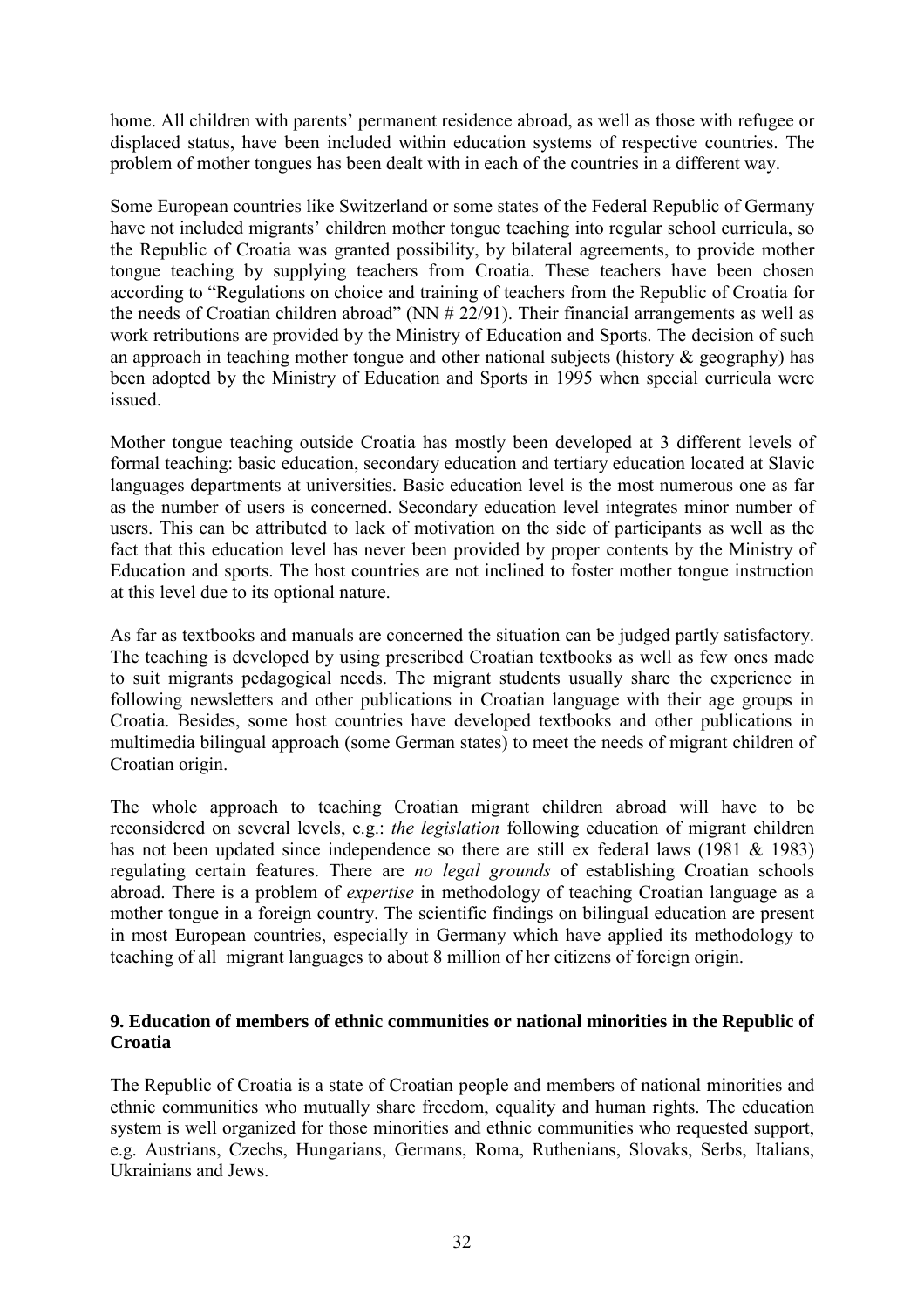The members of national minorities and ethnic communities exercise their constitutional and legal rights to education in the minority languages through three basic models:

- Model A education is carried out in the language of national minority
- (Croatian curricula are being translated into minority languages)
- Model B bilingual education (humanities are taught in minority languages, whereas sciences in Croatian language)
- Model C 5 hours a week mother tongue incentive programmes

The members of national minorities provided with models A and B are obliged to follow Croatian language curricula of 4 hours a week from the beginning till the end of their education cycle. Special educational programmes for national minorities and ethnic communities are part of Croatian national education system.

These programmes are elaborated in conformity with Croatian education laws, international laws, especially those referring to human rights, and allow for enhancing language learning and culture of the minority both in Croatia and former homeland. Croatian State Assembly has just passed the "Law on education for national minorities and ethnic communities members"

Some national minorities and ethnic communities are territorially dispersed and small in number, so their education and cultural networks differ. Their duties and responsibilities are though the same since they derive from Croatian Constitution and "Constitutional Law on human rights and rights of national minorities and ethnic communities " as well as from other laws.

Pedagogical standards take into consideration some peculiarities of the minorities (number) in order to allow for smaller groups teaching than in regular classes using Croatian language.

The main bearer of all cultural and educational activities are minorities or ethnic communities themselves but they are provided with expertise and financial support from the Croatian State Administration.

Teaching in minorities or ethnic communities languages is developed by members of particular minority with Croatian citizenship status, and rarely by members of the population majority fluent in minority language with required expertise in the subject area.

## **9.1. An overview of organized education for particular national minorities**

*Austrian national minority* together with *German national minority* develop their education in a bilingual kindergarten (25 children, 1 educator), while 5 classes in the St. Ana primary school in Osijek follow the Education Model C for 58 community members.

*Czech national minority* organize education in their area in 2 kindergartens for 151 children divided in 13 groups and supervised by 13 educators. There are four (4) mainstream primary schools and seven (7) regional school units developing education in Czech language for 468 children. Seven (7) schools with 474 students follow Education Model C, while Gymnasium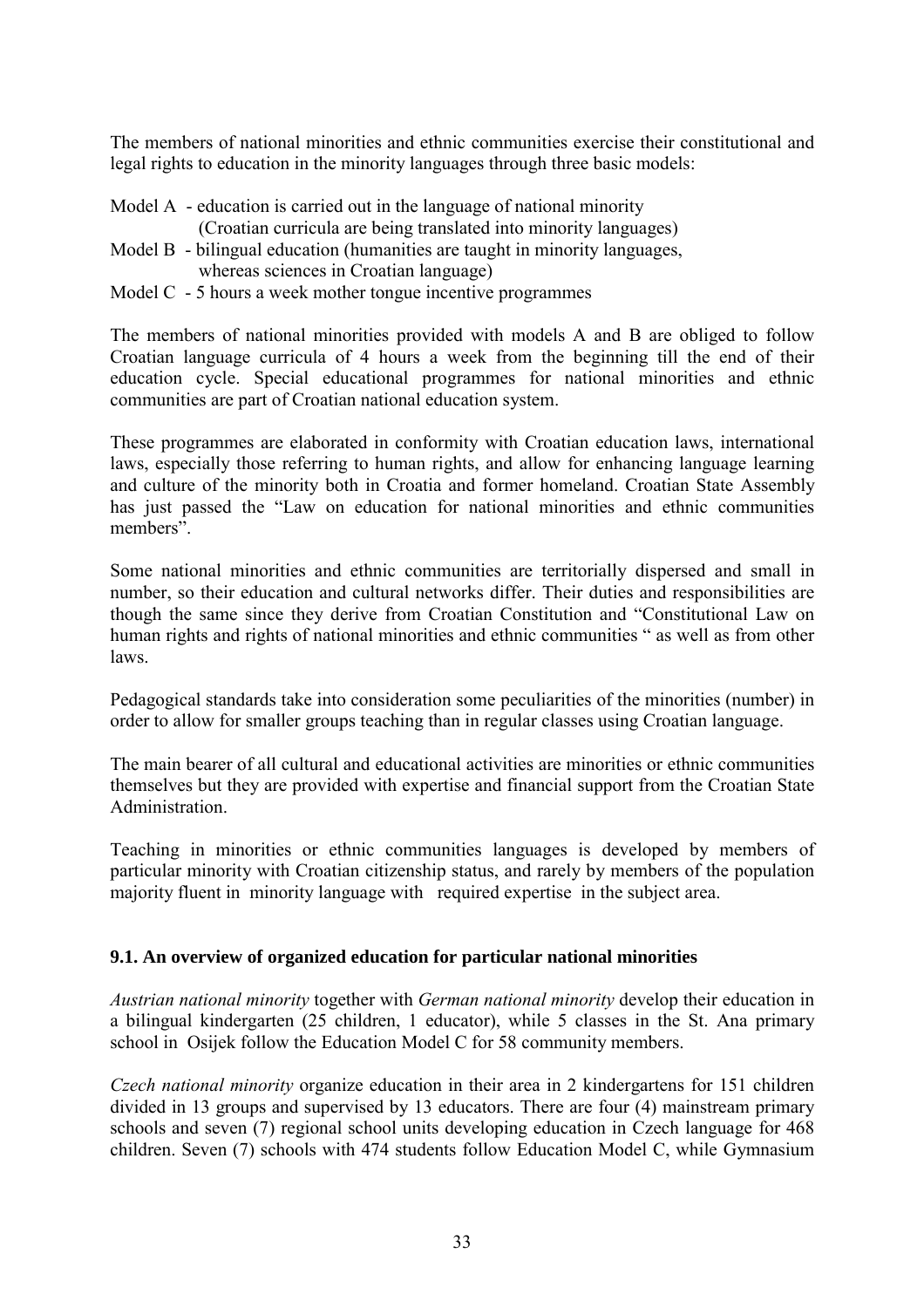in Daruvar offer bilingual education to 36 students (grades 1 to 4). Altogether, different model approach includes the total of 1129 students and 76 teachers and other teaching staff.

Up to aggression on Croatia *Hungarian national minority* has used the territory of Baranja, Eastern Slavonia and Srijem as their natural setting. During occupation, a complete school net has been destroyed. The exiled Hungarians, who since 1991 have been scattered and have occupied other parts of Croatia, were offered those models of education which, due to the circumstances, were available. Eighteen (18) primary schools with 350 pupils had education in Hungarian language according to Model C, while two (2) schools in Osijek and Zagreb, organized bilingual education. Secondary school students in Zagreb were offered Model C and since December 1996 education in Primary school Zmajevac in Zmajevac has been introduced. In academic years 1997/98 four (4) primary schools in Osijek had education in mother tongue, as well as schols in Darda, Kneževi Vinogradi, Beli Manastri, Antunovac. Vladislavci, Đakovo, Bilje, Laslovo and Draû. The opening of Hungarian Cultural Center in Osijek will provide better quality activities in education as well and especially in view of Education Model C.

#### *Roma community members*

The problem of education of Roma population cannot only be the concern of national educational authorities. Their styles of life and work require special treatments. In spite of that, the Roma language and culture have been taught since summer 1994 when first ìSummer schoolî lasting 20 days was organized in Zagreb. The same type of education was repeated in the summers of 1995, 1996, 1997 and 1998.

#### *Ukrainians and Ruthenians national minorities*

Due to aggression on Croatia these minorities have been scattered all over Croatia. That is why education in minority languages since 1992 has been developed only in places where the circumstances had permitted. Academic year 1993/94 has witnessed the start of education in Osijek, Vinkovci, Slavonski Brod, Bebrina, Kaniža, Šumeć, Lipovljani and Zagreb. Those students who could not be included into regular classes since 1992 have been offered "summer schools" in Zagreb. These summer schools are attended on average by 150 of the afore mentioned minorities. The 1998 summer school was organized in Brezovica and in Velika, and the 1999 one in Velika. Academic year 1998/99 had witnessed the start of Ruthenian and Ukrainian classes in Petrovci – the Vukovar county.

#### *Slovak national minority*

After the aggression on Ilok and surrounding villages in 1991, education in Slovak language was organized on free territory of the Republic of Croatia following Education Model C in primary schools in Josipovac, Jelisavac, Jurjevac, Markovac and Naöice. Education is attended by 431 pupils and is developed by seven (7) teachers. Since the autumn of 1997 there has been a revival of regular teaching in Ilok for those who expressed their interest in the Slovak language education.

## *Italian national minority*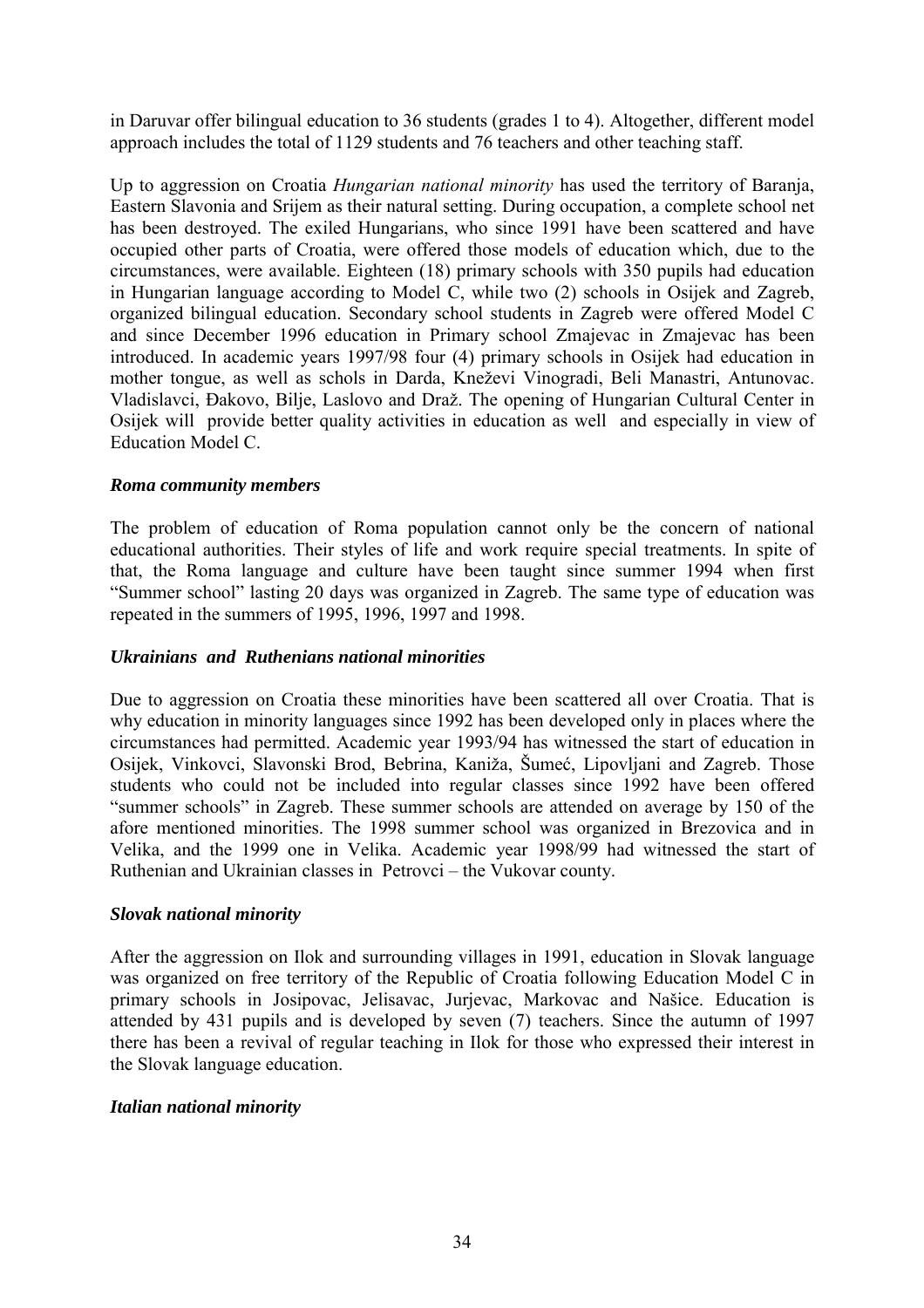*Italian national minority* is mostly organized in Istarska and Primorsko goranska counties where 24 kindergartens, 17 primary schools and 4 secondary schools offer education in Italian as mother tongue. The afore mentioned institutions include more than 3500 children.

#### *Education in the Osijek and Baranja County Danube Region*

Thirty-three (33) primary and nine (9) secondary schools have been established in this region. The Osijek and Baranja county counts 15 primary schools and 4 secondary schools whereas the Vukovar – Srijem county counts 16 primary and 5 secondary schools. According the signed agreements and school population questionnaires of the 1997 reintegrated schools hence produced, the students had been given opportunity to choose the language of instruction – Croatian or Serbian. The option could follow personal wish or national identity. The members of other non-Serbian minorities, who were not given the opportunity to mother tongue teaching, have been offered Education Model C. The actual situation reflects as follows:

- a slight increase in number of the students wishing to attend classes in Croatian language what can partly be attributed to return of Croatian refugees ( still not attaining the before war ratio ) ;
- a slight decrease in number of students wishing to attend classes in Serbian language what can be attributed to return of non autochthon Serbian population in their places of residence, and partly attributed to other types of migrations  $-$  mostly for economic reasons;
- a slight decrease in number of teachers respect the situation of 1997/98. A return of minor number of refugee teachers has also been recorded.

The year 1997/98 appears to have been the year of harmonization within reintegration process. Education system was re-established and the latest indicators from educational statistics in the Osijek and Baranja County and the Vukovar-Srijem County show permanent return of refugees and their inclusion in the education process.

All minorities and ethnic communities in the Republic of Croatia have been engaged in cultural events as well as publishing activities. These activities have been supported by State Budget.

There should be a mention of textbooks publishing, mostly translation of Croatian prescribed textbooks or some on purpose made manuals in minority languages and very few ones from the countries of origin ( mostly grammar books and mother tongue manuals). The Ministry of Education and Sports of the Republic of Croatia approve all textbooks for use and supports the relative publishing costs.

Generally speaking, the Republic of Croatia and the Ministry of Education and Sports show great concern and allocate huge financial resources in education of its national minorities and ethnic communities.

#### **10. Private education**

Social changes in Croatia have influenced the approach to education too. The changes include adopting different organisational patterns, due to world wide accepted pedagogical concepts in public schools, as well as founding of private schools. The process is not an easy and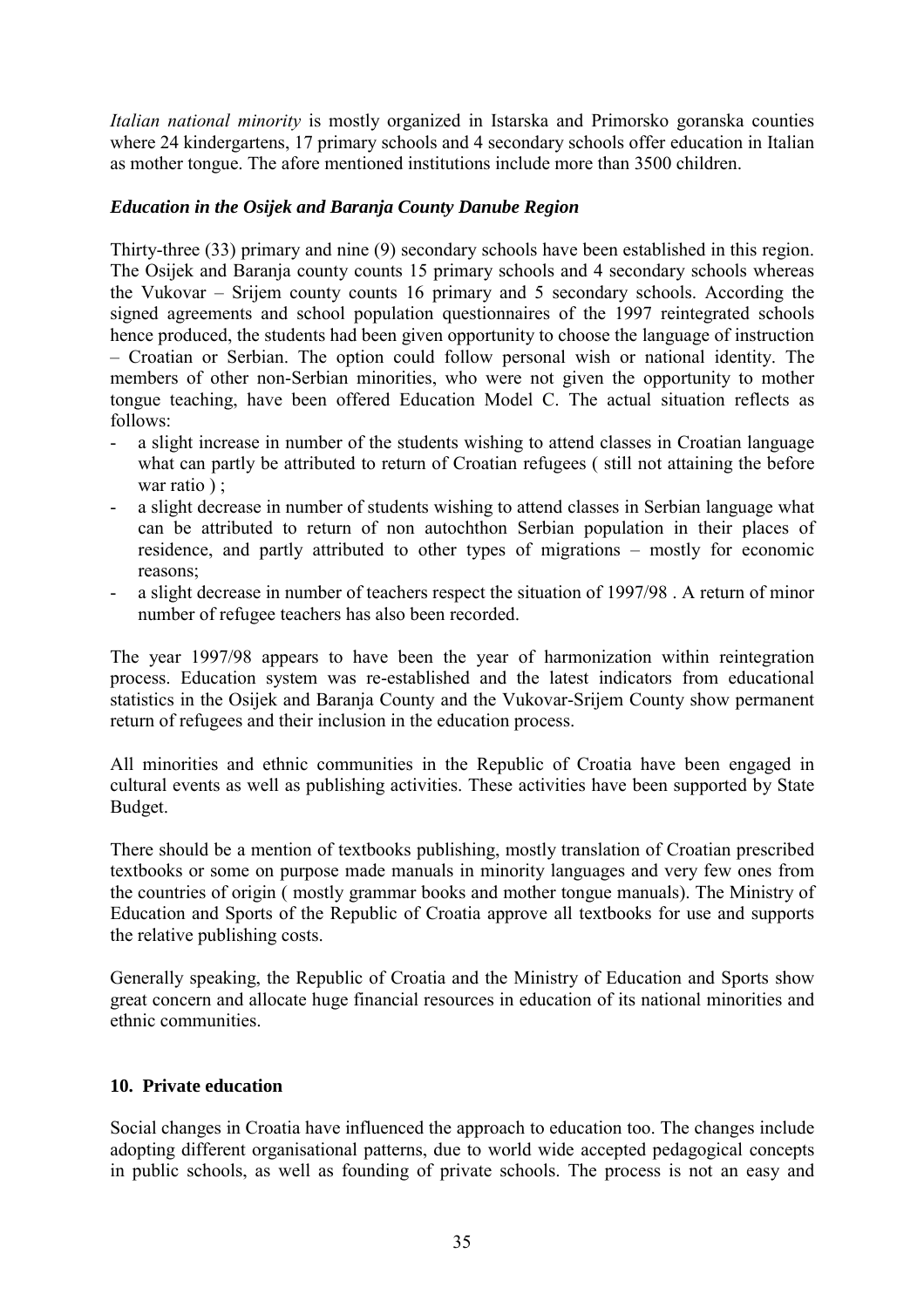simple one. Pre - school institutions show better picture. The Ministry of Education and sports have so far approved, on an experimental basis, founding of 66 private and 46 religious kindergartens, 5 primary schools, 12 private secondary schools and 6 confessional secondary schools.

The start of private education was in 1991 when the "Law on independent commercial activities by engaging proper labour forces" was passed. The private enterprise named ìPitagoraî was founded in Pula. Its activities consisted in services in education. Upon the approval of the Ministry of Education and Sports, in September 1993 the Pitagora developed in the first private primary school "Juraj i Dobrila". The school is following the common core national curriculum but its teaching and learning strategies are based on problem solving, individualization and team work activities. The school records additional extra curricular activities like "early learning" of foreign languages.

The same year remembers the founding of the first private secondary school in economics in Split. Since then, more intensive privatisation in Croatian school system has been noted. Primary private schools as well as those founded by religious communities record constant increase in number of pupils. The class/pupil ratio in primary schools is much more attractive than that in public schools. Additional programmes and different approach to individual needs are also reasons for attracting greater number of pupils.

Private education in Croatia faces financial problems in so far as it is exclusively financed through students' fees, donations, and sponsorship.

There is a need to re-examine legislation on financing schools as to allow private schools the same rights as the public ones. Moreover, the procedures and criteria of founding should be also set. Primary schools of compulsory education should receive special attention respect to other schools.

Both private and public schools should be carefully assessed and evaluated to provide comparative indicators on the quality of education they supply.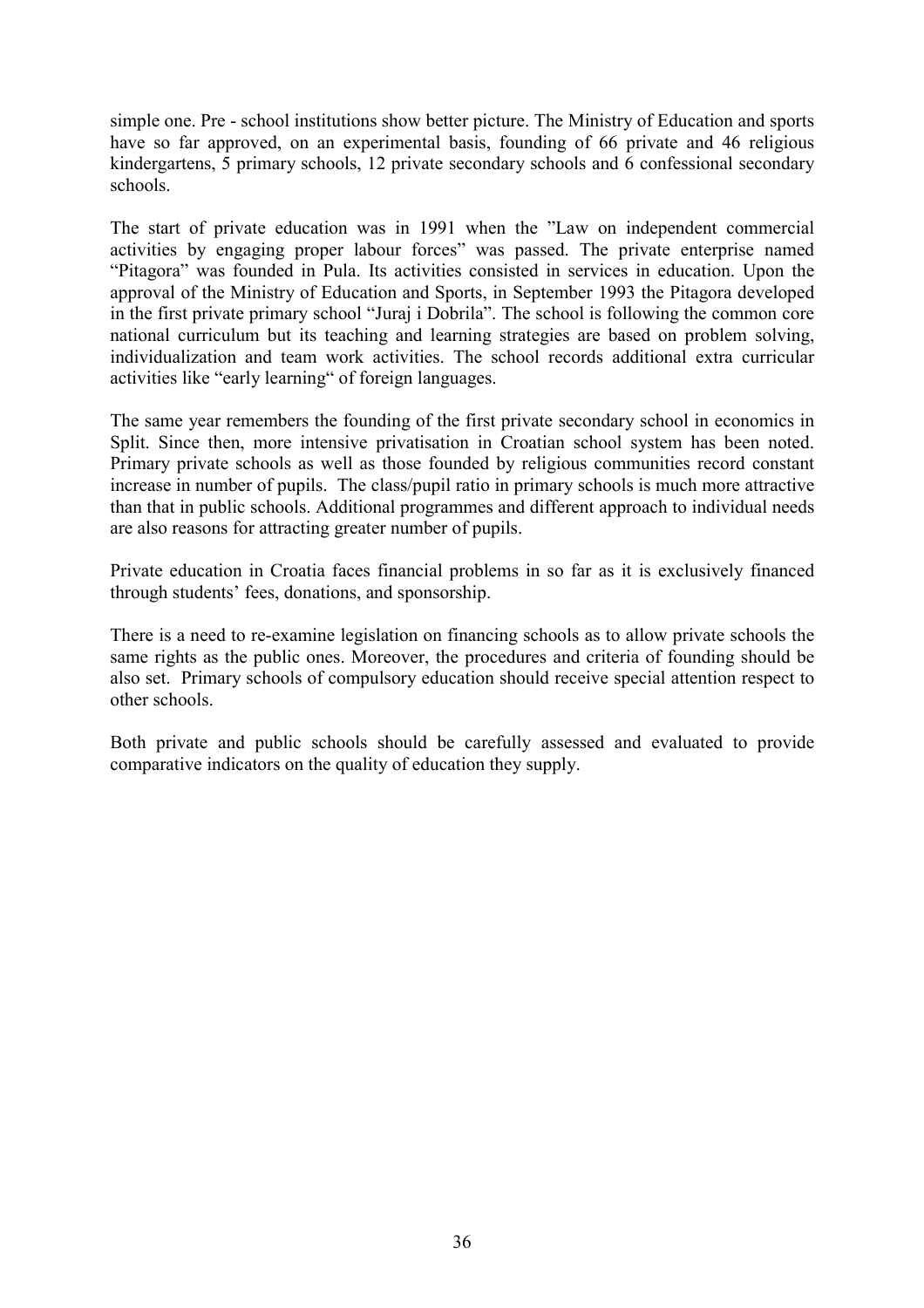# **III SCHOOLS' NETWORK AND TYPES**

This survey of the net of school institutions includes:

- pre-school education
- compulsory primary education
- secondary education
- students<sup>'</sup> residential homes
- adult education.

The net of school institutions represents the reflection of the economic, demographic, transport, cultural, didactic and other factors and limitations, often inherited, but also those of political nature, and it has to ensure:

- optimal rationalization of the structure of school institutions,
- efficient level of quality education,
- balanced territorial spread and accessibility to education for all social strata, all communities and towns,
- good and meaningful technological-technical equipment,
- good utilization and maintenance of the premises and equipment,
- rational investment into premises and equipment,
- rational spread and utilization of students' residential homes,
- rational planning and employment of qualified staff.

### 1. **Pre School Institutions - number, type and children coverage** \*

There are 416 kindergartens in the Republic of Croatia (Table No. 6). This number includes 27 primary schools with 1 - 3 educational groups of pre-school children, 66 private and 46 church-run kindergartens. Most private kindergartens can be found in the Istria County (13), while 9 counties do not have such kindergartens.

Church-run kindergartens are organized by religious communities. They are predominately Roman Catholic kindergartens, with one Jewish and one Anglican operating in Zagreb.

### **1.1. Pre-school education of handicapped and disabled children**

There are about 1,500 slightly handicapped and disabled children included in adapted programmes. There are 700 handicapped and disabled children included in special educational programmes, to wit 18 within regular kindergartens and the rest in special institutions.

### 1.2. **Pre-school institutions with minority languages**

Ethnic communities and national minorities have specially organized kindergartens or groups. The most numerous are groups of the Italian national minority (28) in the Istria County (attached to the Italian primary schools), the Czech minority in the Bjelovar-Bilogora County (6 groups) - in Daruvar and Končanica. The Hungarian minority has one educational kindergarten group in Zagreb, one in Bilje and one in Osijek. The German national minority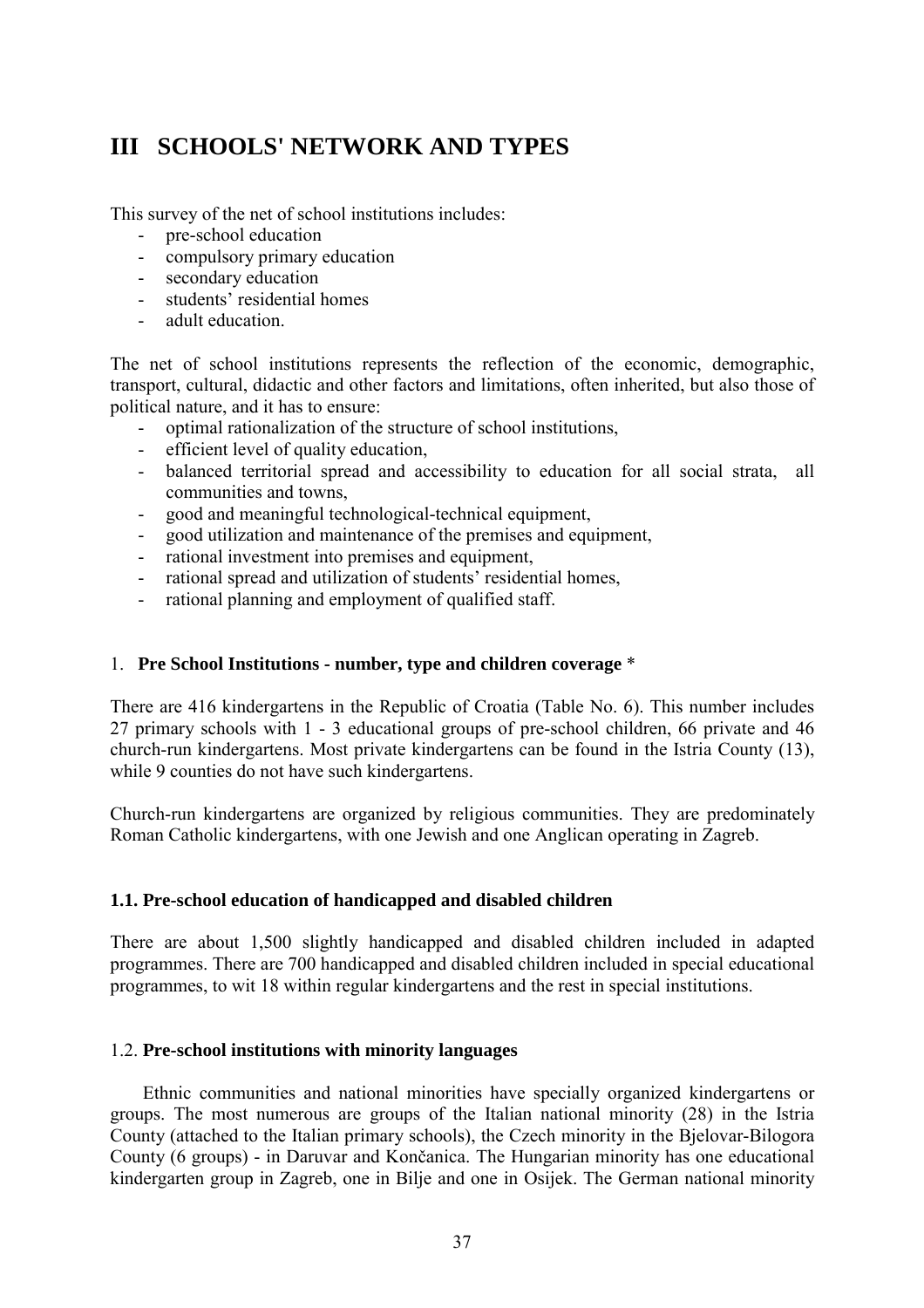has a kindergarten in Osijek. There are two groups organized in Čakovec for the children of the Roma ethnic community, while the Roma Union in Zagreb has groups of children aged between 2 and 15. The humanitarian association *'Djeca prva*'' organizes play groups for 100 children of the Roma ethnic group of pre-school and early school age, integrated with the children of other nationalities and with mothers participating in the programme.

After the reintegration of the Croatian part of the Danube region, six kindergarten groups were organized for children of the Serb minority in Vukovar, Borovo Naselje, Trpinja and Beli Manastir.

In the listed kindergarten programmes there were 102,929 pre-school children included, aged between 1 and 6, i.e. until they start school. That is 32% of the total pre-school population, which in no way satisfies the needs. In big cities there are long waiting lists of children owing to lack of space, while in the smaller communities economic circumstances do not allow a spreading out of the kindergarten net, or there is a lack of understanding for the care of little children (there is insufficient inflow of designated funds).

There is a tendency for a growing of pre-school institutions for reasons of economical management (growing to 50 and more groups per institution), and there is also a neglect of pedagogical criteria of optimal sizes of pre-school institutions.

|                    |                                          |                                             | Number of kindergartens                         |                                     |                                     | Number of children   |            | Number<br>of<br>employees |                    | Total           |          |                  |
|--------------------|------------------------------------------|---------------------------------------------|-------------------------------------------------|-------------------------------------|-------------------------------------|----------------------|------------|---------------------------|--------------------|-----------------|----------|------------------|
| Numbe <sub>r</sub> | <b>COUNTY</b>                            | Established<br>community<br>by the<br>local | corporation<br>(private)<br>Physical<br>person, | community<br>Religious<br>(private) | pre-<br>Primary<br>school<br>school | programme<br>Regular | Pre-school | Teachers                  | employees<br>Other | Kindergartens   | Children | Employees        |
| $\overline{1}$ .   | ZAGREBAČKA                               | 14                                          |                                                 | 3                                   | $\theta$                            | 5039                 | 1725       | 462                       | 242                | 18              | 6764     | 704              |
| $\overline{2}$ .   | <b>KRAPINSKO-</b><br><b>ZAGORSKA</b>     | $\overline{14}$                             | $\theta$                                        |                                     | 3                                   | 1118                 | 1519       | 107,5                     | 59                 | 18              | 2637     | 166,5            |
| $\overline{3}$ .   | SISAČKO-<br>MOSLAVAČKA                   | 11                                          | $\mathbf{1}$                                    | $\Omega$                            | 1                                   | 2078                 | 661        | 202                       | 134,5              | 13              | 2739     | 336,5            |
| 4.                 | <b>KARLOVAČKA</b>                        | 6                                           | $\theta$                                        | $\theta$                            | $\theta$                            | 1284                 | 210        | 116.5                     | $\overline{72}$    | 6               | 1494     | 188,5            |
| 5.                 | VARAŽDINSKA                              | 8                                           | 9                                               | $\theta$                            | $\theta$                            | 2350                 | 839        | 219                       | 97,5               | $\overline{17}$ | 3189     | 316,5            |
| $\overline{6}$ .   | KOPRIVNIČKO-<br>KRIŽEVAČKA               | 12                                          | $\overline{2}$                                  | $\overline{2}$                      | $\theta$                            | 1692                 | 765        | $\overline{162}$          | 86                 | 16              | 2457     | 248              |
| $\overline{7}$ .   | <b>BJELOVARSKO-</b><br><b>BILOGORSKA</b> | $\mathbf Q$                                 | $\theta$                                        | 1                                   | $\mathbf{1}$                        | 1472                 | 957        | 147                       | $\overline{74}$    | 11              | 2429     | $\overline{221}$ |
| 8.                 | PRIMORSKO-<br><b>GORANSKA</b>            | 14                                          | 6                                               | $\overline{2}$                      | 6                                   | 6499                 | 195        | 596                       | 195                | 28              | 6694     | 791              |
| 9.                 | LIČKO-SENJSKA                            | $\tau$                                      | $\mathbf{0}$                                    | $\overline{0}$                      | $\overline{0}$                      | 691                  | 326        | 34                        | 24                 | $\tau$          | 1017     | 58               |
| $\overline{10}$ .  | VIROVITIČKO-<br><b>PODRAVSKA</b>         | $\overline{5}$                              | $\theta$                                        | $\theta$                            | 3                                   | 949                  | 410        | 84                        | $\overline{42}$    | 8               | 1359     | 126              |
| $\overline{11}$ .  | POŽEŠKO-<br><b>SLAVONSKA</b>             | 5                                           | $\theta$                                        | $\theta$                            | $\mathbf{1}$                        | 711                  | 479        | 62                        | 37                 | 6               | 1190     | 99               |
| 12.                | <b>BRODSKO-</b><br><b>POSAVSKA</b>       | $\overline{2}$                              | $\overline{0}$                                  | 1                                   | $\mathbf{0}$                        | 1265                 | 1602       | 84                        | 55                 | $\overline{3}$  | 2867     | 139              |
| 13.                | ZADARSKA                                 | 14                                          | 6                                               |                                     |                                     | 2256                 | 943        | 137                       | 74,5               | $\overline{22}$ | 3199     | 211,5            |
| 14.                | OSJEČKO-<br><b>BARANJSKA</b>             | 14                                          | $\theta$                                        | 3                                   | $\mathbf{0}$                        | 4979                 | 1616       | 271                       | 116                | $\overline{17}$ | 6595     | $\mathbf{0}$     |
| $\overline{15}$ .  | ŠIBENSKO-<br><b>KNINSKA</b>              | 6                                           | $\mathbf{1}$                                    | 1                                   | $\theta$                            | 2551                 | 1216       | 123                       | 93                 | 8               | 3767     | 216              |
| $\overline{16}$ .  | VUKOVARSKO-<br><b>SRIJEMSKA</b>          | $\mathbf{Q}$                                | $\mathbf{1}$                                    | 3                                   | $\theta$                            | 1533                 | 282        | 132                       | 68                 | $\overline{13}$ | 1815     | 200              |
| 17.                | SPLITSKO-<br><b>DALMATINSKA</b>          | 29                                          | 13                                              | 8                                   | $\mathbf{0}$                        | 12055                | 662        | 822,2                     | 535,8              | 50              | 12717    | 1358             |
| 18.                | <b>ISTARSKA</b>                          | 16                                          |                                                 | $\overline{20}$                     | 5                                   | 4948                 | 272        | 490                       | 299                | 42              | 5220     | 789              |

**Table No.6** Data on pre-school institutions according to the county office data, September 1999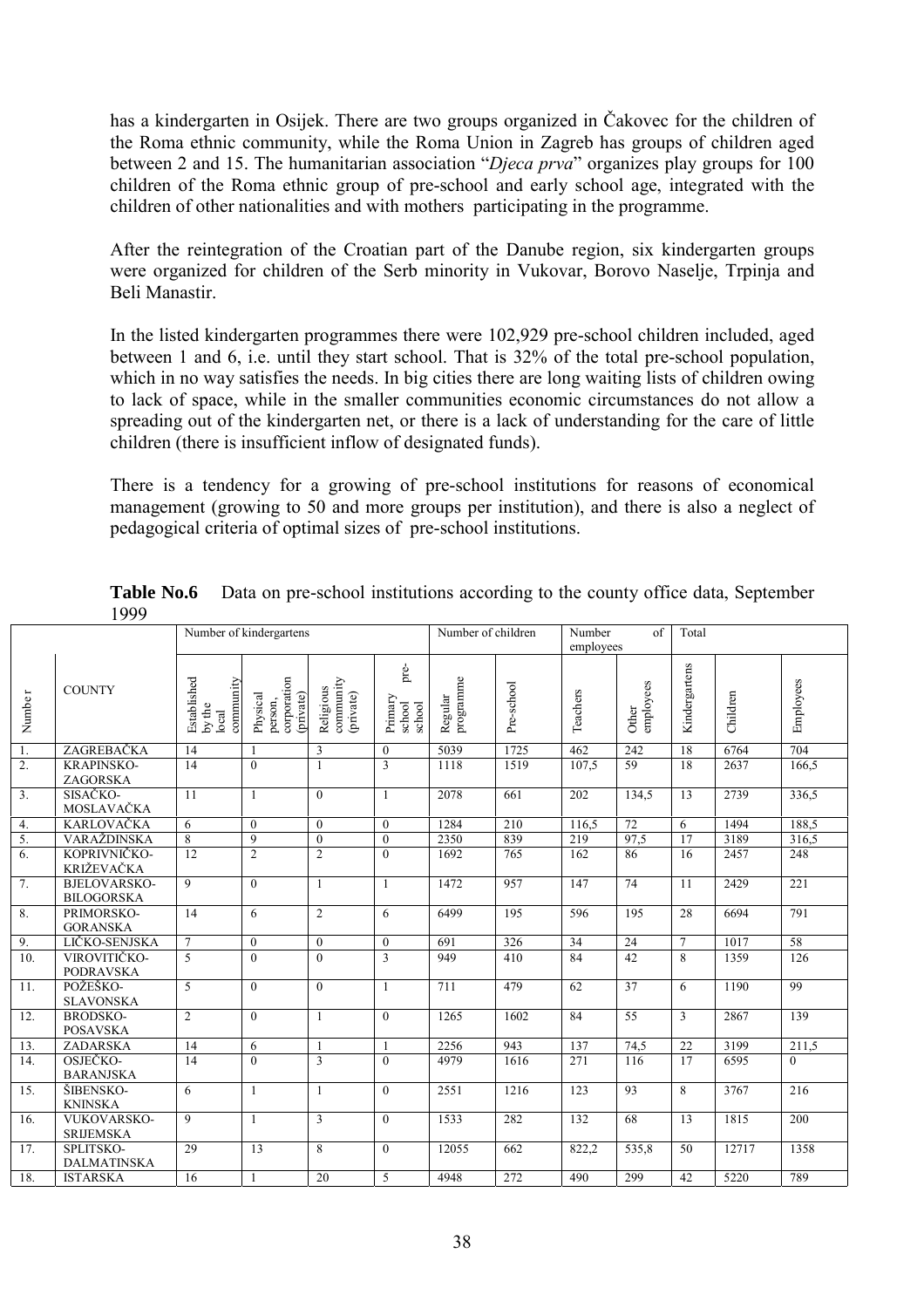| 10<br>.                  | DUBROVAČKO-        |     |    |    |        | 3039  | 546   | 194   | 58     | ιο<br>10          | 3585   | 252     |
|--------------------------|--------------------|-----|----|----|--------|-------|-------|-------|--------|-------------------|--------|---------|
|                          | <b>NERETVANSKA</b> |     |    |    |        |       |       |       |        |                   |        |         |
| 20.                      | <b>MEĐIMURSKA</b>  | 14  |    |    |        | 2459  | 260   | 288.3 | 15.5   | $\mathbf{A}$<br>∸ | 2719   | 403.8   |
| $^{\sim}$ 1<br>$\sim$ 1. | CITY OF ZAGREB     | 55  |    | 10 |        | 26987 | 1489  | 2458  | 1209.5 | 72                | 28476  | 3667.5  |
|                          | <b>TOTAL</b>       | 277 | 46 | 66 | $\sim$ | 85955 | 16974 | 7191  | 3687   | 416               | 102929 | 10491,8 |

*\* Data derived from the records of the county offices, September 1999*

# 2. **Compulsory Primary Education** \*

*Data taken from the Bulletin of the Ministry of Education and Sports "Primary schools in figures", Zagreb, February 2000*

There are 1,218 primary schools (818 mainstream and 1291 dislocated educational units). The majority of them, 109, are in the city of Zagreb, while their number in some counties is rather small: in the Virovitica-Podravina county 17, Lika-Senj 15, Požega-Slavonija 14. Education is organized in 17,011 peer groups and 1,661 combined groups.

|  | Table No. 7 Primary schools in the Republic of Croatia (PS) |  |
|--|-------------------------------------------------------------|--|
|  |                                                             |  |

| Primary schools   |     | Mainstream primary s. | <b>Educational units</b> |
|-------------------|-----|-----------------------|--------------------------|
| - state-run       | 190 | 707                   | 393                      |
| - private         |     |                       |                          |
| for children with |     |                       |                          |
| special needs     | 23  |                       |                          |
| (state-owned)     |     |                       |                          |
|                   | 218 |                       |                          |

**Table No.8** Classes in primary schools (County office data from December 10, 1999

| Peer group classes      |          | Combined classes | Total  |
|-------------------------|----------|------------------|--------|
| - state                 | 762      | 610              | 18 372 |
| - private               |          | -                |        |
| - children with special |          |                  | 267    |
| needs                   | $16^{-}$ |                  |        |

# **Table No. 9** Number of pupils and classes per county

|                        |                                   | Total $1st$ to $8th$ grade |                           |                                        |                                                             |                                           |                                                                     |                                                                   |
|------------------------|-----------------------------------|----------------------------|---------------------------|----------------------------------------|-------------------------------------------------------------|-------------------------------------------|---------------------------------------------------------------------|-------------------------------------------------------------------|
|                        |                                   |                            | Out of                    |                                        |                                                             |                                           |                                                                     |                                                                   |
| <b>COUNTY</b>          | $\sim$<br>of pupils<br>n<br>Total | out of<br>Girls<br>total   | 5°<br>groups<br>peer<br>z | $5^{\circ}$<br>.드<br>pupils<br>ୁସ<br>Z | peer<br>pupils<br>Average<br>$\sigma$<br>로.<br>$\mathbf{a}$ | $\sigma$ f<br>combined<br>8<br>class<br>z | $\mathfrak{h}$<br>.드<br>न्नु<br>Ę<br>classes<br>pupils<br>comb<br>z | $\sigma$<br>erage<br>classes<br>pupils<br>comb.<br>$\blacksquare$ |
| ZAGREBAČKA             | 28577                             | 14067                      | 1103                      | 27486                                  | 24,92                                                       | 86                                        | 1091                                                                | 12,69                                                             |
| KRAPINSKO-ZAGORSKA     | 13646                             | 6565                       | 601                       | 12748                                  | 21,21                                                       | 69                                        | 898                                                                 | 13,01                                                             |
| SISAČKO-MOSLAVAČKA     | 16285                             | 7953                       | 660                       | 15323                                  | 23,22                                                       | 71                                        | 962                                                                 | 13,55                                                             |
| <b>KARLOVAČKA</b>      | 11316                             | 5578                       | 465                       | 10335                                  | 22,23                                                       | 93                                        | 981                                                                 | 10,55                                                             |
| VARAŽDINSKA            | 17673                             | 8467                       | 763                       | 17389                                  | 22,79                                                       | 20                                        | 284                                                                 | 14,20                                                             |
| KOPRIVNIČKO-KRIŽEVAČKA | 11663                             | 5640                       | 470                       | 10595                                  | 22,54                                                       | 88                                        | 1068                                                                | 12,14                                                             |
| BJELOVARSKO-BILOGORSKA | 12722                             | 6078                       | 488                       | 11322                                  | 23,20                                                       | 109                                       | 1400                                                                | 12,84                                                             |
| PRIMORSKO-GORANSKA     | 26291                             | 12853                      | 1102                      | 25276                                  | 22,94                                                       | 86                                        | 1015                                                                | 11,80                                                             |
| LIČKO-SENJSKA          | 4376                              | 2144                       | 197                       | 3790                                   | 19,24                                                       | 60                                        | 586                                                                 | 9,77                                                              |
| VIROVITIČKO-PODRAVSKA  | 9466                              | 4582                       | 331                       | 8224                                   | 24,85                                                       | 93                                        | 1242                                                                | 13,35                                                             |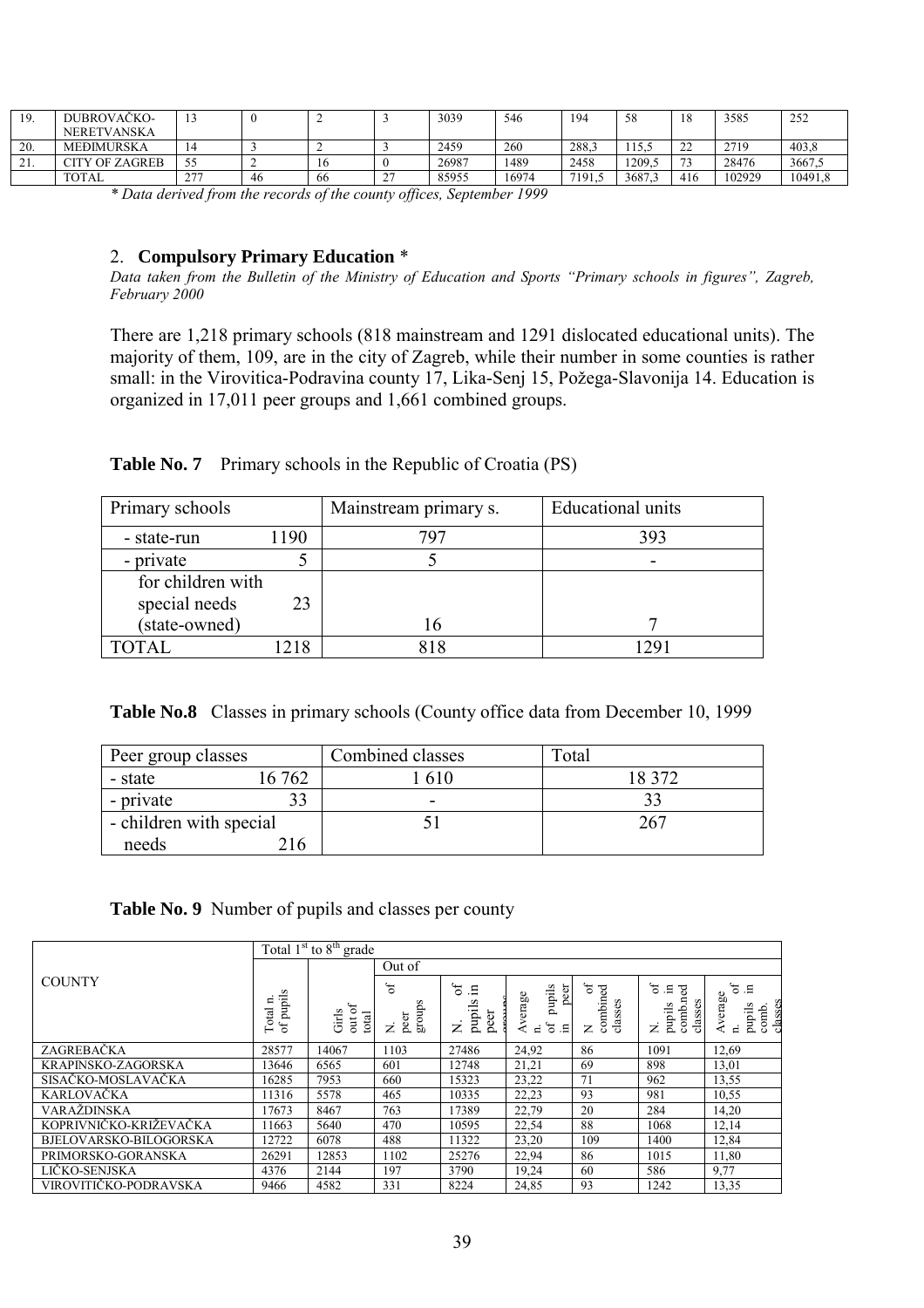| POŽEŠKO-SLAVONSKA           | 8809          | 4310                       | 326       | 8031                    | 24,63                                 | 59                                | 778                     | 13,19   |
|-----------------------------|---------------|----------------------------|-----------|-------------------------|---------------------------------------|-----------------------------------|-------------------------|---------|
| BRODSKO-POSAVSKA            | 18411         | 8881                       | 674       | 17028                   | 25,26                                 | 94                                | 1383                    | 14,71   |
| <b>ZADARSKA</b>             | 15798         | 7603                       | 632       | 14791                   | 23,40                                 | 93                                | 1007                    | 10.83   |
| OSJEČKO-BARANJSKA           | 31816         | 15324                      | 1253      | 29605                   | 23,63                                 | 174                               | 2211                    | 12,71   |
| ŠIBENSKO-KNINSKA            | 10425         | 5107                       | 445       | 10054                   | 22,59                                 | 34                                | 371                     | 10,91   |
| <b>VUKOVARSKO-SRIJEMSKA</b> | 19232         | 9371                       | 800       | 18381                   | 22,98                                 | 77                                | 851                     | 11,05   |
| SPLITSKO-DALMATINSKA        | 45948         | 22381                      | 1889      | 44561                   | 23,59                                 | 194                               | 1387                    | 7,15    |
| <b>ISTARSKA</b>             | 19567         | 9610                       | 917       | 18777                   | 20,48                                 | 108                               | 790                     | 7.31    |
| DUBROVAČKO-NERETVANSKA      | 11943         | 5868                       | 503       | 11267                   | 22,40                                 | 76                                | 676                     | 8,89    |
| <b>MEĐIMURSKA</b>           | 12071         | 5836                       | 516       | 11623                   | 22,53                                 | 28                                | 448                     | 16,00   |
| <b>CITY OF ZAGREB</b>       | 65634         | 31917                      | 2519      | 65431                   | 25,97                                 | 27                                | 203                     | 7,52    |
| <b>CROATIA</b>              | 669<br>–<br>₹ | $\Omega$<br>$\sim$<br>2001 | 4<br>1665 | $\overline{ }$<br>39203 | 4<br><b>س</b><br>$\epsilon$<br>$\sim$ | ⊙<br>$\epsilon$<br>$\overline{ }$ | $\mathbf{\sim}$<br>1963 | $^{29}$ |

 *Data in Tables 8 and 9 are different as they come from different sources*

The size of classes ranges between 10 to 30 or more pupils per class (Table No. 10)

| Table No. 10 |  |  | Average number of pupils per class and schools (state schools) |
|--------------|--|--|----------------------------------------------------------------|
|--------------|--|--|----------------------------------------------------------------|

|                                 |                                                             | Average number of pupils per class |     |     |      |  |  |  |  |  |  |
|---------------------------------|-------------------------------------------------------------|------------------------------------|-----|-----|------|--|--|--|--|--|--|
|                                 | do 10   11 – 15   16 – 20   21 - 25   26 – 30   31 and more |                                    |     |     |      |  |  |  |  |  |  |
| $\vert$ N.of schools $\vert$ 31 |                                                             | 69                                 | 180 | 302 | -220 |  |  |  |  |  |  |

**Table No.11** Public primary schools according to the number of pupils in counties (Data from the county educational offices from December 10, 1999)

|     |                        |                |               |                |               |                | NUMBER OF PUBLIC SCHOOLS ACCORDING TO THE NUMBER OF PUPILS |                          |                          |                |               |                |                |                      |
|-----|------------------------|----------------|---------------|----------------|---------------|----------------|------------------------------------------------------------|--------------------------|--------------------------|----------------|---------------|----------------|----------------|----------------------|
|     |                        | $0 - 200$      |               | 201-400        |               | 401-600        |                                                            | 601-800                  |                          | 801-1000       |               | 1001-2000      |                | Total<br>$n_{\cdot}$ |
| No  | <b>COUNTY</b>          | <b>PUPILS</b>  |               | PUPILS         |               | PUPILS         |                                                            | PUPILS                   |                          | PUPILS         |               | <b>PUPILS</b>  |                | of                   |
|     |                        | scholl         | $\frac{0}{0}$ | holl           | $\frac{0}{0}$ | scholl         | $\frac{0}{0}$                                              | schol                    | $\frac{0}{0}$            | schol          | $\frac{0}{0}$ | schol          | $\frac{0}{0}$  | schools              |
|     |                        |                |               |                |               |                |                                                            |                          |                          |                |               |                |                |                      |
| 1.  | Zagrebačka             | 4              | 8,89          | 12             | 26,67         | 5              | 11,11                                                      | 9                        | 20                       | 5              | 11.11         | 10             | 22,22          | 45                   |
| 2.  | Krapinsko-zagorska     | 4              | 12.9          | 10             | 32,26         | 8              | 26                                                         | 8                        | 25,81                    |                | 3.23          | $\blacksquare$ |                | 31                   |
| 3.  | Sisačko-moslavačka     | 6              | 17.7          | 8              | 23.5          | 8              | 23,5                                                       | $\overline{7}$           | 20,6                     | 3              | 8.8           | $\overline{2}$ | 5.9            | 34                   |
| 4.  | Karlovačka             | 8              | 10,3          | 8              | 19.78         | 5              | 21,57                                                      | 6                        | 34,48                    | $\overline{2}$ | 14,64         |                |                | 29                   |
| 5.  | Varaždinska            | 3              | 7,3           | 23             | 56.1          | $\tau$         | 17.1                                                       | 4                        | 10                       | 3              | 7.3           |                | $\overline{2}$ | 41                   |
| 6.  | Koprivničko-križevačka | $\overline{2}$ | 9,1           | 9              | 40,9          | 5              | 22,72                                                      | $\overline{\phantom{a}}$ |                          | $\overline{2}$ | 9,09          | $\overline{4}$ | 18,18          | 22                   |
| 7.  | Bjelovarsko-bilogorska | 5              | 19,2          | 10             | 38,5          | $\overline{2}$ | 7.7                                                        | $\overline{2}$           | 7.7                      | 5              | 19,2          | $\overline{2}$ | 7.7            | 26                   |
| 8.  | Primorsko-goranska     | 13             | 22,81         | 11             | 19,3          | 14             | 24,56                                                      | 13                       | 22,81                    | 5              | 8.77          |                | 1,75           | 57                   |
| 9.  | Ličko-senjska          | 9              | 60            | $\overline{2}$ | 13            |                | $\tau$                                                     |                          | $\mathcal{I}$            | $\overline{2}$ | 13            |                |                | 15                   |
| 10  | Virovitičko-podravska  | 3              | 17,6          | 3              | 17.6          | 5              | 29,4                                                       |                          | 5,88                     | $\overline{3}$ | 17,6          | $\overline{2}$ | 11,7           | 17                   |
| 11  | Požeško-slavonska      |                |               | 5              | 35,71         | $\overline{2}$ | 14,28                                                      | $\overline{2}$           | 14,28                    | $\overline{4}$ | 28,57         |                | 7,14           | 14                   |
| 12  | Brodsko-posavska       | 3              | 9             | 9              | 28            | $\mathbf{r}$   | 21                                                         | 4                        | 13                       | 5              | 16            | 4              | 13             | 32                   |
| 13  | Zadarska               | 11             | 31            | 11             | 31            | 5              | 14                                                         | $\overline{2}$           | $\overline{\phantom{0}}$ | ÷.             |               | 6              | 17             | 35                   |
| 14. | Osječko-baranjska      | 10             | 14,5          | 23             | 33,33         | 18             | 26.09                                                      | 9                        | 13,04                    | 6              | 8.7           | 3              | 4,35           | 69                   |
| 15. | Šibensko-kninska       | $\overline{2}$ | 10            | 8              | 40            | ٠              | $\sim$                                                     | 6                        | 30                       | 3              | 15            |                | 5              | 20                   |
| 16. | Vukovarsko-srijemska   | 12             | 57,14         | 5              | 23,8          | 3              | 14,28                                                      |                          | 4,76                     |                |               |                |                | 21                   |
| 17. | Splitsko-dalmatinska   | 22             | 24            | 20             | 22            | 11             | 12                                                         | 20                       | 22                       | 14             | 15            | $\overline{4}$ | 4              | 91                   |
| 18. | Istarska               | 15             | 31,25         | 15             | 31,25         | 6              | 12,50                                                      | 8                        | 16.67                    | $\overline{2}$ | 4,17          | $\overline{2}$ | 4,17           | 48                   |
| 19  | Dubrovačko-neretvanska | 14             | 46            | 5              | 16            | 5              | 16                                                         | $\overline{c}$           | 6                        | $\overline{3}$ | 10            | $\overline{2}$ | 6              | 31                   |
| 20. | Međimurska             | $\overline{2}$ | 6,5           | 17             | 54,8          | 8              | 25,8                                                       | 3                        | 9.7                      |                | 5,2           |                |                | 31                   |
| 21  | City of Zagreb         | 6              | 5,5           | 15             | 13.8          | 26             | 23,8                                                       | 38                       | 34,9                     | 15             | 13,8          | 9              | 8,2            | 109                  |
|     | <b>TOTAL</b>           | 154            |               | 229            |               | 151            |                                                            | 146                      |                          | 84             |               | 54             |                | 818                  |

The greatest number of schools (28%) are small schools with 200 to 400 pupils (there are 23 in the Osijek-Baranja and the Varaždin county respectively, and 20 in the Split-Dalmacija county). There are small schools (18.83 %) with up to 200 pupils, then medium schools  $(18.46\%)$  with 401 to 600 pupils, and finally large schools  $(17.85\%)$  with 601 to 800 pupils.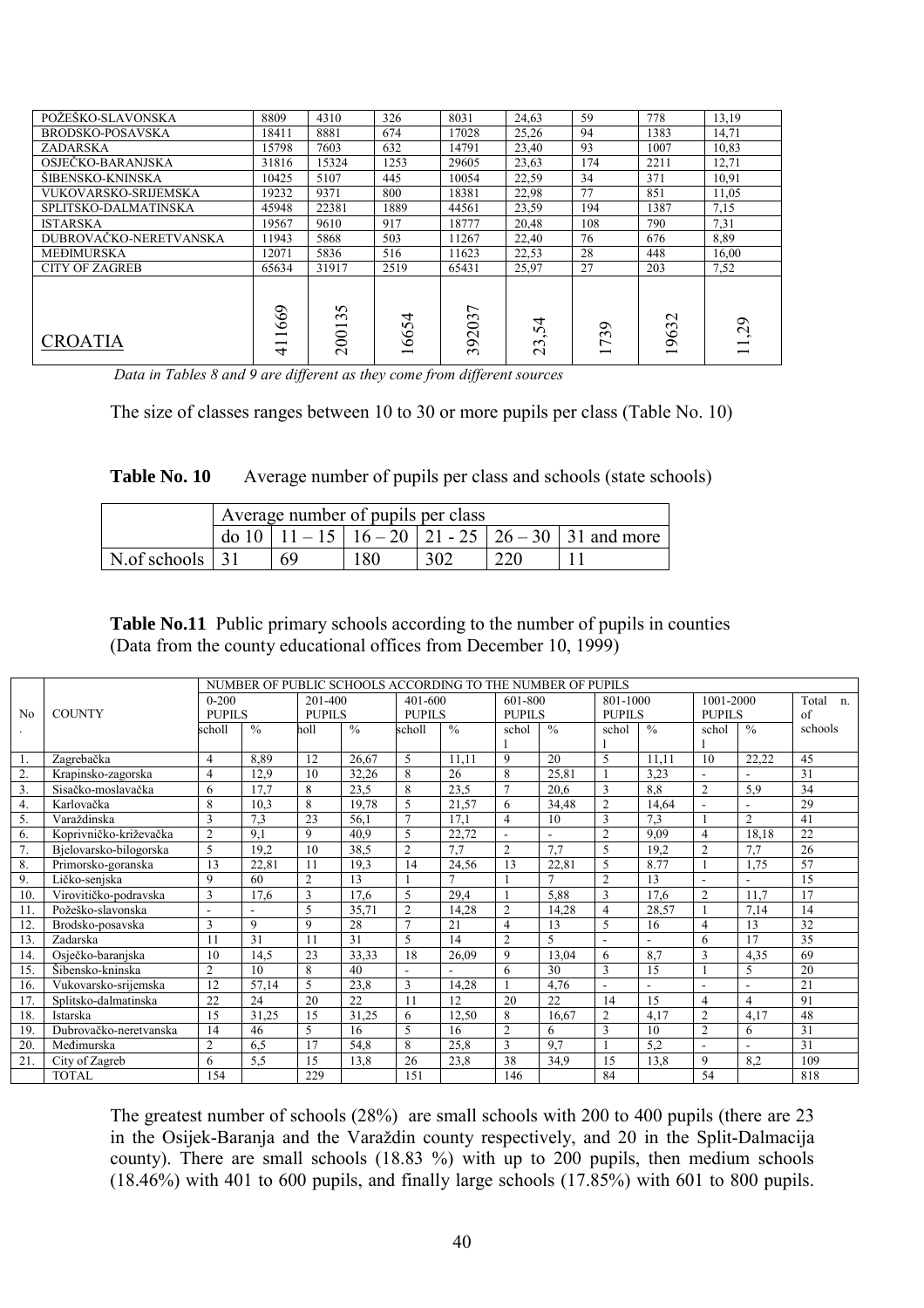There is only 6.6% very large schools with 1,000 to 2,000 pupils and most of them, referred to as "mammoths"  $(10)$  can be found in the Zagreb county.

# **2.1. Education in the languages of national minorities and ethnic communities**

Out of the total of 1,195 primary schools (with educational units included), 32 of them have tuition in Serbian, 11 in Italian, 7 in Czech, 6 in Hungarian and 1 in the Slovak language. 25 schools have bilingual tuition, in Croatian and the languages of the autochthonous national minorities, i.e. 14 in Italian, 3 in Czech, 1 in Slovak and 1 in Hungarian.

A total of 7,395 pupils attended classes in languages the autochthonous national minorities: 4,512 in Serbian, 2,205 in Italian, 426 in Czech, 235 in Hungarian and 17 in Slovak.

## **2.2. Education of handicapped and disabled children \***

| Types of programmes for children   Number of pupils<br>Number of schools |         |                         |  |  |  |  |  |  |  |
|--------------------------------------------------------------------------|---------|-------------------------|--|--|--|--|--|--|--|
| with special needs                                                       |         |                         |  |  |  |  |  |  |  |
| Completely included in regular                                           | 6 300   | 560                     |  |  |  |  |  |  |  |
| programmes                                                               |         |                         |  |  |  |  |  |  |  |
| in<br>included<br>120<br>650<br>Partly<br>regular                        |         |                         |  |  |  |  |  |  |  |
| programmes                                                               |         |                         |  |  |  |  |  |  |  |
| Extended                                                                 | 300     | 79                      |  |  |  |  |  |  |  |
| Organic handicaps in behaviour                                           | 400     | 31                      |  |  |  |  |  |  |  |
| Special programmes                                                       | 2 3 5 0 | 18 special institutions |  |  |  |  |  |  |  |
|                                                                          |         | 11 primary schools      |  |  |  |  |  |  |  |

**Table No.12** Number of schools and pupils for children with special needs

*\* Data from the primary school reports*

### **2.2. Arts education**

There are two areas of arts education in the system of the Croatian primary education: music education and dance education.

### **Table No. 13**

|              |       | Schools with respective programmes                                 |    |    | Students |                   |  |
|--------------|-------|--------------------------------------------------------------------|----|----|----------|-------------------|--|
|              | Total | Mainstream<br>Education.<br>Classes<br>Total<br>independ.<br>units |    |    |          | Female<br>Student |  |
|              |       |                                                                    |    |    |          | S.                |  |
| Primary      | 68    | 26                                                                 | 11 | 31 | 10 2 8 2 | 6 5 2 9           |  |
| Arts schools |       |                                                                    |    |    |          |                   |  |
| music s.     | 65    | 24                                                                 | 11 | 30 | 9918     | 6 1 7 1           |  |
| state s.     | 60    | 21                                                                 | 9  | 30 | 9 7 5 1  | 6 0 6 3           |  |
| private s.   |       |                                                                    |    |    | 167      | 108               |  |
| ballet       | 3     |                                                                    |    |    | 364      | 358               |  |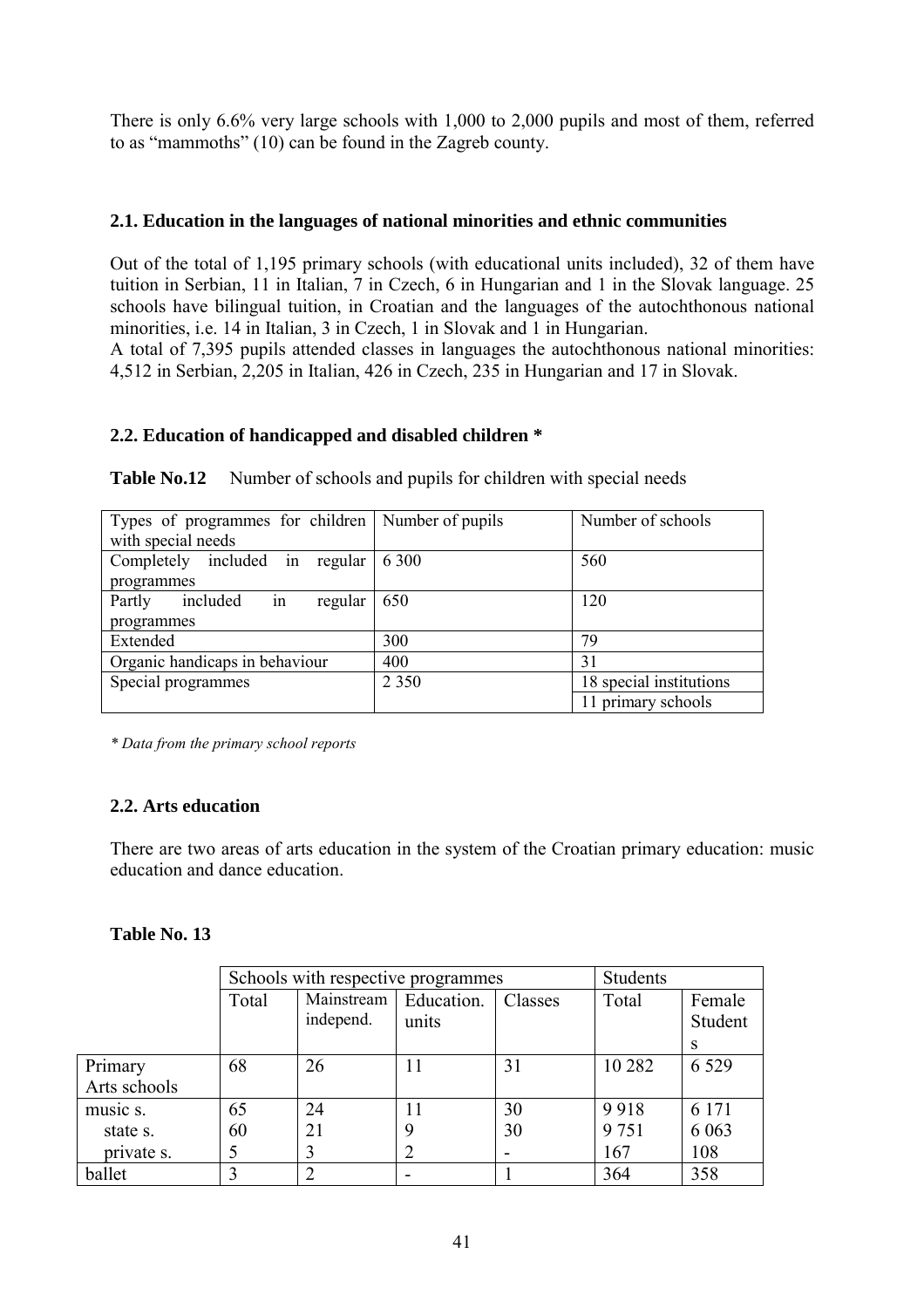| ້<br>- |
|--------|
|--------|

The data for the whole of the primary education show that there is a great number of schools with a low average number of students per class (Table No.10), but they are closer to children's homes. There is a too large number of combined classes, with almost 20,000 pupils (Table No. 9). It would be advisable to look into the quality of tuition in such classes. It has not been assessed whether it is economically justifiable to retain small schools. The transport of pupils is another non-assessed area.

### 3. **Secondary Education\***

\* Data taken from the Bulletin of the Ministry of Education and Sports "Secondary schools in figures", *1999/2000*

It is possible to talk about the net of secondary schools only if, at the same time, the net of curricula, types of schools with regard to the curricula (gymnasiums, vocational schools and arts schools) and with regard to their duration (4-year and 3-year schools) are taken into consideration.

| Table No. 14 |  | Number of schools regarding ownership |
|--------------|--|---------------------------------------|
|              |  |                                       |

|                                  | Out of this no. |                  |             |  |  |
|----------------------------------|-----------------|------------------|-------------|--|--|
| Total no. of schools   State-run |                 | Private          |             |  |  |
|                                  |                 | Physical persons | Religious   |  |  |
|                                  |                 |                  | communities |  |  |
| 381                              | 358             |                  |             |  |  |

|                                                        |         | $1st$ to 4 <sup>th</sup> grade sec. school | Total no. of schools in<br>all programmes |                      |                 |                                |
|--------------------------------------------------------|---------|--------------------------------------------|-------------------------------------------|----------------------|-----------------|--------------------------------|
| of school<br>Type<br>programme                         | Classes | Students                                   | Female                                    | %<br>female<br>stud. | classes<br>$\%$ | % $\frac{96}{\text{students}}$ |
| Total gymnasiums                                       | 1729    | 49601                                      | 31136                                     | 62,77%               | 24,835%         | 25,880%                        |
| visual<br>Total<br>and<br>arts<br>design               | 87      | 1950                                       | 1427                                      | 73,18%               | 1,250%          | 1,017%                         |
| Total 4-year vocational<br>Programmes                  | 2945    | 83862                                      | 41689                                     | 49,71%               | 42,301%         | 43,756%                        |
| Total 3-year vocational<br>Programmes                  | 2059    | 54726                                      | 20865                                     | 38,13%               | 29,580%         | 28,554%                        |
| of this<br>dual<br>Out<br>no.<br>vocational programmes | 385     | 10404                                      | 3273                                      | 31,46%               | 5,530%          | 5,428%                         |
| Total programmes adapted<br>for special needs (TES)    |         |                                            |                                           |                      |                 |                                |
|                                                        | 125     | 1193                                       | 496                                       | 41,58%               | 1,795%          | 0,622%                         |
| Total programmes for                                   |         |                                            |                                           |                      |                 |                                |

|  | Table No.15 Collective data on types of schools - educational programmes and duration |  |  |
|--|---------------------------------------------------------------------------------------|--|--|
|--|---------------------------------------------------------------------------------------|--|--|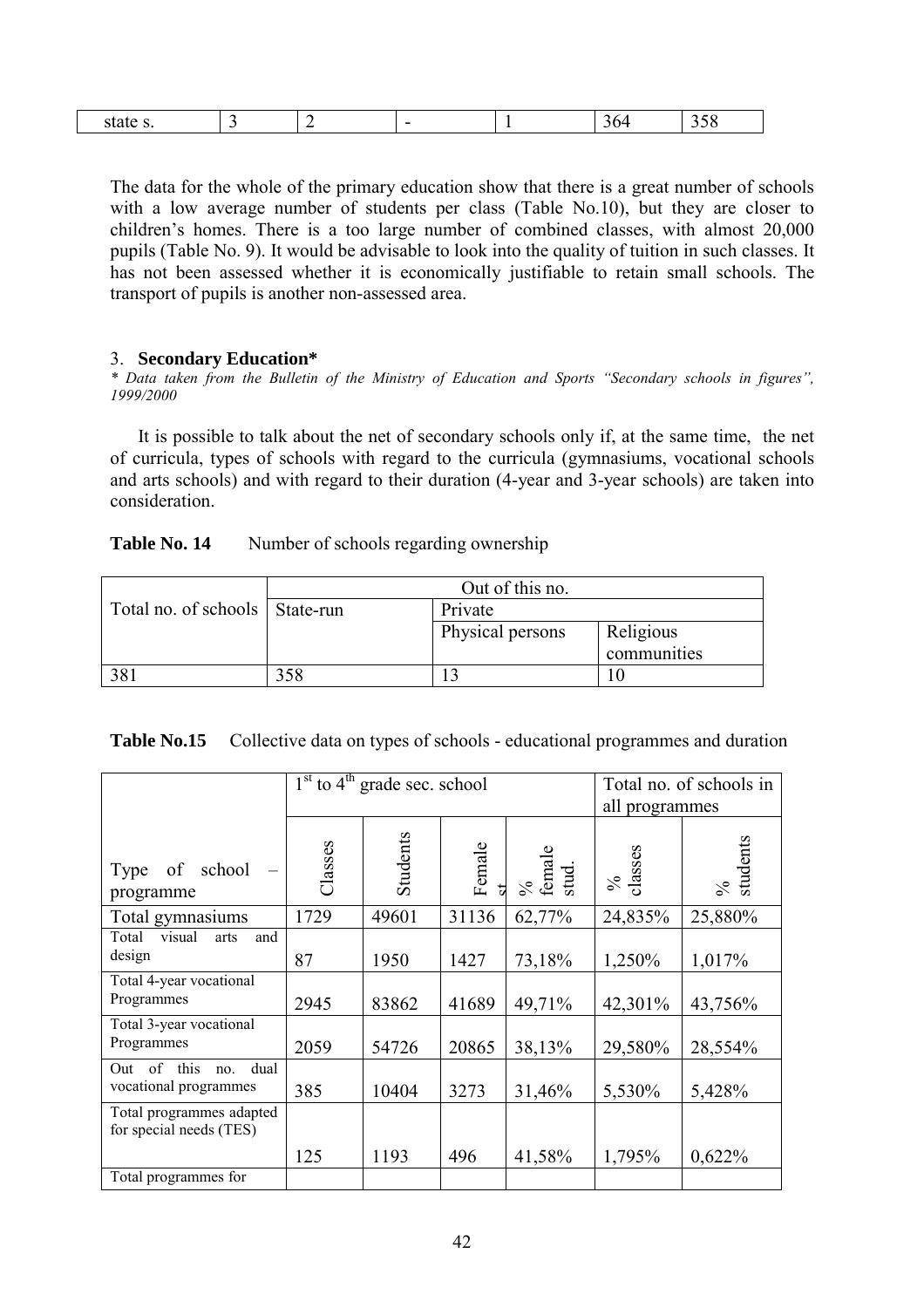| lower-graded qualification |      | 326    | 225   | 69,02% | $0.233\%$ | $0.170\%$ |
|----------------------------|------|--------|-------|--------|-----------|-----------|
| TOTAL for CROATIA          | 6962 | 191658 | 95838 | 50%    | $100\%$   | 100%      |

### **3.1. The programme of gymnasiums (grammar schools)**

**Table No.16** Number of gymnasiums and students enrolled in gymnasium programmes in the academic year 1999/2000

|                   | of<br>Number      | Number<br>of         | Total<br>number | $\%$<br>of<br>students<br>in |
|-------------------|-------------------|----------------------|-----------------|------------------------------|
| Type of gymnasium | schools with this | classes              | of students     | gymn. progr. in sec.         |
| (grammar school)  | programme         | $1st$ to $4th$ grade |                 | schools<br>in<br>Croatia     |
|                   |                   |                      |                 | (191.658)                    |
| General gymnasium | 120               | 1 1 0 7              | 31.635          | 16,50                        |
| Science gymnasium |                   | 272,50               |                 |                              |
|                   | 38                |                      | 7.949           | 4,15                         |
| Languags          | 32                | 247,50               | 7.418           | 3,87                         |
| Classical         | 15                | 98                   | 2.486           | 1,30                         |
| International     |                   | 4                    | 113             | 0,03                         |
| baccalaureate     |                   |                      |                 |                              |
| <b>TOTAL</b>      |                   | 1.729                | 49.601          | 25,85                        |

Data from the Bulletin of the Ministry of Education and Sports "Secondary schools in figures", 1999/2000.

There are 73 independent gymnasiums in the Republic of Croatia, but the gymnasium programmes are used in other 59 secondary schools.

Out of the total number of gymnasiums, i.e. schools using gymnasium programmes, there are four private and six church-run schools.

# **3.2. Arts schools**

Arts schools are: music schools, visual arts and design schools and dance schools.

| Table No. 17   |     | Arts schools |                   |          |
|----------------|-----|--------------|-------------------|----------|
| <b>Types</b>   | of  | Schools      |                   | Students |
| programmes     |     | Total        | Independent       |          |
| Visual<br>arts | and |              |                   |          |
| design         |     | 12           | $\overline{4}$    | 1950     |
| Dance          |     |              |                   |          |
| ballet         |     |              | $\overline{2}$    | 30       |
| modern dance   |     | 2            | 2                 | 70       |
| Music          |     | 21           | private)<br>19 (1 | 2120     |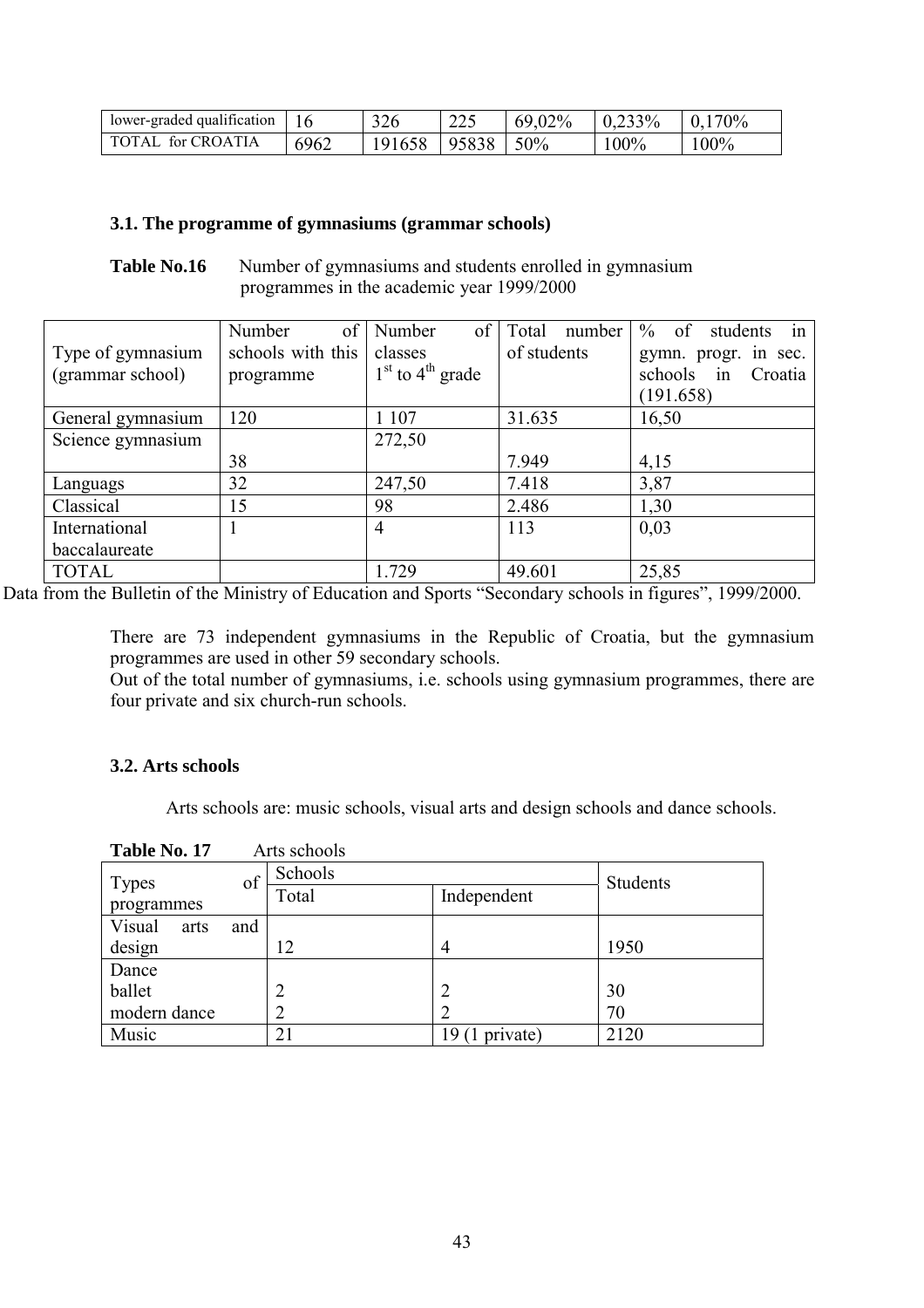#### **3.3. Vocational schools**

Source: "Secondary schools in figures", 1999/2000, Book III.

There are altogether 273 schools in the Republic of Croatia with the education based on vocational programmes. Out of the total number of vocational schools, 59 use gymnasium programmes in education.

Table No.18 shows a survey of schools classified according to their vocational fields.

| Vocational educational field         | Number of schools |                          |                              |                              |                          |                         |
|--------------------------------------|-------------------|--------------------------|------------------------------|------------------------------|--------------------------|-------------------------|
|                                      | A                 | $\bf{B}$                 | $\overline{C}$               | <b>VOB</b>                   | D                        | U                       |
| 01. Mechanical engineering           | 40                | 36                       | 80                           | 34                           | $\overline{\phantom{a}}$ | 116                     |
| 02. Shipbuilding engineering         | 1                 | 6                        |                              | $\overline{a}$               | ä,                       | 6                       |
| 03. Metalurgy                        |                   | $\mathbf{1}$             |                              |                              |                          | 1                       |
| 04. Electrotechnics                  | 56                | 12                       | 33                           | 12                           | $\blacksquare$           | 81                      |
| 05. Geology, mining, oil             | $\overline{2}$    | $\mathbf{1}$             |                              |                              |                          | $\overline{2}$          |
| 06. Economy and trade                | 66                | $\blacksquare$           |                              | 5                            |                          | 91                      |
| 07. Catering and tourism             | $\overline{7}$    | 51                       |                              | $\overline{3}$               | $\overline{4}$           | $\overline{58}$         |
| 08. Agriculture                      | 19                | $\overline{10}$          | $\qquad \qquad \blacksquare$ | $\qquad \qquad \blacksquare$ |                          | $\overline{23}$         |
| 09. Food processing                  | 10                | 17                       | $\blacksquare$               | $\qquad \qquad \blacksquare$ |                          | 27                      |
| 10. Veterinary                       | 11                |                          |                              |                              |                          | 11                      |
| 11. Forestry                         | $\overline{7}$    | $\overline{\phantom{0}}$ | $\blacksquare$               | $\overline{\phantom{a}}$     | $\blacksquare$           | $\overline{7}$          |
| 12. Wood processing                  | $\overline{5}$    |                          | 34                           | 13                           |                          | 35                      |
| 13. Civil engineering, surveying,    |                   |                          |                              |                              |                          |                         |
| construction materials               | 14                | 2                        | 16                           | 3                            | 1                        | 33                      |
| 14. Road transport                   | 8                 | 18                       |                              |                              |                          | 19                      |
| 15. Domestic transport               | $\overline{3}$    | 1                        |                              |                              | $\overline{\phantom{a}}$ | $\overline{4}$          |
| 16. Marine, river and port transport | $\overline{7}$    | $\mathbf{1}$             |                              |                              |                          | $\overline{7}$          |
| 17. Postal communications            | 6                 | $\mathbf{1}$             |                              |                              |                          | $\overline{7}$          |
| 18. Air transport                    | $\overline{2}$    |                          |                              |                              |                          | $\overline{2}$          |
| 19. Rail transport                   | $\overline{3}$    | $\overline{2}$           |                              |                              |                          | $\overline{3}$          |
| 20. Chemical technology              | 13                | $\overline{8}$           | $\blacksquare$               | $\overline{\phantom{a}}$     | $\blacksquare$           | 16                      |
| 21. Graphics                         | 6                 | $\overline{7}$           | $\overline{5}$               | ÷,                           | $\blacksquare$           | $\overline{8}$          |
| 22. Textile                          | 14                | 36                       |                              |                              |                          | 43                      |
| 23. Leather processing               | 3                 |                          | 5                            | $\overline{\phantom{a}}$     | $\blacksquare$           | 9                       |
| 24. Health                           | 26                |                          |                              |                              | 1                        | 26                      |
| 25. Personal services                |                   |                          | 38                           | 21                           |                          | 39                      |
| 26. Other services                   |                   |                          | 28                           | 6                            | $\overline{\phantom{a}}$ | 30                      |
| 27. Optics and glass processing      | 1                 |                          | $\overline{2}$               | $\overline{\phantom{0}}$     |                          | $\overline{\mathbf{3}}$ |
| 28. Internal affairs and protection  | $\overline{2}$    | $\mathbf{1}$             |                              |                              |                          | $\overline{3}$          |

# **Table No. 18** Number of schools according to vocational fields and types of programmes - qualifications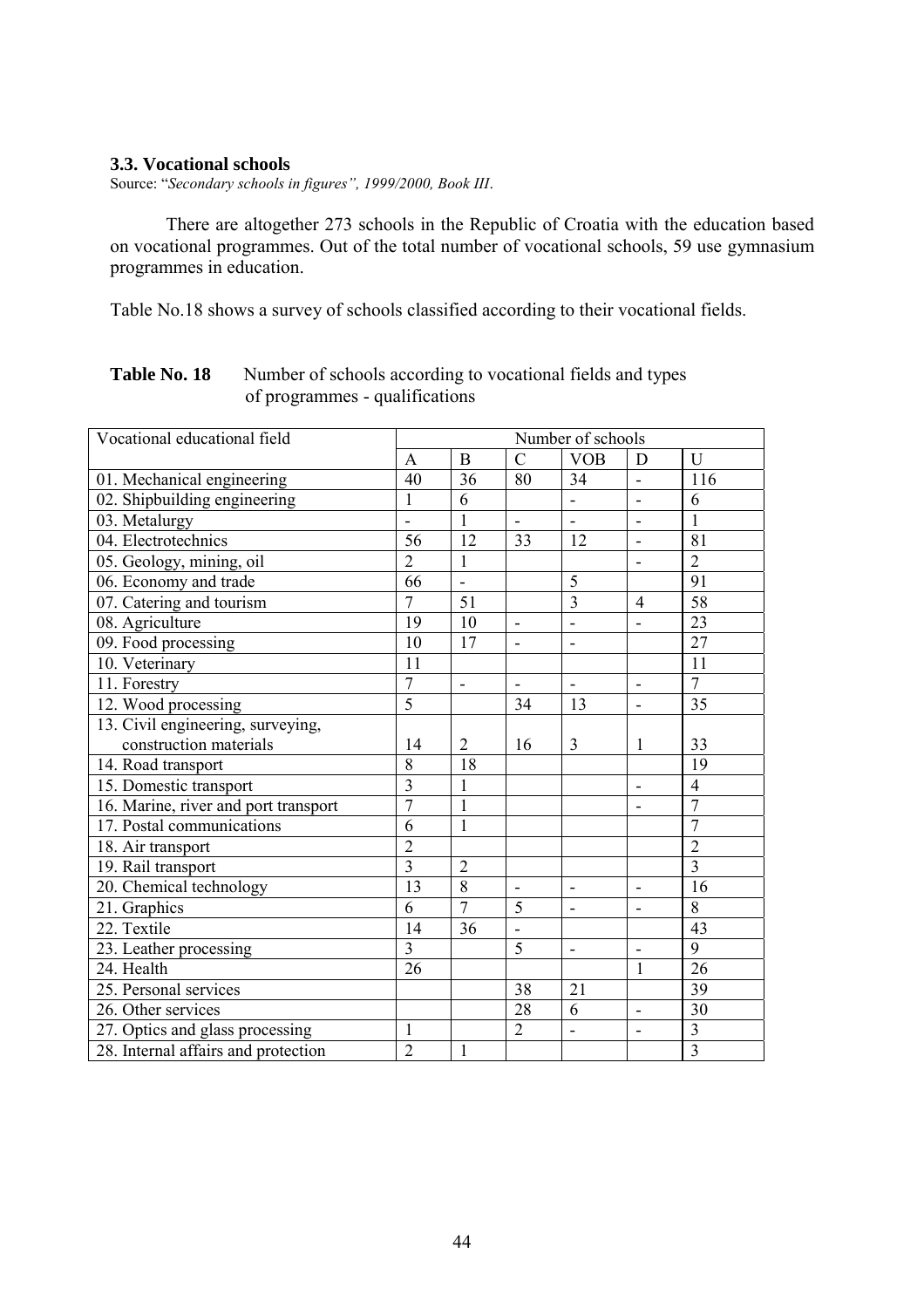Within the vocational programme, particular fields have been classified into subgroups according to the types and duration of education that are marked with letters A, B, C, VOB, D and E.

A - 4-year educational programmes

B - 3-year educational programmes in industry and trade

C - 3-year educational programmes in crafts according to the classical model (one model

VOB - 3-year educational programmes in crafts (dual model)

D - 2-year educational programmes for lower-graded qualifications

E - specially adapted educational programmes for lower- or medium-graded qualifications for handicapped and disabled students

**Table No. 19** Survey of schools according to the number of vocational educational fields (numbers in brackets refer to the number of schools that besides carrying vocational programmes also have some of the gymnasium programmes), data from the Bulletin "*Secondary schools in figures*", *I.-IV*., Ministry of Education and Sports, Zagreb, 2000

| Number             | of   Number   Number |             | of   Number of   Number |                    | Numb     |
|--------------------|----------------------|-------------|-------------------------|--------------------|----------|
| vocational         | of                   | vocational  | schools                 | vocational         | 0t<br>er |
| educational fields | schools              | educational |                         | educational fields | school   |
|                    |                      | fields      |                         |                    | S        |
|                    | 91 (12)              |             | 49 (12)                 |                    |          |
|                    | 66(16)               |             | 25(12)                  | 6 i više           | 965      |

It becomes evident from Table No.19 that a significant number of schools enrol students for a greater number of vocational educational fields. These schools mostly have one or two classes per year with a specific vocational programme. This is the reason for a number of problems that arise in these schools concerning equipment, as it is impossible to satisfy the needs of all the vocational programmes with funds at disposal. There are also problems concerning teachers, as there are teachers in the vocational programmes who often teach a great number of different subjects (six and more). This makes it quite evident that tuition preparation and the level of teaching cannot be in harmony with the needs and expectations and can, consequently, not reach the desired educational achievement.

There are 28 vocational educational fields that students can enrol. Mechanical engineering is the field that is taught in most vocational schools, 116 of them. After this follow economy and trade with 91 school and electrical engineering with 81 school (the data are derived from the brochure (Bulletin issued by the Ministry of Education and Sports *Secondary schools in figures, I - IV*, Zagreb, 2000).

|  | <b>Table No. 20.</b> Number of students enrolled in the $1st$ grade per vocational field |
|--|------------------------------------------------------------------------------------------|
|  | in the academic year $1998/1999$ and $1999/2000$                                         |

| <b>VOCATIONAL FIELDS</b> |                      | 4-YEAR           |         | 3-YEAR           | <b>TOTAL</b> |           |  |
|--------------------------|----------------------|------------------|---------|------------------|--------------|-----------|--|
|                          |                      | <b>PROGRAMME</b> |         | <b>PROGRAMME</b> |              |           |  |
|                          | 1998/99<br>1999/2000 |                  | 1998/99 | 1999/2000        | 1998/99      | 1999/2000 |  |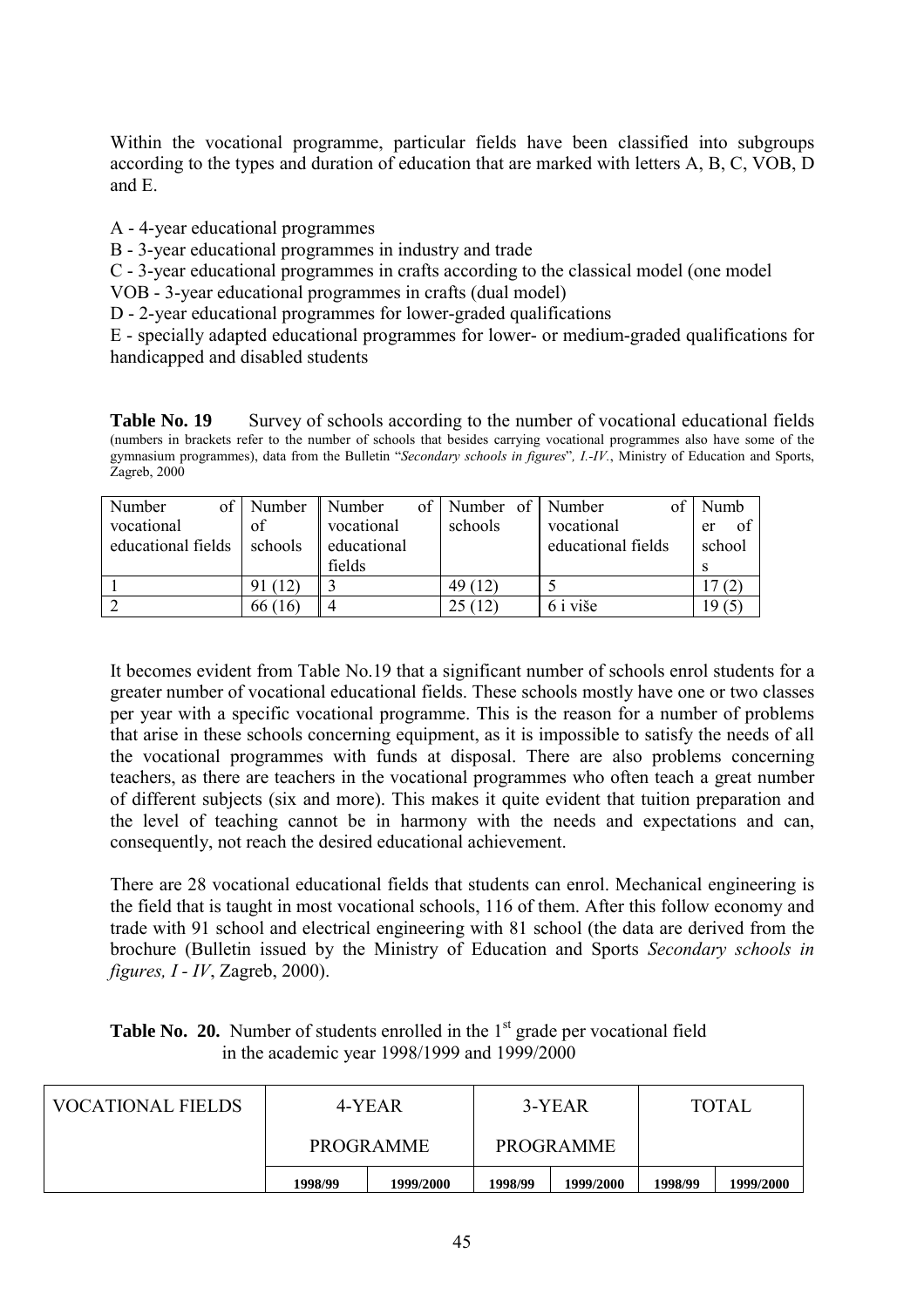| Mechanical engineering           | 1436           | 1270            | 5022                         | 4538            | 6458           | 5808           |
|----------------------------------|----------------|-----------------|------------------------------|-----------------|----------------|----------------|
| Shipbuilding engineering         | 30             | 39              | 88                           | 63              | 118            | 102            |
| Metalurgy                        | $\overline{0}$ | $\overline{0}$  | $\overline{0}$               | $\overline{0}$  | $\overline{0}$ | $\overline{0}$ |
| Electrotechnics                  | 3630           | 3691            | 2373                         | 2217            | 6006           | 5908           |
| Geology, mining, oil             | 82             | 50              |                              | $\overline{a}$  | 82             | 50             |
| Economy and trade                | 6127           | 6503            | 3329                         | 3084            | 9456           | 9587           |
| Catering and tourism             | 1762           | 1826            | 3477                         | 2867            | 5239           | 4693           |
| Agriculture                      | 862            | 668             | 293                          | 124             | 1155           | 792            |
| Food processing                  | 332            | 450             | 870                          | 796             | 1202           | 1246           |
| Veterinary                       | 402            | 396             | $\qquad \qquad \blacksquare$ | $\blacksquare$  | 402            | 396            |
| Forestry                         | 233            | 238             | $\blacksquare$               | $\blacksquare$  | 233            | 238            |
| Wood processing                  | 129            | 135             | 798                          | 726             | 927            | 861            |
| Civil engineering, surveying     |                |                 |                              |                 |                |                |
| and contruction materials        | 1185           | 1057            | 581                          | 517             | 1766           | 1574           |
| Road transport                   | 460            | 376             | 732                          | 662             | 1192           | 1038           |
| Domestic transport               | 77             | $\overline{89}$ | 12                           | 10              | 89             | 99             |
| Marine, river and port transport | 433            | 406             | $\overline{8}$               | $\overline{0}$  | 441            | 406            |
| Postal communications            | 274            | 264             | 9                            | $\mathbf{0}$    | 283            | 264            |
| Air traffic                      | 71             | 66              | $\overline{a}$               | $\overline{a}$  | 71             | 66             |
| Rail traffic                     | 170            | 148             | 74                           | $\overline{51}$ | 244            | 199            |
| Chemical technology              | 459            | 420             | 134                          | 61              | 593            | 481            |
| Graphics                         | 337            | 312             | 206                          | 177             | 543            | 489            |
| Textile                          | 286            | 294             | 1299                         | 918             | 1585           | 1212           |
| Leather processing               |                | $\overline{0}$  | 121                          | 15              | 121            | 15             |
| Health                           | 2371           | 2628            |                              | $\overline{a}$  | 2371           | 2628           |
| Personal services                | 1084           | 208             | 992                          | 1838            | 2076           | 2042           |
| Other services                   |                | $\blacksquare$  | 742                          | 702             | 742            | 702            |
| Optics and glass processing      | 35             | 54              | 11                           | 13              | 46             | 67             |
| <b>TOTAL</b>                     | 23 082         | 22 8 30         | 21 171                       | 18 095          | 44 253         | 40 9 25        |
| Visual arts and design           | 527            | 509             |                              | $\overline{a}$  | 527            | 509            |
| Gymnasiums                       | 12 763         | 13 14 6         |                              | $\overline{a}$  | 12 763         | 13 146         |
| TOTAL IN CROATIA                 | 36 372         | 36 4 85         | 21 171                       | 18 0 95         | 57 543         | 54 580         |
| Special and adapted programmes   | $\overline{a}$ | $\frac{1}{2}$   | $\overline{a}$               | $\overline{a}$  | 436            | 381            |
| Primary short-term education     | $\overline{a}$ | $\overline{a}$  | $\blacksquare$               | $\overline{a}$  | 90             | 133            |
| TOTAL IN CROATIA                 | 36 372         | 36 485          | 21 171                       | 18 0 95         | 58 069         | 55 094         |

The comparable data for the academic year 1998/99 and 1999/2000 of student enrolment into the first form show that there are 3,000 students less in this academic year. There seems to be a tendency for students to enrol in 4-year vocational programmes and programmes catering for deficient professions.

# **3.3.1. Education in crafts (dual system)**

Table No.21 presents the planned enrolment and its realization for the academic year 1999/2000 and the changes in enrolment for the period from 1995 to the year 2000.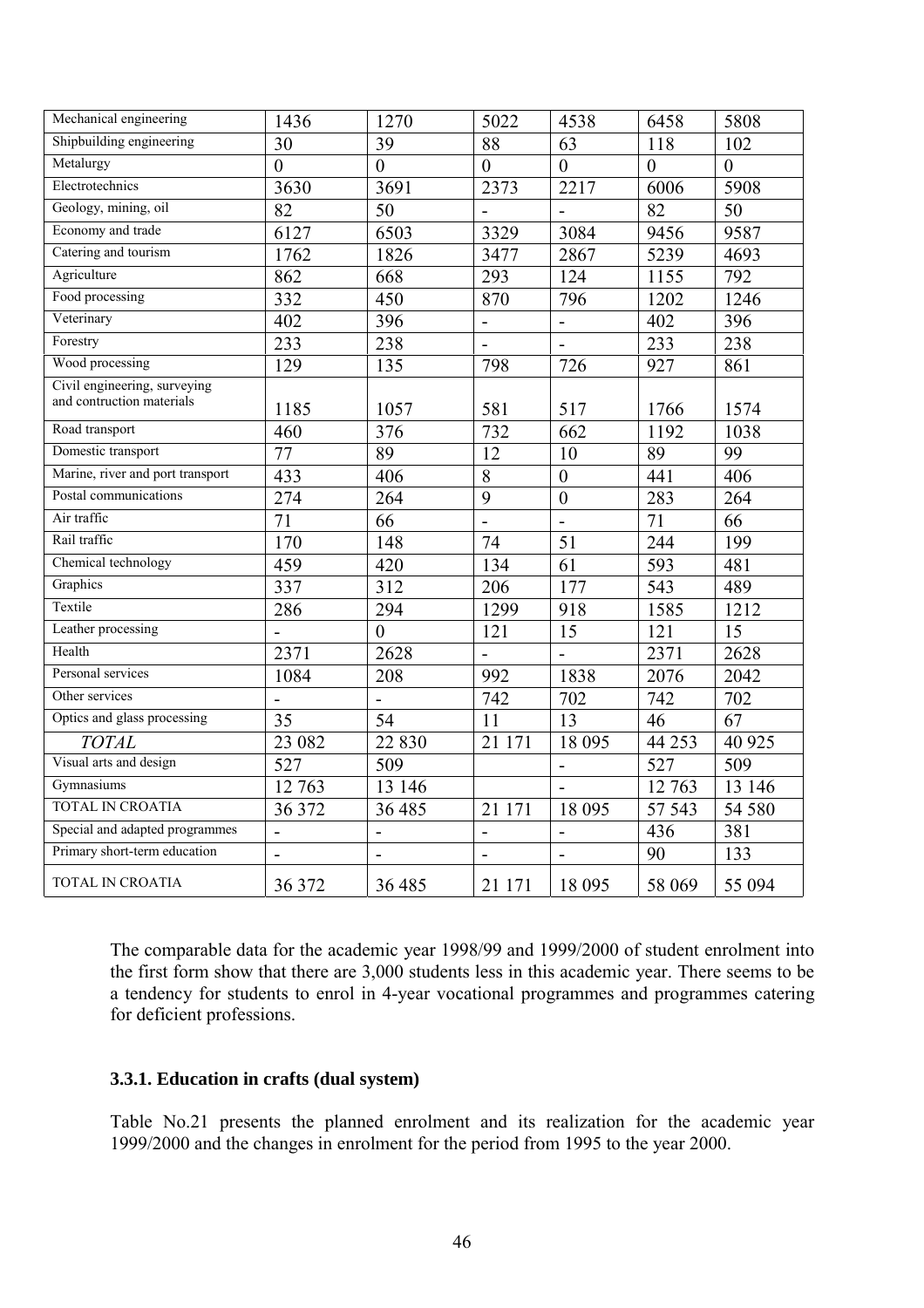|                 | DUAL EDUCATIONAL STSTEM (VOD), acad. year 1999/2000 |                 |          |  |  |  |
|-----------------|-----------------------------------------------------|-----------------|----------|--|--|--|
| Planned         |                                                     |                 | Enrolled |  |  |  |
| <sup>20</sup>   |                                                     | County          | 19       |  |  |  |
| $\overline{77}$ |                                                     | School          |          |  |  |  |
| 5.786           |                                                     | <b>Students</b> | 3.496    |  |  |  |
| 192,8           |                                                     | Classes         | 127,42   |  |  |  |
| 43              |                                                     | Professions     | 35       |  |  |  |

| <b>Table No.21</b> Results of enrolment into crafts programmes |
|----------------------------------------------------------------|
| DUAL EDUCATIONAL SYSTEM (VOB), acad. year 1999/2000            |

The following figures show the changes in enrolment into VOB between 1995/96 - 1999/2000

| Acad. year | Planned | Realized |
|------------|---------|----------|
|            |         |          |
| 1995/6     | 1100    | 1100     |
| 1996/7     | 3400    | 3716     |
| 1997/8     | 3808    | 3730     |
| 1998/9     | 4993    | 4235     |
| 1999/2000  | 5786    | 3496     |

The secondary school net is not satisfactory regarding the factors and conditions listed at the beginning of this chapter in a number of criteria. Some surplus professions show the enrolment of too many students (economy, trade, tourism and catering, hairdressing, nursing and others), while jobs that are in short in high demand attract a small number of students in respective schools (construction engineering - Table No. 20). Regarding vocational programmes in some fields, they appear in three or two different variants of programmes - Tables Nos. 22 and 23.

| Table No. 22 Profession <i>Electromechanic</i> is carried in 3 different programmes |  |  |  |  |  |  |
|-------------------------------------------------------------------------------------|--|--|--|--|--|--|
|-------------------------------------------------------------------------------------|--|--|--|--|--|--|

| Type of programme                   | Number<br>schools | of   Number of classes | Number od students |
|-------------------------------------|-------------------|------------------------|--------------------|
| $B$ – industrial                    |                   | 24                     | 653                |
| $C - \text{craffs - educational}$   |                   | 54                     | 51.                |
| $\sqrt{VOB}$ – crafts - dual system | 11                | ر ۱                    | 391                |

**Table No. 23** Profession *Electronics engineer* is carried in 3 different programmes

| Type of programme                          | Number  | of   Number of classes | Number od students |
|--------------------------------------------|---------|------------------------|--------------------|
|                                            | schools |                        |                    |
| $B$ – industrial                           |         |                        | 194                |
| $C - \text{crafts - educational}$          |         |                        |                    |
| $VOB - \text{crafts} - \text{dual system}$ |         |                        |                    |
|                                            |         |                        | -98                |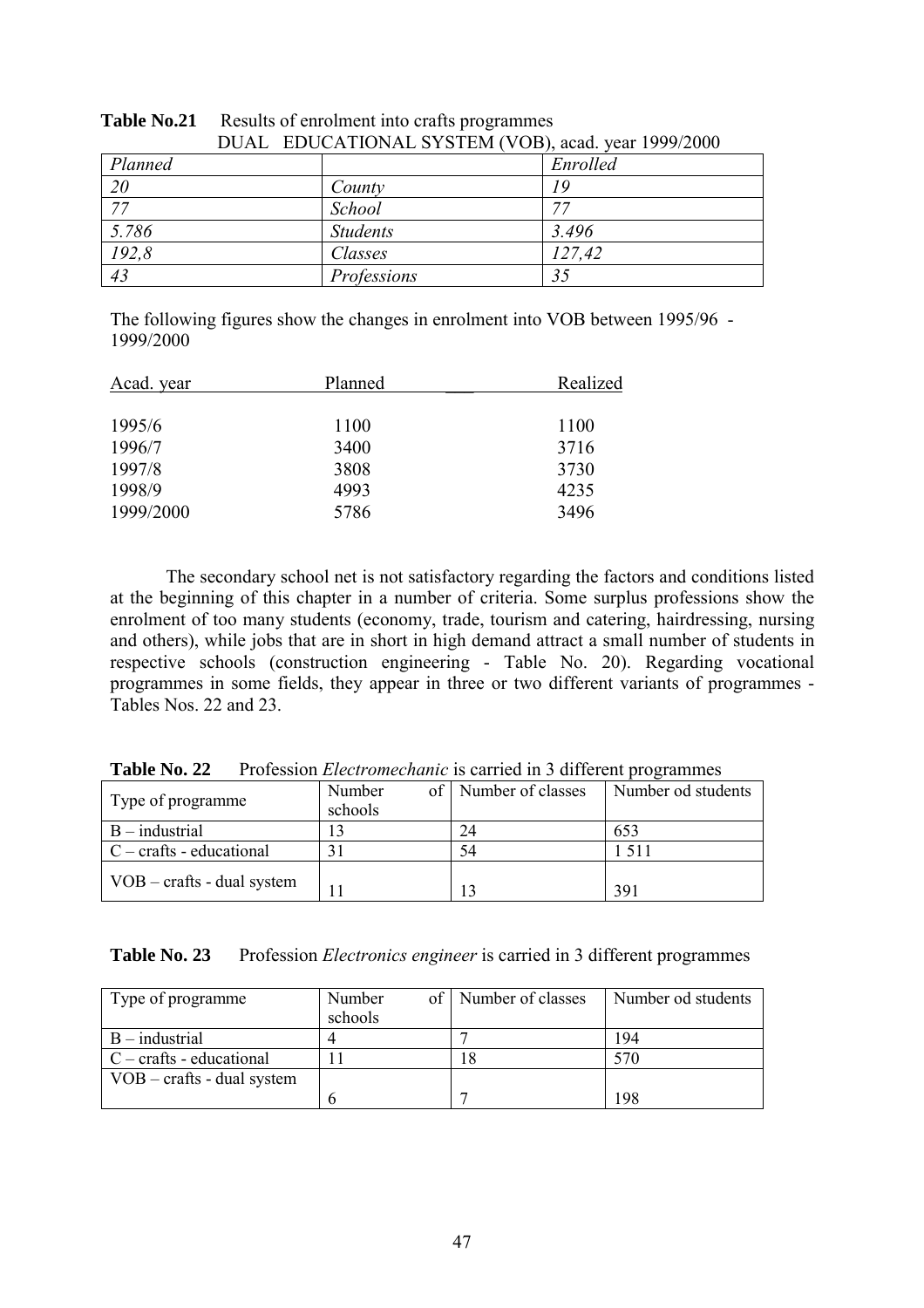There is a rather low enrolment into some 4-year vocational programmes in classes in some schools, and the same programme is used in more schools in the Republic of Croatia; e.g.: - technician of agricultural mechanics - 5 students

- textile technician 5 students
- woodwork technician designer 8 students
- caterer 10 students
- agricultural technician 11 students
- radio-communications technician 11 students
- mechanical engineering technician 14 students
- precision mechanic 14 students
- sanitary technician 14 students
- some design profiles from 10 to 12 students per class.

The situation in 3-year vocational education is even worse. The following is the list of professions with less than 10 students per class and school, i.e. where their number is less than a third of the class

- 1 student per class and school is enrolled for the following professions: sharpener/grinder, gas fitter, plumber, precision mechanic, watchmaker, electronics engineer and furrier

- 2 students per class and school are enrolled for the following professions: thermo-mechanic, milling-machine operator, toolmaker, roofer, decorator, glass-cutter and upholsterer

- 3 students per class and school are enrolled for the following professions: engine fitter, carbody mechanic, locksmith and baker

- 4 students per class and school are enrolled for the following professions: fitter and sheetmetal dresser, tinsmith, electrical fitter, fruit-grower - wine-grower - vintner, carpenter, model constructor, potter

- 5 students per class and school are enrolled for the following professions: hydraulic engineer, beer-brewer, wood-turner, floor-layer

- 6 or 7 students per class and school are enrolled for the following professions: sheet-metal dresser, construction and mining machine-mechanic, industrial mechanic, garage mechanic, thermo- and air-conditioning fitter, car-body mechanic, motor-car electrician, electrician, weaver and car-body sprayer

- 8 or 9 students per class and school are enrolled for the following professions: fitter and assembler, goldsmith, confectioner, butcher, graphic painter, printmaker, grinder, smelter, miller, typesetter and spinner.

The premises and technical-technological conditions of the programme performance have not been monitored.

### **3.3.2. Education of handicapped and disabled students**

**Table No. 24** Survey of students and institutions according to the types of programmes attended by children and students with special needs

|                          | Types of programmes for special needs |    | Number of<br>schools or<br>institutions |  | Number of students |     |
|--------------------------|---------------------------------------|----|-----------------------------------------|--|--------------------|-----|
| Completely<br>programmes | integrated                            | 1n | regular $ 61 $                          |  |                    | 680 |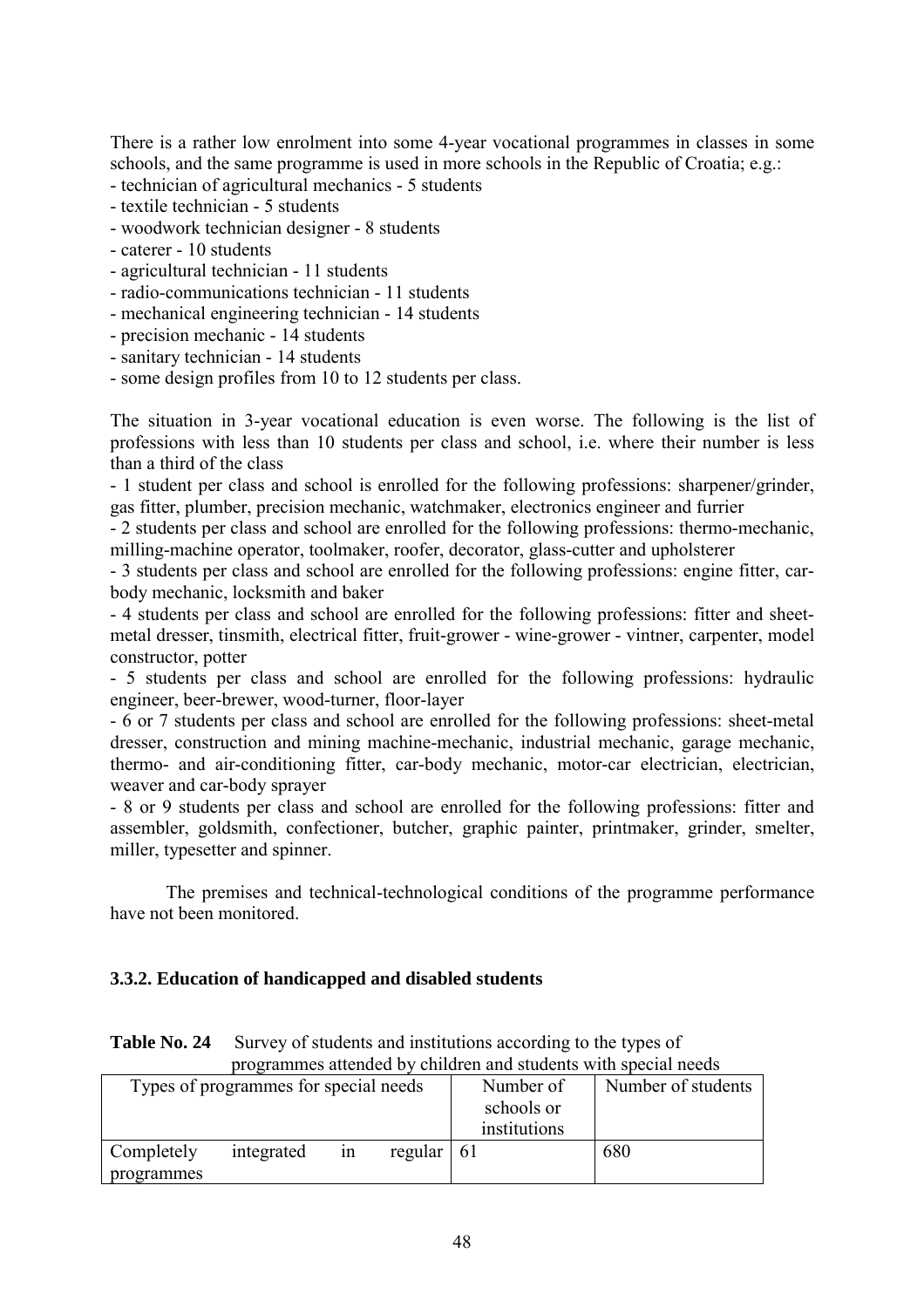| Partly integrated in regular programmes                            | 22<br>720      |
|--------------------------------------------------------------------|----------------|
| <b>Specially</b><br>adapted secondary<br>school 5                  | 700            |
| programmes                                                         |                |
| Higher levels of handicaps and disablement   10 institutions   800 |                |
|                                                                    | of social care |
| <b>TOTAL</b>                                                       | 2880           |

# **4. Students' Residential Homes \***

There are 52 state-owned residential homes in the Republic of Croatia, out of which one is reserved for the needs of police and one for firemen. There are 3 residential homes that belong to religious communities, partly subsidized by the state, two of them Roman Catholic and one Evangelical. There are no residential homes in 4 of the counties. 8539 residents are accomodated in residential homes, and out of this number there are 6302 students and 414 displaced persons. Table No.25 does not have the data for two residential homes.

| R.               | <b>COUNTY</b>                      | of<br>No.                | Capacity       | of<br>No.                    | of<br>No.                | of<br>No.                | Total          |
|------------------|------------------------------------|--------------------------|----------------|------------------------------|--------------------------|--------------------------|----------------|
| br.              |                                    | homes                    |                | pupils                       | students                 | displaced                |                |
| 1.               | Zagrebačka                         |                          | 300            | 80                           |                          | 70                       | 150            |
| $\overline{2}$ . | Krapinsko-zagorska                 | 1                        | 179            | 146                          | $\overline{\phantom{0}}$ | $\mathbf{1}$             | 147            |
| $\overline{3}$ . | Sisačko-moslavačka                 | 1                        | 50             | 27                           | $\overline{\phantom{0}}$ | $\blacksquare$           | 27             |
| 4.               | Karlovačka                         | $\overline{3}$           | 305            | 272                          | 20                       | $\blacksquare$           | 292            |
| 5.               | Varaždinska                        | $\mathbf{1}$             | 300            | 184                          | 93                       | $\overline{3}$           | 280            |
| 6.               | Koprivničko-križevačka             | $\mathbf{1}$             | 125            | 118                          | $\overline{a}$           |                          | 118            |
| 7.               | Bjelovarsko-bilogorska             | $\overline{2}$           | 270            | 269                          | $\overline{a}$           | $\overline{a}$           | 269            |
| 8.               | Primorsko-goranska                 | $\overline{6}$           | 1061           | 856                          | 180                      | 11                       | 1047           |
| 9.               | Ličko-senjska                      |                          |                |                              | $\overline{\phantom{0}}$ | $\blacksquare$           |                |
| 10.              | Virovitičko-podravska              | $\mathbf{1}$             | 108            | 105                          | $\overline{a}$           |                          | 105            |
| 11.              | Požeško-slavonska                  | $\overline{2}$           | 275            | 261                          | 13                       |                          | 273            |
| 12.              | Brodsko-posavska                   | $\overline{\phantom{a}}$ |                |                              | $\overline{\phantom{0}}$ | $\blacksquare$           | $\overline{a}$ |
| 13.              | Zadarska                           | $\mathbf{1}$             | 300            | 267                          | 20                       | $\overline{3}$           | 290            |
| 14.              | Osječko-baranjska                  | $\overline{4}$           | 539            | 427                          | 30                       | 17                       | 474            |
| 15.              | Šibensko-kninska                   | $\overline{a}$           | -              | $\qquad \qquad \blacksquare$ | $\overline{a}$           | $\blacksquare$           | $\overline{a}$ |
| 16.              | Vukovarsko-srijemska               | $\blacksquare$           | $\blacksquare$ | $\blacksquare$               | $\blacksquare$           | $\blacksquare$           | $\overline{a}$ |
| 17.              | Splitsko-dalmatinska <sup>2</sup>  | 6                        | 928            | 624                          | 250                      | 9                        | 883            |
| 18.              | Istarska <sup>1)</sup>             | $\overline{2}$           | 166            | 123                          | $\overline{\phantom{0}}$ | $\overline{\phantom{a}}$ | 123            |
| 19.              | Dubrovačko-neretvanska             | $\overline{2}$           | 182            | 182                          |                          | $\blacksquare$           | 182            |
| 20.              | Međimurska                         | 1                        | 160            | 110                          | 14                       | $\mathbf{1}$             | 125            |
| 21.              | City of Zagreb                     | 15                       | 3008           | 2077                         | 532                      | 272                      | 2881           |
|                  | <b>TOTAL CROATIA</b>               | 50                       | 8284           | 6128                         | 1142                     | 399                      | 7669           |
|                  | Religious communities <sup>3</sup> | $\overline{3}$           | 255            | 174                          | 15                       | 15                       | 204            |
|                  |                                    |                          |                |                              |                          |                          |                |
|                  | <b>TOTAL CROATIA</b>               | 53                       | 8539           | 6302                         | 1157                     | 414                      | 7873           |

**Table No. 25** Students' Residential Homes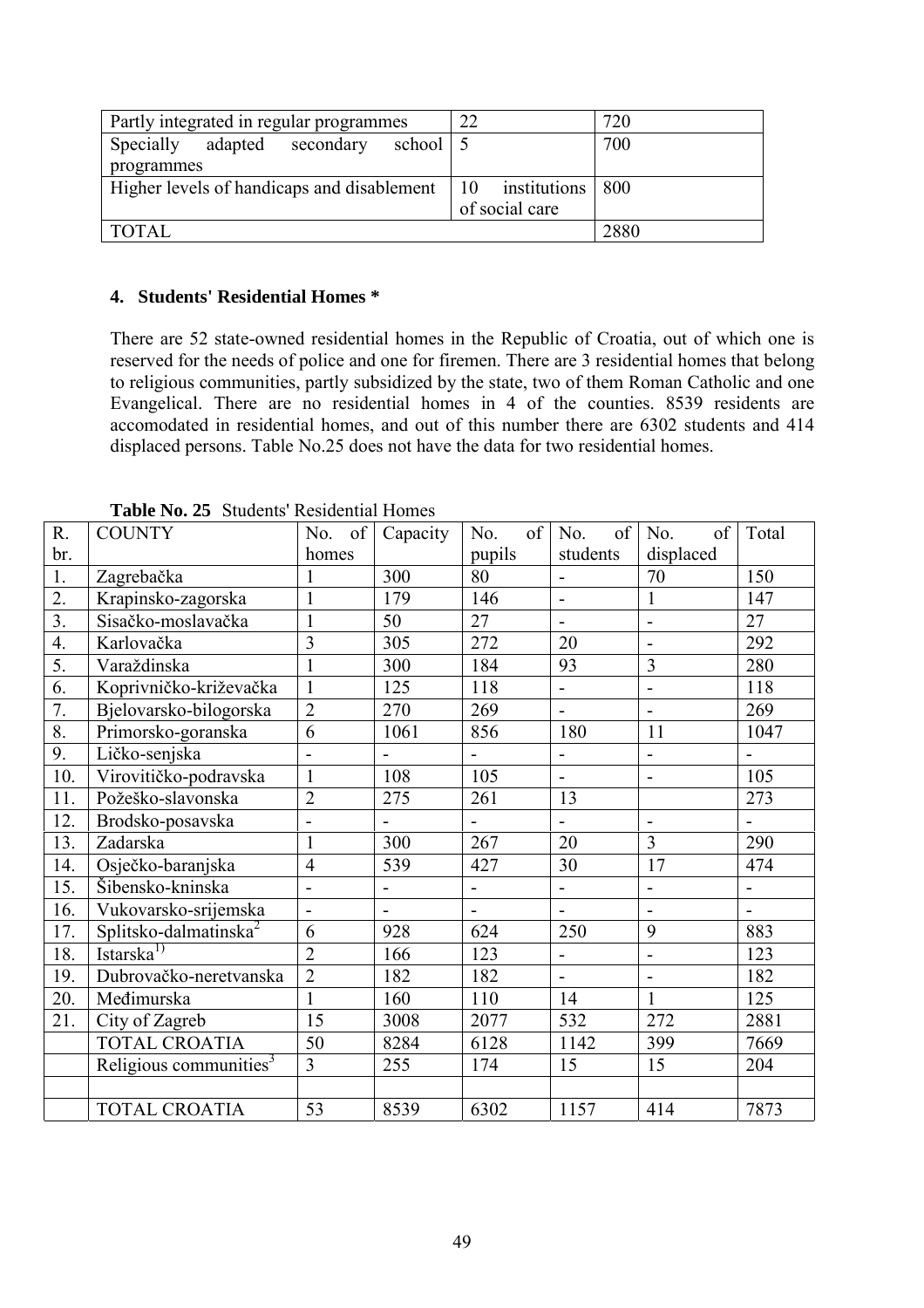- 1) The residential home in Labin can take 50 students, and there are only 7 accommodated there
- 2) No data for one residential home
- 3) No data for one residential home

*\* Data processed by the Department of Education*

### 5. **Adult Education** \*

*\* Data processed by the Department of Education*

#### *Primary school adult education*

There are 45 primary schools registered in the Republic of Croatia that can offer adult education, only one of them private.

|  | Table No. 26 Primary education of adults in the academic year 1999/2000 |  |  |
|--|-------------------------------------------------------------------------|--|--|
|--|-------------------------------------------------------------------------|--|--|

|                             | Schools |           |           |        | <b>Students</b> |        |
|-----------------------------|---------|-----------|-----------|--------|-----------------|--------|
|                             | Total   | Independe | Dislocate | Classe | Total           | Female |
|                             |         | nt        | d units   | S      |                 | stud.  |
| Primary education of adults | 27      | -         |           | 8      | 678             | 91     |
| in primary schools          | 19      |           |           |        | 164             | 22     |
| in other institutions       | δ       | -         |           | 8      | 514             | 69     |

In the Republic of Croatia there is not a single 8-year functional school for adult education.

### *Secondary school adult education*

There is 331 enterprise registered in the Republic of Croatia at the moment that has been given the licence to perform secondary school programmes, and their profiles are as follows:

| secondary schools | 202 |
|-------------------|-----|
| open universities | 18  |
| others            | 111 |

According to the statistical data that are being updated annually from enterprises that are under the jurisdiction of the Ministry of Education and Sports, the total of 22,702 students were enrolled in various programmes in the academic year 1998/1999, namely:

| acquisition of general or vocational qualification | 5977 attendants |
|----------------------------------------------------|-----------------|
| new qualification                                  | 4980 attendants |
| training courses                                   | 1742 attendants |
| short-training courses                             | 9001 attendant  |

It is evident that almost 5,000 persons a year change their profession by retraining programmes, set up by the schools that carry them. There is another significant number of almost 6,000 persons who enrolled in training courses in order to get higher professional qualifications. According to indicators going back some years, this figure levelled off at about 10,000 persons a year. It is interesting to look into the professions that seem to be most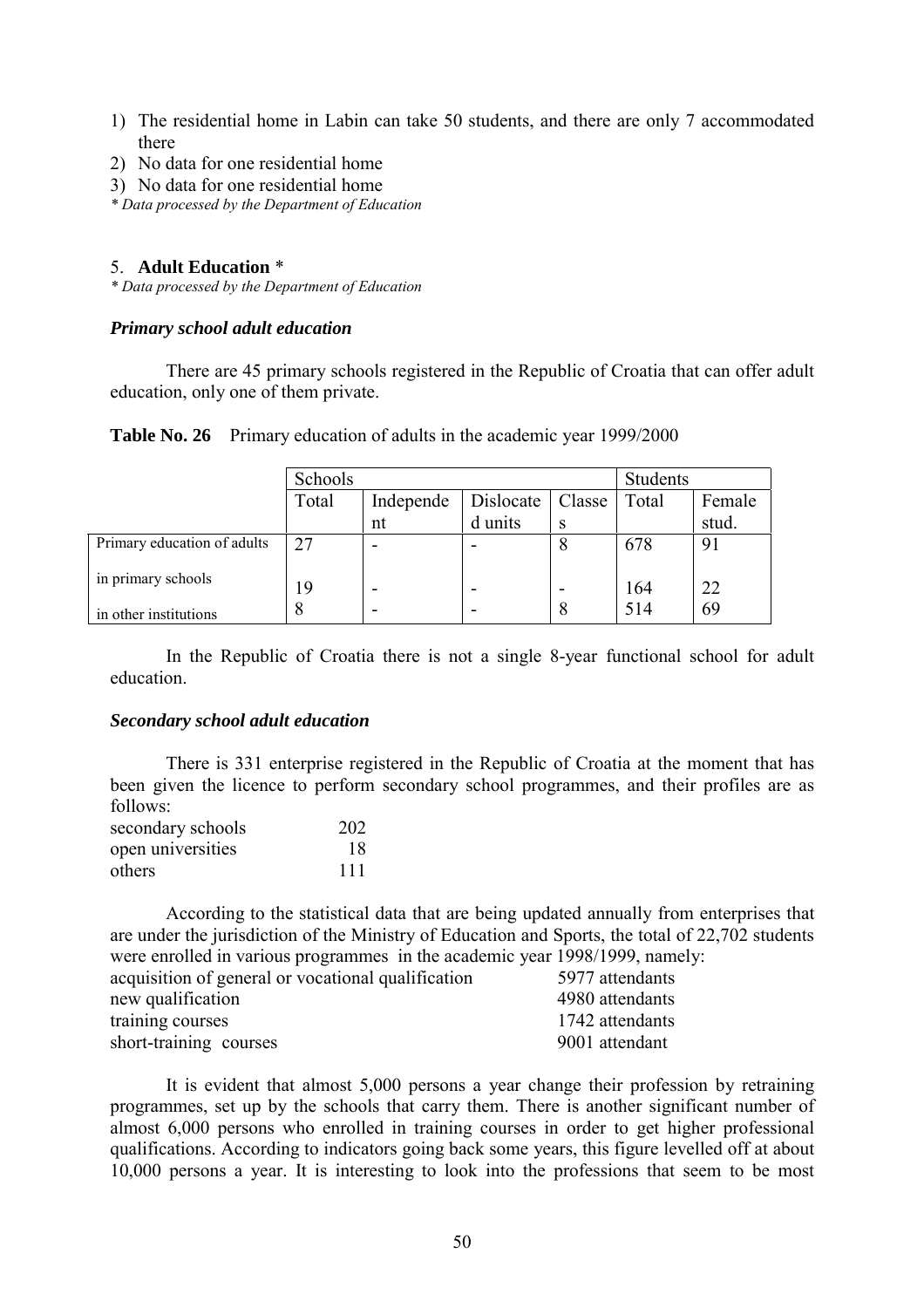interesting in adult education, i.e. programmes that attract most attendants. In the academic year 1998/1999 the list showing the number of the enrolled attendants was the following:

| No. | Profession               | Education | <b>New</b>    | Total |
|-----|--------------------------|-----------|---------------|-------|
|     |                          |           | qualification |       |
| 1.  | Shop-assistant           | 829       | 572           | 1401  |
| 2.  | Salesman                 | 395       | 1003          | 1398  |
| 3.  | Economist                | 410       | 492           | 902   |
| 4.  | Driver                   | 276       | 591           | 867   |
| 5.  | Security guard           | 747       |               | 747   |
| 6.  | Security technician      | 437       | 61            | 498   |
| 7.  | Waiter                   | 209       | 137           | 346   |
| 8.  | Cook                     | 199       | 127           | 326   |
| 9.  | Hotel-tourist technician | 110       | 153           | 263   |
| 10. | Gymnasium - secondary    | 201       | 3             | 204   |
|     | general education        |           |               |       |

**Table No. 27** Programmes that attract most attendants in adult education

On the basis of the above data one could question the greatest interest that seems to be shown for surplus professions. The answer to this question could be found by analysing the structure of the attendants' profiles.

The analysis makes it evident that the primary interest of the enrolled attendants was to complete some secondary school that is a precondition for them to keep their job (policemen, army employees).

The other reason of the choice of profession is self-employment. As a matter of fact, a significant number of persons owns or wishes to set up a business or craft of their own, in order to solve the problem of being unemployed. This specially goes for the unemployed demobilized Croatian soldiers from the Croatian War of Independence.

However, the interest in programmes for the upgrading is decreasing, whereas the interest in professional qualifying programmes that would enable attendants to find employment in certain jobs is on the increase.

|  | Table No. 28 Number of attendants per counties and types of education |  |  |
|--|-----------------------------------------------------------------------|--|--|
|--|-----------------------------------------------------------------------|--|--|

| Red.          | <b>COUNTY</b>          | <b>PROGRAMMES</b>               | <b>TOTAL</b>         |                  |                                |                      |
|---------------|------------------------|---------------------------------|----------------------|------------------|--------------------------------|----------------------|
| broj          |                        | acquisition of<br>qualification | new<br>qualification | training courses | short-term<br>training courses | of<br>attendant<br>S |
|               | ZAGREBAČKA             | 99                              | 59                   | 70               | 42                             | 270                  |
| $\mathcal{D}$ | KRAPINSKO-ZAGORSKA     |                                 | 80                   |                  | 458                            | 545                  |
| 3.            | SISAČKO-MOSLAVAČKA     | 52                              | 139                  |                  | 44                             | 235                  |
| 4.            | KARLOVAČKA             | 59                              | 62                   | 16               | 75                             | 212                  |
|               | VARAŽDINSKA            | 101                             | 302                  | 68               | 1018                           | 1575                 |
| -6.           | KOPRIVNIČKO-KRIŽEVAČKA | 66                              | 65                   | 65               |                                | 208                  |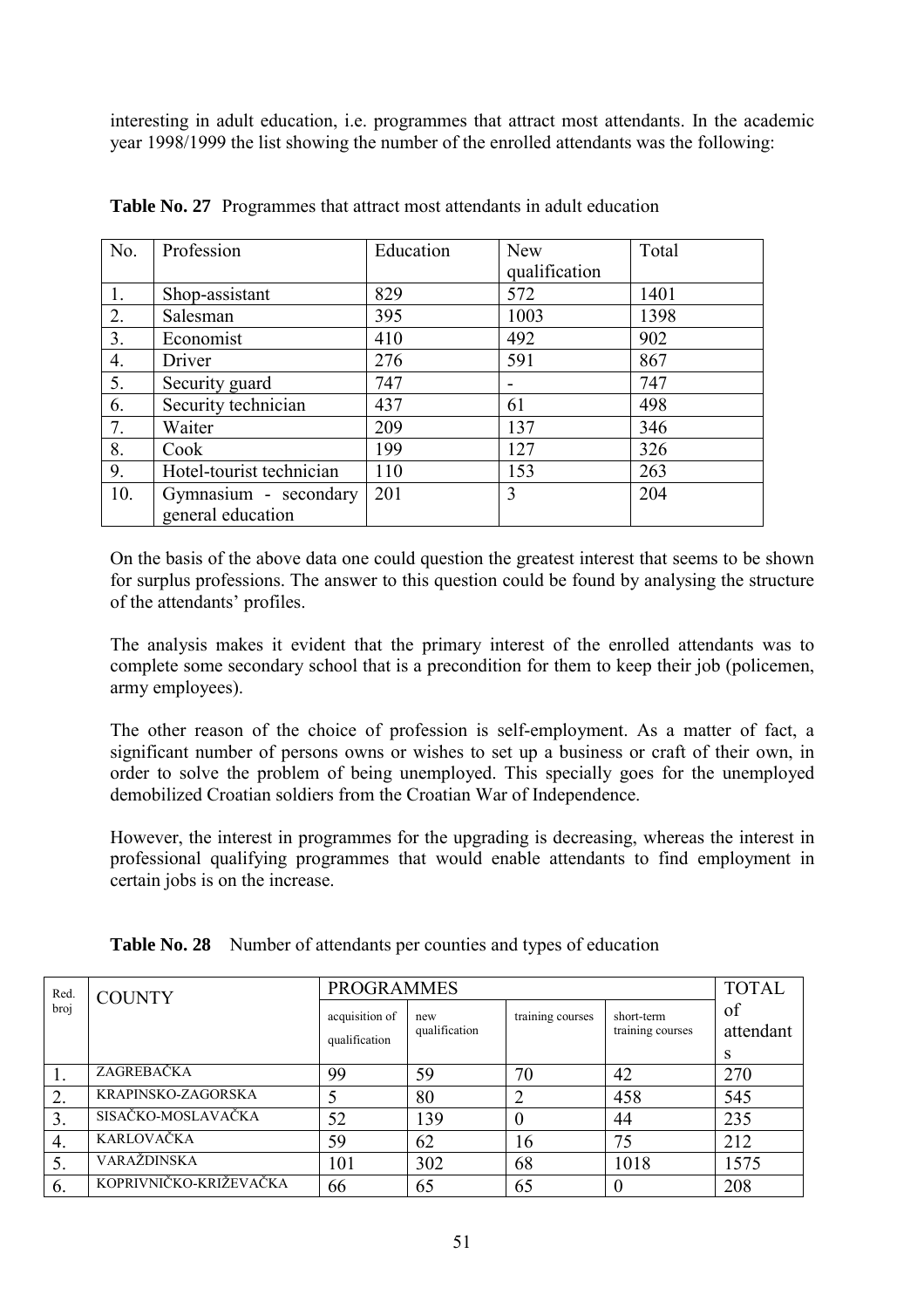| 7.           | BJELOVARSKO-BILOGORSKA      | 125              | 196  | $\theta$       | 422            | 745    |  |  |  |  |
|--------------|-----------------------------|------------------|------|----------------|----------------|--------|--|--|--|--|
| 8.           | PRIMORSKO-GORANSKA          | no data received |      |                |                |        |  |  |  |  |
| 9.           | LIČKO-SENJSKA               | 42               | 63   | $\overline{0}$ | $\theta$       | 105    |  |  |  |  |
| 10.          | VIROVITIČKO-PODRAVSKA       | 10               | 43   | $\theta$       | $\theta$       | 53     |  |  |  |  |
| 11.          | POŽEŠKO-SLAVONSKA           | 30               | 56   | $\theta$       | 11             | 97     |  |  |  |  |
| 12.          | BRODSKO-POSAVSKA            | 153              | 192  | 17             | 181            | 543    |  |  |  |  |
| 13.          | ZADARSKA                    | 99               | 142  | 6              | 86             | 447    |  |  |  |  |
| 14.          | OSJEČKO-BARANJSKA           | 268              | 361  | 24             | 1169           | 1818   |  |  |  |  |
| 15.          | ŠIBENSKO-KNINSKA            | 96               | 195  | $\overline{0}$ | $\overline{0}$ | 683    |  |  |  |  |
| 16.          | <b>VUKOVARSKO-SRIJEMSKA</b> | 131              | 80   | $\theta$       | 488            | 699    |  |  |  |  |
| 17.          | SPLITSKO-DALMATINSKA        | 804              | 655  | 78             | 315            | 2106   |  |  |  |  |
| 18.          | <b>ISTARSKA</b>             | 553              | 419  | 111            | 2136           | 3277   |  |  |  |  |
| 19.          | DUBROVAČKO-NERETVANSKA      | 207              | 176  | $\theta$       | 25             | 408    |  |  |  |  |
| 20.          | <b>MEĐIMURSKA</b>           | 79               | 140  | $\theta$       | 12             | 301    |  |  |  |  |
| 21.          | <b>CITY OF ZAGREB</b>       | 2998             | 1555 | 1285           | 2519           | 8377   |  |  |  |  |
| <b>TOTAL</b> |                             | 5977             | 4980 | 1742           | 9001           | 22 702 |  |  |  |  |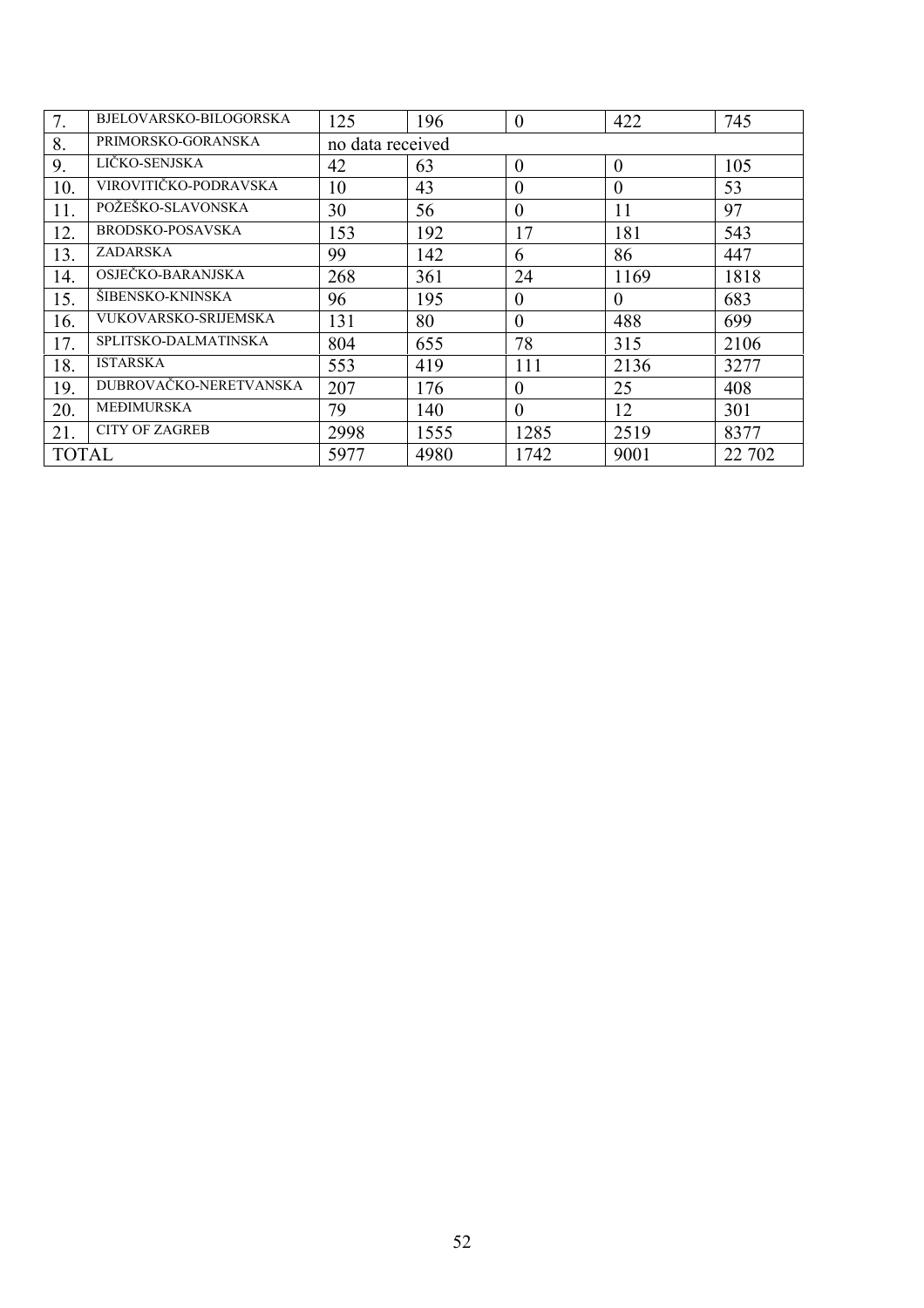# **IV EDUCATION AND EMPLOYMENT**

#### **1. The unemployment of the young**

According to the latest data of the Croatian Employment Office, there were 356,226 unemployed persons registered in April 2000, and the unemployment rate in March 2000 was 21.7%. Out of this number there are as many as 102,286 young persons aged between 15 and 24, which is 28.7% of the total number of unemployed.

The data regarding the non-registered unemployment from the workforce survey performed by the Central Buro of Statistics are essentially different: according to these data there were 251,000 unemployed persons in Croatia in the second half of 1999, with the rate of unemployment at 14.5%. Out of this number 95,000 or 37.8% refers to persons aged between 15 to 24, and their rate of unemployment came up to 39.2%.

At the beginning of the transition period, i.e. in 1990, the participation of young unemployed people in the structure of unemployment came up to about 46%, and at the end of 1999 it came to 30%. The reasons of the relative decrease of the number of unemployed young people in the overall structure of unemployment are, first of all, unfavourable demographic trends in Croatia (a fall in birth-rate, emigration of young workforce etc.) as well as economic recession (liquidation and bankruptcy in enterprises increased the participation of middle-aged and older people in the unemployment rate).

This does not mean a more favourable situation for the young, which is proved by the rate of both their and overall unemployment. According to the results of the survey on the workforce for the first and second half of 1999, the age group of 15 to 24 has the highest unemployment rate, and with its 33.8% and 39.2% respectively indicates a growing trend. If compared to the total population, the unemployment rate in the same survey came up to 12.6% and 14.5% respectively.

### **2. Completion of education**

According to the data of the Croatian employment agency, the structure of the young unemployed people shows that 13.9% are unqualified workers, 5.4% are semi-skilled workers, 46.3% are qualified workers, 31.8% have secondary school qualifications, 1.4% college qualification and 1.2% have university education. That means that 80% of the unemployed young people have completed secondary, college and university education.

One must ask oneself how many young people are drop-outs and thus diminish their life perspectives and chances on the labour market. Despite the justifiable criticism that made the Ministry of Education and Sports start the working out of the strategy of development of the Croatian school-system, the current school system can be rightly credited with certain traditional qualities whose value should be retained. It is believed that the Croatian school system achieves a relatively solid general education level, offers a satisfactory access for the overall population to a variety of secondary programmes, and also there is a very high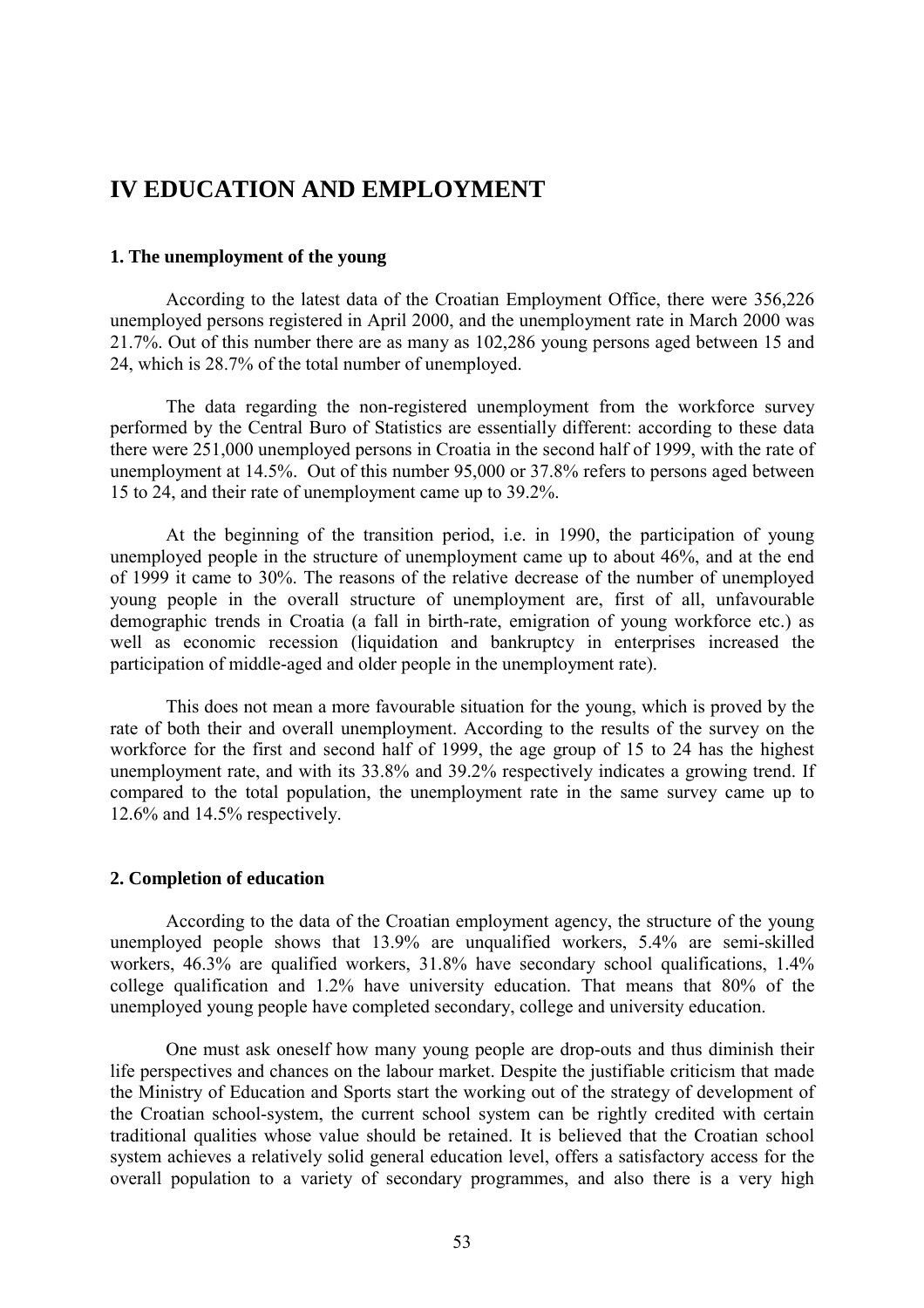participation of children in primary and secondary school systems if compared with countries in the wider environment.

The statistical assessment of the efficiency in completing particular education levels fails to give us a clear answer to this question, and this goes for both, the data of the Central Buro of Statistics and those processed by the Ministry itself. The problems lay in a number of unsolved methodological questions, in the inconsistency of the process of statistical assessment, processing and analysis of data, which forces us to use approximate values here.

98% of pupils complete primary education on time, and if the number of adults who completed primary school programmes is added to the above, we may speak of a complete coverage of primary school education. Generally speaking, the enrolment rate in the 1<sup>st</sup> form of secondary schools is very high and is set at about 95 - 97%.

However, the data on the participation of students who are enrolled but do not complete their regular secondary education are alarming, and it can be assessed at the rate of about 10%. It must be pointed out that it goes here for a relatively controversial methodology, as we compare the number of enrolled students in one generation with the number of students of the same generation who have passed the final exam. We can add to these data that only 21% of students enrolled at university completed their studies (regardless of the study course length). Only 7% students complete their university education on time.

It would be necessary to improve the system of statistical assessment of education and employment so as to have an appropriate information-analytical basis to reach decisions at our disposal.

### **3. Necessary systemic changes and development projects**

With the current economic situation and the state of unemployment, together with the average cost of about 25,000 USD to create a new job, Croatia has a deficit of 10 bns USD to solve the unemployment problem, a fundamental economic, social and political issue and a long-term national problem.

Though the educational systems in regular circumstances, together with other competent institutions may considerably contribute to the employment of the young, we have to be conscious that these possibilities are rather limited considering the economic context of Croatia.

The structure and distribution, along with the content, methodology and other aspects of the educational programmes have undoubtedly been insufficiently coordinated with the projection of market needs. For a greater part, the reasons lie outside the educational system: we must look for them in the generally too small and destabilized demand on the labour market as well as in the socially unarticulated long-term educational needs in the employment system, and this input is missing in the Ministry of Education and Sports.

Within the framework of the educational system and cooperation with other competent institutions, with the goal of increasing the rate of success in completing the education and a long-term contribution to the employment of the young, the following should be done: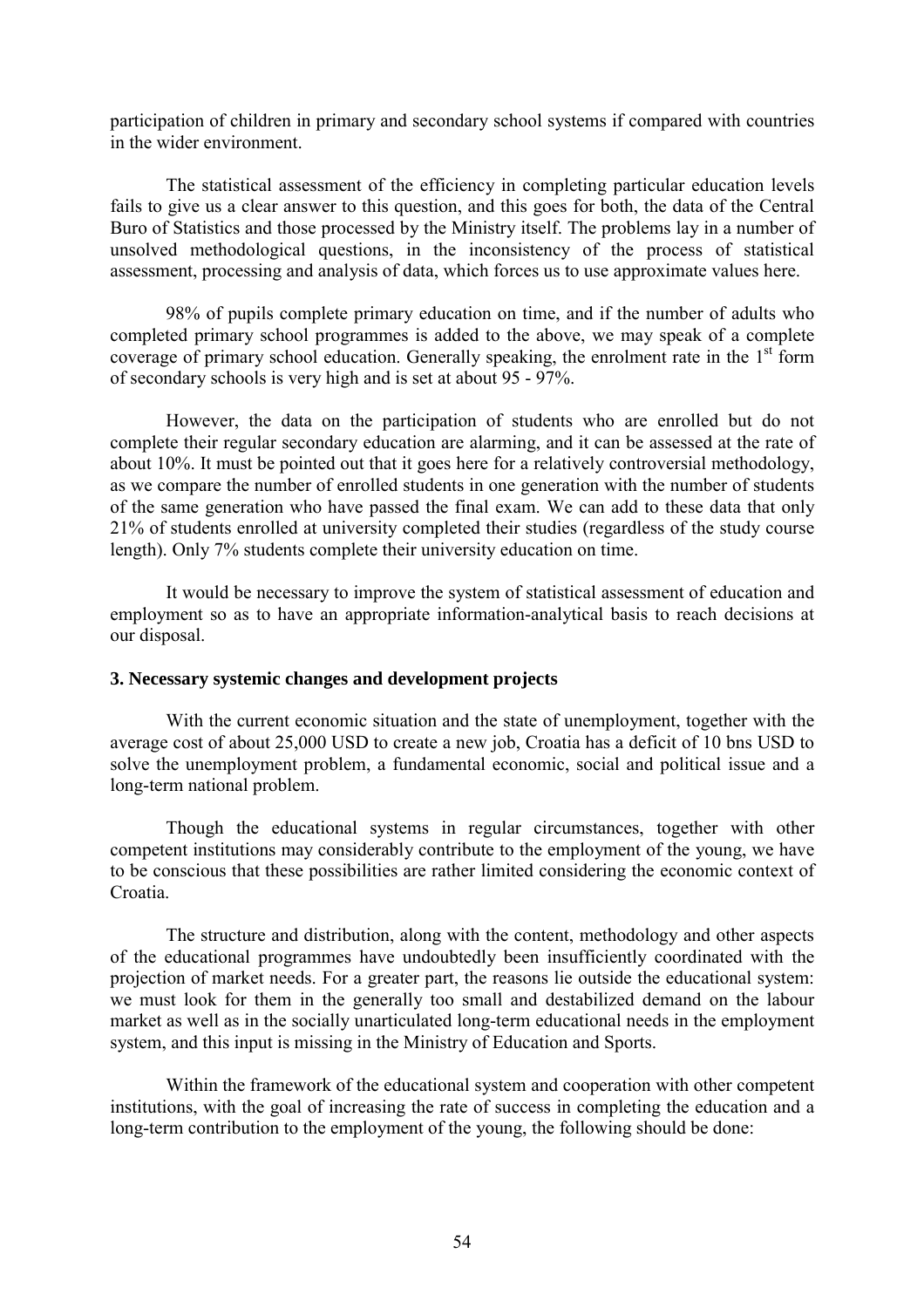\* the system of the professional assessment and evaluation of students in the course of primary education should be improved, with professional orientation and selection prior to secondary education enrolment;

\* assessment of students in the course of secondary education should be improved, and the changes from one to the other type or level of programmes should be facilitated;

\* the range (of types, structures and distribution) of educational programmes should be adapted to the developmental chances of economy and the expected trends on the labour market; the development of new professional profiles and the innovation of the existing ones consistent with the technical-technological development and a growing need for multidisciplinary know-how and skills;

\* adapt educational programmes to European standards because of the rise of competitiveness on the labour market necessary for the opening to foreign markets and the ever more present foreign investments in our country;

\* ensure the necessary information skills and the command of foreign languages for a quicker inclusion into integrative processes;

\* train the young for self-employment: ensure foreknowledge and skills that support self-employment, as one of the pre-conditions for the development of enterpreneurship;

\* revise and improve education and employment programmes of the young with special health and developmental needs, including the young who have been wounded in war and the defenders, applying adequate measures that would ensure that substantial investment in their education should reflect in the increasing rate of their employment;

\* develop adult education opportunities, which should be broadened and made financially accessible, and stimulate them according to the market needs.

Along with the very limited infrastructure and financial funds, the greatest possible effect in the employment of the young could be achieved through the project of the promotion of identification and support of gifted children, our most valuable but neglected resource. This should be given priority, because Croatia has neither much time nor resources at disposal to wait patiently for the results depending only on the long-term changes in the educational system.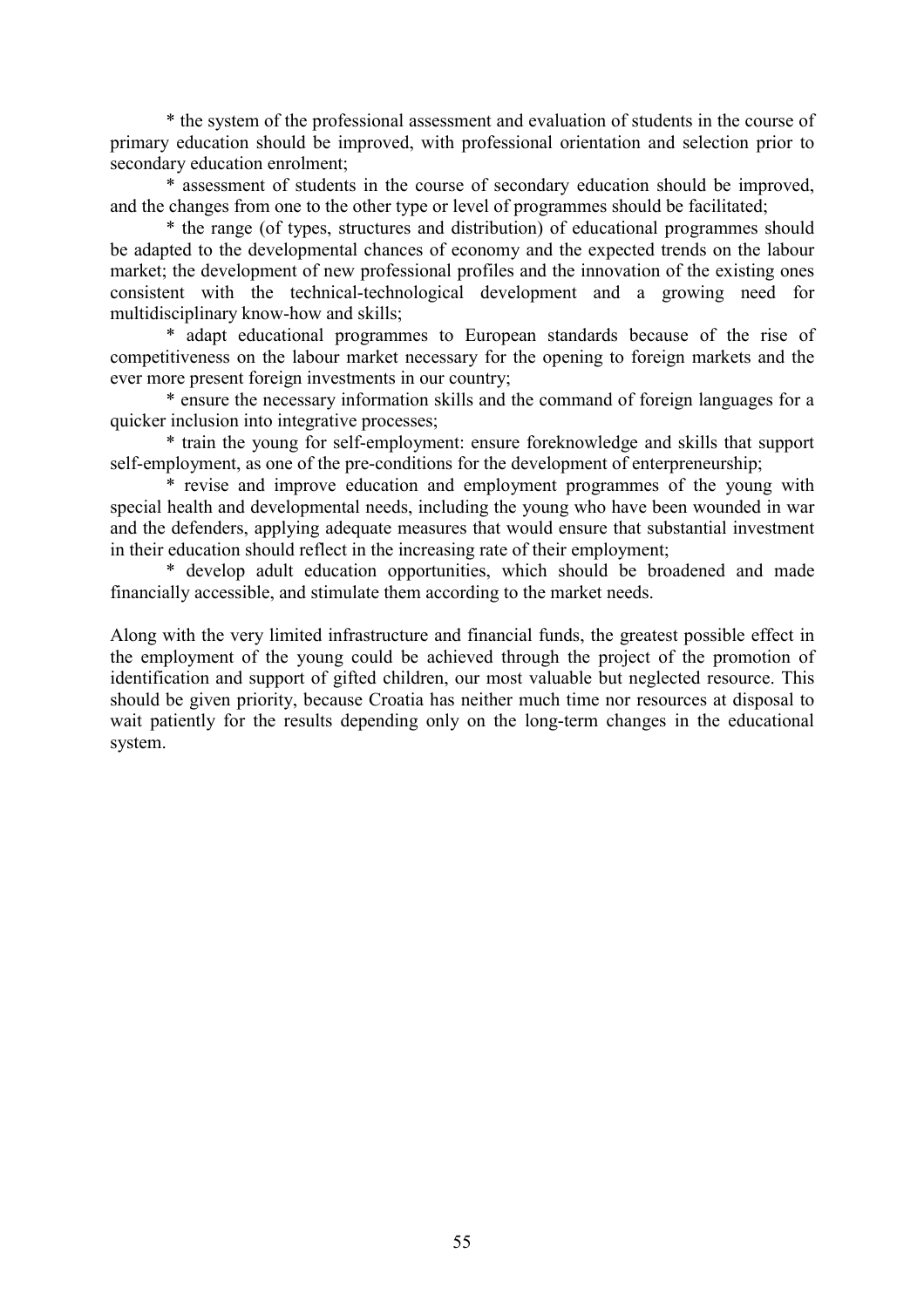# **V. CURRICULA**

The Republic of Croatia has not yet officially started developing new national curriculum although many of its components are already part of teaching and school practices. The existing legislative and administrative terminology does not mention either the name or the concept of curriculum as a basic pedagogic issue.

*Teaching plans and programmes*, which in practice are frequently identified with curriculum what they are not, are for the time being the only time and content components of the education process.

The social changes started in 1990 are based on democratic changes, market economy and political pluralism and they are in all cases to be reflected on education aims and goals. Reexamining the values of educational context is of prime national importance and the introduction of *curriculum policy* one of its crucial issues. Curriculum, namely, is today valued as a means of balanced programming of educational inputs in all important steps, from applying learning strategies, to contents issues and evaluation and assessment strategies of the results.

The teaching plans and programmes will be further on considered from legislative aspect, decision making process, structures as to the level of education, students' choice, textbooks and other resources.

# **1. Legislation**

Since 1990 the Ministry of Education and Sports have made several interventions in regulating all levels of education by proposing and applying the following legislation:

- Pre-school Education Act (Official Gazette – Narodne novine  $= NN$ ,  $\# 10/1997$ )

- Primary Education Act (NN # 59/1990, # 27/1993 and # 77/1996) which Article 24 sets rules for approving the teaching plans and programmes

- Secondary Education Act (NN  $# 19/1992$ ,  $# 26/93$ ,  $# 27/93$  and 50/95) which articles  $# 9,10$ and 11 regulate the matter.

- Law on Crafts (NN # 77/93 and # 90/95).

Programme framework is set according to levels of education.

### *Pre- school education*

- Curricular paths in pre-school education of children (Bulletin of the Ministry of Culture and Education # 7/8, 1991)

### *Primary school education*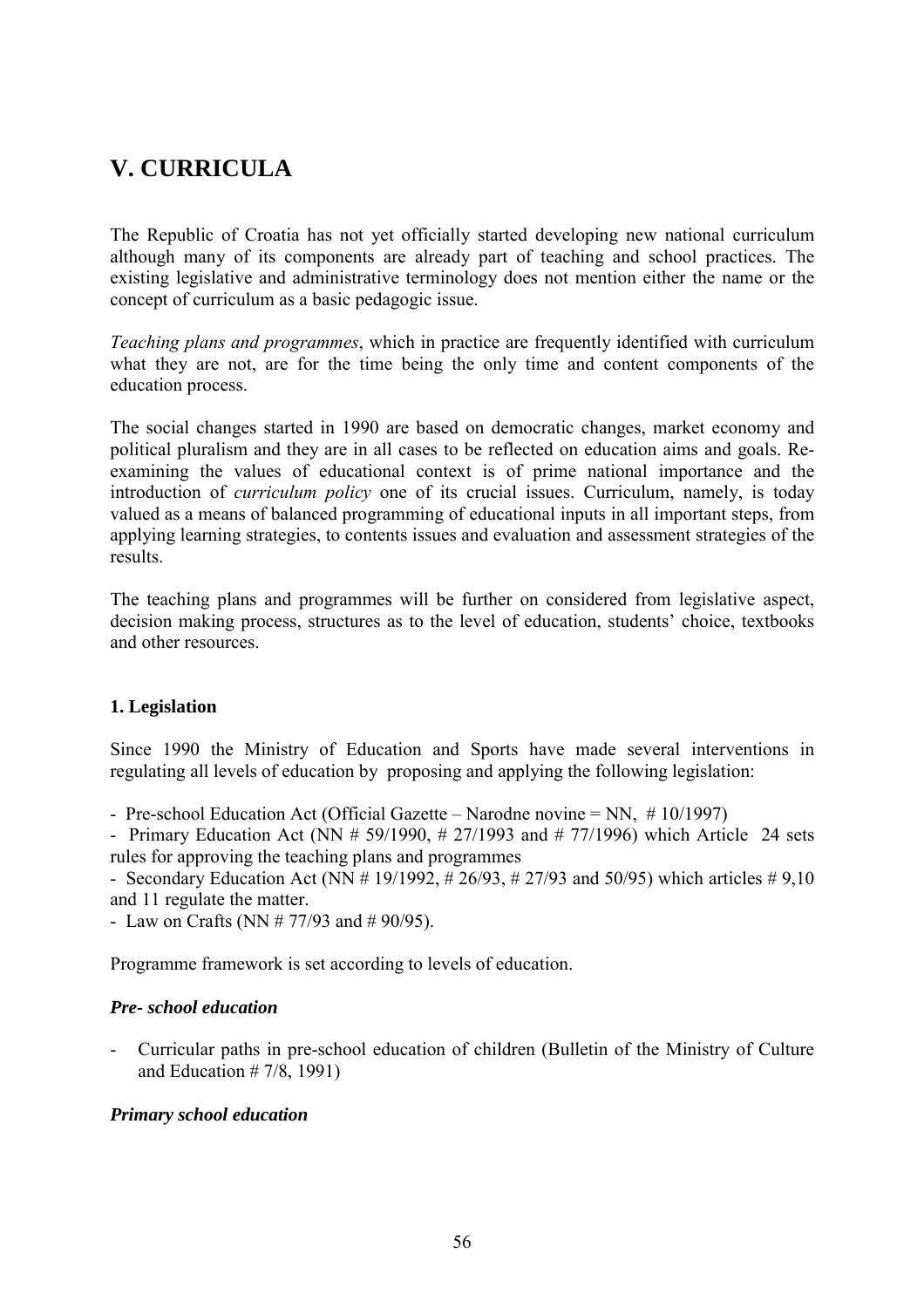- Teaching plans and programmes for primary schools in the Republic of Croatia (Amendments), Institute for Education  $-$  Ministry of Culture and Education of the Republic of Croatia, 1991;

- Teaching plans and programmes for primary school in 1993/94, Institute for Education, Ministry of Culture and Education of the Republic of Croatia, 1993);
- Core curriculum for primary school in the Republic of Croatia (Amendments) Special issue, # 1, 1995);
- Teaching plans and programmes for primary school (Bulletin of the Ministry of Education and Sports, Special issue # 2,1999).

# *Secondary Education*

- Curricula for Grammar Schools (Gymnasiums) (Bulletin of the Ministry of Culture and Education of the Republic of Croatia, 1995);
- Teaching plans for secondary schools (Bulletin of the Ministry of Education and Sports of the Republic of Croatia, Special issue, # 1, 1996);
- Core curricula of core subjects in secondary school (Bulletin of the Ministry of Education and Sports of the Republic of Croatia, Special issue # 11, 1997);
- Teaching plans and Common Core programmes for most vocational areas and professions (Bulletins of the Ministry of Education and Sports in 1996, 1997 and 1998);
- Professional and practical part of apprenticeship programme in dual system of education (NN # 86/1996 and 84/1997);
- General core subjects in dual system of education (NN # 35/1997).

# **2. Decision making**

Teaching plans and programmes for all content areas are prescribed and approved by the state, e.g. centrally managed.

Schools' and teachers' autonomy derives from the fact that they are left free to elaborate school or individual teaching plans on the premises developed by Common core programmes prescribed by the authorities.

Schools and other institutions, especially those in vocational education, are free to propose parallel or completely new contents instead of the existing ones. The proposals as cases of good practices are very much welcomed by the Ministry of Education and Sports and are usually approved.

Generally speaking, decision-making in the field of "approved" or " prescribed" curricula can claim centralised and decentralised approach which very much depends on the level of education and types of the programme.

# **3. The state as to the level of education**

# PRE-SCHOOL EDUCATION

Pre-school institutions are the responsibility of local governments. They are open to market demands what results in adaptability and freedom in proposing and implementing contents.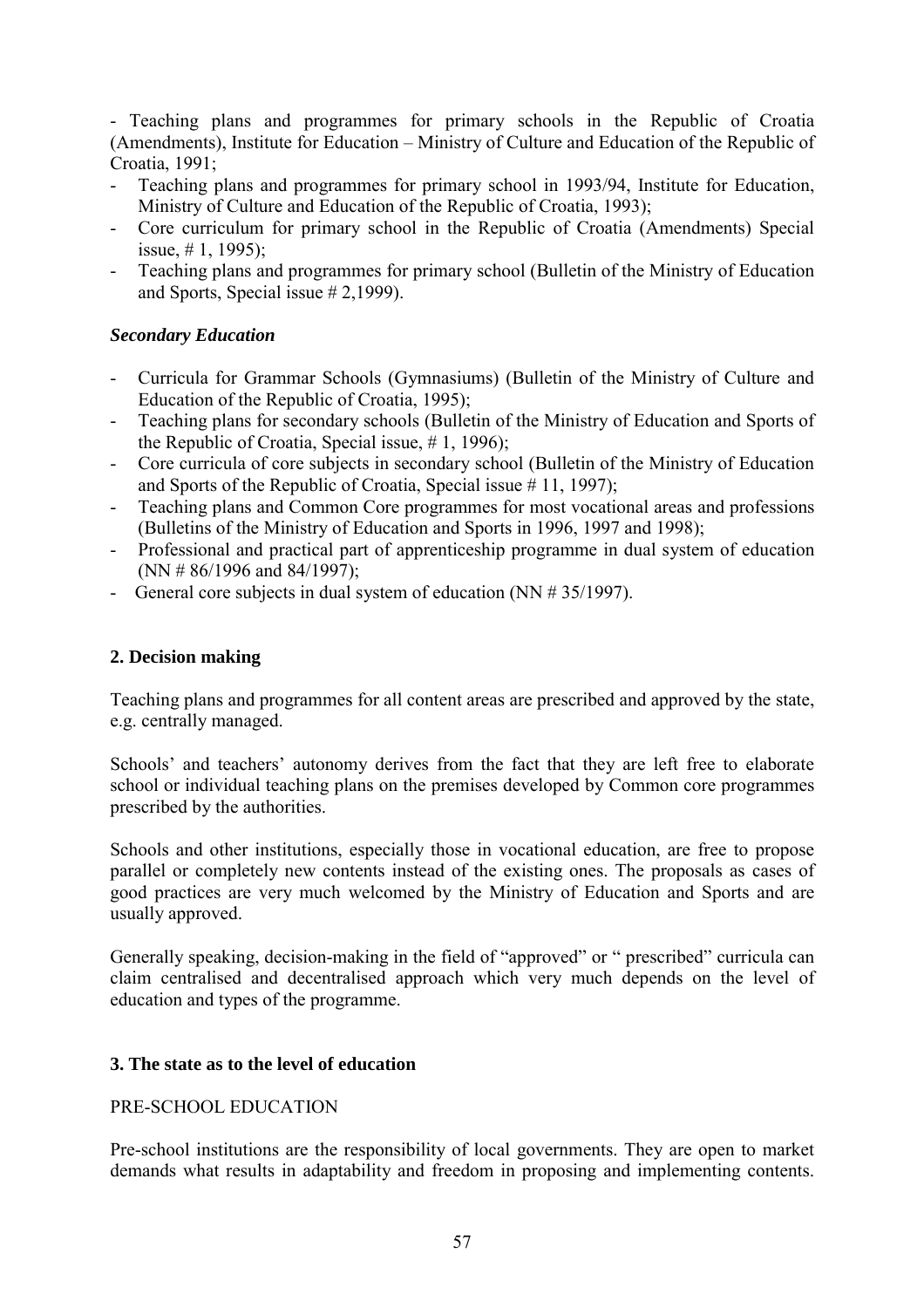Pre-school education has been the only education level within the system, which has completely implemented curricular approach and obtained the Ministry of Education support. This level has also been open and sensible to foreign cases of good practices and experiences (Waldorf, Montessori, etc.) which have found users among the offers on Croatian services market in the field.

# PRIMARY SCHOOL

Primary school curriculum, which represents compulsory education, belongs to the most sensible content area of the whole education system, so its approval is the exclusive responsibility of the Ministry of Education and Sports with little or no influence of the public opinion or any other actors in education.

The primary school timetable (see Table 1) because of overload on the student is the source of numerous misunderstandings. Frequent pedagogical interventions in the optional subjects content area very often are beyond educational discussions and indicate that deep reconsidering is necessary. Teaching programmes also require complete revision of educational contents in the sense of easying students' burden and introducing new curricular policy.

It is thought that the subject matter articulation of the contents is the reason of lacking pedagogical standards in assessing students' upgrading process.

What is more, some of the content areas are to be seriously re-examined, e.g. *mother tongue* syllabus which scores high with six (6) hours a week compared to *Arts* (music and visual arts) whose syllabi have been sistematically reduced to one hour a week each. All this is happening at the very early level of education (first 4 grades) where usually arts contents are shifted to extra-curricular activities, what is definitely incompatible with the main scientific theories of child development and results in non systemic education in the very important field of human behaviour which is that of promoting artistic and aesthetic sensibility and developing its emotional correlate towards full intellectual capacity of the individual.

As for the foreign languages, the Republic of Croatia is ready to re-examine their impact too especially in relation to the age of the pupil, educational offer and choice. All foreign languages have undergone serious shift in choice and use respect to pre-war situation, so English and German have remained the ones mostly chosen whereas the position and use of the others (French, Italian, Spanish and Russian, as well as Greek and Latin) have been marginalized. Although they are included in the compulsory curriculum, the optional nature of their inclusion (teaching and financing) is very questionable. Serious reactions and sensibility of the users have been developed in this respect what has led to some unfavourable issues in the field – the teaching of foreign languages in less populated areas of the country is being carried on by non professionals.

Bilingualism as language peculiarity and methodology of teaching has not either professionally or legally been regulated. The same refers to increased demands of teaching minorities languages especially in light of respecting the new legal commitments of the country.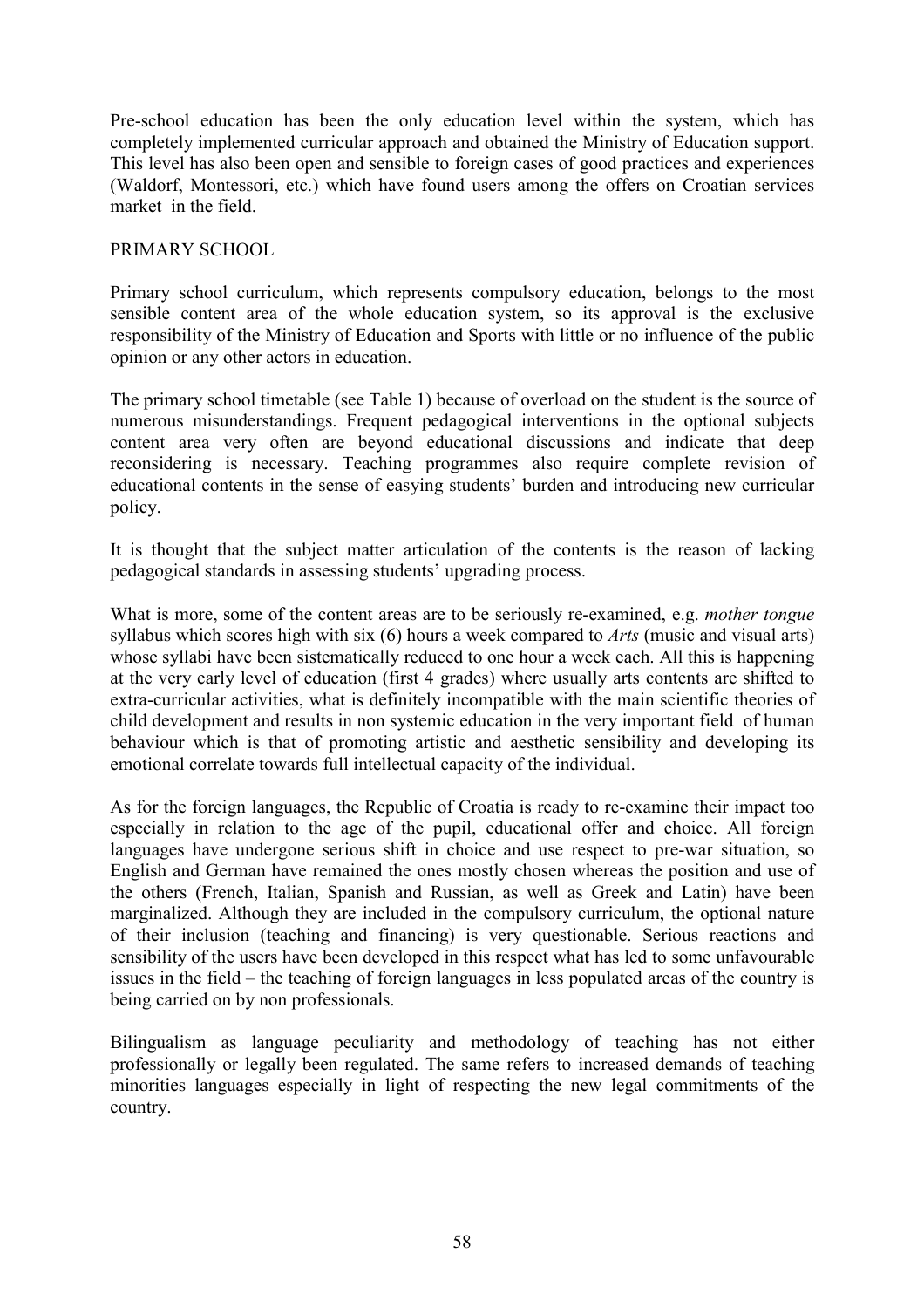Beside mathematics, which represents a stronghold of the educational contents as far as the number of hours is concerned, the area of sciences i.e. the subject areas "nature and society" or "nature" is mostly represented by biology.

Globalisation trends change our lives daily and the problem of sciences is to be tackled again, both from the point of view of contents and time made available for new inputs such as ecology, education for surrounding and health, self-protection, drugs prevention, etc. which should be implemented in a new cross- curricular approach .

This area, especially in this early stage of education, is subject to ever changing methodology and educational goals as well as stronger impacts on individuals from modern communication processes , and requires a lot of rethinking within the overall inputs.

Other areas like geography, physics and chemistry are dealt with at the more intermediate level  $(5^{th}, 6^{th}, 7^{th}$  and  $8^{th}$  grades).

History teaching follows rather regular pattern in number of hours throughout primary education cycle and its contents have been balanced as 40-50%: 50-60% ratio of national vs. general. Chronological order which has been adopted enables comparison in all activities of the mankind: social, scientific, technological, political, philosophical, religious and aesthetic ones.

The contents of the history area have suffered and are still suffering major changes. They represent the constant source of ideologically and politically contrasted discussions. Generally speaking, this subject area, especially its national component, will develop different paths of harmonization since the newly required political independence and the homeland war with all its consequences are still to be evaluated.

Harmonization is expected to take place in conformity with general national consensus and the agreed European expertise in the field as well as examples of good practices of other countries experiencing access procedures.

The areas of technical education as well as those of physical training and health education show how inseparable their educational and functional components are. Due to various limiting factors, their implementation should be more focused on developing abilities and skills rather than mastering prescribed contents.

Both areas, when included in the optional and extra curricular activities, are sometimes the only features of the school activities at all therefore it is necessary to reconsider their place within the compulsory curriculum.

The education system offers religious education in its optional part. Beside Catholic Church with whom the religious matters have been settled by bilateral agreement, other confessions are practised as well if the basic school requirements are provided. It is expected that the standards achieved by implementation of Catholic religion teaching will have a positive impact on raising standards in other confessions too. This is in particular expected in the field of bilateral negotiations.

The Institute for Educational Development has started round table discussions for representatives of school practising religions of all churches and religious communities in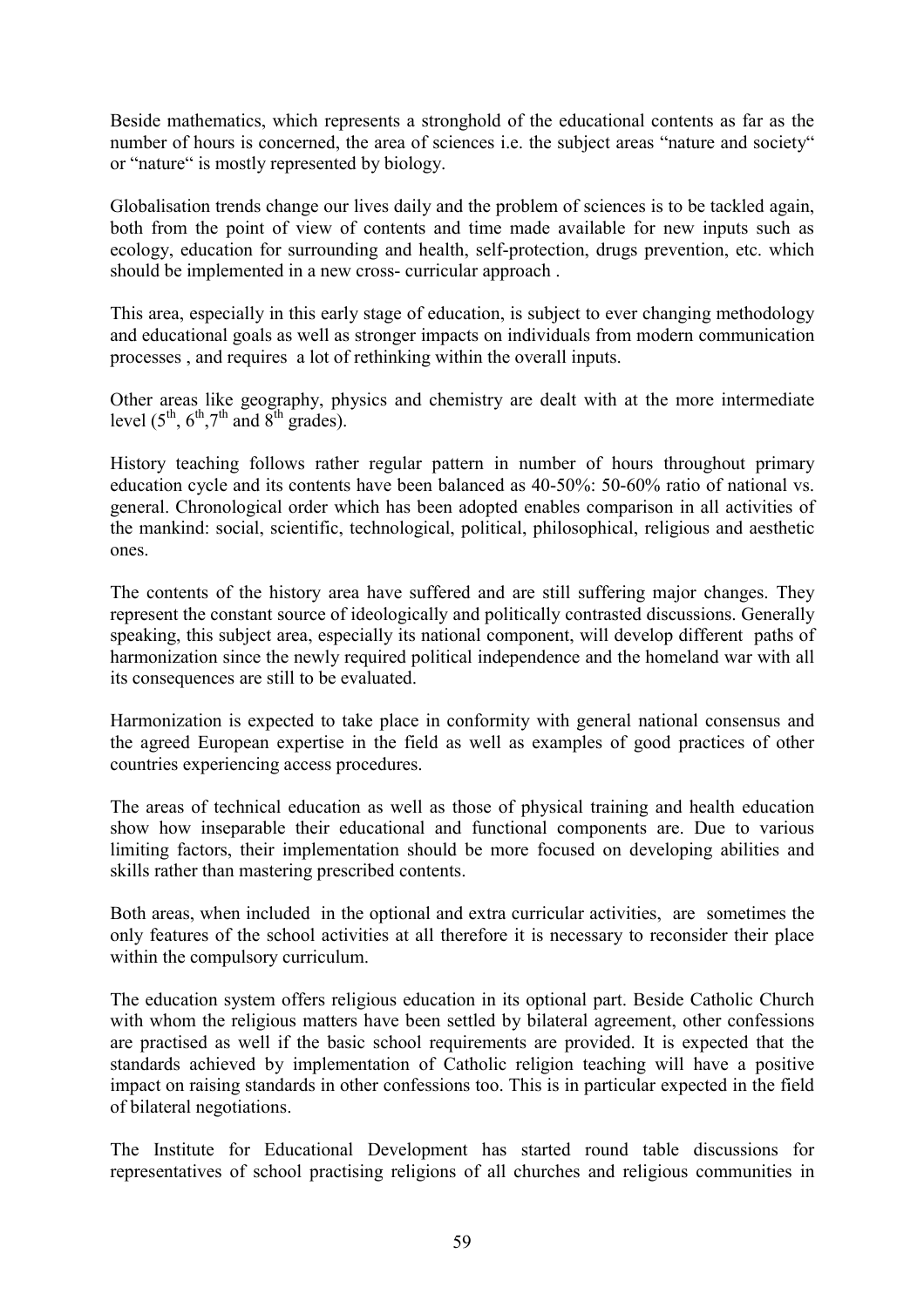order to provide an ecumenical framework for particular theological and didactical points, staff evaluation, programme evaluation and the like with hopes to arrive to best possible solutions.

If assessing national plans and programs in the primary school by general standards, it is to be concluded that time planning and content inputs are in such a discrepancy that a new national curriculum appear to be not only a pedagogical but also a developmental priority of the country. Some transition countries like Hungary, Slovenia and Romania have already understood it and extended the compulsory education to 9 years in conformity with situation in most member states of the EU.

The EU countries like England, Ireland, Scotland, Norway, the Netherlands etc. have almost finished the reconstruction of national curricula following some common features proposed by the Council of Europe. Some OECD countries, especially USA, Japan, South Africa, Australia and New Zealand have already reconstructed the common educational inputs in conformity with the needs of the  $21<sup>st</sup>$  century

# SECONDARY SCHOOL

Secondary education in the Republic of Croatia, as well as in the rest of the world, in spite of being *optional* has become more and more *a compulsory stage* in education.

Diversity of *national plans and programmes* results from their social functions of *preparing for the world of work* or *continuing education*. They still remain main educational dichotomy deeply rooted in all Central and Eastern European countries with whom Croatia shares the experience.

As a proof of the importance of this non-compulsory level in individual's education there is a complete consensus among all member states, and those waiting for accession, on the changes and new goals and aims of secondary school in the new globalisation and integration circumstances. The reconstruction of the existing vocational programmes for present and future professions has been especially stressed and developed through PHARE programme started in most transition countries in view of united and increased labour common market.

The Republic of Croatia has been deprived of the PHARE participation in the last decade, although some examples of its vocational practises indicate that there is a strong notion of change necessity.

There are indicators in the process of programmes approval that there are needs to diversify contents and to set special goals towards mastering new knowledge and developing new skills. Thus some types of programmes (gymnasia) are completely centrally prescribed whereas the others, like the vocational ones, are completely free in their proposals, especially if that is the case of a new profession or verification of internationally accepted syllabi, e.g. International Baccalaureate or other alternative programmes.

Moreover, due to globalisation trends, there is a need to redefine the problem of decision making and shared responsibility of different social partners at state level, which may have a say in programmes approval, e. g. Ministry of Education and Sports, Ministry of Economy, Ministry of Crafts, Small and Medium Size Enterprises, Ministry of Labour and Social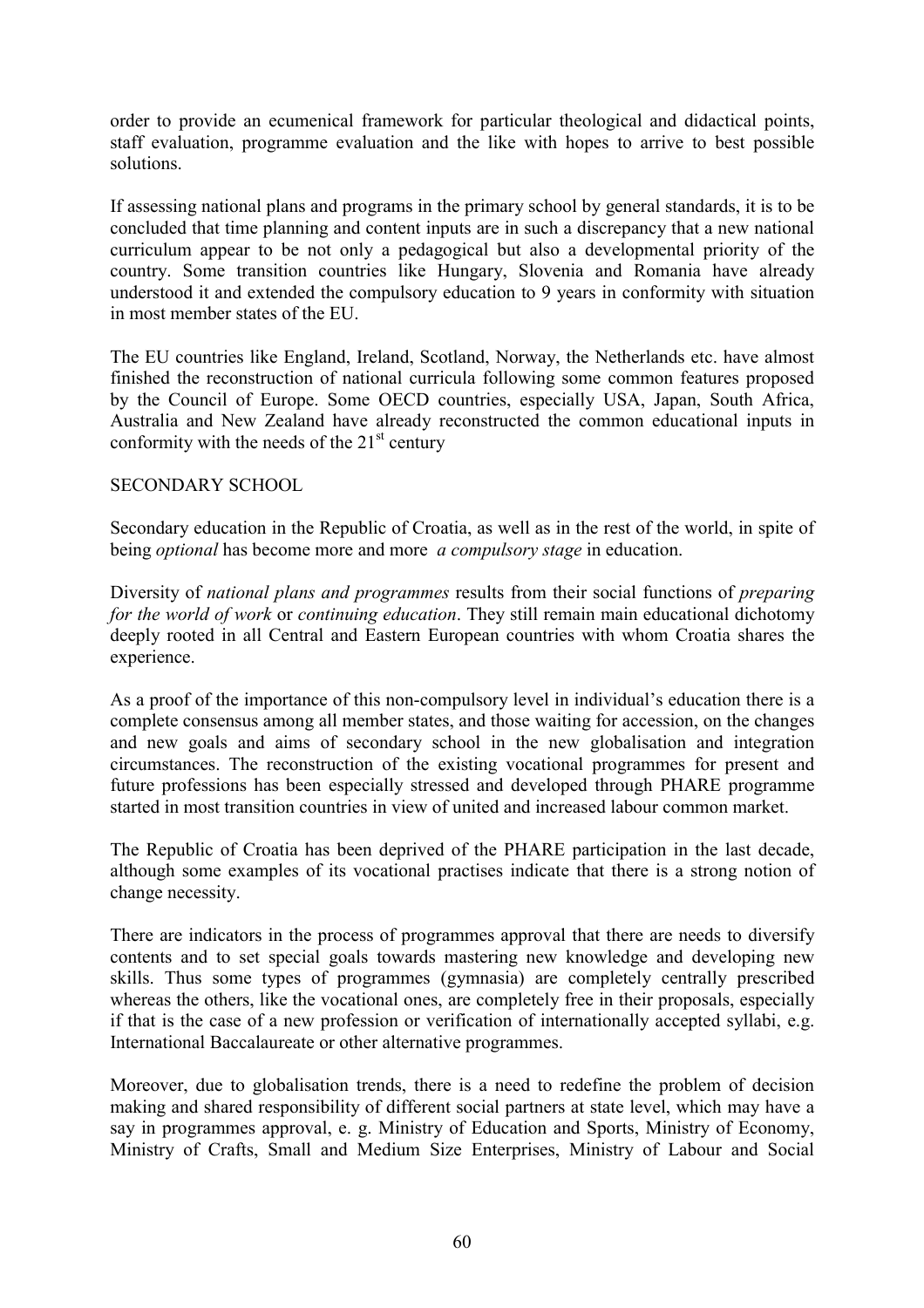Welfare, Chambers of Crafts and Trades, when some crafts and industrial professions are concerned.

There is a complete autonomy of schools in programming optional subjects in gymnasiums as well as choosing optional subjects in vocational schools.

Adult education programmes, which are organized as a part of formal secondary education, are submitted individually by schools for approval of central education authorities.

As far as general education contents are concerned, they vary according to the types of secondary schools (see Table 2) , gymnasiums or vocational secondary schools.

The mother tongue syllabi in general secondary school are not adapted to the available time schedules. They are too wide and best suited for the gymnasium type of school, and in the 4 year vocational schools they do not follow consistent and focused criteria so either a 3 hour syllabus or 4 hour syllabus exist parallel for the same amount of contents.

Three-year vocational schools have a 3 hour mother tongue syllabus which in practice represents a shortened version of a four year vocational programmes.

If we recollect how generous mother tongue inputs were offered in primary school (6 hours a week), we come to a conclusion that such a diversity in planning mother tongue syllabi in view of students' age and upgrading process requires a complete revision.

The arts content area divided into two subjects, visual arts and music, follow unfavourable and illogical trends inherited from the primary education level which, if considering developmental effects, are highly destimulating. As a rule, only gymnasiums register arts as a subject in all classes while other types of schools follow very uneven pattern, from two-year to four-year practice or complete absence.

The aims and instructional contents of the arts area require revision of methods to be applied in different types of instruction (classroom or workshop teaching). Optional nature of these two subjects within school curricula cannot solve all the drawbacks of the offered syllabi. The curricula for arts schools have not been set up yet.

Foreign languages are well placed as far as compulsory nature of the first foreign language is concerned. The second foreign language is usually taught in gymnasium syllabi or as optional choice in other types of schools. There is constant pressure from the users upon more choice and more time accorded to foreign languages. Only the syllabi in some language gymnasiums deal with three (3) foreign languages what is an agreed minimum of foreign language standard of European Union without adding the languages of migrants.

There is an imbalance of language offer with absolute domination of the English language, the case common to the rest of the world, and almost absolute absence of French language which today is an official language of international and European institutions.

It is necessary to revise these relations and decide on priorities in view of the newly gained independence, cultural peculiarities and tradition, geo-strategic position, neighbouring states, economic, political and overall integrations. The position of minority languages is certainly a national priority.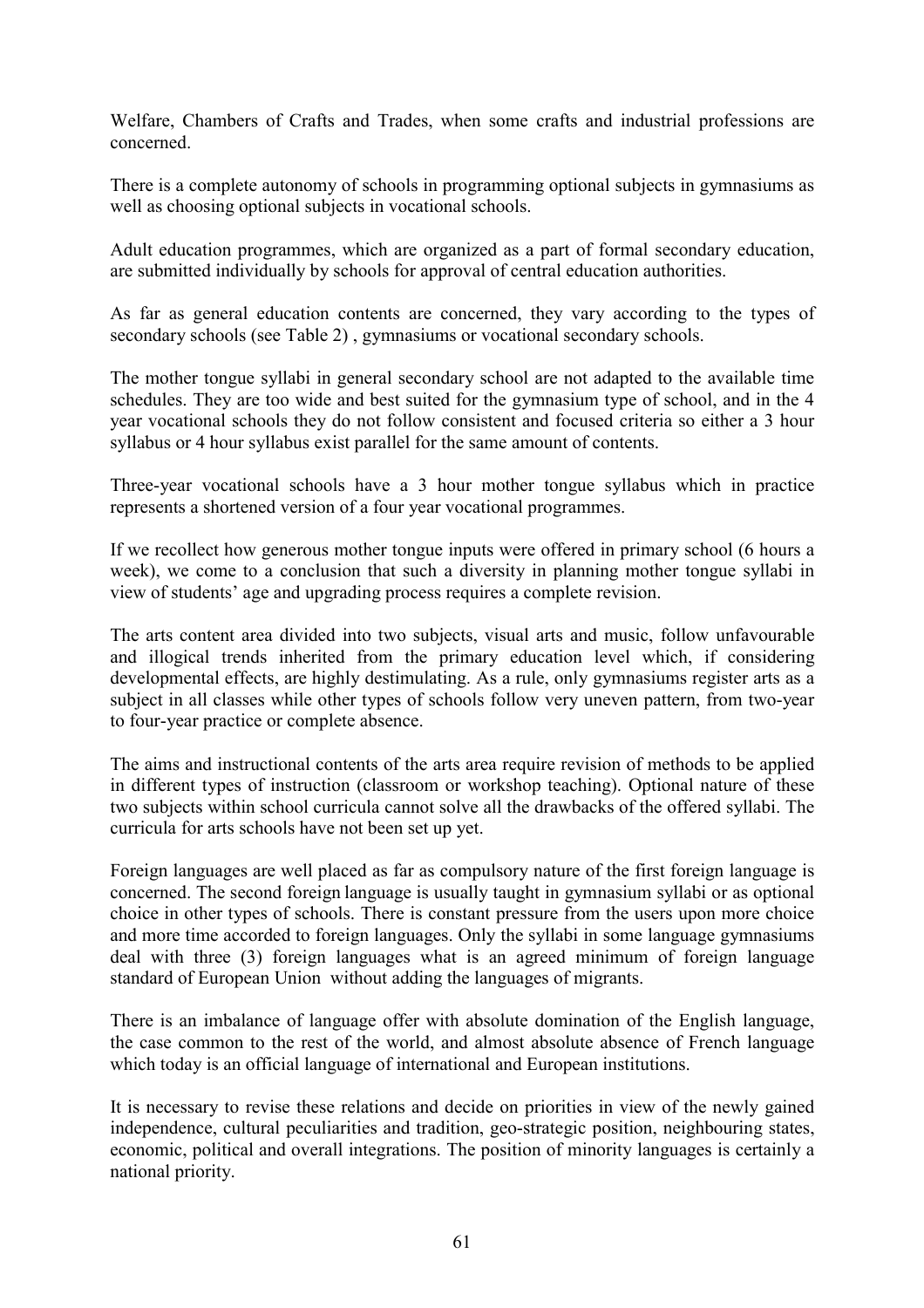|      | English |      |     | German |       |        | French |      | Italian                 |      |          | Spanish |                | Russian     |         | ∟atin |       | Greek |      |
|------|---------|------|-----|--------|-------|--------|--------|------|-------------------------|------|----------|---------|----------------|-------------|---------|-------|-------|-------|------|
| Form | adv     | beg  |     | adv    | beg   | adv    |        | beg  | adv                     | beg  | adv      |         | beg            | adv         | beg     | adv   | beg   | adv   | beg  |
|      | 10907   | 1558 |     | 3061   | 5877  |        | 136    | 494  | 207                     | 1927 | $\theta$ |         | 55             | $\theta$    |         | 109   | 12122 | 109   | 580  |
| П.   | 10776   | 1442 |     | 3151   | 5859  | 129    |        | 420  | 307                     | 2381 |          |         | 1 <sub>7</sub> | C<br>∠      | $\circ$ | 23    | 1652  | 118   | 477  |
| Ш.   | 10508   | 720  |     | 3213   | 5208  | 295    |        | 636  | 486                     | 2829 |          |         | 72             | 4           |         |       | 473   |       | 473  |
| IV.  | 10436   | 755  |     | 3240   | 5314  | 335    |        | 521  | 431                     | 2235 | $\theta$ |         | 56             | $\mathbf Q$ |         | 98    | 427   | 96    | 427  |
|      |         |      |     |        |       |        |        |      | <b>TOTAL GYMNASIUMS</b> |      |          |         |                |             |         |       |       |       |      |
|      | English |      |     | German |       | French |        |      | Italian                 |      | Spanish  |         |                | Russian     |         | ∟atin |       | Greek |      |
|      | Adv     | Beg  | adv |        | beg   | adv    |        | beg  | adv                     | beg  | adv      |         | beg            | adv         | beg     | adv   | beg   | adv   | beg  |
|      | 42627   | 6475 |     | 12665  | 22258 | 895    |        | 2071 | [43]                    | 9478 | $\Omega$ |         | 500            |             | 9       | 441   | 24674 | 434   | 1957 |
|      | 49102   |      |     | 34923  |       | 2966   |        |      | 10909                   |      | 500      |         |                | 24          |         | 25115 |       | 2391  |      |

### **Table 29** Foreign languages in gymnasiums ( academic year 1997/98)

 $adv = advantage$ 

 $beq =$  beginners

There is an open issue of a foreign language status in vocational schools in the sense whether it requires a *specific purpose* language approach supporting the profession or *general language literacy* and skills generating communication functions of understanding the world around us.

There is still a problem of *bilingual school curricula* or better to say planning and setting up at least one international secondary school in English, French, German and Spanish languages, with internationally recognized matura exam, what more and more seems to be a civilization must deriving from future integrations and international position of the Republic of Croatia.

Like in the primary school, the position of the subject "mathematics" is beyond question. All programmes are adjusted to all types of schools and vocations.

Sciences area bears strict academic division in approach and diversification in planning and programming depending on the type of school.

Biology is taught continuously in gymnasiums while vocational schools tend to balance the contents and apply modular programmes (e.g. ex subject Man, Health and Surrounding"). This kind of programming can be considered the forerunner of cross-curriculum based teaching. Since biology teaching varies a lot from primary education level it would be necessary to include biology contents into similar correlative areas connected to the mainstream subject area.

Chemistry in gymnasiums follows the unchanged time schedule in all grades, while vocational schools exhibit great changes in programming. In some cases chemistry is considered as a general subject while in others it is integrated within the subject matter area or is completely left out. Chemistry teaching has been developed according to programmes, which submitted major changes in 1995 and in period 1996 - 1998.

Physics is differently structured according to the type of school. Gymnasiums follow regular programmes in all grades, while vocational schools differ in the length of instruction from one year to a four year programmes all including different aims and goals and diversified tasks according to the subject matter area, vocational profile or the length of study.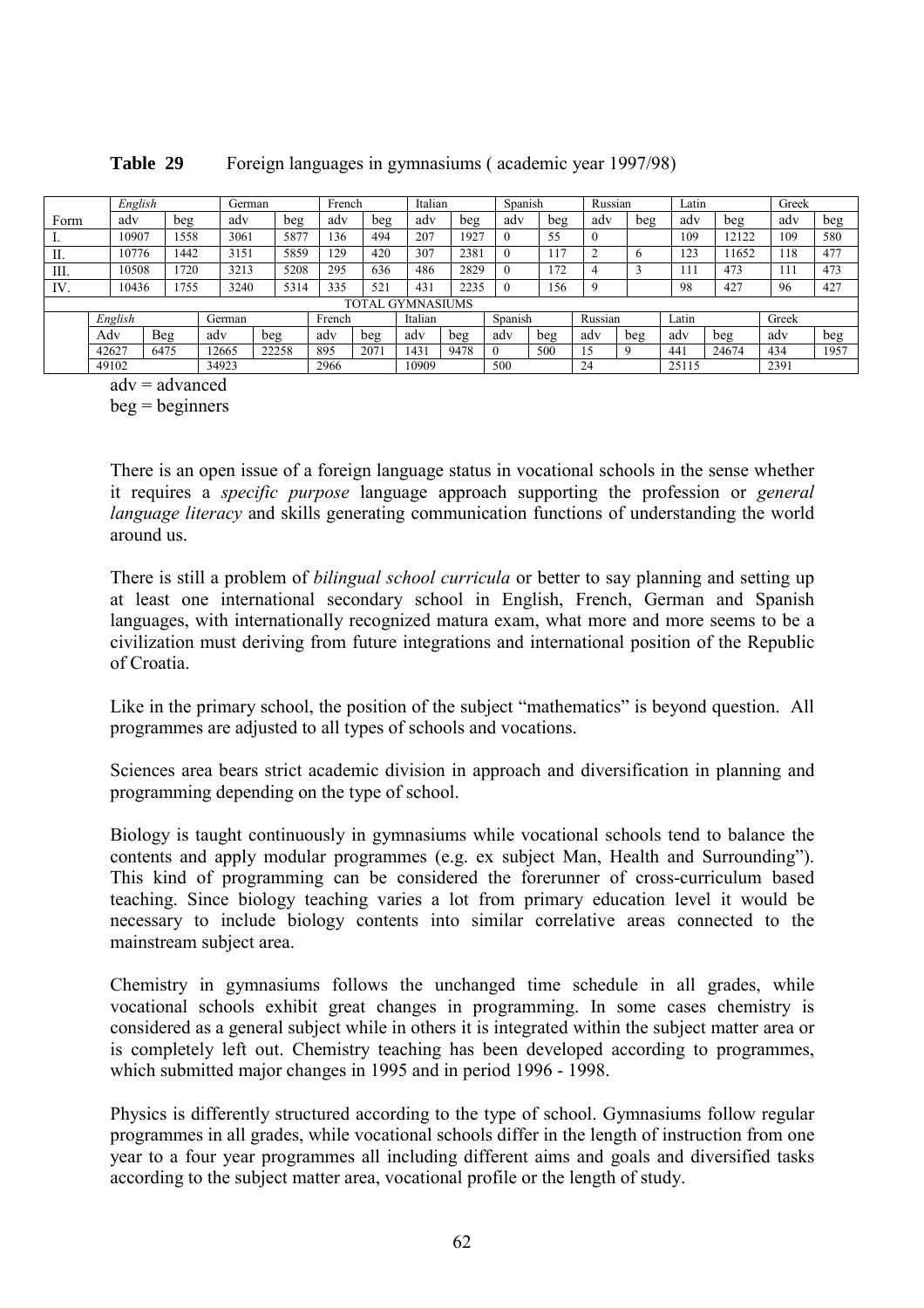Geography has kept continuing position within secondary education. Some vocational profiles, though, develop this subject in a particular content area related approach (e.g. economic education, marine studies & transport, trade, catering and tourism).

Philosophy, logics and sociology are developed in all types of gymnasiums as a year course according to the contents defined in period 1990-1992. The conceptual inputs have been related to the scientific approach and new democratic values accepted by the Republic of Croatia after independence.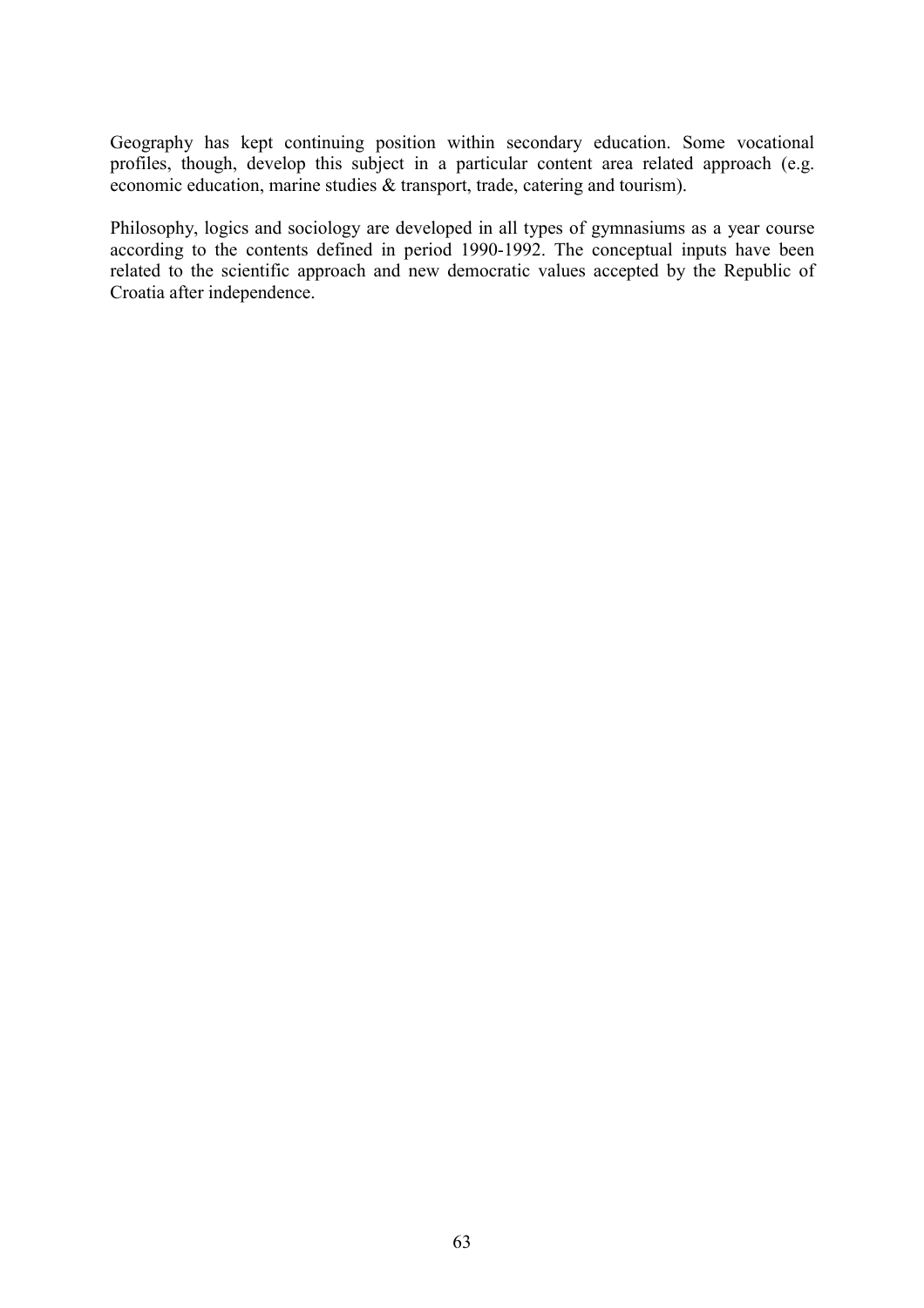History teaching resembles the situation already mentioned in primary education. There are new published school plans and programmes, which have been completely de-ideologized. There still remains the lack of national consensus regarding the contents of the latest Croatian history, and scientifically verified attitude at social changes resulting from the homeland war and the war itself. It is to be noted that the war events have been suspended from history teaching in the ex UNPA zones. History programming will require radical changes in attitudes as well as supremacy of scientific approach upon daily political issues.

The subject called "Politics and economy" is developed, by rule, in all types of secondary schools with exception of some vocational and arts schools. Its contents offer a framework for teaching political democracy, human rights and civics in conformity with Constitution and global democratic issues.

The reason for introducing Ethics in secondary education was justified by the need of offering an alternative in overcoming Marxist ideology as well as offering alternative to the new subject "religion" to be developed for all confessions and offered to the students as a compulsory "optional" subject.

Religion has newly developed programmes the contents of which are continuously being reexamined.

Physical training and health education follow educational and functional components as set in primary school but their choice as extra curricular activities in secondary education is somewhat limited due to premises and facilities restrictions. Extra curricular activities in this content area are carried out by school sports clubs whose leadership purely depends on enthusiasm of the leaders and are not seriously evaluated by the school or larger community. School programmes are developed individually.

Information technology (Informatics) as a subject area is developed in gymnasiums according to the programmes prescribed already in 1994, what today represents a drawback as to facilities in use in view of new technologies and communication options. Common core programmes for vocational and arts education were published between 1996 and 1998 and have been constantly updated. Modern technology contents have been a constant challenge for the educational authorities and their programmes show great flexibility in shifting focus of teaching and learning processes.

The importance of new technologies has not yet been fully evaluated as a prerogative in attaining functional literacy of all citizens in Croatia. Gymnasia curricula with minimal information technology planning are the best examples to support the afore mentioned statement.

Urgent pedagogical standards in the field are needed since the matter holds a crucial value in developing of the whole nation.

A more serious overview of the vocational school curricula surpasses the framework of this Report in so far that the diversification of the programmes (428) requires variety of attitudes and approach what is certainly reflected in planning. Vocational programmes need intervention in general contents areas and somewhere a complete restructuring of the vocational inputs to suit open market demands and globalisation and integration processes which the Republic of Croatia still has to face.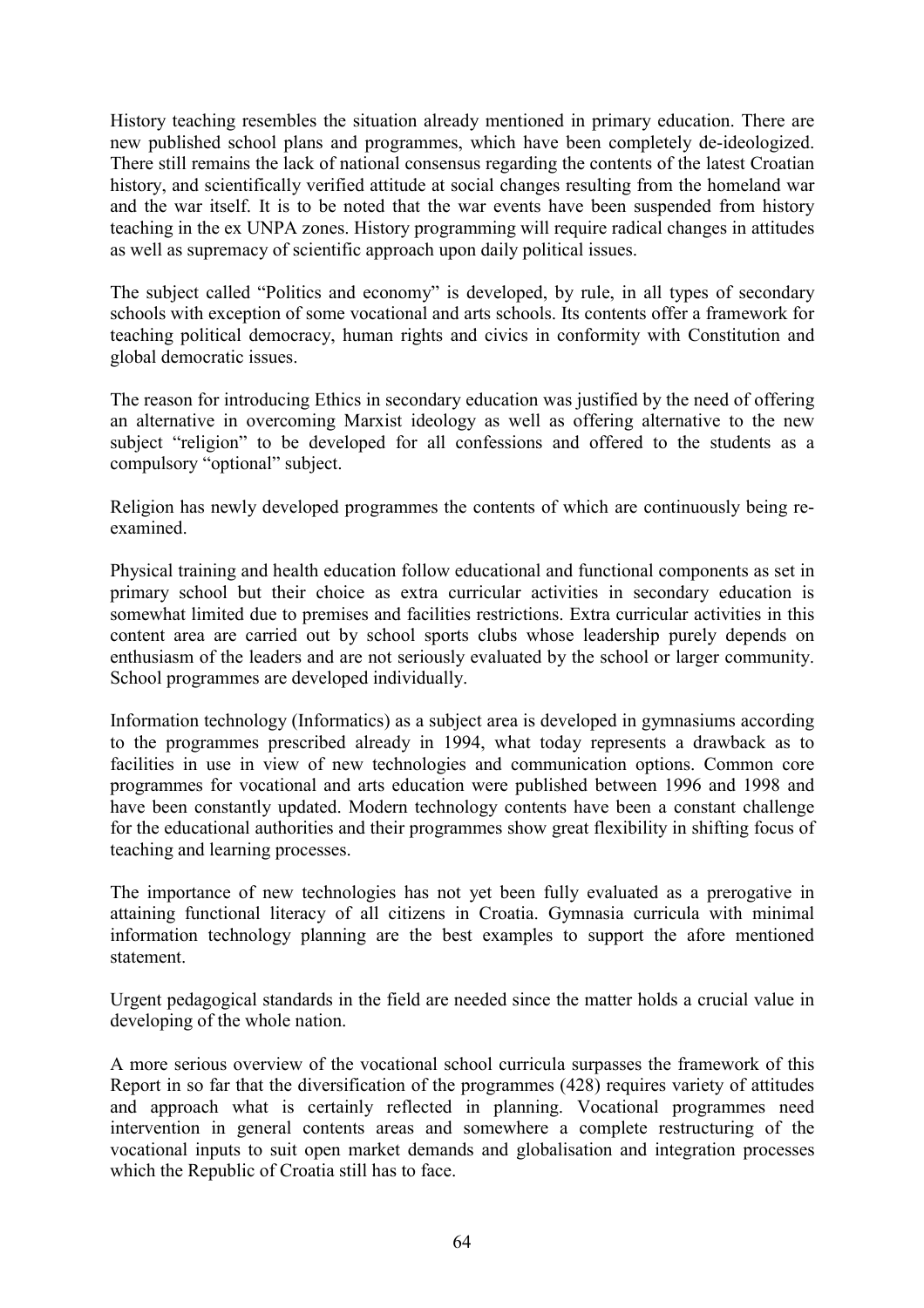# **4. Optional subjects and extra curricular activities**

The common open issues of planning and programming both in primary and secondary school are related to the understanding of the relationship between common core and special part of the programme as well as differences between programme optional (state prescribed) and school optional (autonomous) offers.

There is a need to define the notion of *pedagogical option* in terms of freedom of choice and availability on the side of the students. Free choice should imply preferences and abilities and should comply with students' interests as opposed to prescribed common core what is to be understand as minimum and maximum standards relevant to the whole system.

The fact that the optional area is limited to choices between *religion* and other optional subjects, the choice of which is altogether limited by different factors, speaks for itself. Actually, there is no real choice to be pedagogically justified. On the other side, the planned time schedule for the learner is constantly "broken" and more "special programmes" are being introduced like foreign or classical languages or extra curricular activities as a result of arbitrarily taken decisions.

As for the extra curricular activities, behind which idea there is school socialisation, they are more and more developed through quality programmes the contents of which should be included in the common core inputs. It is therefore necessary to revise their place and status within school curricula, or establish new criteria for following and evaluating their issues.

School bound optional offers are characteristic of gymnasium curricula only. Their implementation is very often questioned due to the lack of financial or human resources which should enable defining clear project targets, implementation strategies, instructions and tasks. Thus school bound offers in gymnasiums retain more of a declarative than real option nature.

Vocational schools are much more flexible in implementing optional subjects. Second foreign language or some professional content related areas are a frequent feature in vocational school programming.

### **5. Textbooks and teaching equipment**

In view of existing legislation in the Republic of Croatia, textbooks for primary and secondary schools are approved by the Ministry of Education and Sports "Decision on procedure of approval of primary and secondary school textbooks" (Bulletin of the Ministry of Education and Sports  $\#$  1, dated 18<sup>th</sup> February 2000). Generally speaking, all school curricula are equipped with relative textbooks.

There is a good supply of textbooks for all grades of primary school. There is a choice of more parallel textbooks with teachers' manuals and student's workbooks for all subjects. After a year of trial use the choice of a textbook is a teacher's responsibility. Teaching facilities in all other subjects, and especially informatics, technical education, foreign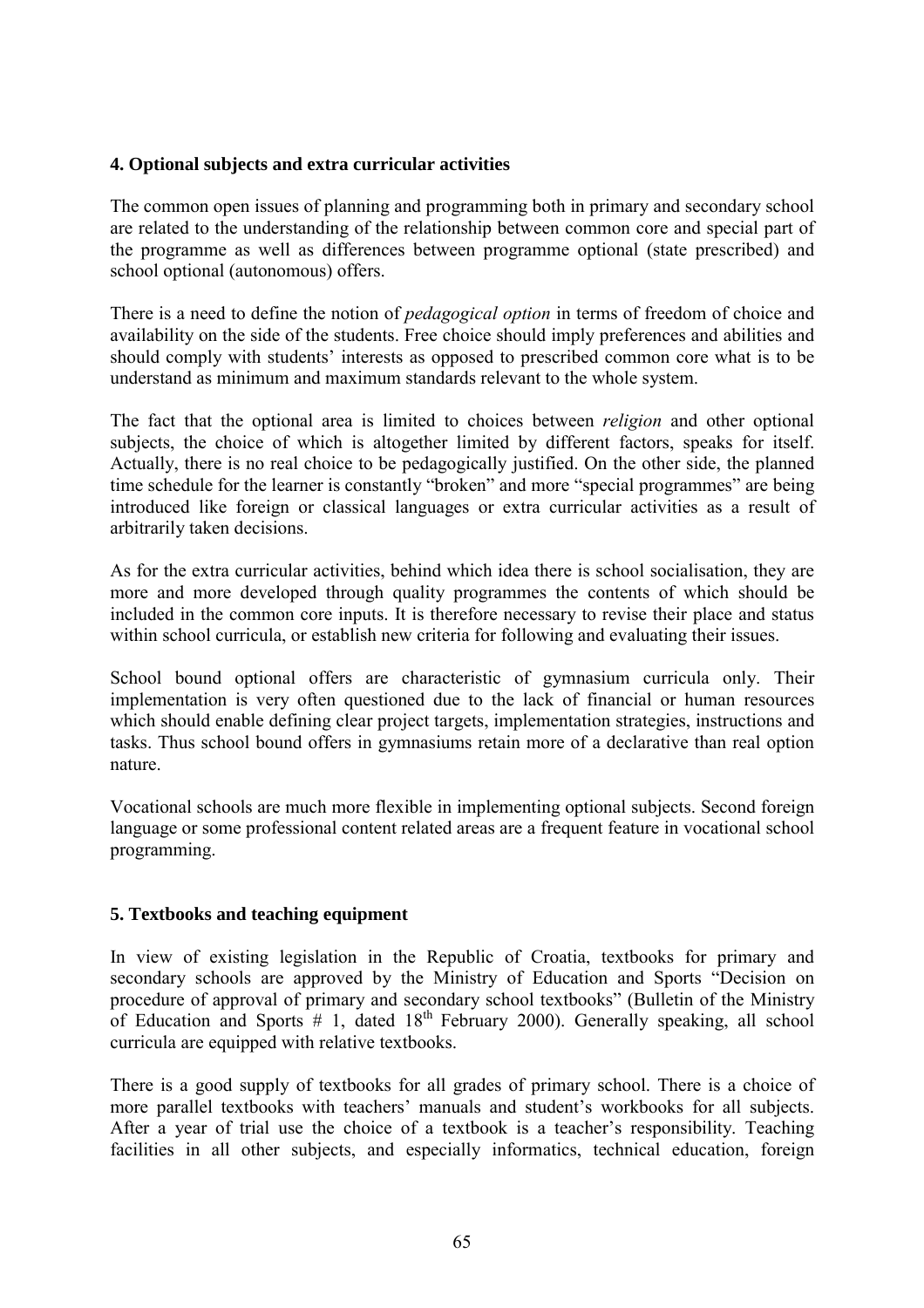languages (early learning) and sciences are not satisfactory. The same relates to school libraries.

Most outstanding problems are, beyond doubts, the lack of standards in assessing skills and abilities as well as pedagogical standards in providing teaching equipment.

The lack of educational standards in evaluating skills and abilities is reflected in the lack of students' assessment (exams) standards. There are no standard values as to the achievement outputs so the results lack comparability even among the school staff let alone with other schools or regions in the country.

In other words, in the Republic of Croatia there are no valid educational standards as far as compulsory education is concerned (primary school) and neither there are students<sup>7</sup> achievement standards (external evaluation) to monitor the upgrading process.

Secondary education presents a more complex situation. All gymnasium programmes are well equipped with students' textbooks. Teachers' manuals are characteristic of some programmes. Parallel offer is becoming more familiar feature even in secondary education. What lack these are educational standards in evaluating knowledge, skills and abilities as well as teaching facilities like in primary education. The final exam (matura) in the gymnasium does not follow common quality criteria and its results are not comparable at the state level. That is why it does not play an important role in upgrading process and admission to higher education institutions.

As far as teaching equipment and education premises are concerned there is a constant lack of suitable equipment for sciences curricula (physics, chemistry, biology) and school libraries which by rule lack the access to Internet. Not a single subject within gymnasium curricula can be considered suitably equipped with modern software, except informatics. The common feature in the use of modern technologies for all other school subjects is its complete absence from teaching and learning processes.

As far as textbooks are concerned, vocational education shows a very unsatisfactory picture. Some out of 27 content areas miss even any textbook or suitable teaching materials to be used instead.

| #  | Vocational field         | <b>TXB</b>     | W   | #  | Vocational field       | <b>TXB</b> | W          |
|----|--------------------------|----------------|-----|----|------------------------|------------|------------|
|    |                          |                | TXB |    |                        |            | <b>TXB</b> |
| 01 | Mechanical engineering   | 28             | 74  | 15 | Inland transport       | 5          | 12         |
| 02 | Shipbuilding engineering | $\overline{2}$ | 20  | 16 | Marine, river and port | 9          | 57         |
|    |                          |                |     |    | transport              |            |            |
| 03 | Metallurgy               |                | 33  | 17 | Post transport         |            | 8          |
| 04 | Electrical engineering   | 23             | 60  | 18 | Air transport          |            | 13         |
| 05 | Geology, mining, oil     |                |     | 19 | Rail transport         | 6          | 58         |
|    | industry                 |                |     |    |                        |            |            |
|    |                          |                |     |    |                        |            |            |
| 06 | Economics and trade      | 44             |     | 20 | Chemical technology    |            | 14         |

### **Table 30** Number of textbooks approved for use

(Decision on approval of textbooks in vocational secondary schools 1998/99) with number of subjects lacking textbooks in vocational education)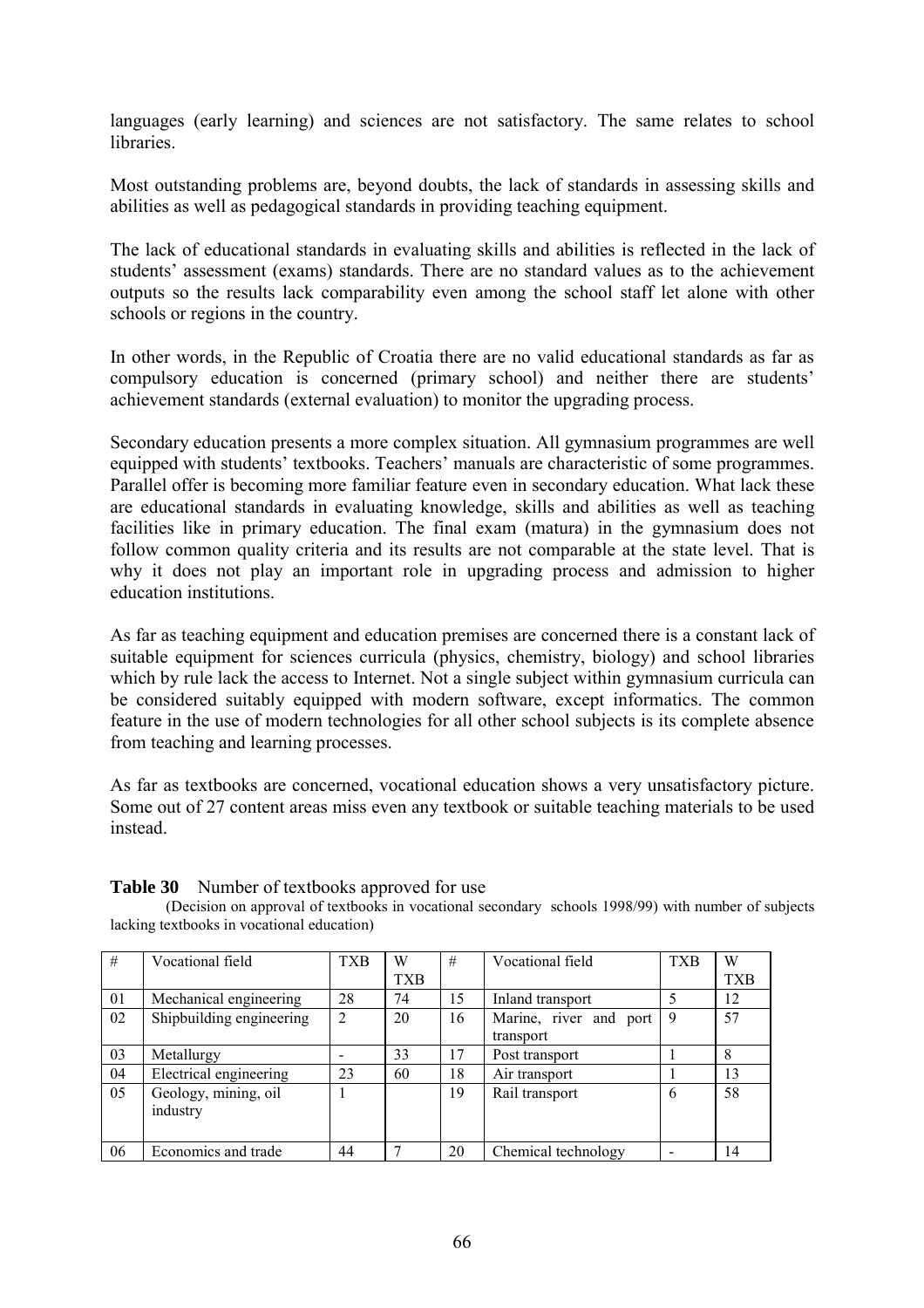| 07 | Catering<br>and tourism                           | 20                       |    | 21 | Grafics                              |     | 5   |
|----|---------------------------------------------------|--------------------------|----|----|--------------------------------------|-----|-----|
| 08 | Agriculture                                       | 11                       |    | 22 | <b>Textiles</b>                      | 4   | 27  |
| 09 | Food processing                                   | $\overline{\phantom{0}}$ |    | 23 | Leather processing                   |     | 10  |
| 10 | Veterinary                                        | 10                       | 6  | 24 | Health care                          | 23  | 32  |
| 11 | Forestry                                          |                          |    | 25 | Personal Services                    | 4   | 14  |
| 12 | Wood processing                                   | 5                        |    | 26 | Other services                       |     | 25  |
| 13 | Construction,<br>surveying, building<br>materials | 7                        | 19 | 27 | glass<br>Optics<br>and<br>processing |     | 14  |
| 14 | Road transport                                    | 14                       | 6  | 28 | affair<br>and<br>Home<br>protection  |     |     |
|    |                                                   |                          |    |    | Total:                               | 220 | 593 |

 $XB =$  number of textbooks approved for use

 $WTXB =$  number of subjects without appropriate textbooks

The problem derives in the first place from large number of teaching points in vocational education, lack of financial incentives for the textbooks authors, limited number of users for some of the publications, and constant changes in publishing requirements and approval policy adopted by the Ministry of Education and Sports. The measures undertaken in recent times by the Ministry of Education and Sports have not proved satisfactory. Most of the tenders got no proposals in return and those proposed had to be rejected due to the lack of basic pedagogical inputs. The system of evaluation and approval of the textbooks as well as the lack of financial support in case of smaller publishing undertakings have led to a complete standstill in the field.

In times to come it will be necessary to reconsider the textbook editing in vocational education area and secure special support from all educational authorities responsible for decision making in this segment of education be it at state, regional or local government levels.

Vocational schools lack basic facilities and equipment in developing required knowledge and skills necessary to perform a desired profession. The reasons for this phenomenon lies first of all in unsystematic way of providing schools with equipment, non-functional net of secondary schools, lack of pedagogical standards and recent modern technology issues.

The use of new technologies is a challenge not only for the state but as well for the school. It goes without saying that the use of modern technologies in education is closely connected to the overall economic and financial situation of the country. But it is also known that computer sciences and application programmes, meant to simulate real situations in all areas of vocational education, could be more efficient if compared to the standard methods of teaching. By adopting simulating teaching processes one can in many a cases make up for the lack of real and very often very expensive equipment (e.g. navigation facilities in marine schools).

In spite of providing a lot of schools with computer technology ("The National Programme of providing primary and secondary schools with computer technology"), the provision of information technology in vocational schools is not satisfactory since the needs have grown faster than the providing possibilities. The technology in use has become obsolete and is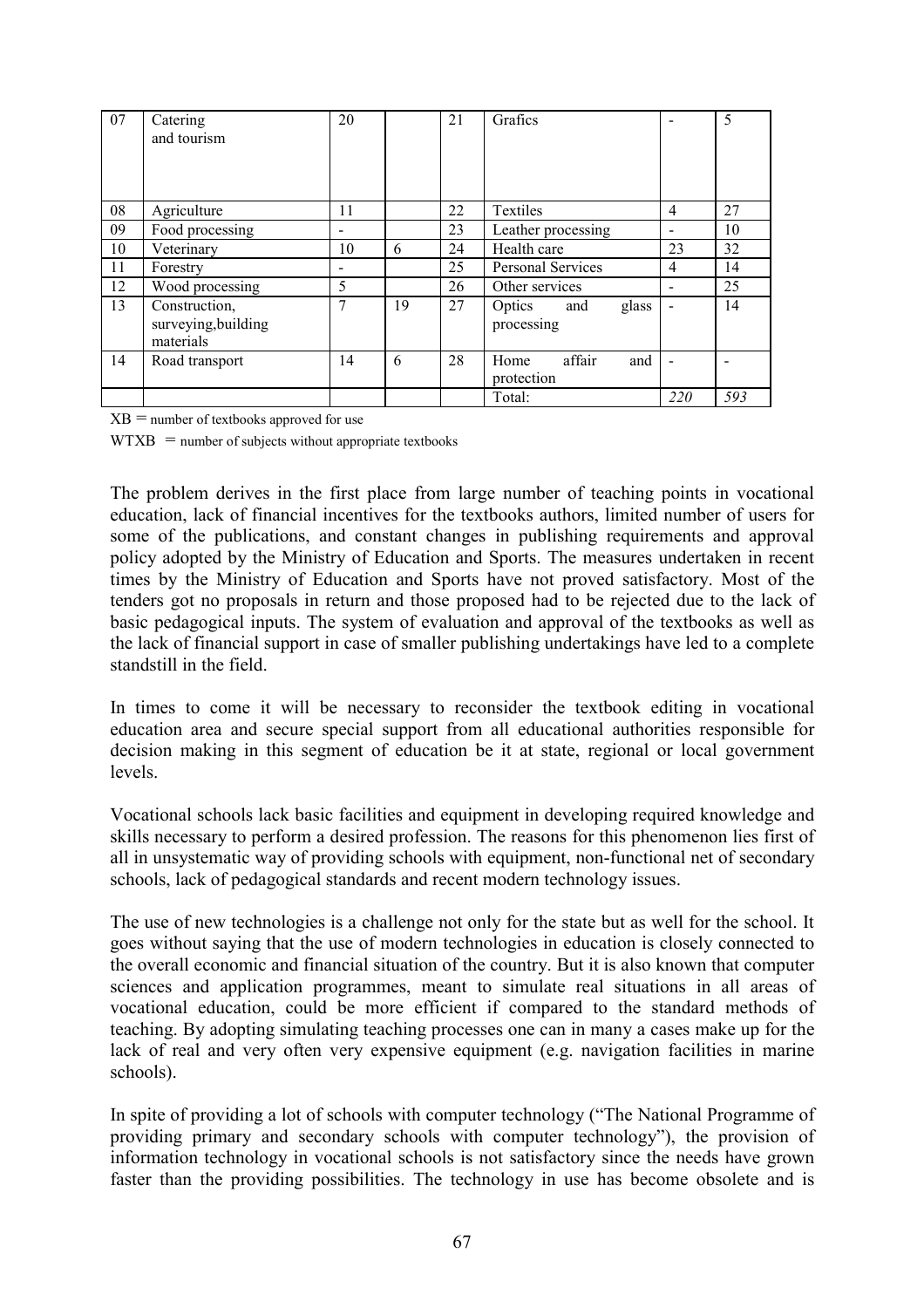mainly directed for the use in the subject areas of "informatics" and "computer sciences". Vocational content areas have not been provided for except in some cases in mechanical and electrical engineering.

Furthermore, due to changed circumstances in economy and restructuring of ownership, the problem of exercising practical teaching and vocational practise has become complicated since the owners of small businesses as well as big companies are refusing to accept students in apprenticeship. The idea of introducing school workshops is back but it lacks support in financing and space. Some professions are questioning their existence.

Since the problem of dual system in crafts will be dealt with separately, the point raised here refers only to default provisions of necessary equipment in school or crafts workshops. There is a lack of appropriate textbooks as well. Teaching programmes can be considered acceptable although not yet completed in all crafts.

Generally speaking, the situation regarding textbooks and equipment can be regarded as follows: the Republic of Croatia has not been undergoing the standard textbook crisis like some other transition countries e.g. Albania, Estonia or Moldova where in the past there were no national textbooks or are lacking even now.

The process of de-ideologization of textbook contents started the very moment of acquiring independence. Textbook crises from year to year repeatedly draw public attention and generate far fetching political implications. The fact is to be attributed to the lack of expertise in textbook production as well as unbalanced market conditions registered with all actors concerned, from the central education authorities with centralized system of approving, through strong deregulation tries on the side of newly established publishers and a very limited home textbook market.

In spite of all limitations and centralized procedures in approving textbooks, it can be stated that "state textbooks" are banned for ever and that market behaviour in publishing is changing the rules of educational authorities. Decentralisation processes are strongly felt in the field. The direct influence can be felt in educational offer of two or more parallel textbooks to be chosen by the teacher. More and more non compulsory teaching materials and those approved "as pilot teaching materials" are being found in everyday school practices although most teachers will claim and complain to be bound to use prescribed textbooks and not to be allowed free choice. The teaching practice is witnessing just the opposite phenomenon.

There is quite a certainty that the existing approval system will very soon be subject to changes and that new criteria regarding quality of a contemporary textbook contents will allow such teaching and learning processes to guarantee acquiring of appropriate skills in new historical, social, technological and communication context of the country.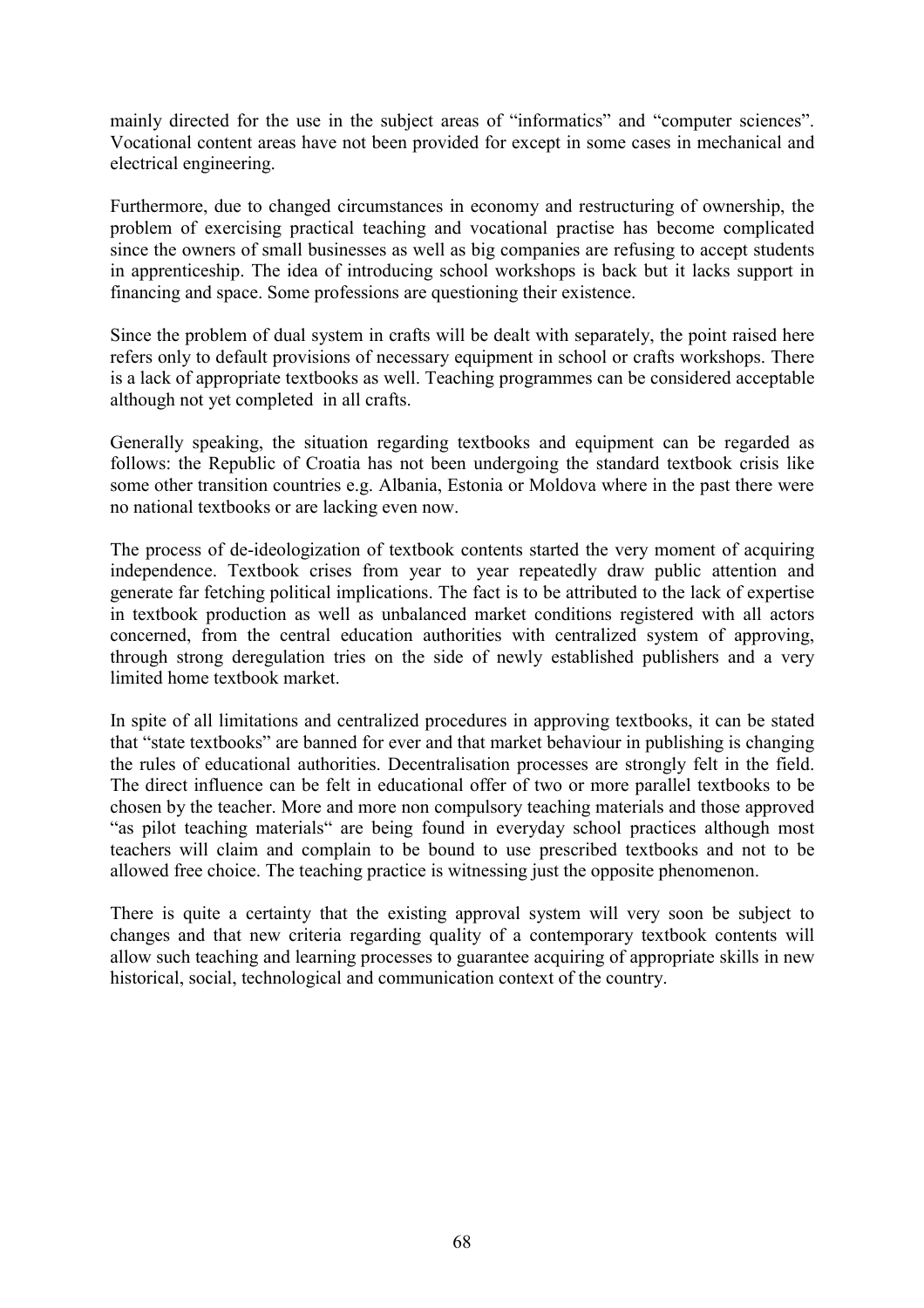# **VI EDUCATION FOR HUMAN RIGHTS AND DEMOCRACY**

Our times are witnessing a strong impact of human rights and democratic citizenship on education. Different international bodies like European Commission, European Parliament, presidents of states and governments of the member states of the Council of Europe and UNESCO, all stress the importance of education for democratic citizenship.

The Final Declaration of the Second Summit of the Council of Europe (October 1997) reads: ìWe, presidents of states and governments ... declare our wish for developing democratic citizenship based on rights and responsibilities of citizens and participation of young people in the civil society."

# **1. The National Program of Human Rights Education**

The human rights and democracy education which in the past was developed in forms of projects, activities and topics within the existing educational framework and subject related areas, has been fully developed and elaborated by the National program of human rights education.

The National program of human rights education has been elaborated in conformity with national documents dealing with humans rights, namely, the Constitution and "The Constitutional Law on Human Rights and Freedoms and on Rights of Ethnic and National Minorities in the Republic of Croatia" as well as all relevant international suggestions and declarations. All contemporary theoretical premises in the filed of human rights education and democratic citizenship together with practical experiences of other countries in developing national models of human rights education have been adopted. National peculiarities of the Republic of Croatia such as history, development, education system, post war needs, etc. were taken into consideration too.

The starting points of the program implementation lie in the Conclusions of the Croatian Government brought on 14<sup>th</sup> October 1999 when the National Program of Human Rights Education has been accepted and the Ministry of Education and Sports in collaboration with the National Committee for Human Rights Education made responsible for its implementation at pre - school, primary and secondary education levels.

# **2. The Overall Dimension of the National Program**

The National Program is all inclusive because it encompasses and permeates the whole education system and all ways of education therein found.

It consists of a series of sub-programmes. In pre-school institutions education for human rights and civics are integral parts of the curricula. The first four grades curricula of primary schools include education of human rights and civics. The next four grades (from  $5<sup>th</sup>$  to  $8<sup>th</sup>$ ) elaborate two separate programmes: the one of human rights education and the other of civics.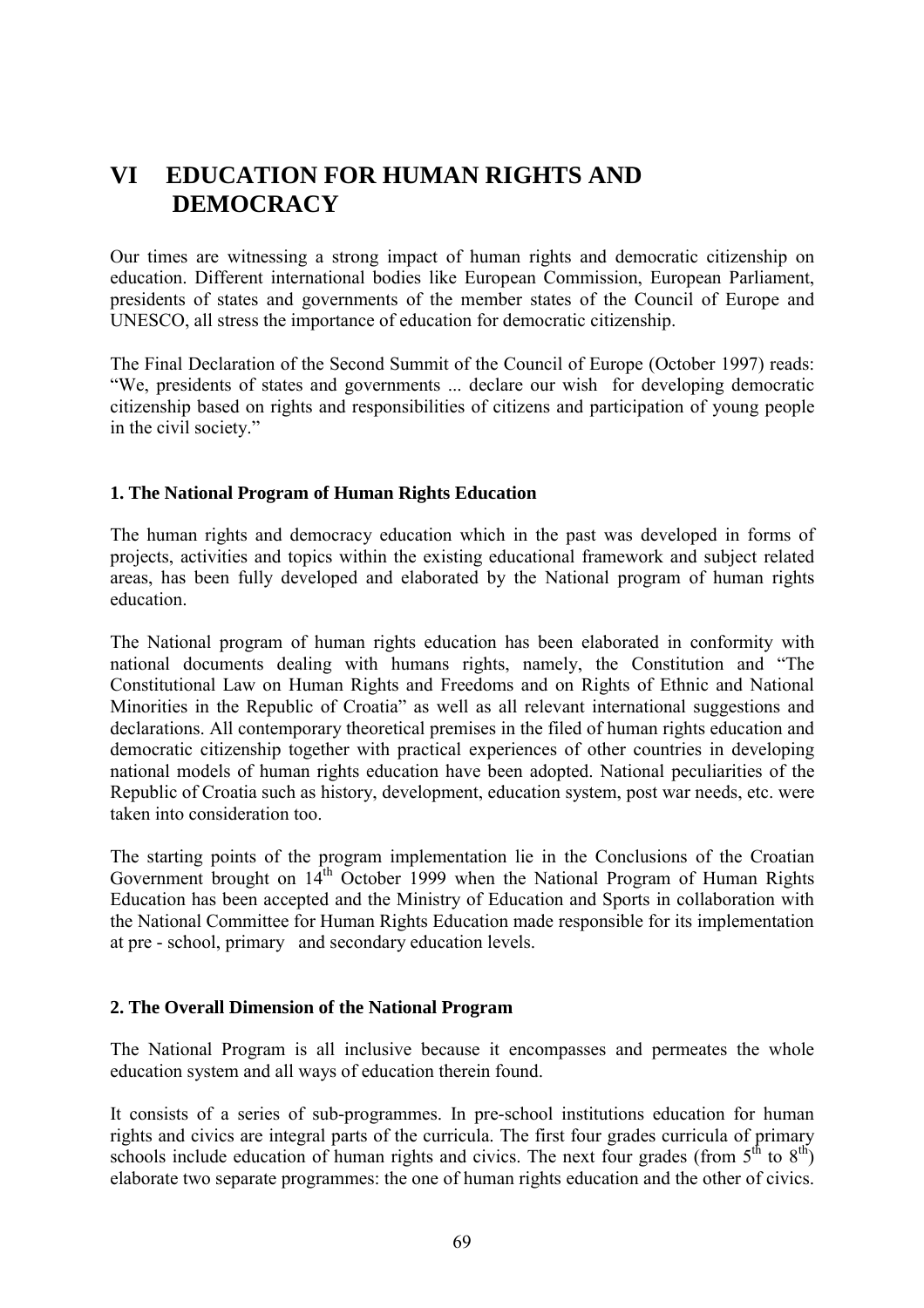Secondary school education also develops two separate programmes: the human rights programme and civics programmes.

It should be stated that education for human rights and civics are similar in issues, because civil education or education for democracy actually brings to students developing capacity in human rights and civil responsibility.

# **3. Possibilities of National Program Realization**

The National Program can be developed in different ways:

- through cross-curricular approach in all subjects including topics close to human rights;
- like an optional subject;
- during regular weekly meetings with a class teacher;
- through extra curricular activities (various projects).

The implementation of the Program requires acceptance on the side of all teachers. Moreover, their behaviour towards students, colleagues and parents, and mutual relations should be influenced by the Program goals as follows:

- teaching staff, headed by the principal, should permanently be concerned about establishing new, more human and more democratic relations in the school and local community,
- all students should be approached as developing personalities deserving complete attention notwithstanding acquired assessment rates,
- the right of a child to ask "why" and the duty of the teacher to give a relevant answer,
- the duty of a child to obey school rules and respect the dignity of a teacher,
- the duty of a teacher to respect student's personality.

The goal of the Program is to enhance humanisation of education environment of every single school in Croatia and the system as a whole. It should add more joy in students' attending school and fulfilling school tasks, enhance more creativity in teaching, diminish routine in teachers' everyday work and develop new relationship towards students.

### **4. Teacher Training as Prerequisite of the National Program Implementation**

Following all teachers training seminars, organized in recent years, the Institute for Educational Development in collaboration with the National Committee of Human Rights Education since 1999 have been regularly organizing teacher training for the implementation of the National Program. Care is taken to develop educators, which should become coordinators of any further training in the field at regional and local levels.

### **5. State Manifestations of Students**

There have been 2 meetings at state level of the students of primary and secondary schools where Civics curricula were implemented. Students were practising civil activities and gathered experience and knowledge about different laws, rules, communication in public domain, and administration structures responsible for solving the problems set by tasks. They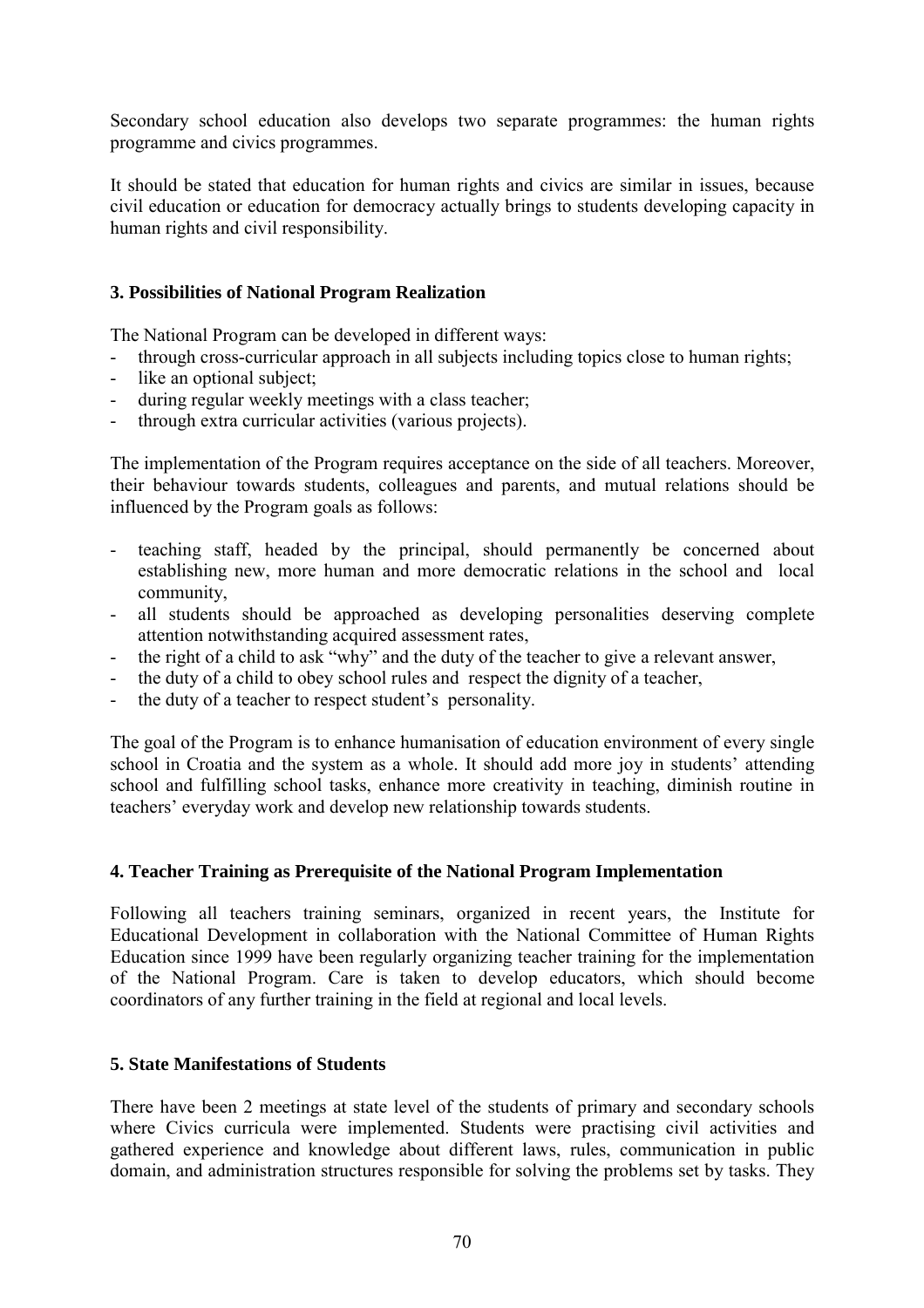were trained in efficient using of time available in discussions, in skimming information, short presentations of outstanding pieces of information, democracy etc. Many proposals of the students related to problem solving and placed in front of local authorities were accepted and what is more the local governments put them in action. Thus the school becomes the place where experience, knowledge and civil values necessary for the life in democracy are acquired. The school thus enables the students to participate actively in civil life to the benefit of all.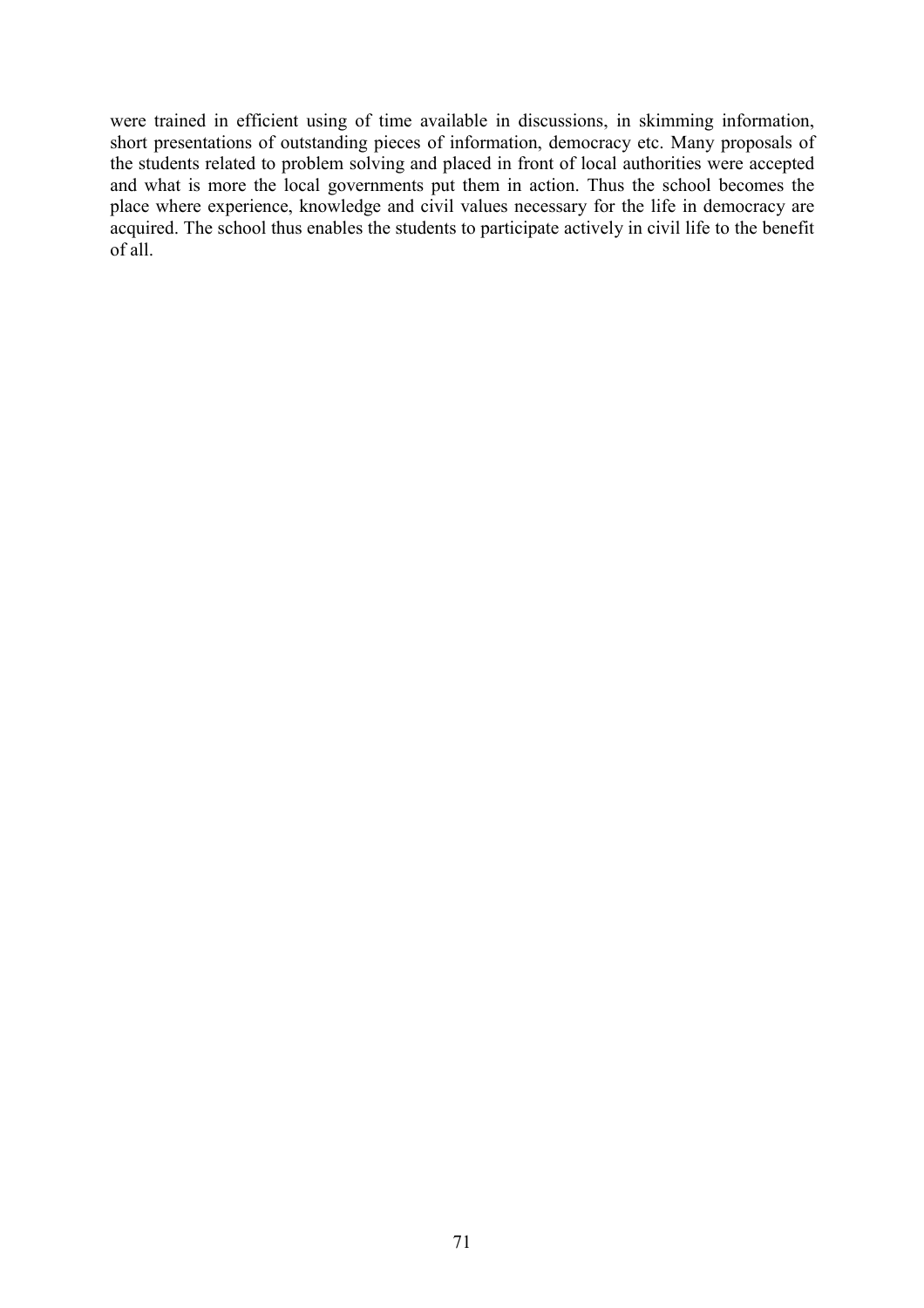# **VII LIBRARY AND INFORMATICS ACTIVITIES**

# **1. School libraries**

The activity of school libraries is part of the educational and librarianship system, and it is realized as:

- direct educational activity
- professional library activity
- cultural and public activity

Educational, cultural, informational and all other tasks and targets of the educational programme cannot be realized without well equipped and professionally run school libraries that should become contemporary informational, motivational and multimedia centres of schools, the basis for the development of students' independence in learning and for the cultivating of the students' individual creative abilities.

The basic conditions for a contemporary school library are:

- adequate premises and equipment
- library material (printed material, AV material, electronic material, didactic games)
- librarians.

In the majority of cases the situation in school libraries in the Republic of Croatia fails to satisfy the necessary standards: the premises are often cramped, the library funds often do not contain even all the works from the assigned reading list, let alone contemporary encyclopaedias, lexicons, dictionaries and the pedagogical-methodological literature needed by teachers. There is also a shortage of technical aids and equipment for the use of non-library materials (PCs, video-recorders, TV sets, audio HI-FIs, etc), and there is, consequently, a shortage of this type of material, though the new media (multimedia, the Internet, etc.) should have found their place in the school library.

A centrally-financed purchase of assigned reading book sets and manuals for school libraries via the Ministry of Education and Sports was an attempt to make school libraries better equipped, but librarians consider that the specified-purpose funds, if used by the schools themselves, would have been more economically exploited. The processed data of the survey on the state of affairs in school libraries in 1999, carried out by the Educational Management Board of the Ministry of Education and Sports and the Development Service of the National and University Library, show that only 27% of the librarians in primary school libraries have an appropriate librarianship education (a completed study of librarianship, a college course in librarianship, a librarianship professional exam), while the figures for secondary schools indicate there are 43% librarians of this profile.

The office hours of school librarians is not satisfactory either: there are only 47% of full-time librarians in primary schools, 21% of them are part-time employees, while in the rest of primary schools librarians spend even less time in this activity.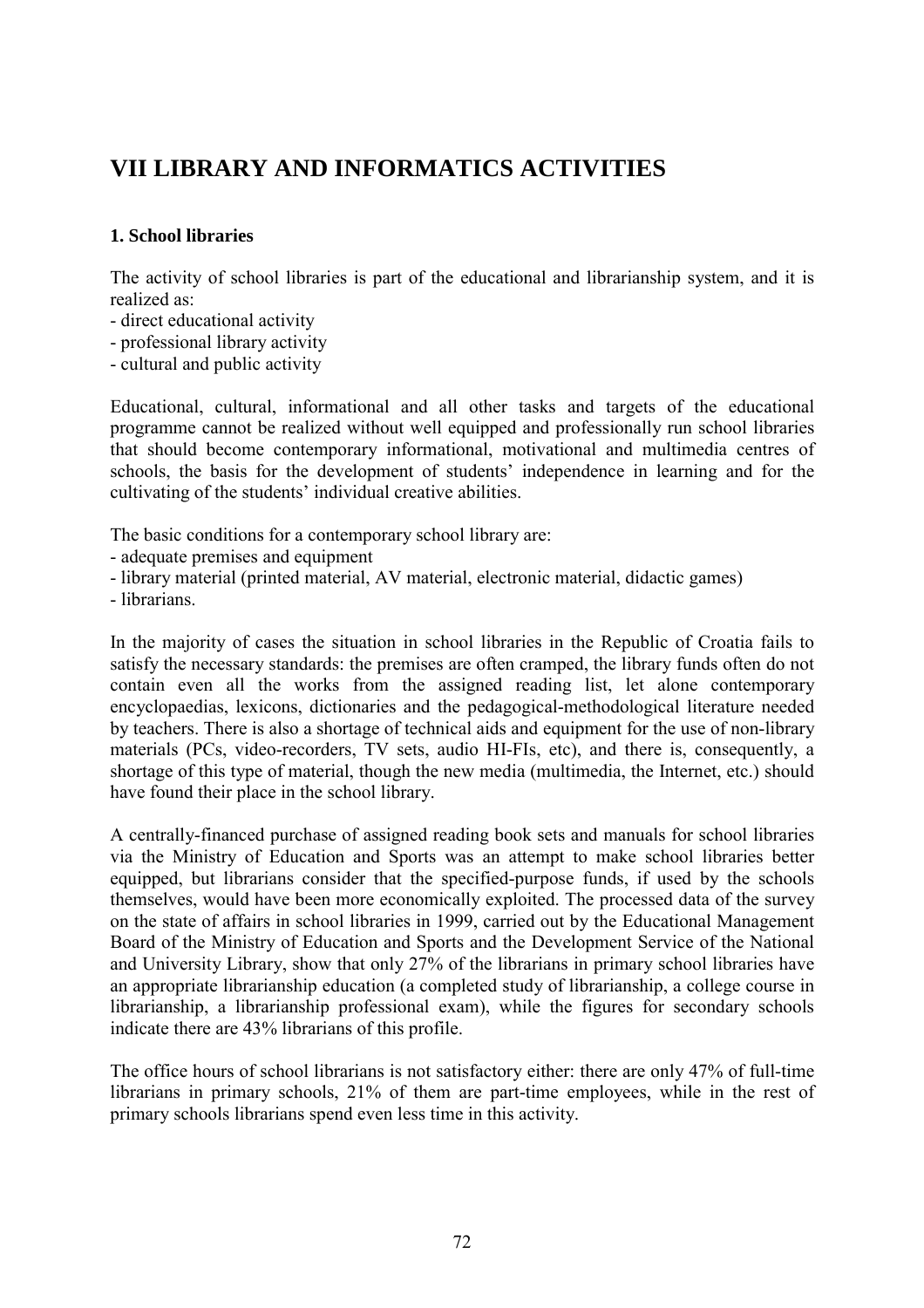In secondary schools office hours of school librarians are as follows: 58% of schools have full-time librarians, 21% are part-time and the rest of schools have librarians who spend less than half the required time in libraries.

School libraries very rarely have PCs: according to the processed data of the survey so far, 21% of primary and 37% of secondary school libraries have a PC, but out of this number 62% primary schools and 64% secondary school libraries do not have an appropriate software that would serve the library operations.

Despite the financial difficulties, many school libraries are the real "heart" of the school, even of the community. This is the place to promote team work and the approach to realization of programmes, research and creative abilities of students are being developed, literary meetings organized, books promoted and films shown, and topic exhibitions and panel discussions are being organized.

The professional training programmes of educational workers organized by the Institute for Educational Development included school librarians. In the course of the academic year all school librarians in the Republic of Croatia are given the opportunity to participate in professional meetings organized so that they would not demand high costs or waste of time, and the programmes are adapted to the librarians' needs. Cooperation and joint efforts are encouraged, most successful projects presented and experience exchanged. County leaders of librarians' associations were appointed, with the task of taking care of county association, in cooperation with the regional district service, and to call meetings in accordance with the needs of its members.

Every year the Spring school of librarians is organized, as a central activity in Croatia dedicated to the professional training of school librarians. The organization is a joint effort of the Institute of Educational Development, the Faculty of Philosophy in Zagreb and the First Croatian Grammar School in Suöak, Rijeka. The Proceedings that have been the result of these Spring Schools represents the most important professional literature for school librarianship and a proof of the excellence and enthusiasm of numerous librarians who have, by their hard work, introduced the future into our schools.

# **2. The situation of information technology in education**

All secondary schools in Croatia are equipped with information technology and its programmatic support, but not with the equipment that would ensure equal performance and the same support.

In recent years the Ministry of Education and Sports has continuously equipped the majority of secondary schools with PCs and communications equipment, while primary schools received less equipment. There was a balanced spread of the equipment among the counties, with the number of students in schools taken into account. The equipping of schools has been going on at the local county level too, with schools using their own funds, but also receiving donations, so that the data on the level of equipment keep changing.

The Ministry of Education and Sports has equipped 143 secondary and 10 primary schools with high-tech PC schoolrooms in the last two years. 50 secondary schools and 10 primary schools out of the above number have received communication equipment, i.e. they have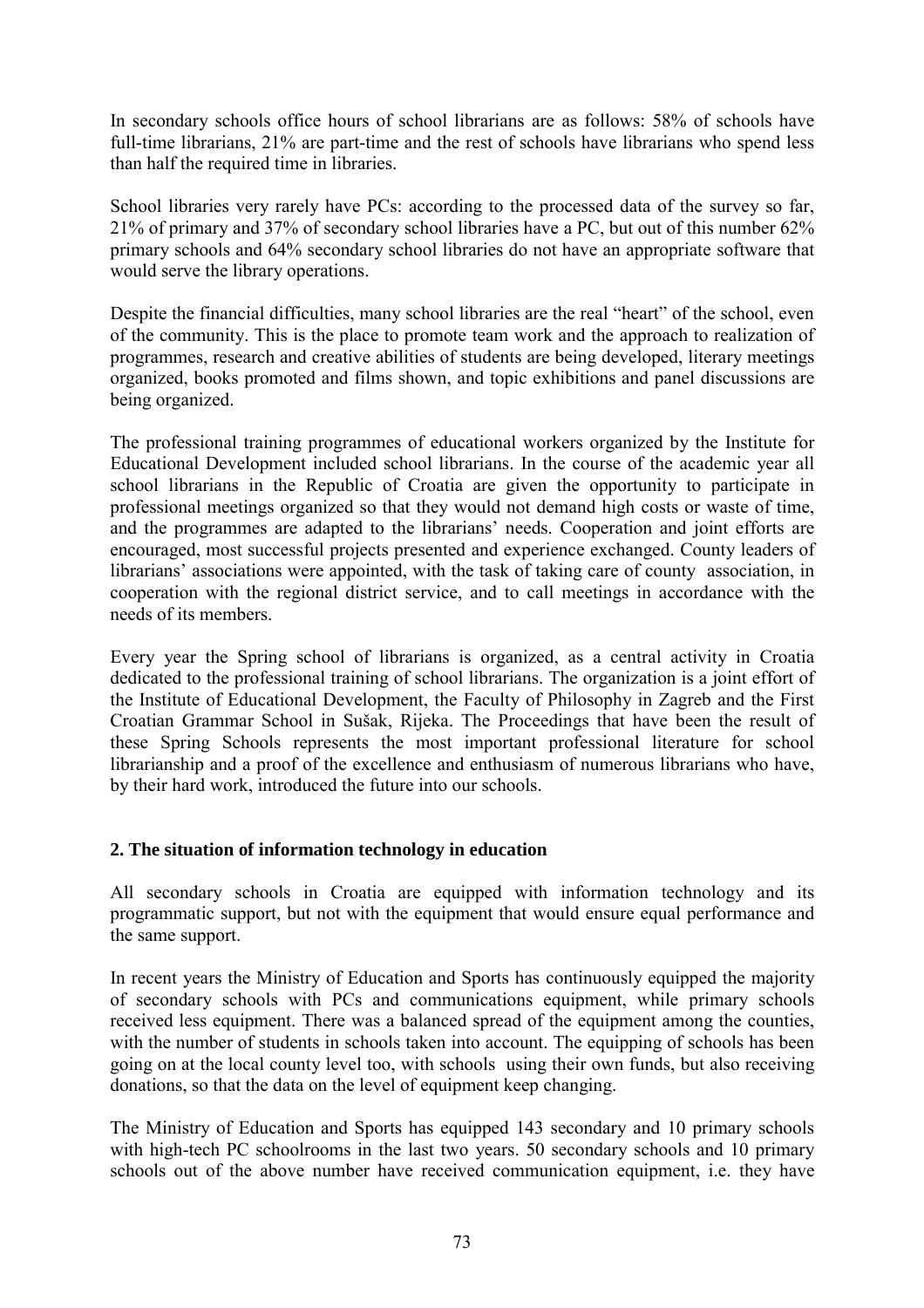access to the Internet. According to the information received from the mainstream primary and secondary schools, 56 (2.4%) primary schools and 109 (26%) secondary schools had their e-mail address at the beginning of the academic year 1999/2000.

The schools were given 29 CLASSNET programmes that help a more efficient performance of educational processes. Technical schools are equipped with programme packages that can be used in the training of vocational programmes.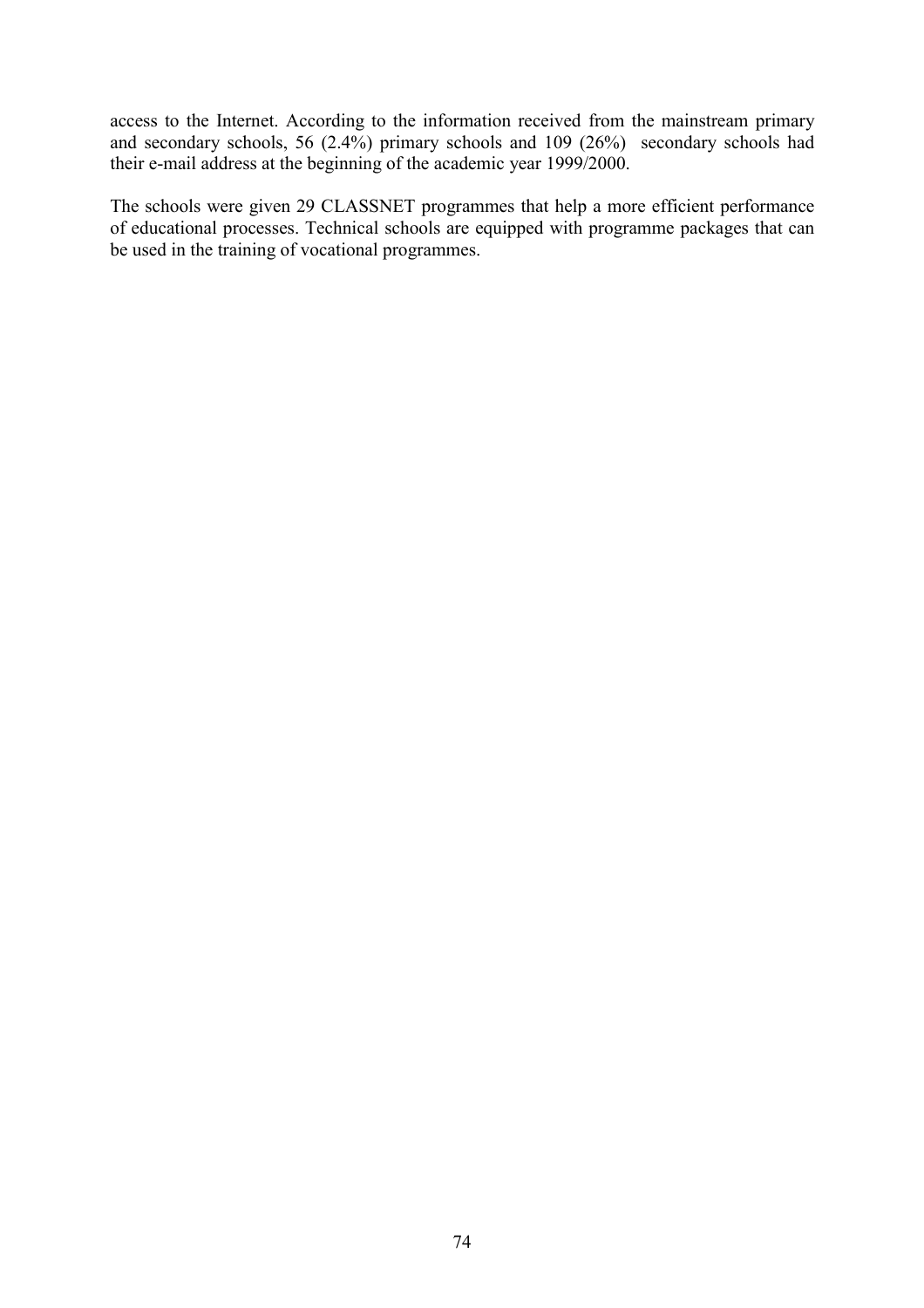# **VIII ASSESSMENT, EVALUATION AND GRADING OF STUDENTS**

The process of assessment, evaluation and grading is a very complex activity in the educational work that evaluates the student's attainment, i.e. it assesses the sequence of the acquisition of knowledge, social skills, educational values, development of abilities, comprehension and application of the learned.

The grade is the means of social communication, the instrument of the transfer of information among the students, teachers and parents in order to direct and stimulate the students' activities in the attainment of education. The grade has stimulation, orientation, informative and administrative purposes. The grading is also a self-control instrument of the student's and teacher's work in the attainment of set educational goals.

With the purpose of achieving more humane, democratic and standardized elements of grading, Regulations on assessing and grading students in primary and secondary schools were passed (NN, No. 92/95), along with the existing Education Act on primary schools (NN, No. 59/90) and the Education Act on secondary schools (NN, No. 19/92).

In the Regulations some standards have been set, eg.:

- time and place of grading student's work
- frequency of grading
- elements of grading
- types of oral and written grading
- the minimum of grades per element
- registering grades and the right to raise objections, etc.

#### **1. Attainment of students in primary school**

By analysing data at the end of the academic year 1998/99 the following indicators of primary school students' attainment were determined:

- passing grades for 95.98% of students
- failing grades for 0.62% of students
- makeup exams for 3.32% of students
- class exams for 0.04% of students, and subject exams for 0.05% of students

- 0.2% of students remained not graded.

The following figures present the % of the range of students' grades at the end of the academic year 1998/1999

### *Students' attainment at the end of academic year 1998/1999*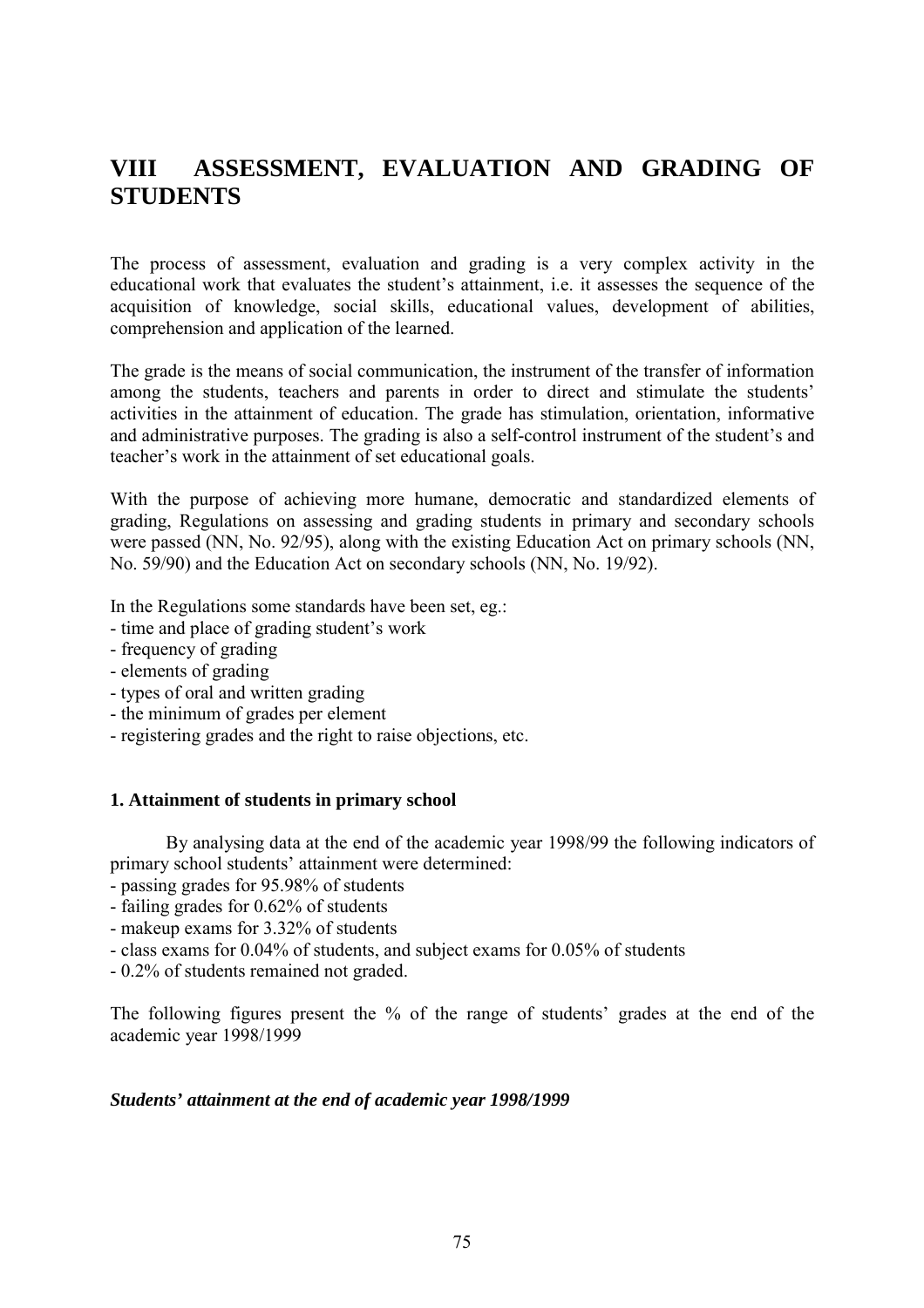| excellent(A)             | 42.68%  |
|--------------------------|---------|
| very good $(B)$          | 33.00%  |
| good(C)                  | 18.21%  |
| pass $(D)$               | 1.23%   |
| fail $(E)$ - one subject | 0.21%   |
| makeup exams             | 3.32%   |
| not graded               | $0.2\%$ |
| resitting the class      | 0.62%   |

The Education Act on primary schools makes it possible for the student of the first four grades to pass to the higher grade with one failing grade. The possibility was used in only 0.43% of cases out of the total school population. This means that the percentage of passing grades in primary school, first four grades, is very high, 99.38%, and only 0.39% of students had to repeat a grade, while 0.21% of students remained not graded.

*Students' attainment in the upper grades, 5th to 8th at the end of academic year 1998/1999*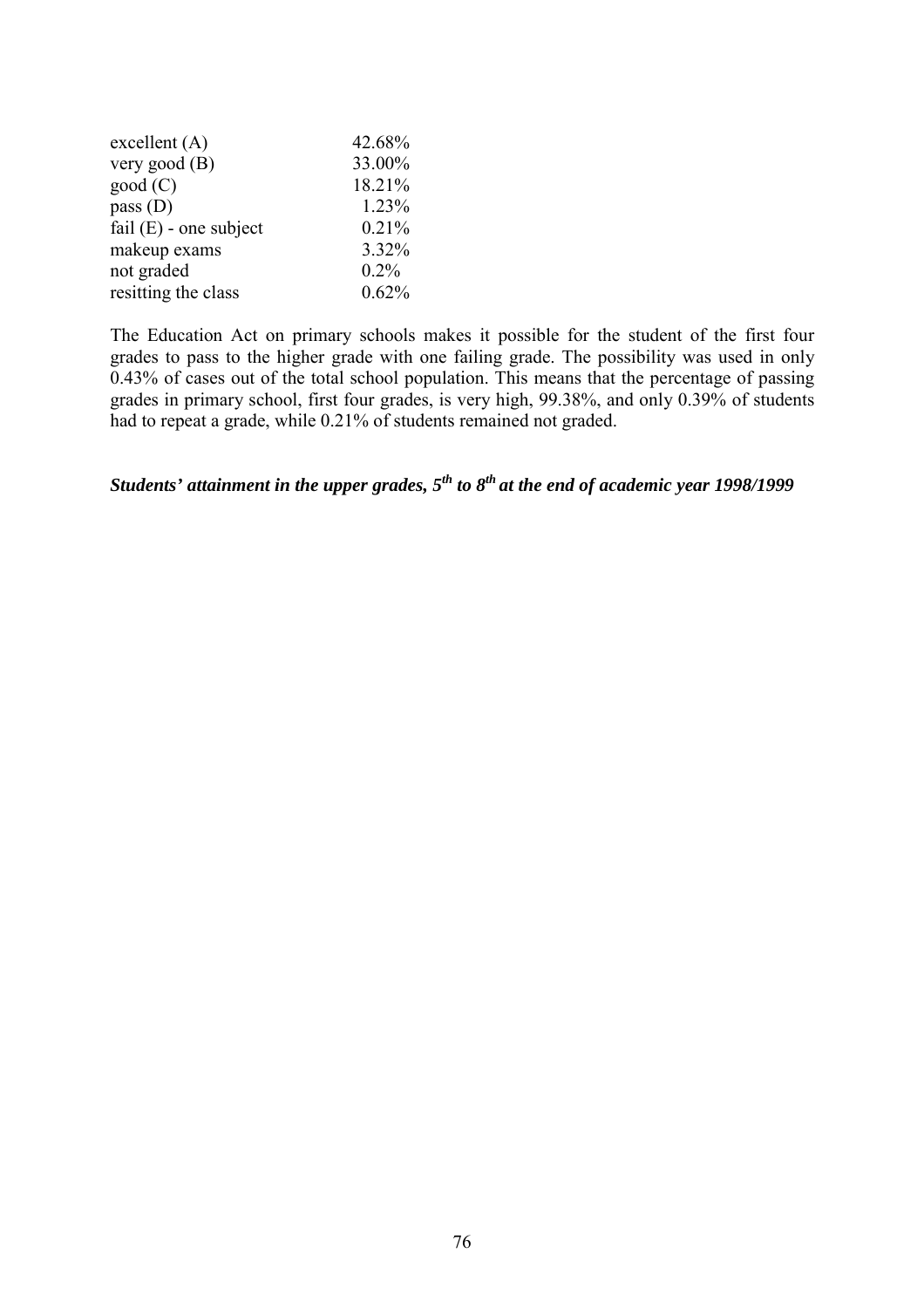| $\alpha$ excellent $(A)$ | 32%   |
|--------------------------|-------|
| very good $(B)$          | 35%   |
| good(C)                  | 24%   |
| pass $(D)$               | 1.65% |
| makeup exams             | 6%    |
| not graded               | $0\%$ |
| resitting the class      | $1\%$ |

### *Acceleration*

It is interesting that acceleration, i.e. a speeding up students' education, (two grades a year), mostly comes into practice in small size classes (from 10 to 15). This proves the greater possibility for teachers to make a faster and many-sided identification of the individual abilities of students. It also means that students will be more activated, which will result in stimulating them and will have a positive influence on their development. It is important to remark that the training of teachers and the way the identification procedures are carried out also have an impact on the identification of gifted students.

**The following graph shows the acceleration of students in % (vertical column), and the columns refer to the following class sizes: 0-10, 10- 5, 15-20, 20-25, 25-30, 30 and more (for respective columns below)**

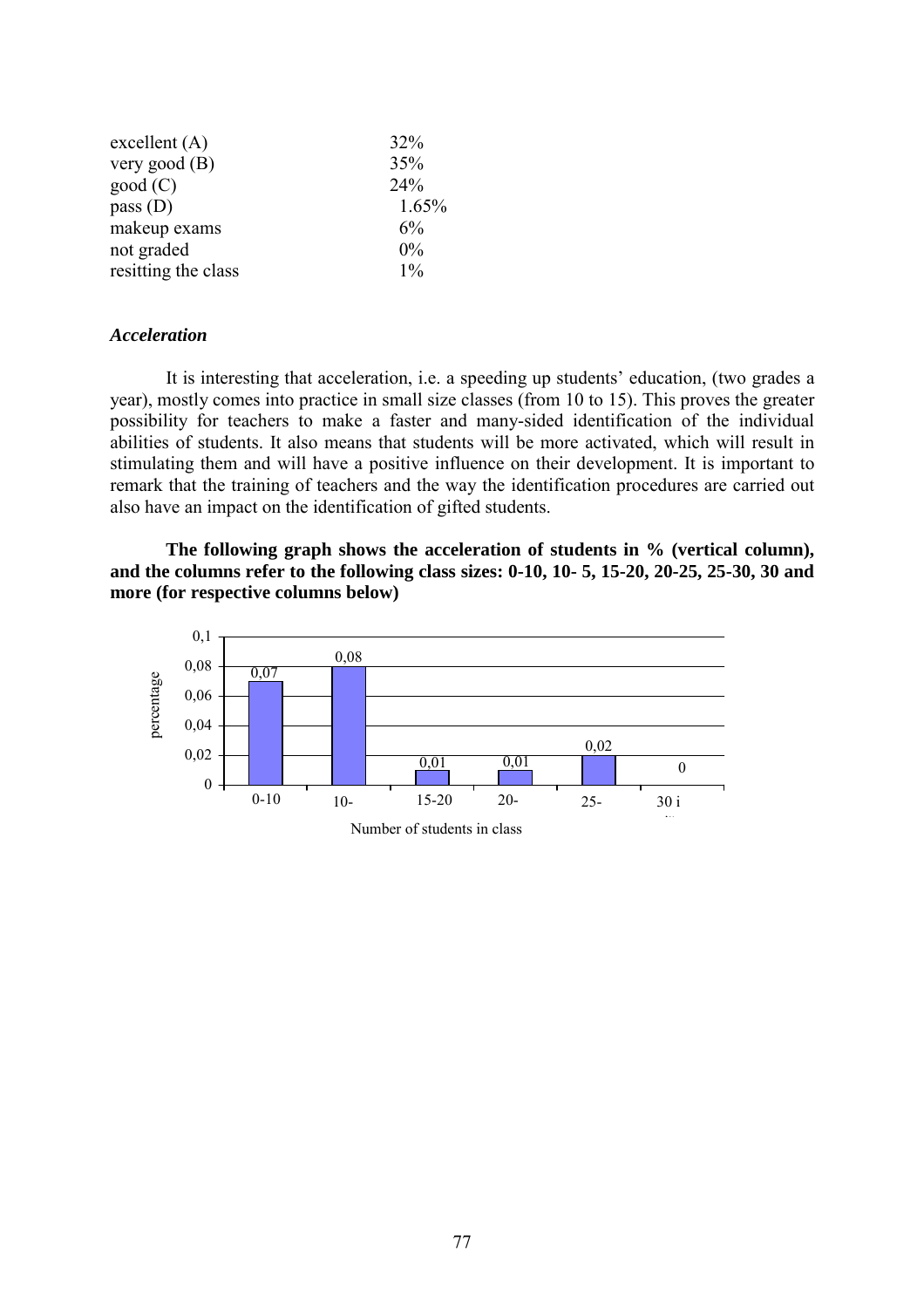### **2. Attainment of students in secondary school**

It is important for secondary school students to acquire knowledge, train their abilities to adapt to the fast changes of the times they live in, and teach themselves for individual and life-long learning. In analysing statistical data that refer to the students' attainment, it is necessary to take into account subjective and objective factors that could, to a larger or lesser extent, influence the students' attainment. These are as follows:

- input (students' foreknowledge)
- students' different abilities
- different criteria for the assessment and grading of attainments
- different elements of assessment and grading within educational subjects
- subjective equation
- life conditions and the social-economic status of the students
- evaluation and assessment of motivation for the programme of the students' choice
- distance from the school
- students commuters
- health status of students and teachers
- class size
- number of students with special needs per class
- equipment of programmes
- structure of the teaching staff
- ratio of qualified and unqualified staff in the educational process

- study programmes for teachers who have no knowledge of dokimology, i.e. the science on grading

- pedagogical-psychological and didactic-methodological education of the teaching staff
- teacher training

There is an attempt in secondary schools, too, to apply appropriate and favourable pedagogical-psychological procedures that would help students reach their goals, i.e. to enable gymnasium students to continue their education, and to train students of the 4-year and 3-year vocational schools for their first professions, but also for the continuation of education at high or higher colleges and universities.

The attainment of students in 4-year vocational schools and gymnasiums is much better than that of students in 3-year vocational schools, which proves the importance of input, assessment of students' abilities and a proper choice of more difficult and complex programmes.

The following figures present the % of the range of students' grades at the end of the academic year 1998/1999

### *Students' attainment in the 4-year programme at the end of academic year 1998/1999*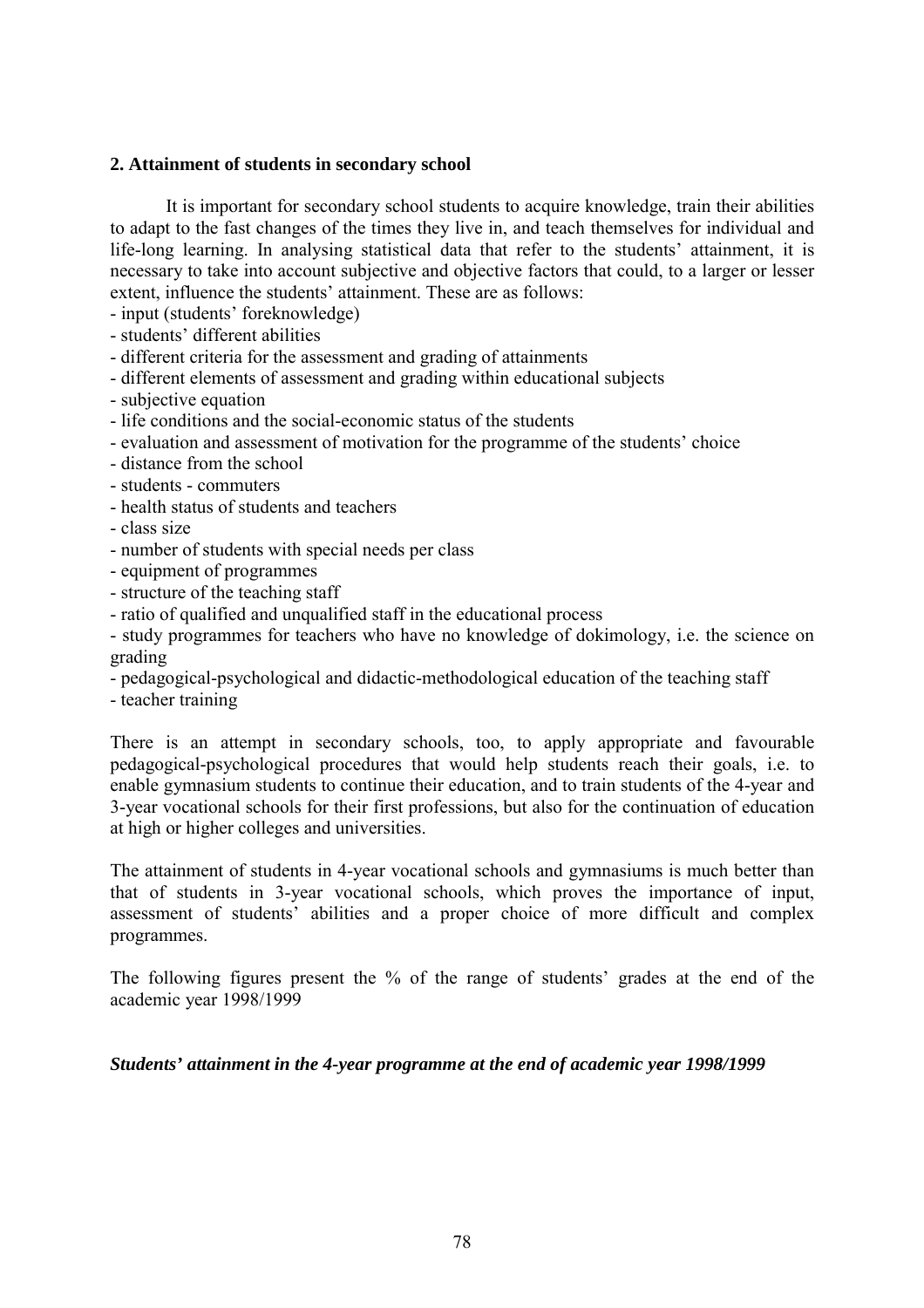| $\alpha$ excellent $(A)$       | 28.49%   |
|--------------------------------|----------|
| very good $(B)$                | 41.87%   |
| good(C)                        | 26.27%   |
| pass $(D)$                     | $2.00\%$ |
| not graded (different reasons) | $0.44\%$ |
| resitting the class            | 0.59%    |

In the academic year 1998/1999, 30,161 student or 96.13% passed the final or matura exam, 4,124 students were exempt from the final exam or the matura.

Out of the total of 20,334 students in 3-year vocational schools, the attainment at the end of the academic year was as follows: 18,315 students or 90.07% finished with passing grades, 3,770 students or 18.54% had to sit for makeup exams, 295 students or 1.45% had to repeat the grade.

The results of the final exam in 3-year vocational programmes were the following: 18,315 students or 90.81% passed the exam, 421 student or 2.07% was exempt from the exam.

It is evident that a certain number of students never finish their 4-year or 3-year vocational education. Developmental projects should be ensured for them in their native places to help them get integrated and live according to their abilities.

Despite the weaknesses and dissatisfaction with the process of assessment, evaluation and grading in our school system, there are different pedagogical procedures applied in order to have greater numbers of students included in regular education to its successful end.

The assessment, evaluation and grading of students' knowledge and skills, i.e. their attainment, is the most delicate component in the structure of education, and it is sometimes a stumbling block and cause of dissatisfaction in the relationship among the students, teachers and parents.

The majority of misunderstandings is caused by:

- undeveloped students' work habits,
- lack of knowledge of learning techniques,
- difficulties in the acquisition of teaching contents,
- inadequate cooperation between parents and school and vice versa,
- disregard for the value of knowledge,
- changes in the system of values,
- impossibility to enrol the desired programme,
- too large class sizes,
- wrong appreciation of the grade function.

### **3. Students' non-attendance**

In the course of the academic year 1998/99 primary school students from the first grades had the lowest level of non-attendance, and the level of non-attendance has a tendency to increase in the higher grades of primary school and in secondary school. It is senior students who most often stay away, and the reasons for this are: not having prepared for classes, staying away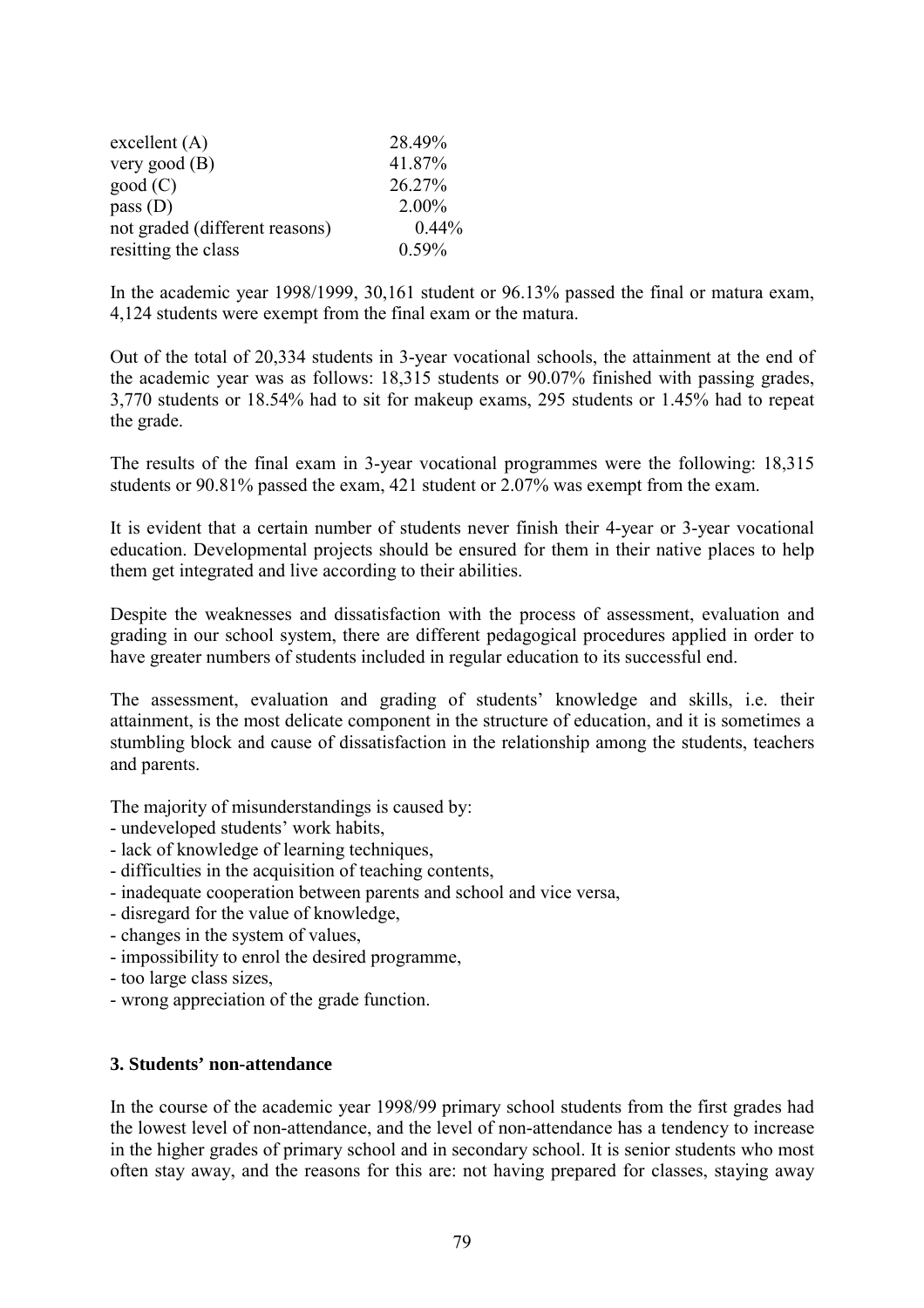because of a possible bad grade, influence of peers (truancy). There are certain school environments where there is a more marked non-attendance present in the last two or three years. Both pedagogues and psychologists are analysing the causes of nonattendance and systematically try to undertake pedagogical measures with a goal of decreasing the numbers of truant students. This is where the cooperation of parents is extremely important.

# **4. Pedagogical measures**

Regulations on Pedagogical Measures is a document that all the profesional bodies of a school are guided by when it comes to deciding upon the measures of stimulating or preventing, prizes or punishment for students' behaviour and their attitudes to school obligations and regulations.

The stimulating measures are applied primarily to motivate the students and stimulate them to try for a better attainment, and to reward those students who achieve excellent results and could serve as models for the others. By applying stimulating measures, but also those of prevention in the course of the academic year, attempts are made to direct the students towards a more conscientious and responsible work, attitude to obligations, other people, property and the like.

In the last academic year there were 136,766 commendations, 11,865 prizes, 63.1% of them for students in lower grades and 36.81% for those in higher grades. Higher grade students receive proportionally more prizes (75.14%).

In secondary schools there are more stimulating measures used than prevention measures; consequently, there are more prizes for overall results in learning, behaviour and participation in different competitions in the school, county, at state level, and more and more students participate in international competition where they achieve very good results.

If teachers were more systematically trained to enable them a carry a better assessment, evaluation and grading of students' attainment, the shortcomings in the education from the dokimology area would decrease.

By external assessment, evaluation and grading of students' attainment and the introduction of the state matura exam into secondary schools, the objectivity and quality of education would be improved.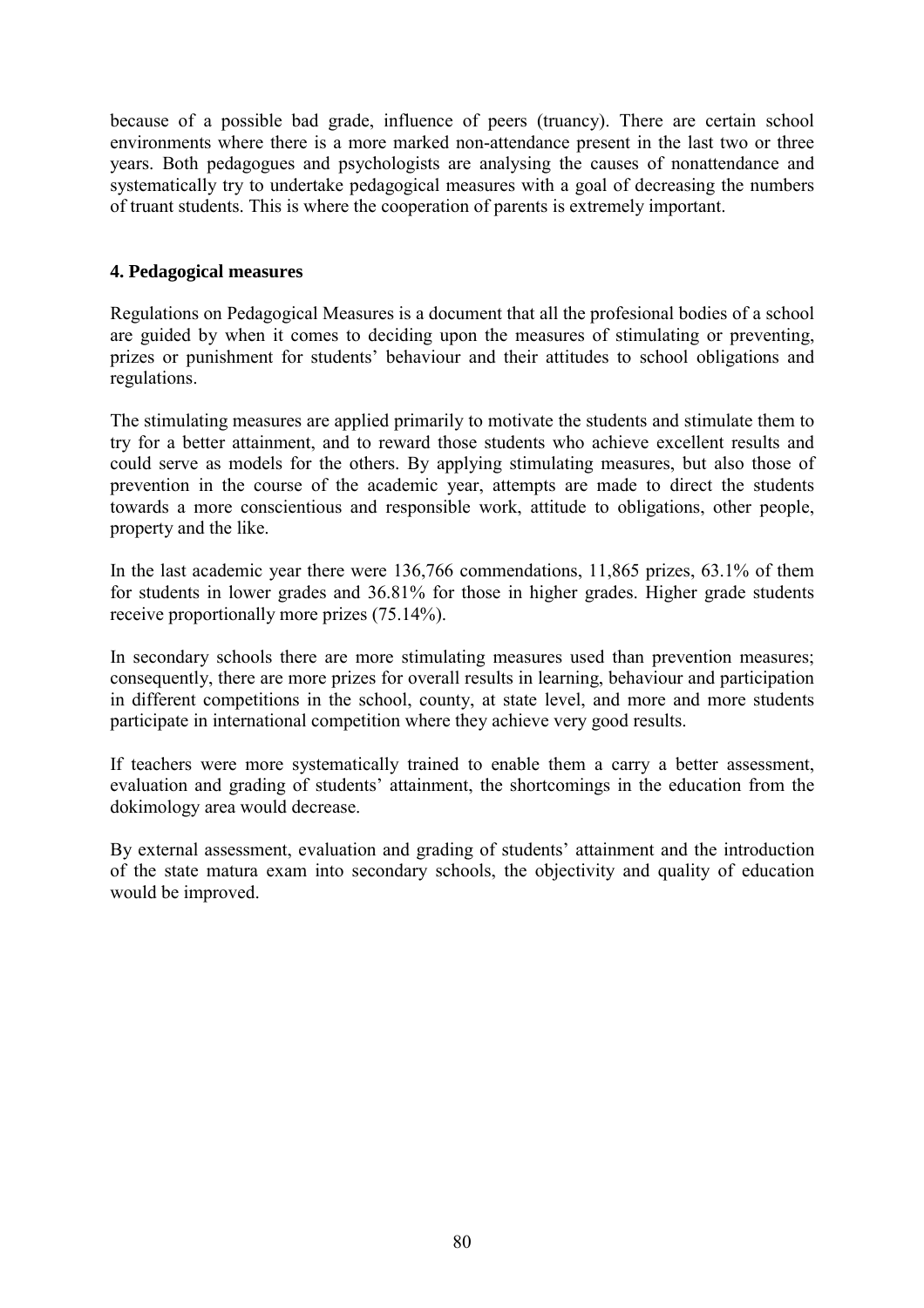# **IX. EDUCATIONAL STAFF**

Within the school system of the Republic of Croatia the educational staff is classified in the following groups:

- educators (pre-school children aged 1 - 6)

- primary school teachers

\* class teachers in grades 1 - 4

\* subject teachers in grades 5 - 8

\* research assistants - pedagogue, psychologist, librarian, etc

- secondary school teachers

 \* teachers in general education, vocational-theoretical and practical training (higher education degree)

\* practical training staff

\* assistants in practical training

\* research assistants - pedagogue, psychologist, librarian, etc.

- educators in students' residential homes

- special-education teachers - educators of pre-school children, class teachers, subject teachers, secondary school teachers and specialists in education of children and youth with impaired sight, impaired hearing and speech, with handicaps in speech, with impaired motoric handicaps, intelligence, behaviour and many-fold handicaps.

- adult-education specialists - primary school teachers, secondary school teachers and specialists in planning and programming of education, organization of the formal and informal education in adult education

- penologists - teachers, social pedagogues, adult-education specialists in education of prison inmates

# 1. **Education of Educational Staff**

Education of educational staff in the Republic of Croatia depends on the content and complexity of demands that working after getting a degree would put upon an individual in this area. It is achieved in following ways:

a) within the system of undergraduate education

According to the Higher Education Act this education is performed at teachers' colleges, teacher training college, and teachers' high schools. These high school colleges educate educators of pre-school children, class teachers and teachers of subjects in primary schools, secondary school teachers whose profession lies within the arts & humanities and natural sciences fields.

b) within the system of additional pedagogical-psychological and didactic-methodological education

This system caters for future teachers of subjects in primary schools and secondary school teachers who have not graduated from a college that would qualify them for a teaching job: practical skills teachers in secondary vocational schools who have previously graduated from a corresponding non-educational high school, i.e. completed a corresponding non-educational high or secondary school. In the absence of an alternative, future adult-education specialists, special- education teachers and penologists are trained within this system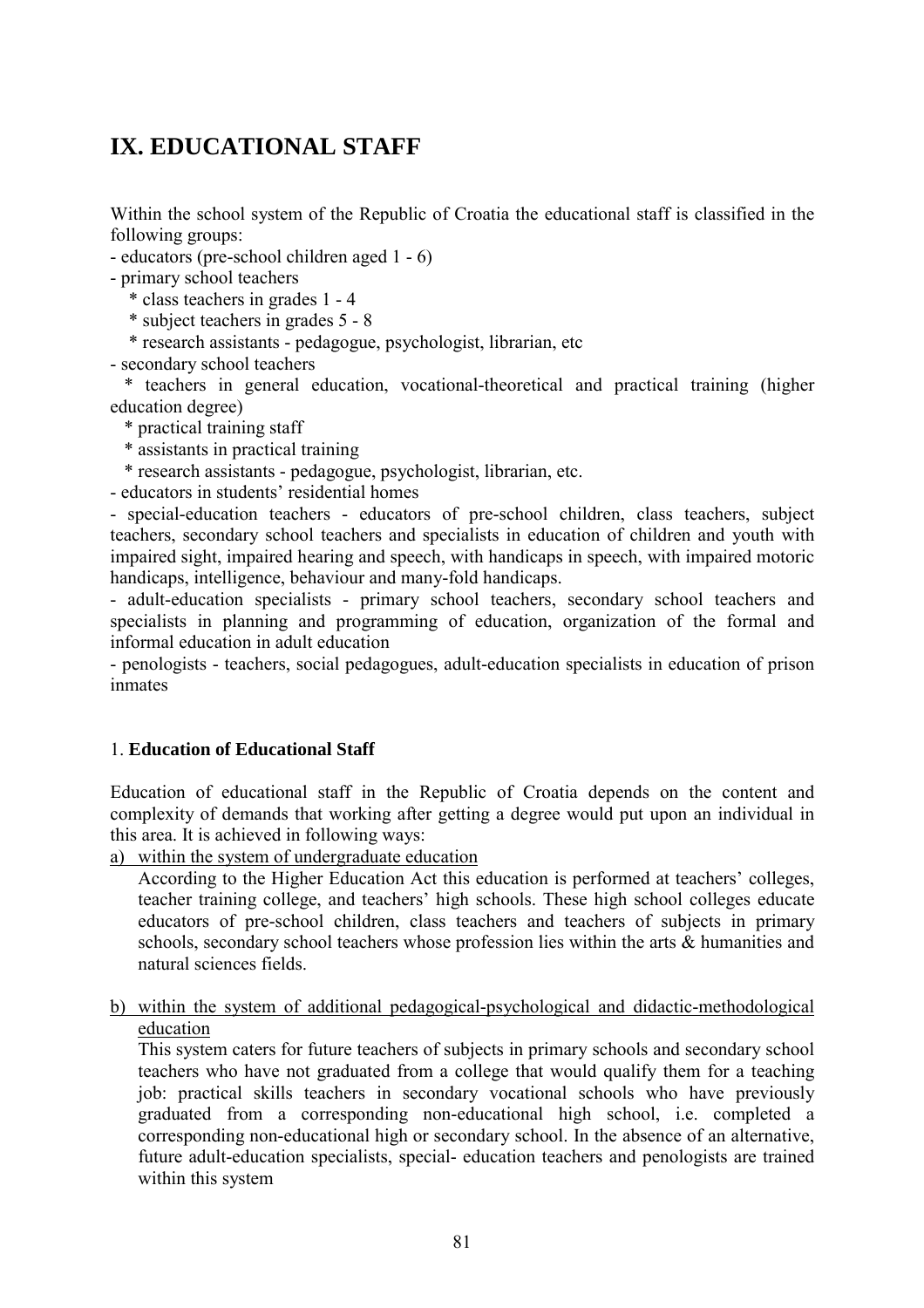The education and training is carried by training colleges or pedagogical faculties in the Republic of Croatia, regardless of whether they do or do not fulfil the necessary conditions.

- c) within the system of postgraduate education (scientific and specialist) Future M.A. and Ph.D. graduates are educated within this system, together with specialists in various areas and fields of scientific work.
- d) within the system of permanent education at a more advanced age This type of educational programmes is carried by the Ministry of Education and Sports - Institute for Educational Development with the cooperation of experts from higher education institutions and educational institutions.

The existing education of educational staff has been accompanied by certain deficiencies, out of which we point out some. Undergraduate and postgraduate education of future educational staff is the responsibility of the Ministry of Science and Technology and higher educational institutions. This means that the Ministry of Science and Technology and the higher educational institutions decide upon the enrolment quota, the conditions of enrolment for particular professions and the network of institutions of pedagogical education, regardless of the needs on the labour market in the area of educational institutions. These decisions are usually made without corresponding cooperation with the Ministry of Education and Sports and a necessary analysis of the actual situation and the deficit of particular professions.

The quality of education of future teachers in vocational training, research assistants who would work in secondary vocational schools, adult-education specialists and penologists has been pushed to the margins of the Ministry of Science and Technology and the existing educational faculties. This is accompanied by a low motivation of these people for work in education owing to rather low salaries and unfavourable working conditions. In such circumstances we find persons without the desired personal qualities and necessary social, even professional competence who work in education in vocational schools.

It is still not clear what possibilities are at the disposal of our educators, teachers who have graduated from institutions of higher education, with degrees and scientific degrees, master's and doctoral degrees, and those with specialist education. This want of precision is particularly present with persons like educators, primary and secondary school teachers, who graduate from teacher training colleges, even the Pedagogical Academy, and acquaire additional pedagogical-psychological and didactic-methodological education after having graduated from a non-pedagogical high school or faculty.

# **2.Educational Staff in School Subsystems**

### *Staff in pre-school institutions*

There are 10,491,8\* staff members, 7,191,5 (66%) educational staff and 3,687,3 (34%) of other staff members. (Table No. 31). The educational staff consists of educators, medical nurses in a defined number of creche groups, research assistants, pedagogues, psychologists and special needs teachers, and graduate medical nurses as monitors of health conditions.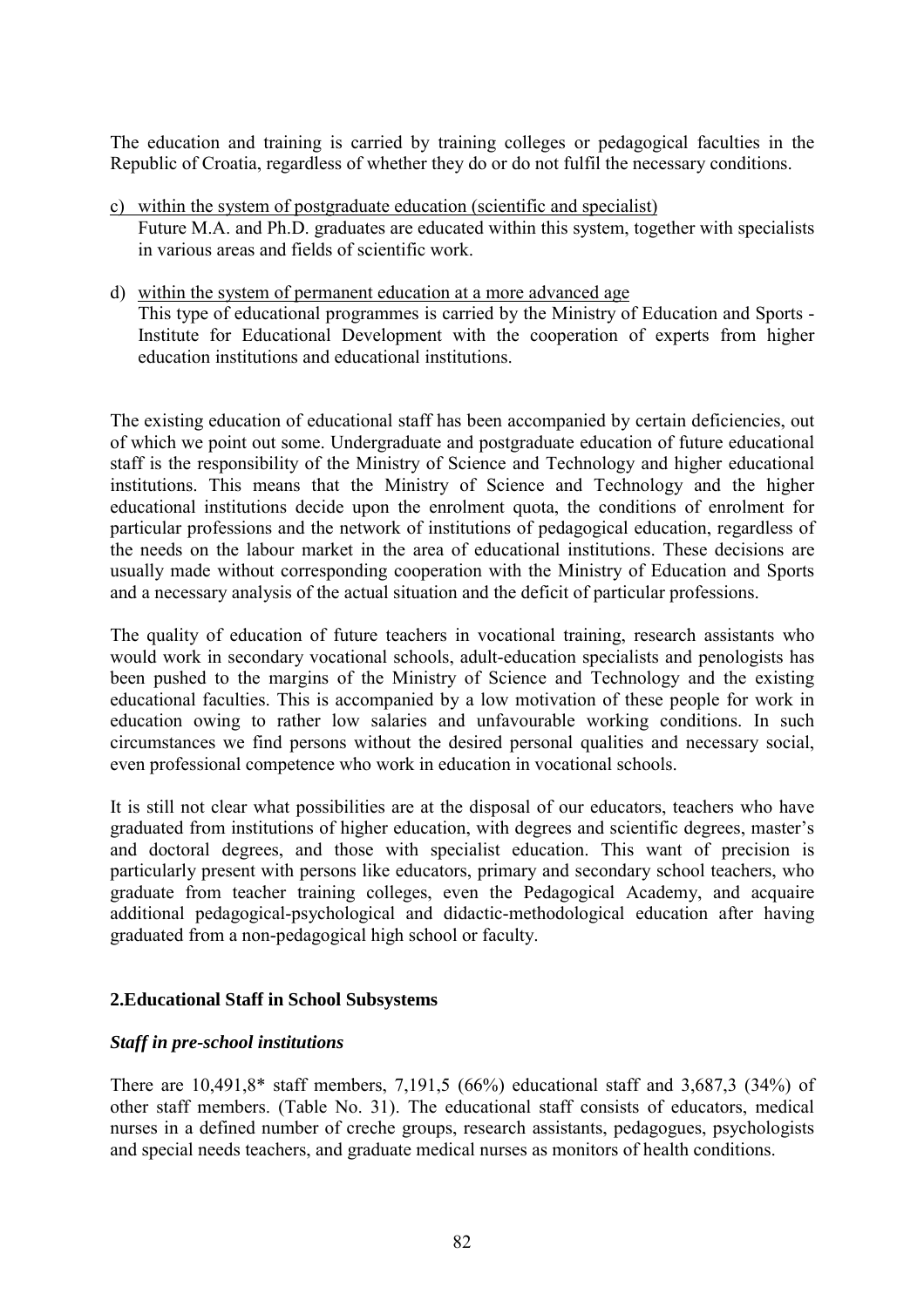#### Table No. 31 Data on staff in pre-school institutions (Data based on information from county offices, September 1999

| Σò.               | <b>COUNTY</b>           | Kindergarte<br>$\overline{\phantom{a}}$ | $\sigma$ f<br>No.<br>children | No. of staff | $\sigma$<br>per<br>Ratio<br>$_{\mbox{\scriptsize\rm kinf}}^{\mbox{\scriptsize\rm{start}}}$ | $\sigma$ f<br>childrem<br>$\mathop{\mathrm{per\,statf}}$<br>Ratio |
|-------------------|-------------------------|-----------------------------------------|-------------------------------|--------------|--------------------------------------------------------------------------------------------|-------------------------------------------------------------------|
| 1.                | ZAGREBAČKA              | 18                                      | 6764                          | 704          | 39,11                                                                                      | 9,61                                                              |
| $\overline{2}$ .  | KRAPINSKO-ZAGORSKA      | 18                                      | 2637                          | 166.5        | 9,25                                                                                       | 15,84                                                             |
| $\overline{3}$ .  | SISAČKO-MOSLAVAČKA      | 13                                      | 2739                          | 336,5        | 25,88                                                                                      | 8,14                                                              |
| $\overline{4}$ .  | <b>KARLOVAČKA</b>       | 6                                       | 1494                          | 188,5        | 31,42                                                                                      | 7,93                                                              |
| 5.                | <b>VARAŽDINSKA</b>      | 17                                      | 3189                          | 316,5        | 18,42                                                                                      | 10,08                                                             |
| 6.                | KOPRIVNIČKO-KRIŽEVAČKA  | 16                                      | 2457                          | 248          | 15,50                                                                                      | 9,91                                                              |
| 7.                | BJELOVARSKO-BILOGORSKA  | 11                                      | 2429                          | 221          | 20,09                                                                                      | 10,99                                                             |
| 8.                | PRIMORSKO-GORANSKA      | 28                                      | 6694                          | 791          | 28,25                                                                                      | 8,46                                                              |
| 9.                | LIČKO-SENJSKA           | $\overline{7}$                          | 1017                          | 58           | 8,29                                                                                       | 17,53                                                             |
| 10.               | VIROVITIČKO-PODRAVSKA   | 8                                       | 1359                          | 126          | 15,75                                                                                      | 9,99                                                              |
| 11.               | POŽEŠKO-SLAVONSKA       | 6                                       | 1190                          | 99           | 16,50                                                                                      | 12,02                                                             |
| 12.               | <b>BRODSKO-POSAVSKA</b> | 3                                       | 2867                          | 139          | 46,33                                                                                      | 20,63                                                             |
| 13.               | <b>ZADARSKA</b>         | 22                                      | 3199                          | 211,5        | 9,61                                                                                       | 15,13                                                             |
| 14.               | OSJEČKO-BARANJSKA       | 17                                      | 6595                          | 387          | 22,08                                                                                      | 17,04                                                             |
| $\overline{15}$ . | ŠIBENSKO-KNINSKA        | 8                                       | 3767                          | 216          | 27,00                                                                                      | 17,44                                                             |
| 16.               | VUKOVARSKO-SRIJEMSKA    | 13                                      | 1815                          | 200          | 15,38                                                                                      | 9,08                                                              |
| 17.               | SPLITSKO-DALMATINSKA    | 50                                      | 12717                         | 1358         | 27,16                                                                                      | 9,36                                                              |
| 18.               | <b>ISTARSKA</b>         | 42                                      | 5220                          | 789          | 18,79                                                                                      | 6,62                                                              |
| 19.               | DUBROVAČKO-NERETVANSKA  | 18                                      | 3585                          | 252          | 14,00                                                                                      | 10,26                                                             |
| 20.               | <b>MEĐIMURSKA</b>       | 22                                      | 2719                          | 403,8        | 18,35                                                                                      | 6,73                                                              |
| 21.               | <b>CITY OF ZAGREB</b>   | 73                                      | 28476                         | 3667,5       | 50,24                                                                                      | 7,76                                                              |
|                   | <b>TOTAL</b>            | 416                                     | 102929                        | 10491,8      | 25,22                                                                                      | 9,81                                                              |

Kindergartens in the area of the city of Zagreb and other big town are mainly well equipped. The recent problem is a number of unqualified staff instead of the educators, whereas in smaller kindergartens there is a constant shortage of qualified staff. This is reflected on the quality of programme development in the work with children and in the cooperation with parents.

# *Teachers and research assistants in primary schools*

There is a total of 30,444 educational staff members employed in the educational work in primary schools. Out of this number there are 485 subcontractors (staff members on part-time contracts), while 29,959 are full-time staff members. Table No. 32 presents the structure of qualifications of primary school staff. Special schools for children with special needs have 618 teachers and research assistants. The teacher pupil ratio is 1 : 10.39.

**Table No. 32.** Number and qualification structure of educational staff in primary schools (Data from the Financial Administration Office for the year 1999/2000

| GRADUATES | <b>HIGHER ED.</b> | <b>SECONDARY</b><br>FΙ | Total  |
|-----------|-------------------|------------------------|--------|
| 10.808    | 17 277            | 2.250<br>ز رے ۔        | 30.444 |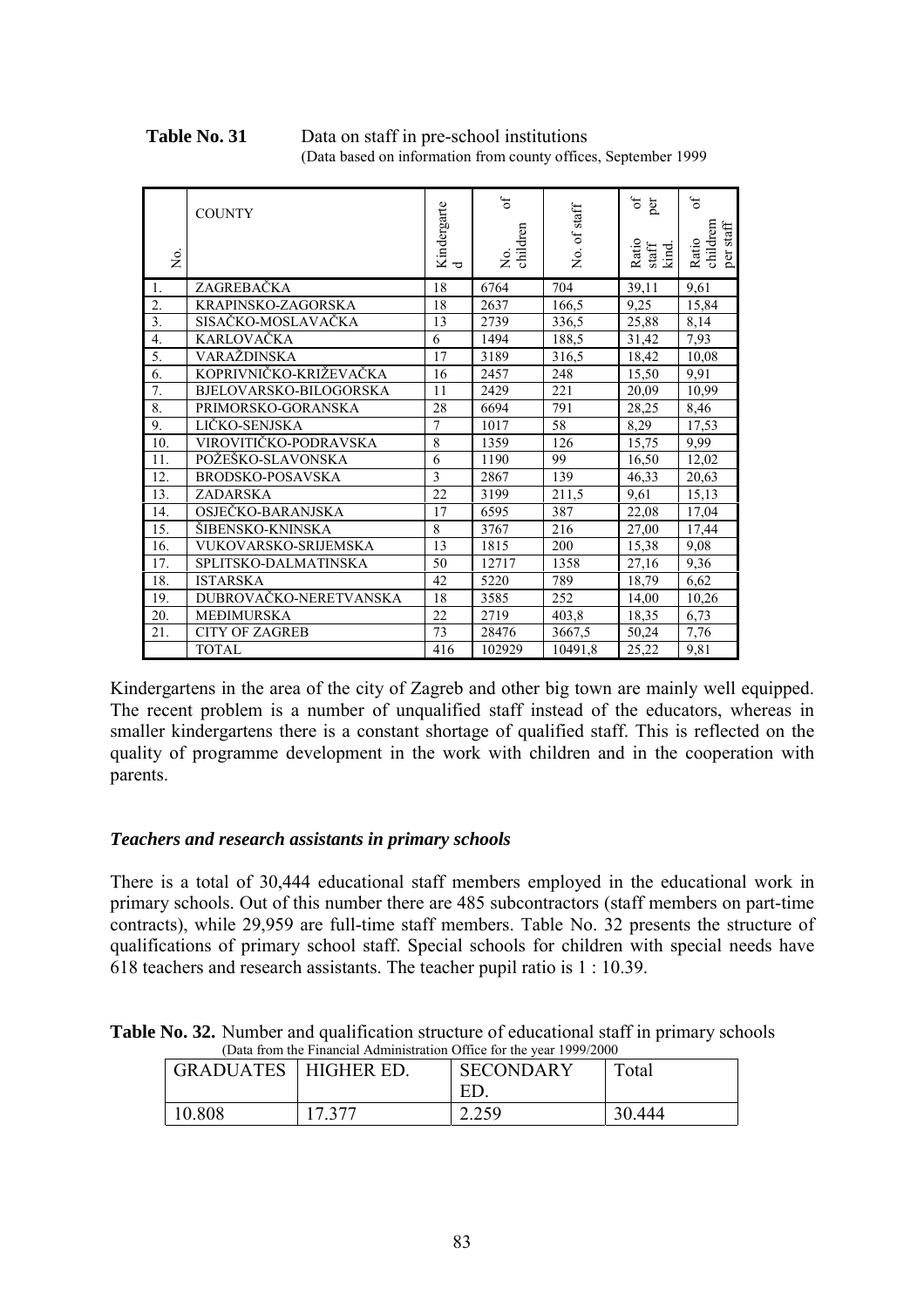The share of women in the teacher population is very high (78.99%), which points to the disturbing threat of feminization of the teaching profession (Table No.33). Considering qualifications, most of the teaching staff have higher qualifications (68.67%), to be followed by those that have degrees (25.02%), and finally there are some staff members with secondary qualifications  $(6.18\%)$ 

The average representation of unqualified teaching in primary schools in the Republic of Croatia is 5.11% (Table 33). The situation is better in lower grades with class teachers than in higher grades with subject teachers. The greatest share of representation of unqualified teachers is the one in foreign language teaching: German (22.11%), and English (16.39%), and also in teaching music (12.20%) and visual arts (10.74%). In the case of seven subjects (French, Italian, Greek, Latin, biology, chemistry and physical training) the representation of unqualified teaching is less than the total average.

|                      | Employees     |               | Qualification |               |               |                     |
|----------------------|---------------|---------------|---------------|---------------|---------------|---------------------|
| Subject              |               | Out of this   |               |               |               | $\frac{0}{0}$<br>of |
|                      | Total pattern | women         | Graduates     | Higher ed.    | Secondary ed. | unqualified         |
|                      |               | $\frac{0}{0}$ | $\frac{0}{0}$ | $\frac{0}{0}$ | $\frac{0}{0}$ | staff               |
| Class teaching       | 9203,52       | 89,81%        | 7,81%         | 83,43%        | 8,56%         | 1,26%               |
| Croatian language    | 1996,25       | 88,48%        | 45,35%        | 51,22%        | 2,64%         | 7,15%               |
| Visual arts          | 576,38        | 64,85%        | 43,03%        | 51,80%        | 5,67%         | 10,74%              |
| Music                | 658,56        | 69,19%        | 38,18%        | 46,84%        | 14,87%        | 12,20%              |
| English              | 1139,50       | 90,71%        | 47,34%        | 43,15%        | 8,49%         | 16,39%              |
| German language      | 463,14        | 84,82%        | 33,14%        | 55,34%        | 10,52%        | 22,11%              |
| French language      | 28,10         | 89,32%        | 76,87%        | 19,57%        | $0.00\%$      | $0.00\%$            |
| Italian language     | 63,65         | 91,44%        | 78,71%        | 12,96%        | 3,46%         | 3,46%               |
| Latin language       | 5,60          | 62,50%        | 80,36%        | 8.93%         | $0,00\%$      | $0.00\%$            |
| Greek language       | 1,90          | 100,00%       | 100,00%       | $0.00\%$      | $0.00\%$      | $0,00\%$            |
| Mathematics          | 1737,45       | 68,52%        | 24,32%        | 72,83%        | 2,88%         | 7,27%               |
| <b>Biology</b>       | 767,96        | 83,64%        | 34,51%        | 64,03%        | 0,94%         | 3,90%               |
| Chemistry            | 509,57        | 82,21%        | 36,86%        | 62,28%        | 0,33%         | 2,36%               |
| Physics              | 494,79        | 53,00%        | 23,68%        | 71,42%        | 3.91%         | $6,77\%$            |
| History              | 805,99        | 63,73%        | 42,88%        | 52,50%        | 3.51%         | 7,28%               |
| Geography            | 759,74        | 67,21%        | 39,93%        | 56,40%        | 3,00%         | 6,17%               |
| Technology           | 629,80        | 35,36%        | 37,08%        | 64,46%        | 3,48%         | 6,33%               |
| Health&phys.training | 941,05        | 29,56%        | 45,74%        | 54,94%        | 1,62%         | 2,43%               |
| <b>TOTAL</b>         | 20782,95      | 78,99%        | 25,02%        | 68,67%        | 6,18%         | 5,11%               |

| Table No. 33. | The structure of teaching staff in primary education in the Republic of                      |
|---------------|----------------------------------------------------------------------------------------------|
|               | Croatia regarding subject teaching                                                           |
|               | (Data derived from the table on Pr.Sch. OŠ/P-9, beginning of 1999/2000, a 82.53% data corpus |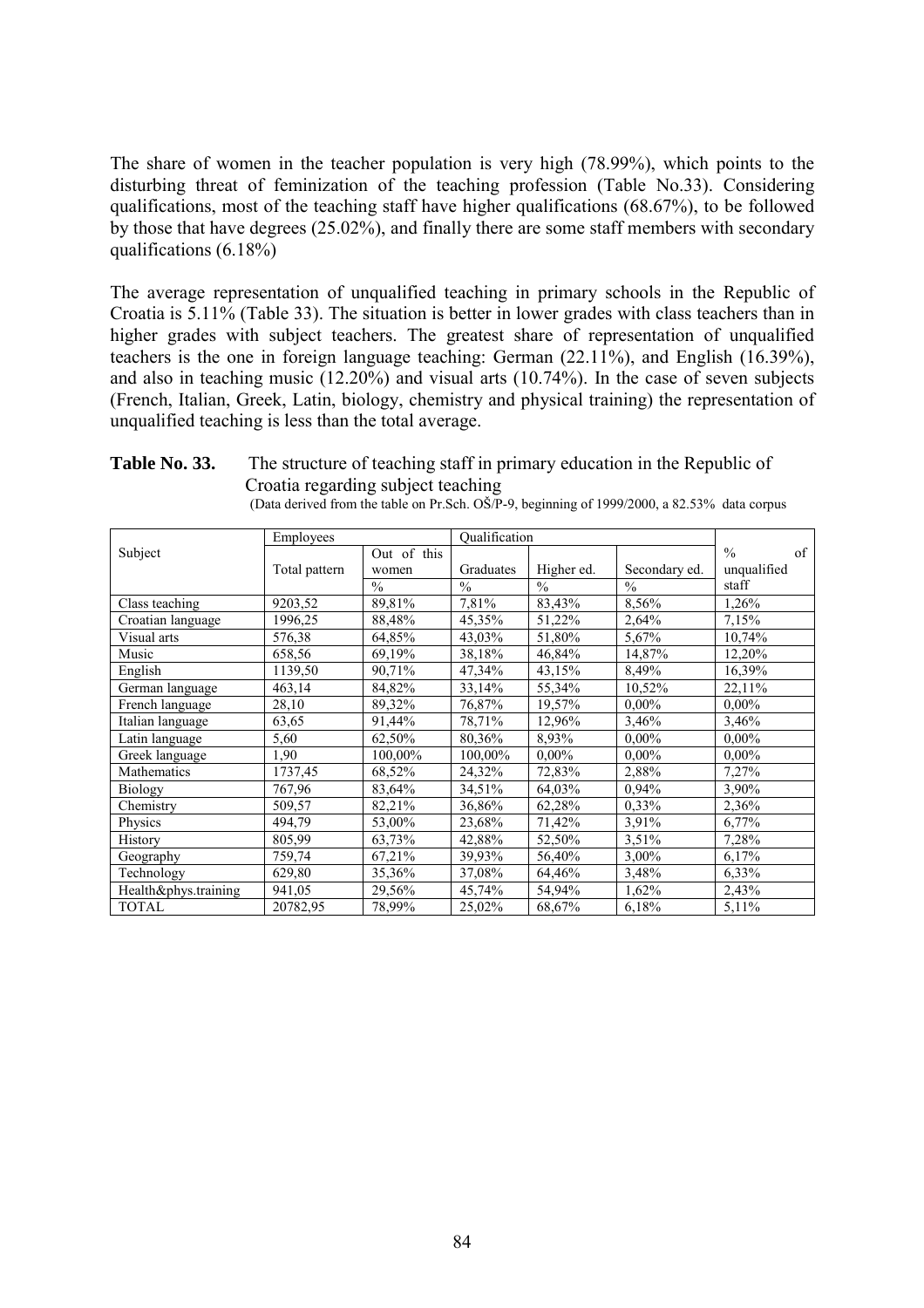### *Teachers in secondary schools and students' residential homes*

Education in gymnasiums, vocational schools and residential homes is carried by a total of 15,753 staff members. 210 of them are research assistants (pedagogues and psychologists), and 15,543 are teachers. Out of the total number, there are 1,261 staff members on part-time contracts, while 14,282 are full-time staff members. The structure of the staff qualifications in secondary schools is shown in Table No.34.

# **Table No. 34.** Number and qualification structure of educational staff in secondary schools and students' residential homes

| <b>ATE</b><br>GRADU | <b>HIGHER ED.</b> | <b>SECONDARY</b> | HIGH PROF.  | PROF. | Total                 |
|---------------------|-------------------|------------------|-------------|-------|-----------------------|
|                     |                   | ED.              | ALIF<br>ЭU. | UALIF |                       |
| 13.276              | 1.254             | 821              | 291         | 1 1 1 | 752<br>ں ر<br>1 J . I |

(Data from the Financial Administration Office for the year 1999/2000)

The teaching in secondary schools is mostly performed by competent teachers, evident from the data from the beginning of the academic year 1999/2000: there was only 3.16% of the teaching carried by unqualified teachers (Table No. 35). The greatest share of representation of unqualified teachers in general education is the one in teaching German (13.36%), Latin (12.49%), English (11.39%) and Greek (10.61%). Other subjects have a representation of unqualified teaching below 10%.

| Teachers in secondary schools | Table No. 35. |  |  |  |
|-------------------------------|---------------|--|--|--|
|-------------------------------|---------------|--|--|--|

<sup>(</sup>Based on the pattern from Table 14, Mainstream secondary schools, data from the beginning of the academic year 1999/2000. The analysis was made without data on larger, more representative schools, and on the basis of data received by November 19, 1999

|                         | ANNUAL NUMBER OF HOURS PER SUBJECT |                   |                  |
|-------------------------|------------------------------------|-------------------|------------------|
| <b>SUBJECT</b>          | <b>UKUPNO SATI</b>                 | Taught by         | % of unqualified |
|                         |                                    | unqualified staff | teaching         |
| <b>Biology</b>          | 152346                             | 2132              | 1,40%            |
| English language        | 454779                             | 51784             | 11,39%           |
| Ethics (and culture)    | 71995                              | 1001              | 1,39%            |
| Philosophy              | 22173                              | 838               | 3,78%            |
| Physics                 | 189931                             | 4101              | 2,16%            |
| French language         | 24612                              | 281               | 1,14%            |
| Music                   | 44684                              | 2603              | 5,83%            |
| Greek language          | 6485                               | 688               | 10,61%           |
| Croatian language       | 639739                             | 11264             | 1,76%            |
| Informatics(Accounting) | 214161                             | 9869              | 4,61%            |
| Chemistry               | 160945                             | 827               | 0,51%            |
| Latin language          | 67651                              | 8452              | 12,49%           |
| Visual arts             | 47595                              | 1345              | 2,83%            |
| Logics                  | 11961                              | 350               | 2,93%            |
| Mathematics             | 523558                             | 18268             | 3,49%            |
| German language         | 266380                             | 35598             | 13,36%           |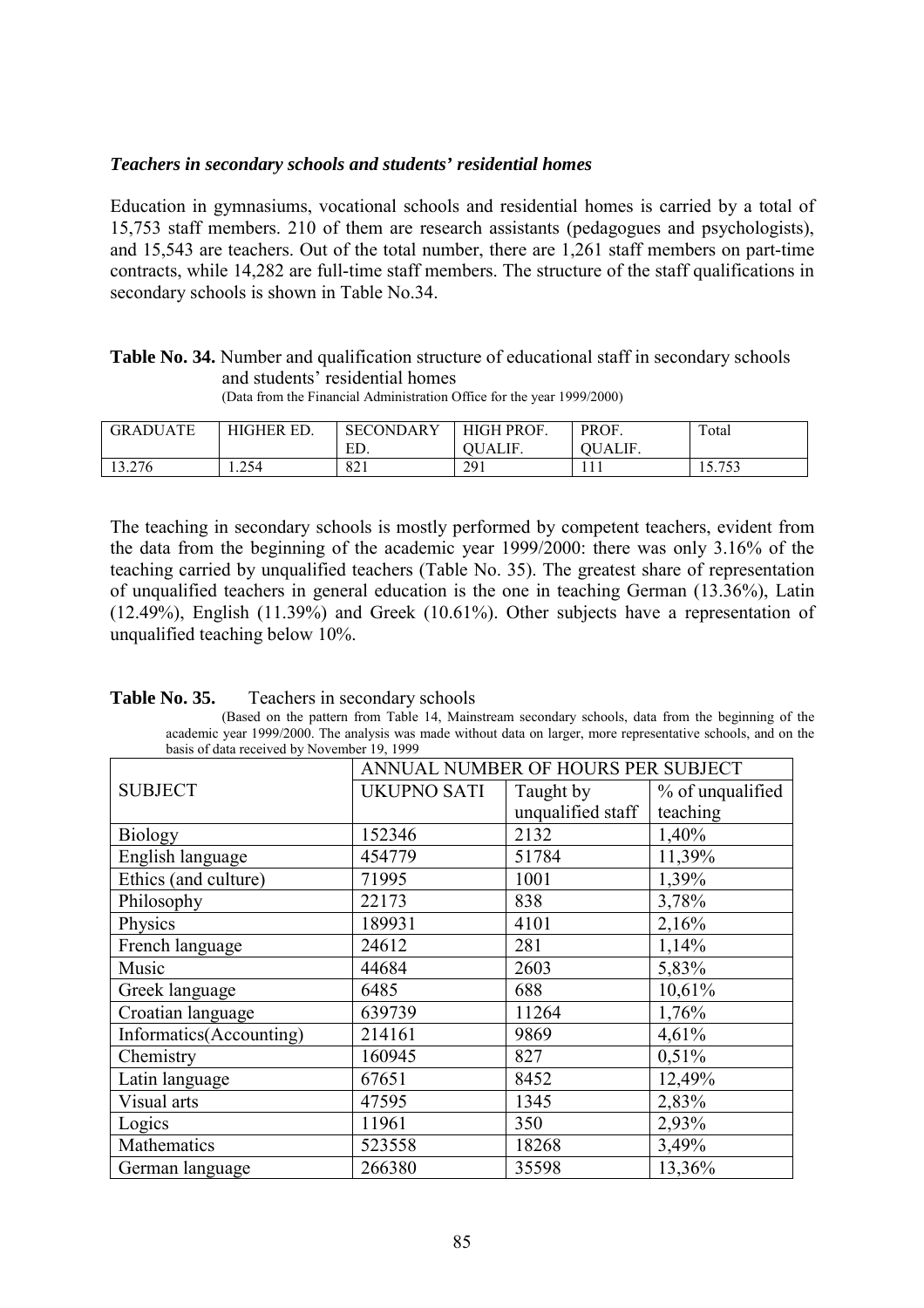| Other languages                | 12187   | 1038   | 8,52% |
|--------------------------------|---------|--------|-------|
| Other subjects                 | 91162   | 439    | 0,48% |
| Politics and economy           | 77412   | 537    | 0,69% |
| History                        | 238353  | 5843   | 2,45% |
| Practical skills               | 1194514 | 8574   | 0,72% |
| Psychology                     | 37484   | 3155   | 8,42% |
| Sociology                      | 23519   | 980    | 4,17% |
| Professional-theoretical subj. | 1610594 | 40211  | 2,50% |
| Italian language               | 65878   | 1338   | 2,03% |
| Physical training $&$ health   | 367858  | 2101   | 0,57% |
| Religious education            | 163927  | 3509   | 2,14% |
| Geography                      | 202963  | 3902   | 1,92% |
| <b>TOTAL</b>                   | 6984844 | 221025 | 3,16% |

The vocational subject teaching in vocational schools is carried by about 6,200 teachers, practical teachers and assistants. Among this number there are 4,000 teachers of vocationaltheoretical subjects, about 1,800 teachers are engaged in practical workshop activities and part of the laboratory practice, and 400 assistants participate in practical skills teaching and laboratory practice.

Part of the teaching of vocational subjects is performed by teachers without the required qualification, due to difficulties of engaging appropriate teaching staff. (Table No.36).\* Most of these teach in the fields of economy (77), mechanical engineering (63) and electrotechnical engineering (59).

The number of teachers without required qualifications in vocational education stresses the difficulties in engaging professional staff in secondary schools. There is also a great fluctuation of professional staff that can be seen on the basis of pedagogical inspections and the professional pedagogical monitoring of both schools and teachers.

|                | (Data from the record of the Education Administration) |          |     |                          |                |  |
|----------------|--------------------------------------------------------|----------|-----|--------------------------|----------------|--|
| N <sub>0</sub> | <b>Educational field</b>                               | No. of   | No. | <b>Educational field</b> | No. of         |  |
|                |                                                        | teachers |     |                          | teachers       |  |
| 01.            | Mechanical                                             | 63       | 15. | Marine, river and port   |                |  |
|                | engineering                                            |          |     | transport                |                |  |
| 02.            | Shipbuilding                                           |          | 16. | Postal                   |                |  |
|                | engineering                                            |          |     | communications           |                |  |
| 03.            | Electrotechnics                                        | 59       | 17. | Air transport            |                |  |
| 04.            | Geology, mining, oil                                   |          | 18. | Rail transport           |                |  |
| 05.            | Economy and trade                                      | 77       | 19. | Chemical technology      | 13             |  |
| 06.            | Catering and tourism                                   | 51       | 20. | Graphics                 | $\overline{2}$ |  |
| 07.            | Agriculture                                            | 4        | 21. | Textile                  | 27             |  |
| 08.            | Food processing                                        |          | 22. | Leather processing       | $\overline{2}$ |  |
| 09.            | Veterinary                                             |          | 23. | Health                   | 16             |  |
| 10.            | Forestry                                               | 7        | 24. | Personal services        | 9              |  |

| Table No. 36. | Teachers of professional subjects - carried by unqualified teaching staff at |
|---------------|------------------------------------------------------------------------------|
|               | the end of the academic year 1997/198.                                       |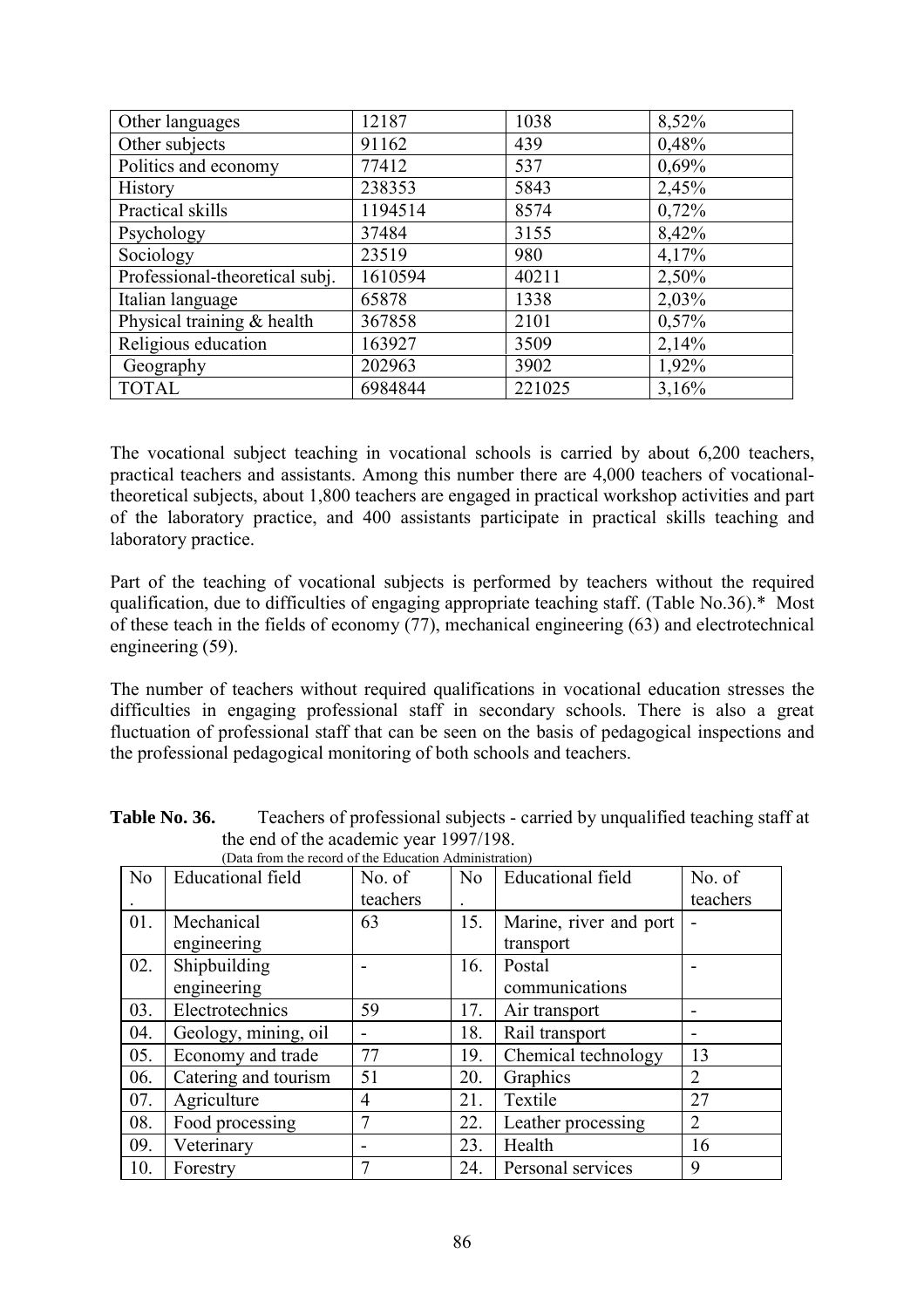| 11. | Wood processing        | 19 | 25. | Other services       |     |
|-----|------------------------|----|-----|----------------------|-----|
| 12. | Civil engineering,     | 18 | 26. | Optics and glass     |     |
|     | surveying and          |    |     | processing           |     |
|     | construction materials |    |     |                      |     |
| 13. | Road transport         |    | 27. | Internal affairs and |     |
|     |                        |    |     | protection           |     |
| 14. | Domestic transport     |    |     |                      |     |
|     |                        |    |     | Total                | 377 |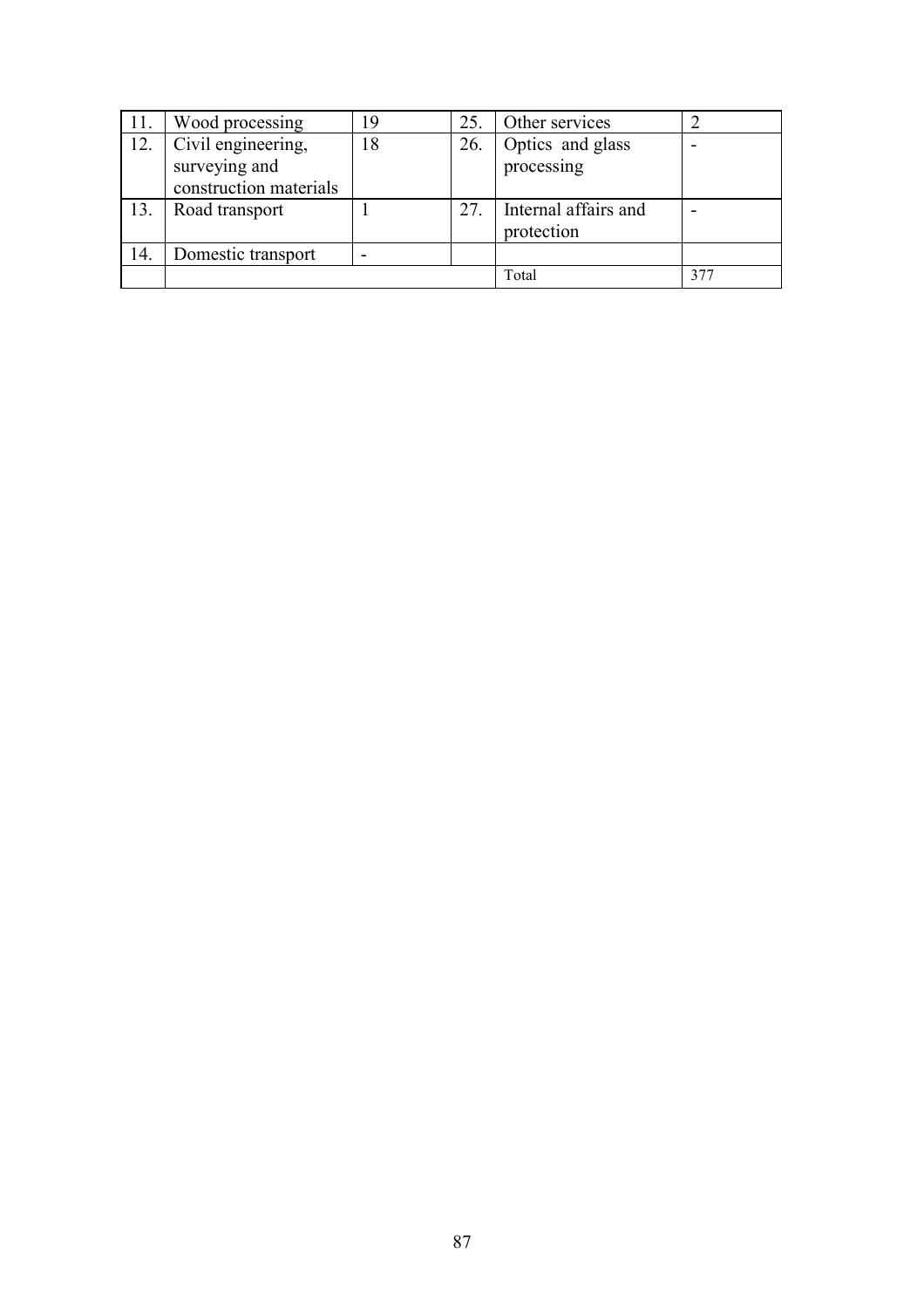In the majority of professions schools are faced with many difficulties in employing highly qualified teachers, even research assistants, basically because of the low salaries, but also due to the working conditions (equipment of schools, possibilities of following developmental trends in the profession), and also the treatment of those with more working experience (nonsystematic introduction to teaching, acquiring additional pedagogical-psychological education by passing four exams, passing master certification exams, non-acknowledgment of many years of service in getting benefits in the educational work).

The educational programme in residential homes is performed by educators (subject teachers), pedagogues and psychologists (all together 301). Medical nurses look after the health and improvement of health, quality of nutrition and hygiene of the premises (all together 24). Despite the fact that the current Regulations allow residential homes to have a research assistant - pedagogue, most residential homes do not have a full-time pedagogue, so the pedagogical management and development is performed by the principal.

The number of educators in residential homes, regulated according to outdated and inadequate criteria, is insufficient. As a matter of fact, the programme of a residential home is a roundthe-clock one, including Saturdays, Sundays and holidays, which is not taken into consideration. The night-shift staff, (mostly of lower qualification) who look after the students during the night, pose a special problem because this is in contrast with the regulations that demand students can be taken care of exclusively by educators with higher qualification. The existing educators in the majority of residential homes carry the programme, if necessary even in the night shift, on Sundays and during the holidays. All these are the indisponsable needs of the programme, and it is necessary to take account of the specific needs of the adolescents that demand a constant professional support and monitoring, particularly in the late evening hours.

# *Teachers in arts education*

There are some 1,200 teachers in music schools. In music schools at primary level there is still a shortage of teachers (particularly those that teach instrument playing, due to a rather narrow specialization of music teachers). Currently there is 20% of teaching how to play different instruments performed by teachers not qualified for this job. This is, at the same time, the main hindrance to a more favourable spread of the music school network.

The secondary school music education particularly suffers from a shortage teacher of theoretical subjects, so many of these are taught by unqualified or insufficiently qualified staff.

# **3. Introduction of Trainees Into the Educational Process**

The introduction of trainees into the educational process and the passing of state certification exams for teachers and research assistants in primary schools is regulated by the Education Act for Primary Schools (NN, No. 59/90), with exams being set since May 1992. Training and sitting for exams for secondary school teachers is based on the Education Act for Secondary Schools (NN, No. 19/92), with exams being set since October 1996. Training and sitting for certification exams for educators and research assistants in kindergartens is based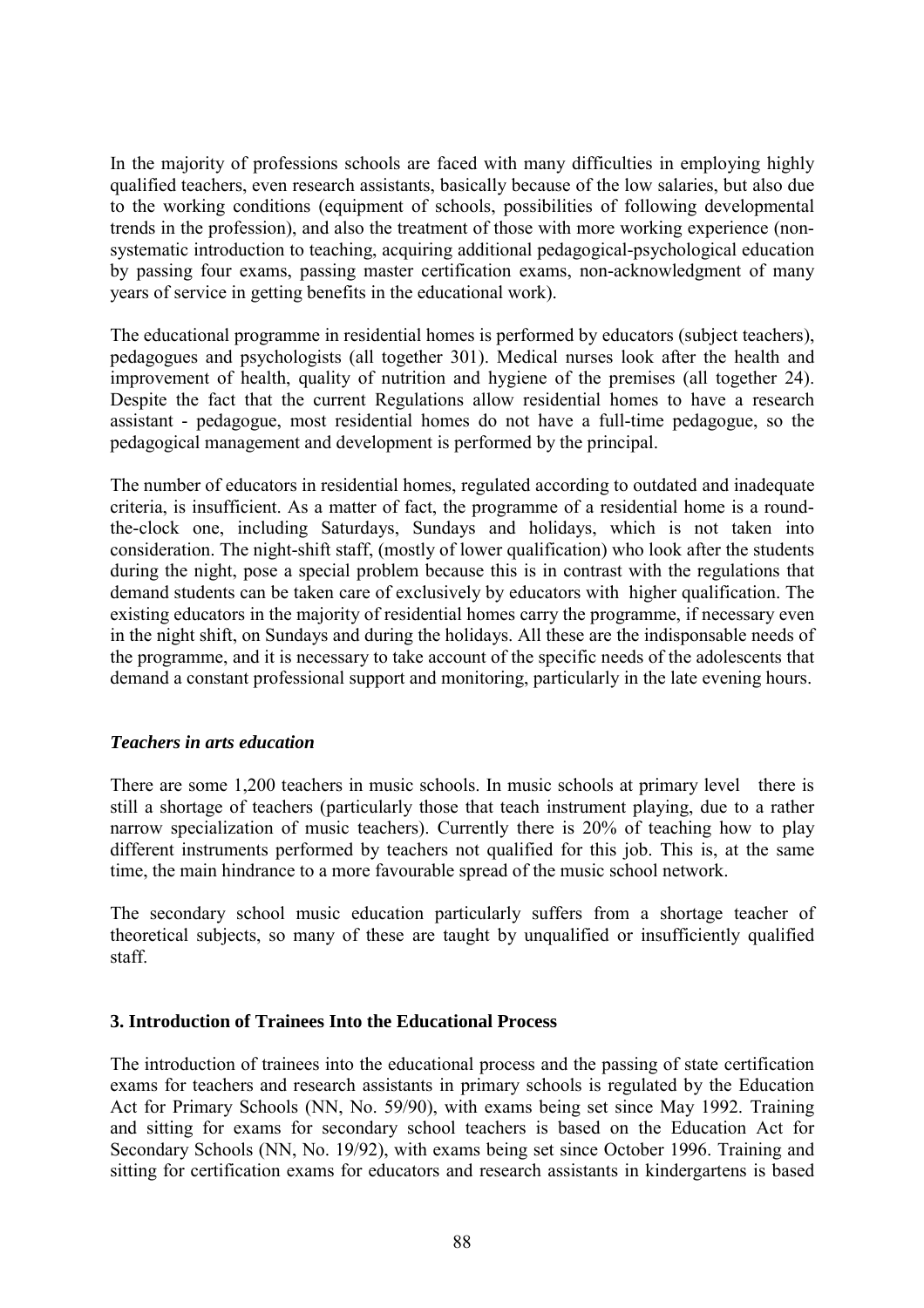on the Education Act for Pre-school Education (NN, No. 10/97). In order to achieve a higher quality of certification exams, Regulations and Rules of Procedures for primary and secondary schools were passed in 1995, and in 1997 for pre-school education. Organized training for trainees in pre-school education has been organized since 1998, and in the year 2000 first state exams for trainees in this area of education will take place.

In the course of teacher training, principals of educational institutions, research assistants and more experienced mentors help the trainee in the acquisition of the training programme. The state exams are carried out by examination boards consisting of 5 members. Owing to the great numbers of participants on these examination boards (59 for primary school education, 151 for secondary education), there are many problems present in the organization and coordination.

| Year  | Primary schools | Secondary |       |
|-------|-----------------|-----------|-------|
|       |                 | schools   | Total |
| 1992. | 219             |           | 219   |
| 1993. | 709             |           | 709   |
| 1994. | 981             |           | 981   |
| 1995. | 777             |           | 777   |
| 1996. | 724             |           | 724   |
| 1997. | 543             | 266       | 809   |
| 1998. | 746             | 357       | 1103  |
| 1999. | 880             | 407       | 1287  |
| Total | 5580            | 1030      | 6610  |

**Table No. 37.** Survey of the number of state exams from 1992 to 1999 (Data from the computer records of the Institute of Educational Development)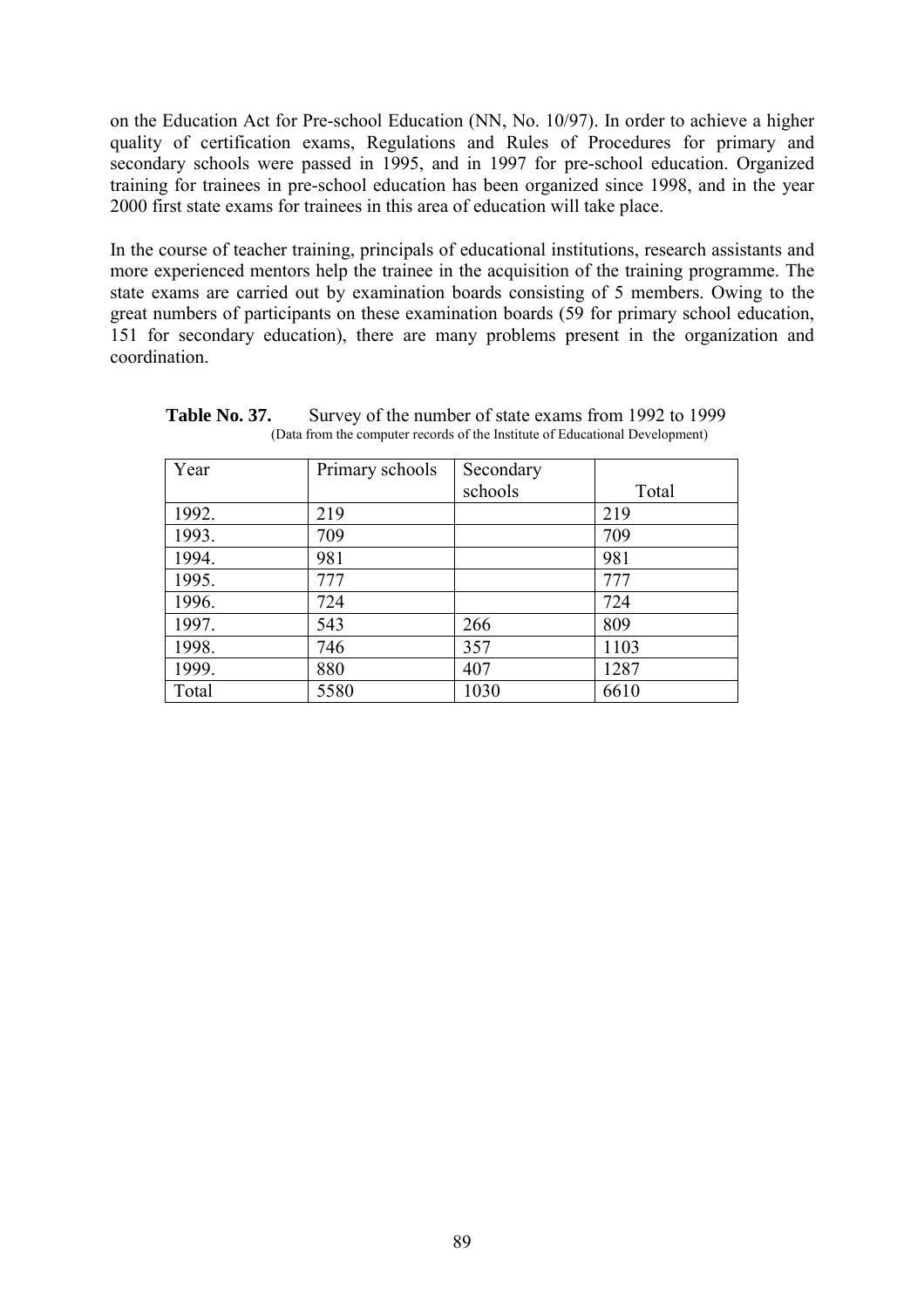In the carrying out of exams the following issues were noticed:

- The appointed advisory boards for the introduction of trainees into the teaching profession in educational institutions are not always active enough in helping the trainee.

- In secondary schools, particularly in vocational schools, there is a large number of teaching staff lacking the necessary pedagogical and methodological competence. Pedagogical colleges and faculties used to organize additional pedagogical-psychological education for certain profiles, but without the methodological programme. This drawback of the additional pedagogical-psychological has now been removed.

- The Institute for Educational Development is carrying out permanent professional training of trainees of all profiles in order to offer the necessary systematic professional support and assessment of the training programme. More attention should be paid in future to the training of trainees in particular professional areas (meetings on local community levels). This is where support is expected from the newly appointed mentors and counsellors.

# **4. In-Service Teacher Training**

In-service teacher training within the educational system is based upon the acts of law for each of the subsystems, i.e., it is compulsory for all members of the educational staff (educators, teachers, research assistants, principals) and is carried out at three basic levels: - at the personal level as an individual training programme

- at the level of educational institutions as a common programme for the same or different profiles, which is taken care of by the professional developmental section of the institution - at the level of the Ministry of Education and Sports in the form of professional meetings organized by the Institute for Educational Development, and in collaboration with other institutions (faculties, associations and others) at home and abroad.

There is evidently a growing need of a personal choice of training, particularly in the field of various therapeutic schools (Gestalt, Transactional analysis, Reality Therapy, Psychodynamic School, and others), catering mostly for research assistants in kindergartens, primary and secondary schools and residential homes. This is the consequence of the war and post-war situation, when professionals of these profiles are those that can offer psychosocial support to children students, parents and educational staff members. Besides, professional staff members are getting more conscious of the necessity to "work upon themselves", i.e. the fact that there are great changes leading to more humane forms of educational institutions. Objectively speaking, it is necessary to continue professional training in the psychological area of education.

It is also evident that there is a need for the additional training of research assistants in areas of creativity of children and youth, as well as sports activities, and developmental education.

The Ministry of Education and Sports, Institute for Educational Development wishes to raise the quality of permanent training of educational staff members to a level adequate to its importance, so, in their annual programmes, they regulate and define criteria for the permanent and systematic professional knowledge acquisition, improvement of teaching, extracurricular activities and extracurricular professional work, introduction to current trends in the pedagogical and methodological sciences at home and abroad for the improvement of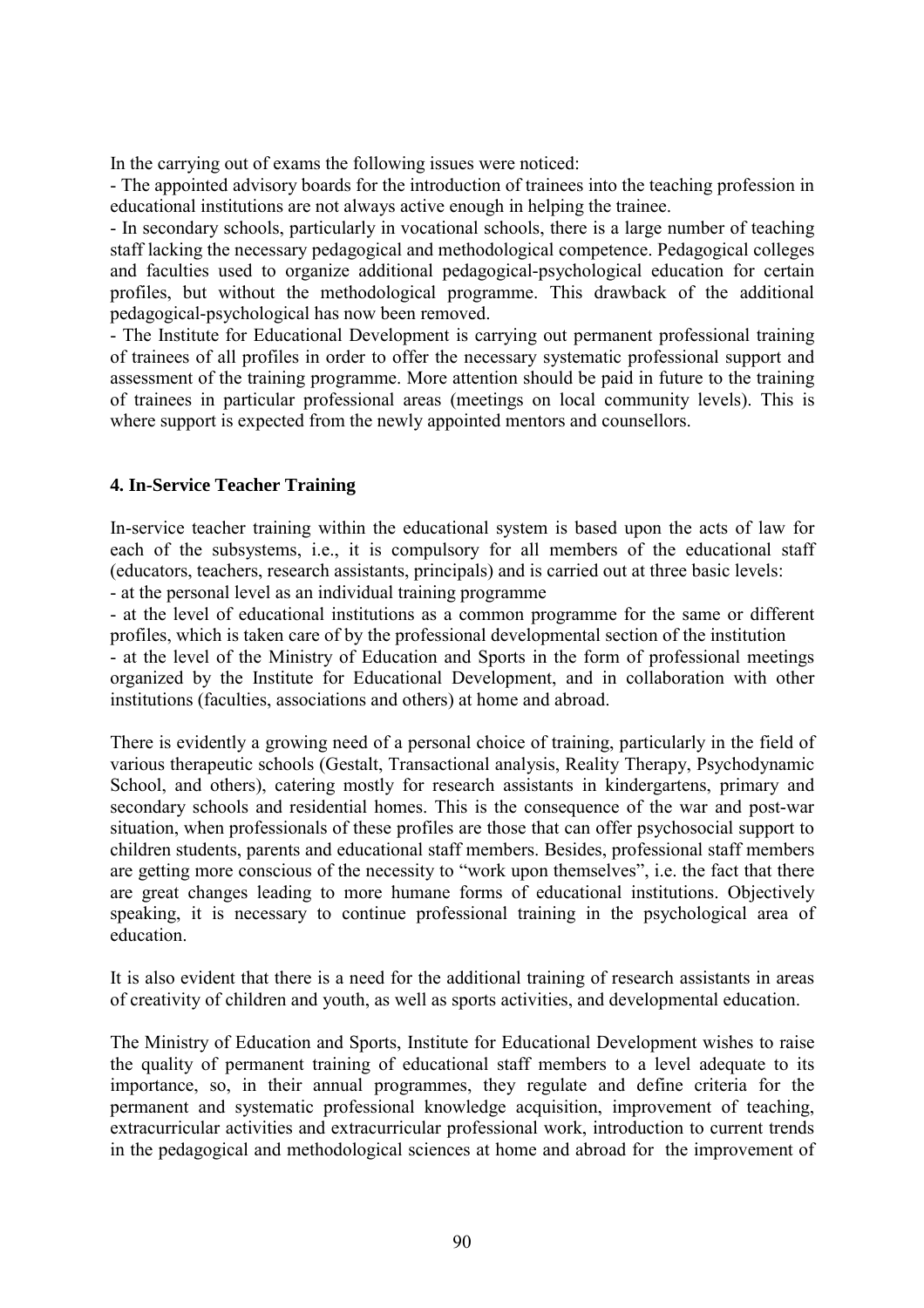the teaching process and development of the overall educational activity in Croatian education.

Given the current circumstances, in the course of the year 1999 there were more than 700 meetings organized at the county, inter-county, state and international levels. The above number of meetings does not include professional meetings of schools, inter-school, municipal and city level meetings. There are 35,000 participants annually from kindergartens, primary and secondary schools and residential homes. In the course of 1999 there were more than 800 lectures given by research assistants and more that 700 lectures given by the professional staff members of the Ministry. The professional meetings were organized for educational staff members of 37 different professions and vocations (according to subjects and areas).

The topics of professional training of research assistant pedagogues and psychologists and also principals in educational institutions were considered specially important. The areas covered were: psychological needs, communications and non-violent solution of conflicts, as well as pedagogical management for principals.

The Directory of Permanent and Professional Training of Teachers was published, and it includes a list of all professional meetings according to subjects and fields held in 1999, the place and time of meetings, content, names of lecturers and organizers and other data. Permanent assessment and reporting has also been introduced, and programmes for computer data processing and the use on the Internet sites of the Ministry were prepared.

The professional meetings were organized according to the type of participants within a profession, working experience, membership within a particular subsystem, type of school, programme content, type of work, duration, professional competence of the course leader and the holder of the particular topic.

The professional meetings were organized in collaboration with professional institutions and associations, humanities and science faculties, scientific and research institutes, companies and enterprises and international governmental and non-governmental institutions. A high quality international co-operation was achieved in the area of professional training (Goethe Institut, British Council, KulturKontakt Austria, UNICEF...).

The professional meetings were prepared by the counsellors and inspectors of the Institute for Educational Development in collaboration with great numbers of educators, teachers, research assistants and scientists from educational institutions, faculties and professional associations. Along with their full personal engagement, the lecturers and leaders of the professional meetings have put in their professional contribution to achieve the purpose and goal of professional training.

Participation in the training programme and the individual attainment of the participants in the course of training has a great impact on advancement in the professional career. This attainment is scored according to the Regulations applied in the professional promotion of educators and teachers in kindergartens, primary and secondary schools and students<sup>7</sup> residential homes. By permanent training, educational staff members acquire the professional and pedagogical know-how from topic areas and a wider knowledge that would support their personal development and education on the whole.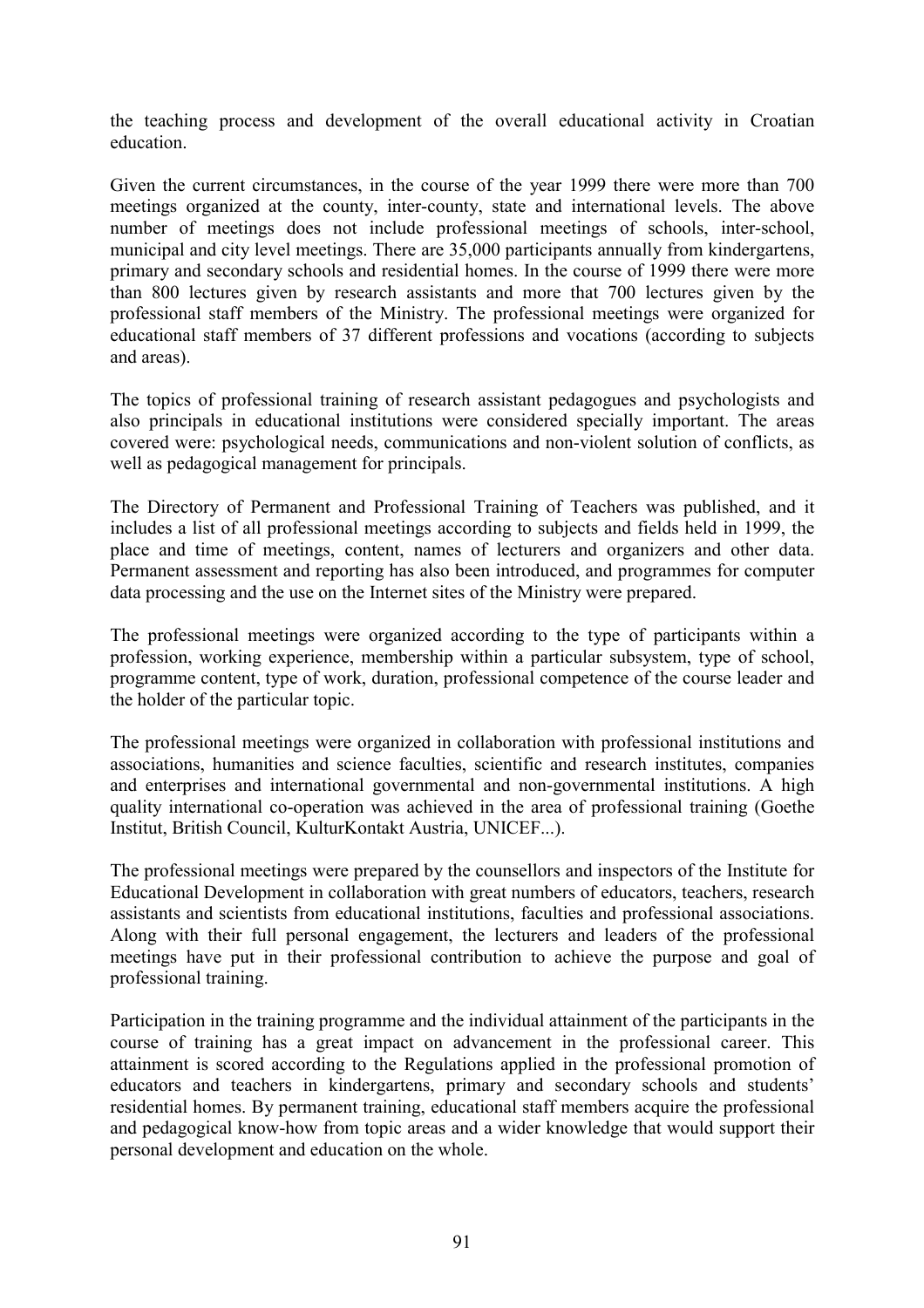In 1999, professional meetings for training of educational staff members were classified in the Directory of professional meetings, issued by the Institute for Educational Development, in 36 categories. Table No.38 shows the planned number of meetings for each category. The presented data make it evident that some professional areas are missing from the professional training programme. The data from the year 2000 show a certain improvement (Table No.39).

Difficulties in the carrying out of the permanent training programme of educational staff members are:

- financial difficulties that can be manifested in the organization of meetings (costs of lecturers and accompanying materials) and attendance (travel expenses and accommodation of participants)

- some professional areas have not been covered by professional training meetings, i.e. there is no existing network of meetings to cover professions, types and sorts of educational institutions

- insufficient usage of contemporary forms of work is still present, i.e. workshops and ability and skills training, together with an integral approach to the identification of needs and usage of a theoretical approach to professional training programmes.

| <b>Educational</b> field      | Planned        | (Data from the database in the "Directory of training") >> published by the mistitute of Educational Development<br><b>Educational</b> field | Planned        |
|-------------------------------|----------------|----------------------------------------------------------------------------------------------------------------------------------------------|----------------|
|                               | number of      |                                                                                                                                              | number of      |
|                               | meetings       |                                                                                                                                              | meetings       |
| Pre-school education          | 71             | Economics, administration,                                                                                                                   | 17             |
|                               |                | trade, catering                                                                                                                              |                |
| Class education               | 70             | Economy,                                                                                                                                     | 5              |
|                               |                | entrepreneurship                                                                                                                             |                |
| Croatian language             | 35             | Veterinary, health                                                                                                                           | $\overline{2}$ |
| English language              | 20             | Transport                                                                                                                                    | $\overline{5}$ |
| German language               | 3              | Mechanical engineering                                                                                                                       | 29             |
|                               |                | Shipbuilding engineering                                                                                                                     |                |
| Italian language              | $\overline{4}$ | Electrotechnics                                                                                                                              | 10             |
| Mathematics                   | 52             | Extracurricular activities                                                                                                                   | $\overline{4}$ |
| Physics                       | 24             | Children with special needs                                                                                                                  | 11             |
| Chemistry                     | 20             | Pedagogues, psychologists                                                                                                                    | 30             |
| <b>Biology</b>                | 12             | Research assistants                                                                                                                          | 14             |
| Geography                     | 18             | School librarians                                                                                                                            | 12             |
| History                       | 29             | Students' residential homes                                                                                                                  | 16             |
| Physical training&health      | 24             | Italian national minority                                                                                                                    | $\overline{7}$ |
| Technical culture             | 5              | Ecology, Globe programme                                                                                                                     | 14             |
| Music                         | 24             | Promotion                                                                                                                                    | $\overline{2}$ |
| Visual arts                   | $\overline{4}$ | State exams                                                                                                                                  | 10             |
| Informatics, accountancy      | 19             | Principals                                                                                                                                   | 9              |
| Sociology, ethics, philosophy | 3              | Education for human rights                                                                                                                   | $\overline{4}$ |
|                               |                | and democracy                                                                                                                                |                |

| <b>Table No. 38</b> | Survey of the number of planned professional meetings for the training of                                        |
|---------------------|------------------------------------------------------------------------------------------------------------------|
|                     | educational staff members in 1999.                                                                               |
|                     | (Data from the database in the "Directory of training '99" published by the Institute of Educational Development |

**Table No. 39** Survey of the number of planned professional meetings for the training of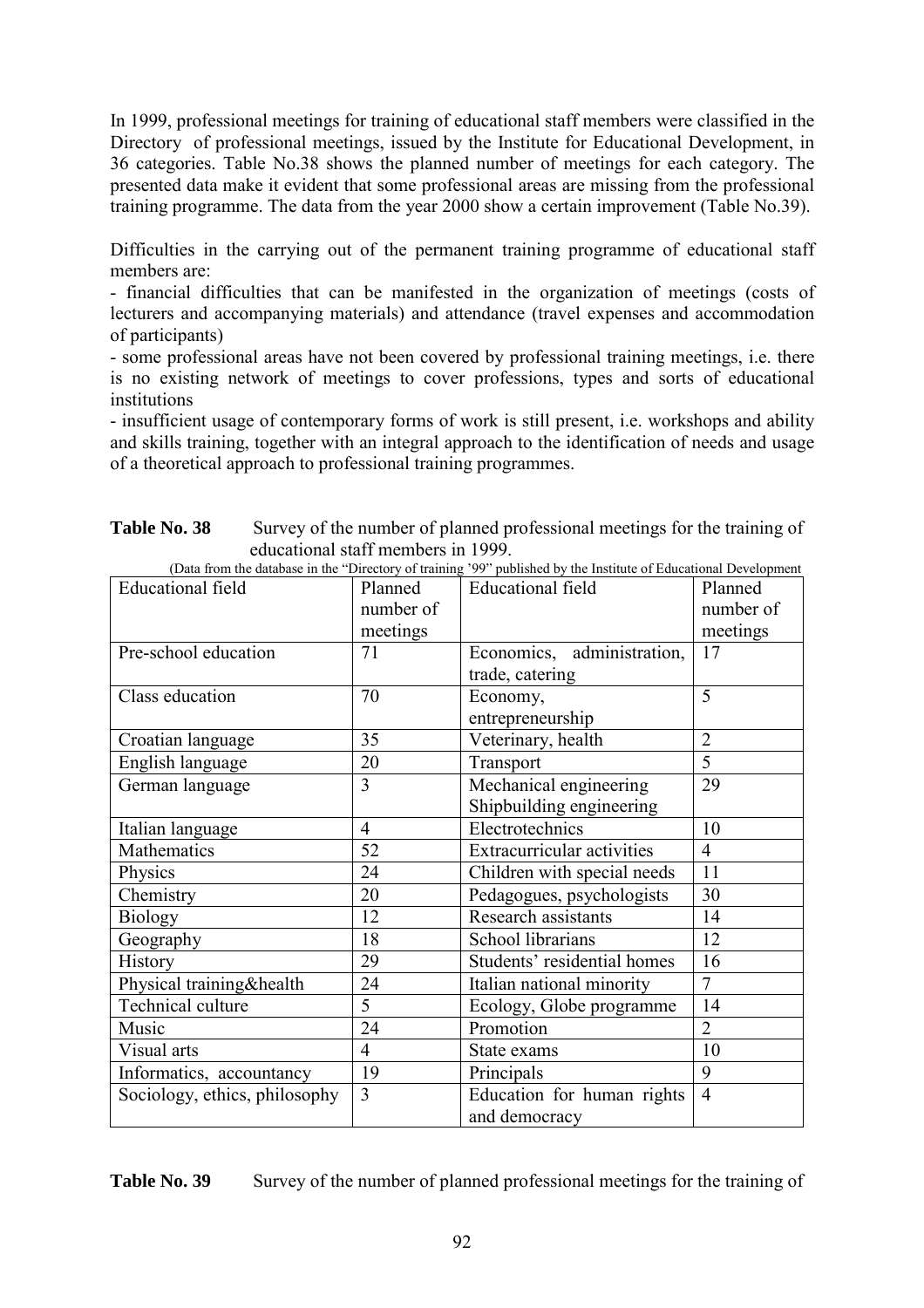educational staff members in the year 2000. (Data from the database in the "Directory of training '99" published by the Institute of Educational Development

| <b>Educational</b> field      | Planned<br>number of | <b>Educational</b> field                                                                      | Planned<br>number of |
|-------------------------------|----------------------|-----------------------------------------------------------------------------------------------|----------------------|
|                               | meetings             |                                                                                               | meetings             |
| Pre-school education          | 61                   | Religious education                                                                           | 15                   |
| Class education               | 91                   | Economics, administration,<br>trade, catering                                                 | 11                   |
|                               | 49                   | Economy                                                                                       | $\mathbf{1}$         |
| Croatian language             |                      |                                                                                               |                      |
| English language              | $\overline{25}$      | Veterinary, health                                                                            | $\overline{3}$       |
| German language               | 10                   | Catering, textile, graphics                                                                   | $\overline{5}$       |
| French language               | 1                    | Agriculture,<br>civil<br>engineering                                                          | $\overline{4}$       |
| Italian language              | 6                    | Transport                                                                                     | $\overline{9}$       |
| <b>Classical languages</b>    | $\overline{3}$       | Mechanical engineering<br>shipbuilding engineering,<br>electrotechnics,<br>wood<br>processing | 34                   |
| Mathematics                   | 38                   | Personal and other services                                                                   | 3                    |
|                               |                      | Adult education                                                                               | $\overline{3}$       |
| Physics                       | 27                   | Geology, mining, oil                                                                          | $\mathbf{1}$         |
| Chemistry                     | 16                   | <b>Extracurricular activities</b>                                                             | 10                   |
| <b>Biology</b>                | $\overline{19}$      | Children with special needs                                                                   | $\overline{15}$      |
| Geography                     | 30                   | Research<br>assistants,<br>pedagogues, psychologists,<br>school librarians                    | 47                   |
| History                       | 31                   | Residential homes                                                                             | 10                   |
| Physical training& health     | 39                   | Promotion                                                                                     | $\overline{7}$       |
| Technology                    | $\overline{5}$       | Trainees, state exams                                                                         | 10                   |
| Music                         | 14                   | Principals                                                                                    | 138                  |
| Visual arts                   | $\overline{9}$       | Other professional meetings                                                                   | 26                   |
| Informatics, accountancy      | 16                   | Projects                                                                                      | 11                   |
| Sociology, ethics, philosophy | $\overline{2}$       |                                                                                               |                      |

# **5. Promotion of Educational Staff**

The promotion of educational staff is defined by Regulations on Promotion of Primary and Secondary School Teachers from October 19, 1995, and Regulations on Ways and Conditions of Professional Promotion of Educators, Teachers, Research Assistants and Practical Teachers in Pre-school Institutions: they can be promoted to mentors and counsellors (the first Regulation was passed in 1993). Educational staff members are being promoted twice a year, on Sovereignty Day and in the wake of Christmas holidays.

Evaluation criteria were set for educators, teachers, instructors of catechism, and research assistants who, by their professional work, personal, pedagogical and methodological characteristics, achieve excellent results in teaching, extra-curricular activities and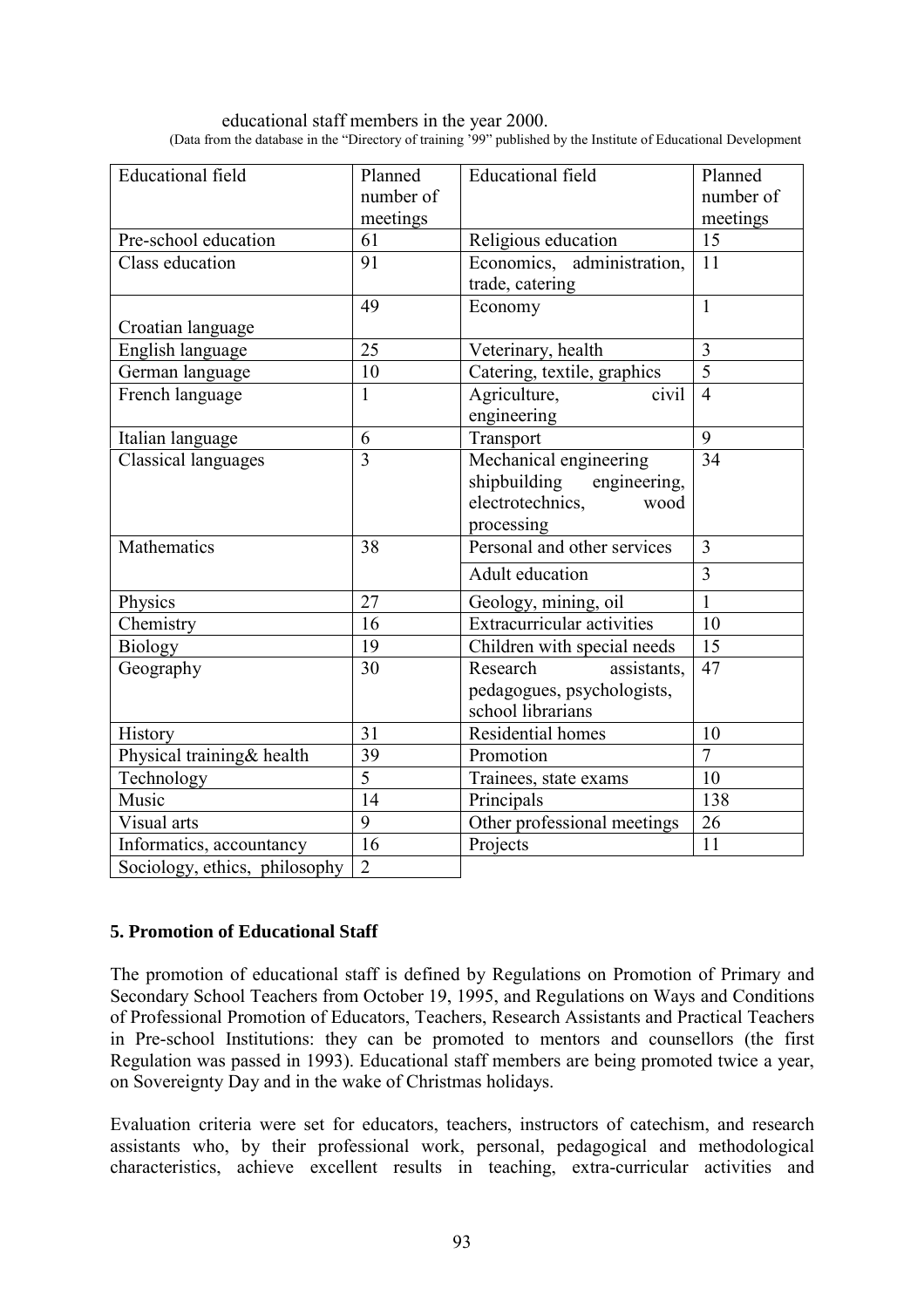extracurricular professional work and contribute to the educational process improvement, the development of the overall educational activity of the school and the Croatian education.

Promotion obliges the educators, teachers, instructors of catechism and research assistants to dedicate part of their working hours to the needs of the Ministry of Education and Sports, i.e. for jobs like professional-pedagogical monitoring, mentoring trainees, professional training and other jobs.

When proposing candidates for promotion, special attention has been paid to an adequate spread of promoted mentors and counsellors according to the needs of the profession and the number of staff members per profession. The choice of promoted teachers in counties was another important issue, in order to achieve a good spread of these according to the needs of counties and county regions.

1150 education staff members were promoted from 1993 to 1999. Educators from pre-school institutions have been promoted for the first time (Table No.40)

| Table No. 40 | Promoted educational staff members in the period between 1993 - 1999.                                    |
|--------------|----------------------------------------------------------------------------------------------------------|
|              | (Data derived from the database "Promotion of educational staff", Institute for Educational Development) |

| Type of school-<br>institution | educator/teacher<br>$\overline{\phantom{a}}$<br>mentor | educator/teacher<br>counsellor | research assistant<br>- mentor | research<br>assistant<br>$\overline{\phantom{0}}$<br>counsellor | <b>TOTAL</b> |
|--------------------------------|--------------------------------------------------------|--------------------------------|--------------------------------|-----------------------------------------------------------------|--------------|
| Kindergartens                  |                                                        |                                |                                |                                                                 | Ð            |
| Primary school                 | 408                                                    | 101                            | 22                             |                                                                 | 538          |
| Secondary                      | 396                                                    | 107                            | 25                             |                                                                 | 539          |
| schools                        |                                                        |                                |                                |                                                                 |              |
| of<br>Instructor               | 50                                                     |                                |                                |                                                                 | 58           |
| cathecism                      |                                                        |                                |                                |                                                                 |              |
| Total:                         | 863                                                    | 218                            | 49                             | 20                                                              | 1150         |

The proposers of promotion procedures of teachers complied with the basic criteria of teacher promotion set by the Regulations, and these are as follows: good results in working with children and students, extracurricular professional work and professional training. It was also taken into consideration whether the promoted teachers would be able to fulfil the demands of the Ministry of Education and Sports to be engaged in jobs like professional-pedagogical monitoring, mentoring trainees, professional training and development of the educational process on the whole.

The application of the Regulations on Promotion of Primary and Secondary School Teachers, and Regulations on Ways and Conditions of Professional Promotion of Educators, Teachers, Research Assistants in Pre-school Institutions has shown certain defects: there is a small number of promotional levels (only two) which does not allow a selective approach to awarding teachers, elements for the evaluation of professional qualities and the quality of work of a teacher with detailed criteria are insufficiently defined, obligations of promoted teachers was also left undefined, and there is an absence of financial support to the promotions.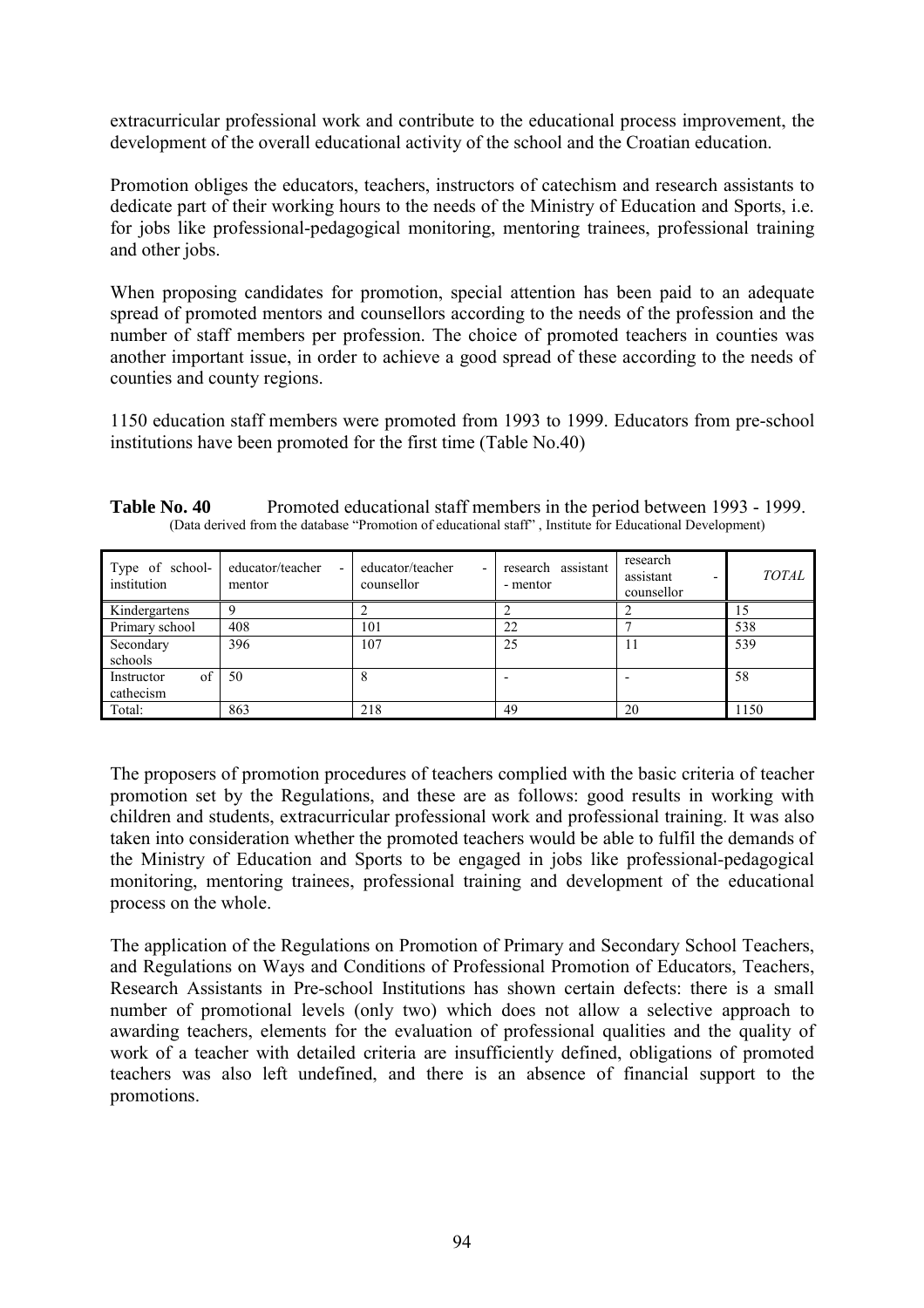# **X ADMINISTRATION, MANAGEMENT AND FINANCING**

# **1. Administration**

The purpose of administration in education is to ensure the carrying out of the decisions of the government and its ministries in the area of education which were passed in the Croatian Parliament. These decisions are put into operation through the state and local administrative bodies and the bodies of the educational institutions (administrative committees, school boards, etc). The role of these administrative bodies is defined by acts of law and operational regulations, and it all comes down to deciding about issues that come within the competence of the owner (strategy, finance, human resources, programmes, etc.).

By analysing educational documentation, system laws, operational regulations and the current situation in educational practice, the following concepts have come forward:

- Administration in Croatian education has always been greatly centralized. This becomes evident in the fact that all essential functions, like important decisions on the curriculum, investments into educational premises and equipment, employment and salaries of the educational staff, monitoring the working of schools, professional training of educational staff and the like, all these have always been run by the state.

- Administration is placed above the professional-pedagogical management. This can be seen in the organizational structure and the structure of the educational administrative bodies at the level of the Ministry of Education and Sports and also at the county and local levels. The educational bodies that look after the quantitative-administrative aspect of the working of schools are disproportionate in number and power compared to the bodies that look after the qualitative-pedagogical aspect.

- The overemphasis of administrative management, and the disregard for the professionalpedagogical management can be seen in the excess of normativism. There are too many legal regulations, and they are often changed or amended. This causes dissatisfaction in schools and lack of confidence in the competence of the higher-ranked institutions. Besides, this seems to give rise to a state of mind that satisfying legal regulations is more important than stimulating the creativity and didactic-methodological inventiveness of teachers.

# 2. **Management**

Management is an executive function of administration whose purpose it is to exploit, in a most rational way, human and material resources to the benefit of the institution and thus increase efficiency and the level of achievement of its activity. In education, like in all other activities, management includes four characteristic groups of jobs: planning, organization, control and evaluation. Management is dependent on the characteristics of the manager, his/her working style, personality, responsibility and professionalism. The operative managerial functions in education are put into operation at the levels of institutions kindergartens, schools, residential homes. The holder of these functions is the principal.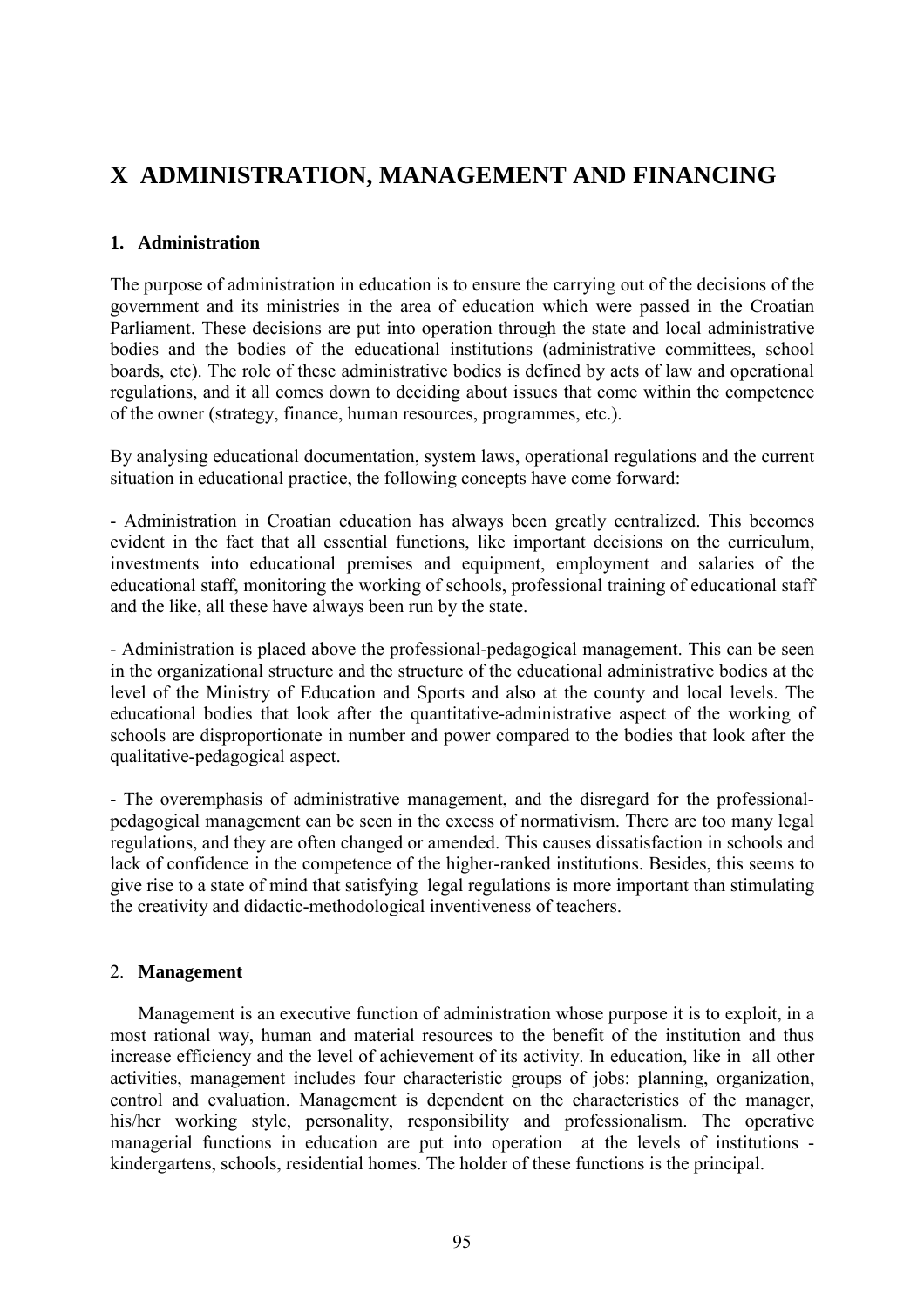The role of the principal of an educational institution is basically determined by system laws and operational educational regulations whose survey we present below:

- The scope of work of the principal is determined by the operational regulations and school acts, but they stress his/her administrative aspect and ignore the professional-pedagogical one.

- The criteria for the choice of principal also stress the compliance to the formal demands, while they only declaratively refer to the professional-pedagogical ones. Recently, the choice of principal has been carried out jointly by the administration of the Ministry and its professional departments (Institute for Educational Development), school boards and teachers' councils.

- The professional training of principals was insufficiently systematic in recent years, while the training content was predominantly directed toward the acquisition of information on legal regulations and their practical application.

- Such approach to the principals' professional training has had an impact on the overall attitude to professional training of the educational staff members in schools. The professionalpedagogical inferiority of a part of principals hindered the introduction of pedagogical innovations and the promotion of the educational process.

- After the establishment of the Institute for Educational Development, a programme of training for principals was drafted and partly put into operation in the whole educational system, with special emphasis on the psychological-pedagogical dimensions of management. The majority of principals, particularly in the pre-school and primary school systems, showed exceptional interest and need for new concepts and skills in the area of communications, nonviolent solution of conflicts, identification and acceptance of the needs of children, students and adults, team work in schools and the development of partnership relations with parents.

- Principals-beginners have been being treated as experienced principals and failed to receive adequate professional support in their work.

- The over-emphasized independence of principals in the solution of human resources in schools may often be misused.

- The participation of principals in teaching is rather strictly regulated and is based exclusively upon administrative criteria, while the professional-pedagogical criteria are not considered at all.

- The assessment of the principals' pedagogical role was in most cases disregarded. After the establishment of the Institute for Educational Development, a systematic assessment of the principals' work, and particularly his/her pedagogical role, has finally come into operation.

### *Some formal indicators of competence of primary school principals*

One of the possible ways to determine the professional competence of the principal, more formal than realistic, is to analyse his/her qualifications, profession and working experience. The following table shows such an analysis for the total number of 854 primary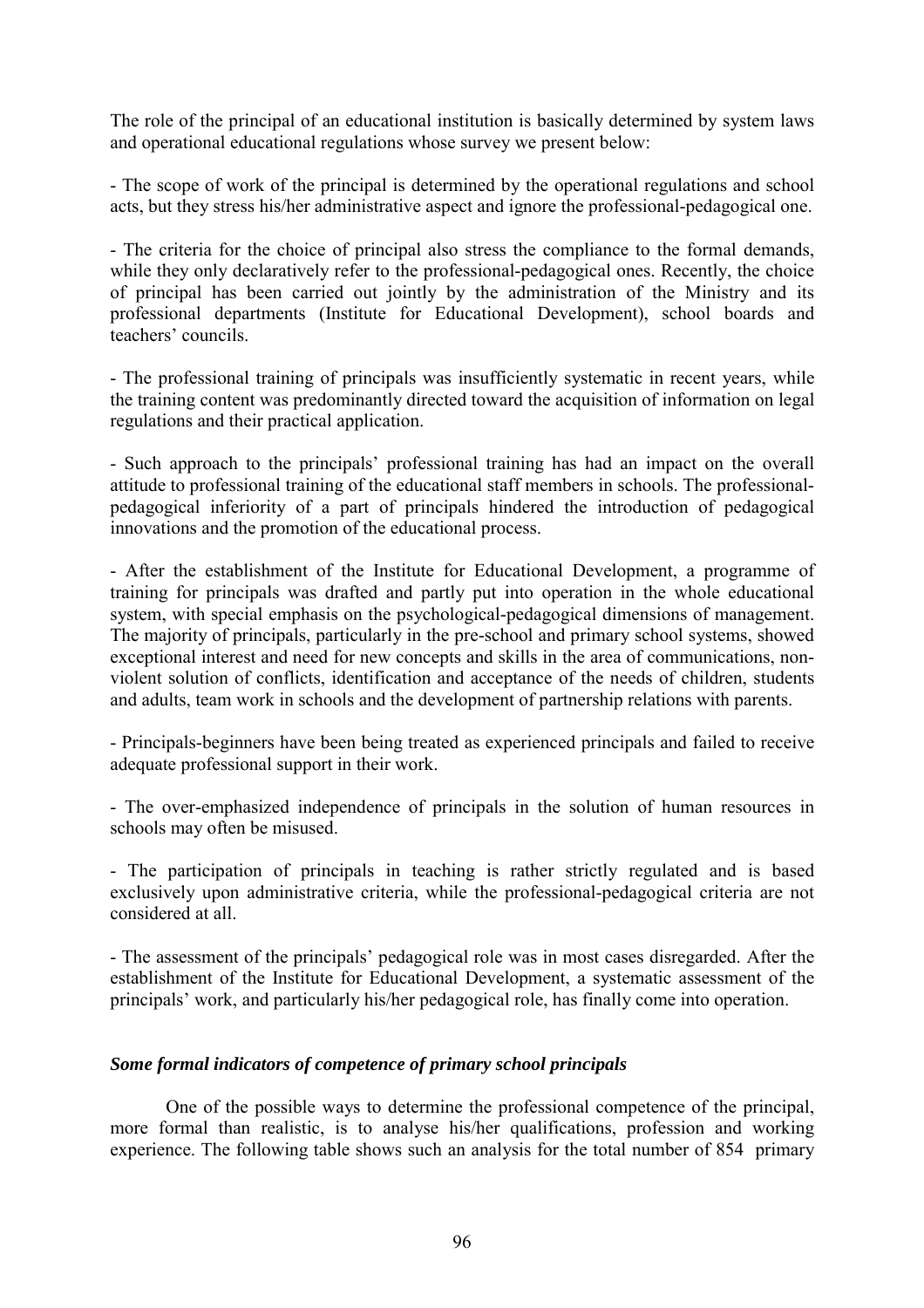school principals in Croatia. (The analyses data were taken from the database of the Ministry of Education and Sports of the Republic of Croatia for the year 1998).

**Table No. 41**

**Table No. 42**

| Type of qualification       | Number of principals | % principals |
|-----------------------------|----------------------|--------------|
| Secondary education         |                      |              |
| Higher education            | 432                  | 50,6         |
| Graduates                   | 401                  | 47.0         |
| Master's or doctoral degree |                      |              |
| Total                       | 854                  | 100,00       |

The results show that less than 1% principals have only secondary school qualification. These are teachers who have finished a teachers' college and were given permission by the legislation to work in primary schools. The other extreme are 1.5% principals with science degrees (masters' or doctoral). 50.6% principals have degrees from teacher training colleges. 47% principals have university degrees. This means that approximately one half of the principals have high and the other higher education degrees.

What are the professions of the principals? These data are classified in related groups of educational staff. The survey shows the range of the principals' professions:

| Maths/physics or technical ed. teacher       | 19.2%   |
|----------------------------------------------|---------|
| Teacher of Croatian or foreign language      | 15.8%   |
| Research assistant (pedagogue, psychologist, |         |
| special-education teacher, social worker)    | 12.9%   |
| Class teacher                                | 10.9%   |
| History/geography teacher                    | 7.6%    |
| Biology/chemistry teacher                    | $7.0\%$ |
| P.T/ health teacher                          | 6.4%    |
| Arts teacher (music, visual arts)            | 5.3%    |
| Others                                       | 14.9%   |

It can be concluded that the highest percentage of principals are those with natural science professions (mathematics, physics, chemistry, biology and technical science), 26.2%, which is 10% more than primary school teachers in the same group. There are 21.1% principals with professions from the humanities and arts field (Croatian language, foreign languages, visual arts and music),  $1\%$  more than in the teachers' population. There are  $12.9\%$  principals,  $10\%$ more than among the teachers, whose profession is grouped among the research assistants with pedagogical-psychological education. The highest disproportion between principals and teachers is in the group of class teachers: there are 35% class teachers and only 10% principals at this educational level. This group consists mainly of women, and this fact is another one to contribute to the inequality in the managerial posts.

The spread of principals on the basis of their working experience is as follows:

| 14916 1996 TZ       |                      |              |
|---------------------|----------------------|--------------|
| Working experience  | Number of principals | % principals |
| From 0 to 10 years  |                      |              |
| From 11 to 20 years |                      |              |
| From 21 to 30 years |                      |              |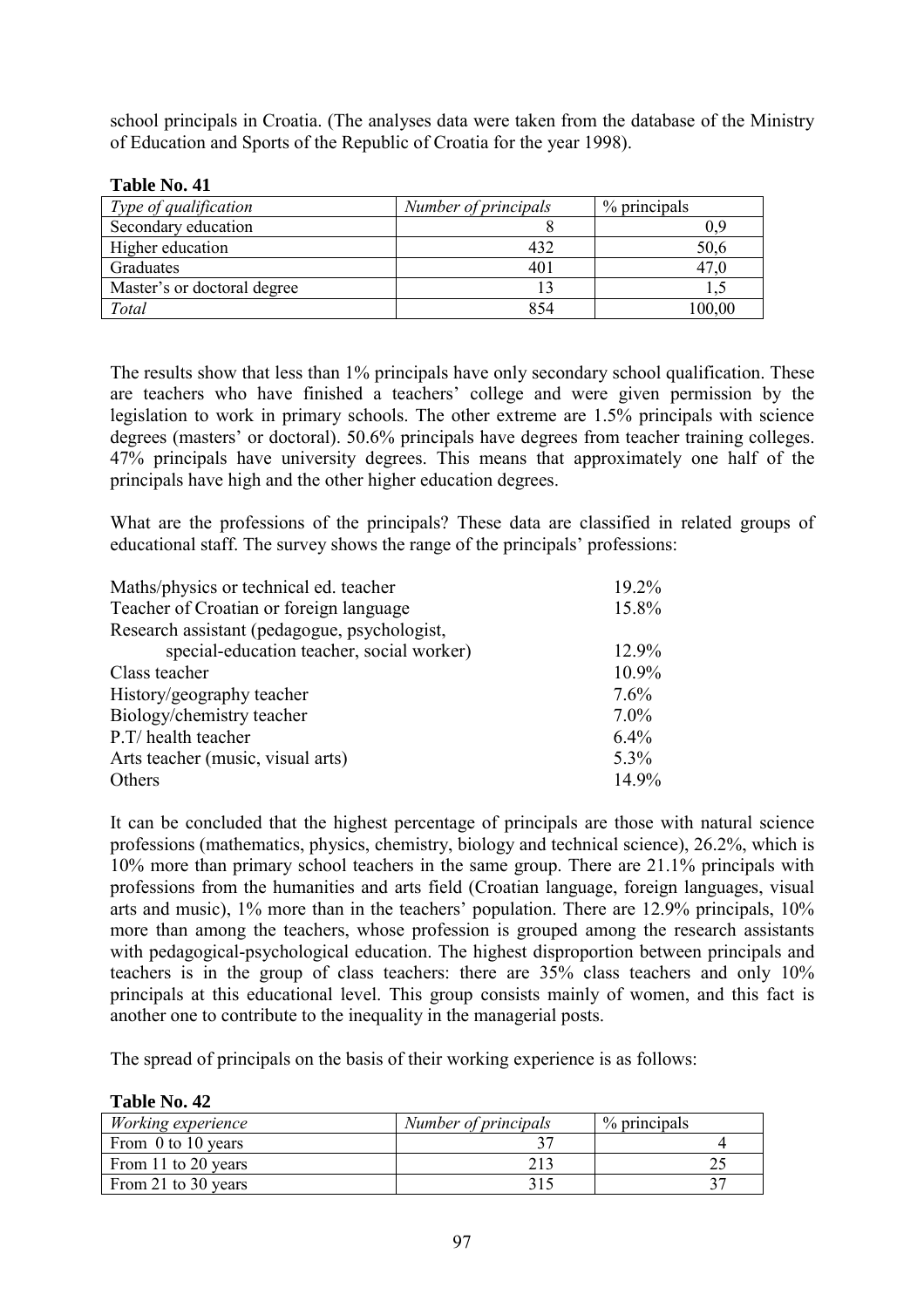| M<br>.<br>жe<br>1 U 1<br>44.6<br>$-1$ |  |
|---------------------------------------|--|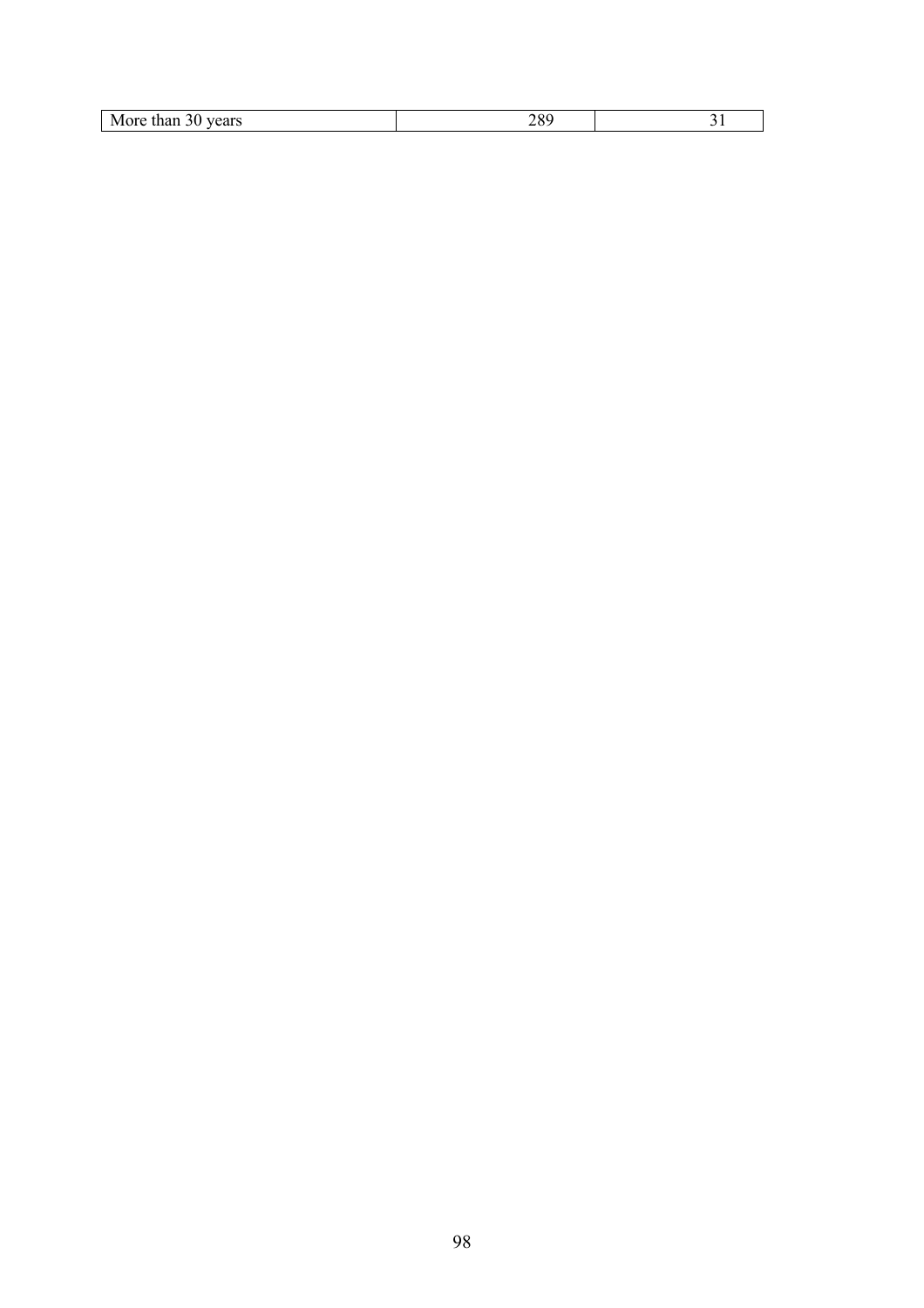| $\mathbf{u}$<br>$+$ $\sim$<br>otal | . | 00 |
|------------------------------------|---|----|
|                                    |   |    |

There are 29% principals with less that 20 years, and 71% have more than 20 years of working experience. This leads to the conclusion that primary school principals are mature people, 34% of them in the last quarter of their active life. The data show that the average working experience is about 25 years, with a standard deviation of 8.61.

The presented data about the principals' qualifications, professions and working experience could be simplified to help drawing up some conclusions. Half the primary school principals do not have degrees. Most of them come from the natural science field of professions where the study courses do not offer relevant pedagogical knowledge. Principals have a relatively good working experience in schools and probably know all about the institution they manage. The professional competence of principals as seen through the level and structure of their high and higher school education does not correspond to the demands for a superior pedagogical management of primary schools. Their working experience enables them to compensate, to some extent, the lack of an appropriate qualification and profession.

# **3. Financing**

### *Essential financial indicators of funding in primary and secondary school education in the period between 1995 - 1999*

The data on expenditure for the primary and secondary school education indicate that allocated funds for education in this five-year period have grown at the same rate as the GDP, which represents its constant share in the GDP at around 2.65%.

There has been no significant increase of total funds for education compared to the increase in the GDP and the material conditions of school have not been improved.

The funds that cover the expenses of salaries and other payments within the total funds of primary schools, guaranteed by the budget, amount to 80%, while funds that cover the current overheads amount to 17%. The remaining 3% goes for investments. The greatest individual current expenditure is connected with primary school pupils' transport, based on article 46, Education Act for Primary Schools, that amounts to 40% of the total funds reserved for current expenses. Transport costs have to be covered for 650 primary schools with about 86,000 pupils.

There are 430,000 primary school pupils altogether. The guaranteed funds from the budget are insufficient for the coverage of current expenses, as they ensure only the minimum working conditions in schools. The current expenses, without transport costs, amount to 0.95 HRK a day per pupil.

The share of funds for salaries and other benefits within the total funds for secondary schools, guaranteed by the budget, amount to 82%, and the share for the financing of current expenses is 11%. The remaining 7% goes for the support of students in residential homes and investments.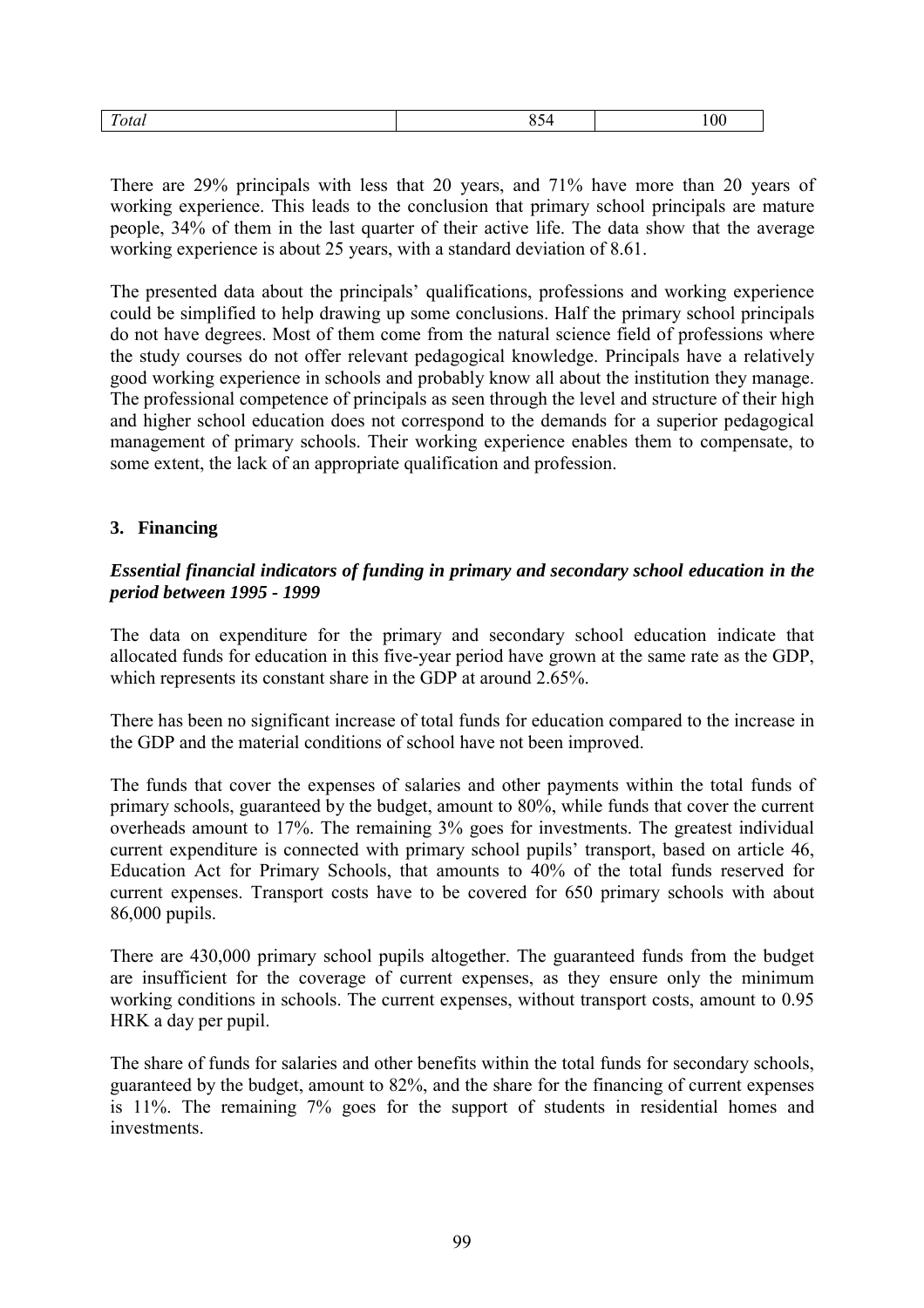Funds for the financing of current expenses in secondary schools are also insufficient. They ensure only the minimal conditions of work in schools. Some programmes, on account of their nature, are very expensive because they demand practical work and expensive materials (dental technicians' programmes, chemical engineering, applied arts schools, etc.)

The share of the total expenditure on education in the budget funds from 1995 to 1999 ranged from 8.38 to 8.92%.

The monthly salary of the highly qualified secondary school teacher was 2,012 HRK net in 1995, and 3,704 HRK net in 1999. The monthly salary of the secondary school teacher with training college education was 1,864 HRK net in 1995 and 3,440 HRK net in 1999. The index rate of salary increase based on the 1995 data rose to 184 in 1999 for both categories of secondary school teachers.

*Survey of investments in education in the period 1995 - 1999*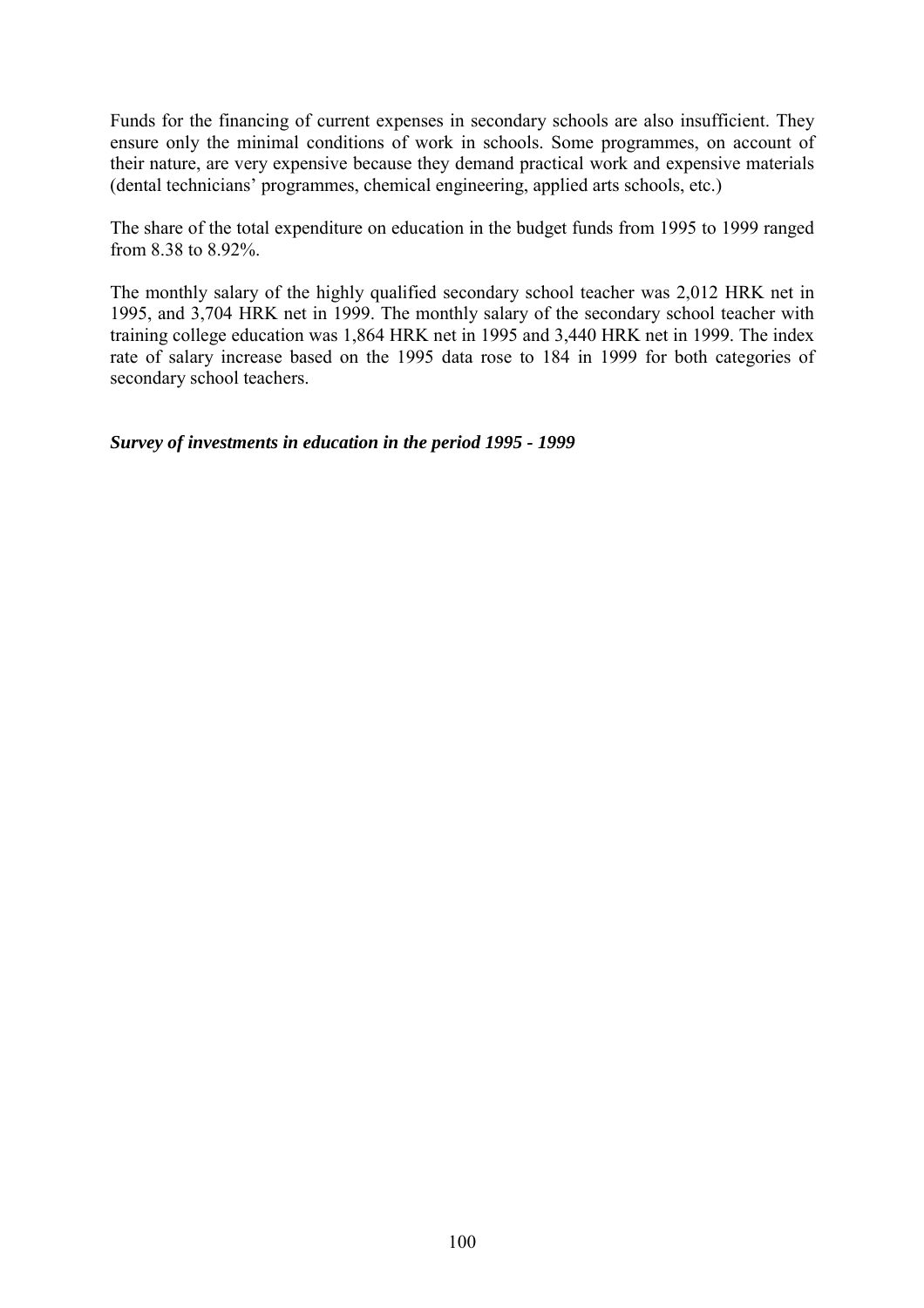Investments in education are:

- Investments with values above 400,000 HRK (without VAT), and they relate to the construction of new and considerable rebuilding and equipment of the existing school buildings;

- Investments with the value up to 400,000 HRK (without VAT), and they relate to investments in maintenance and additional equipment of existing school buildings;

- Investments into the library fund with required reading sets and the reference collections for school libraries

- Investments into IT.

*ref. 1* Consistent with the educational needs and budget funds at disposal, the number of new school buildings or buildings that had undergone considerable rebuilding has increased in the course of years. The construction of a greater number of school sports halls is a proof of the rising standard of schools.

Table No.43 shows that from 38 interventions in 1995 the number rose to 144 in 1999, and the number of new buildings in the same period rose from 38 in 1995 to 96 in 1999, while the number of completed buildings in the same period came to 115.

In this period about 1 bn HRK was used for investments from the funds of the budget and the funds of the local community administration.

*ref. 2* Investments in maintenance and additional equipment of existing school buildings is extremely important for the preservation of the existing level of the school standard. The Ministry of Education and Sports in Croatia has some 3500 school buildings at disposal, some of them older than 150 years, some built recently, so clearly maintenance and additional equipment is needed, and these needs exceed the funds at disposal from the budget and the funds of the local community administration.

The enclosed table indicates that the number of interventions in existing buildings increased from 323 in 1995 to 522 in 1999.

The total number of completed interventions is 1987, and the total value of these investments, from the budget and the funds of the local community administration, amounts to about 650 ml HRK.

*ref. 3* In the mentioned period 30,600,000 HRK was spent on the library fund, and 355,000 books were bought.

*ref. 4* The sum of 28,600,000 HRK was spent on IT in the mentioned period. This sum covered the equipment of 150 PC classrooms (8+1 PCs, network, programme support, user training) in secondary schools and 12 in primary schools. At the same time 1000 individual PCs were bought and divided among 250 secondary and primary schools.

# **Table No. 43**

|  | I. Capital investments (construction and rebuilding > 200,000 HRK) |  |
|--|--------------------------------------------------------------------|--|
|--|--------------------------------------------------------------------|--|

|             | 1995.      | 1996.      | 997        | 1998.       | 1999. (plan) |
|-------------|------------|------------|------------|-------------|--------------|
| Value       |            |            |            |             |              |
| investments | 58.700.000 | 67.500.000 | 93.766.000 | 153.720.000 | 176.389.000  |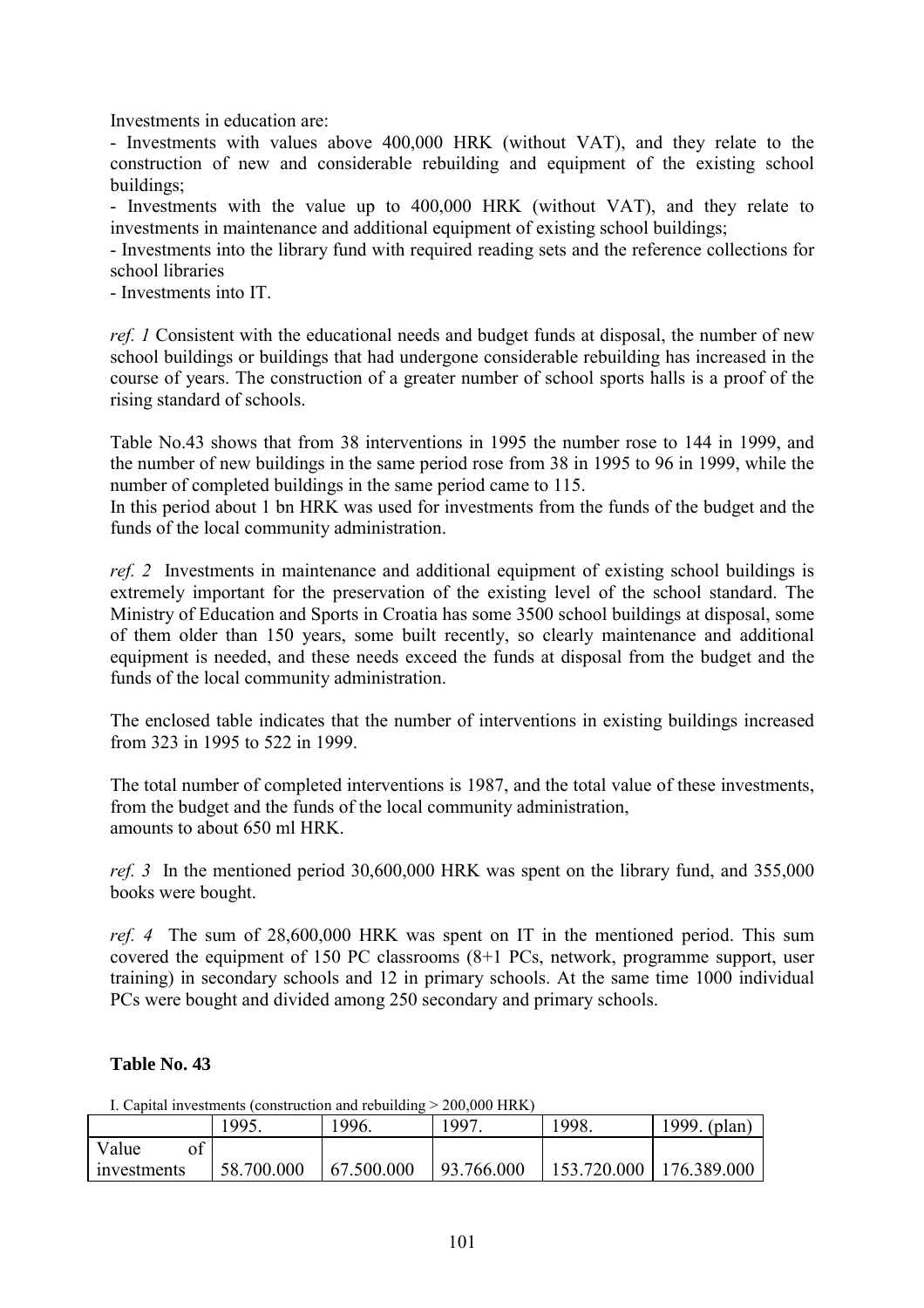| (planned)     |            |            |              |             |                |
|---------------|------------|------------|--------------|-------------|----------------|
| of<br>Number  | 38         | 40         | 63           | 108         | 144            |
| buildings     | 30 PS      | 31 PS      | <b>40 PS</b> | 68 PS       | 96 PS          |
|               | 8 SS       | 9 PS       | 23 PS        | 40 SS       | 48 SS          |
|               |            |            |              |             |                |
| <b>New</b>    |            |            |              |             |                |
| buildings     | 19         | 24         | 30           | 85          | 96             |
| Reconstructio |            |            |              |             |                |
| n &           | 19         | 16         | 33           | 23          | 48             |
| adaptation    |            |            |              |             |                |
| of<br>Number  |            |            |              |             |                |
| completed     | 17         | 20         | 17           | 10          | 51             |
| buildings     |            |            |              |             |                |
| Spent funds   | 44.973.698 | 63.693.994 | 86.510.105   | 142.921.948 | $\blacksquare$ |

#### II. Investments in maintenance (restoration and adaptations < 200,000 HRK)

|               | 1995.      | 1996.      | 1997.      | 1998.      | 1999. (plan) |
|---------------|------------|------------|------------|------------|--------------|
| of<br>Value   |            |            |            |            |              |
| investments   | 35.200.000 | 38.000.000 | 30.900.000 | 29.450.000 | 47.610.000   |
| (planned)     |            |            |            |            |              |
| of<br>Number  | 323        | 535        | 424        | 332        | 522          |
| interventions | 250 PS     | 382 PS     | 285 PS     | 256 PS     | 410 PS       |
| planned       | 73 SS      | 153 SS     | 139 SS     | 76 SS      | 112 SS       |
| of<br>Number  | 323        | 438        | 374        | 352        |              |
| completed     | 250 PS     | 315 PS     | 271 PS     | 262 PS     |              |
| buildings     | 73 SS      | 153 SS     | 103 SS     | 90 SS      |              |
|               |            |            |            |            |              |
| Spent funds   | 41.609.940 | 40.439.604 | 32.950.046 | 28.534.706 | -            |

### *III. Reading lists and reference book collections for libraries*

|              | 1995.     | 1996.     | 1997.     | 1998.      | 1999. (plan) |
|--------------|-----------|-----------|-----------|------------|--------------|
| Planned      | 3.895.839 | 4.250.000 | 4.000.000 | 11.800.000 | 10.175.000   |
| Spent        | 3.895.839 | 4.235.880 | 3.999.939 | 11.700.000 |              |
| of<br>Number | 24 PS     | 50 PS     | 57 PS     | 56 PS      |              |
| purchased    | 19 SS     | 35 SS     | 39 SS     | 49 SS      |              |
| book titles  |           |           |           |            |              |
|              |           |           |           |            |              |

IV. Equipment (classroom furniture, didactic aids, kitchen equipment. etc)

|         | 1995.     | 1996.     | '997.     | 1998.     | 1999. (plan) |
|---------|-----------|-----------|-----------|-----------|--------------|
| Planned | 9.000.000 | 6.000.000 | 6.770.000 | 8.950.000 | 18.877.000   |
| Spent   | 9.095.000 | 5.354.229 | 6.535.885 | 7.915.000 |              |

#### V. PCs for schools

|         | 1995.     | 1996.     | 1997.     | 1998.      | 1999. (plan) |
|---------|-----------|-----------|-----------|------------|--------------|
| Planned | 3.000.000 | 6.000.000 | 7.600.000 | 12.000.000 | 17.880.000   |
| Spent   | .573.710  | 4.576.273 | 7.600.000 | 1915137    | -            |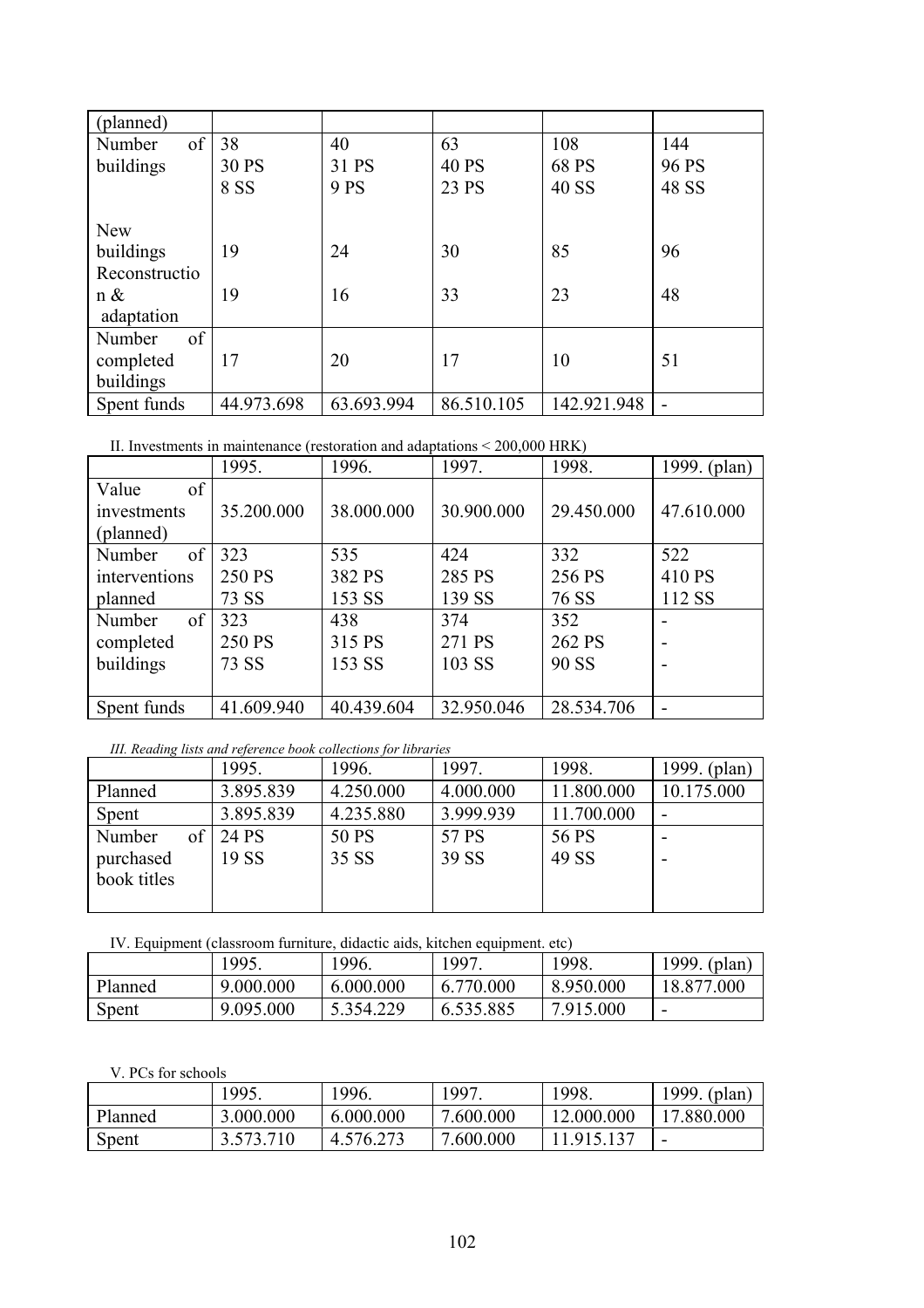# **XI PROFESSIONAL AND DEVELOPMENTAL ACTIVITIES IN EDUCATIONAL INSTITUTIONS**

# - **The Role and Development of Professional Activities**

The term "professional-developmental activity" refers to experts of different profiles, like pedagogues, psychologists, special-education teachers, social workers and librarians. Our legislation refers to these employees as research assistants who, with the principal at the head, work on the team- and interdisciplinary development of educational activities.

The basic role of research assistants is to anticipate, stimulate, direct development and improve the overall educational activity, taking into account the scientific concepts of their respective science fields and in harmony with the generally accepted strategy of the development of education.

| $\overline{1}$ .   | Preparation of the realization of the educational programme                          |
|--------------------|--------------------------------------------------------------------------------------|
| 1.1.               | Organizing and planning school activities                                            |
| 1.2.               | Participation in the operational planning and programming                            |
| 1.3.               | Didactic evaluation of curricula                                                     |
| 1.4.               | Enrolment of students and forming of classes                                         |
| 1.5.               | Participation in the drawing up of the annual school programme                       |
| 2.                 | Direct participation in the educational process                                      |
| 2.1.               | Introduction of new programmes and other innovations into education                  |
| 2.2.               | Direct monitoring of educational and other activities in school                      |
| 2.3.               | Assessment of students' progress in particular parts of the programme                |
| 2.4.               | Care for children with special needs (identification, observation, action)           |
| 2.5.               | Identification and support of the development of gifted students                     |
| 2.6.               | Counselling students, parents, teachers and other staff members                      |
| 2.7.               | Offering professional information and directives to students                         |
| 2.8.               | Health and social care of students                                                   |
| 3.                 | Participation in the analyses of educational results                                 |
| 3.1.               | Period analyses of attained educational results in school                            |
| 3.2.               | Study analyses od particular pedagogical phenomena or parts of educational programme |
| 3.3.               | Synthetic reports on results at the end of the academic year                         |
| 3.4.               | Realization of research projects important for Croatian education                    |
| $\overline{4}$ .   | Activities in the area of professional training                                      |
| 4.1.               | Drawing up of annual training programmes and assessment of their realization         |
| 4.2.               | Introduction of trainees into work and participation in state exam preparations      |
| 4.3.               | Training of part-time contracted staff members                                       |
| 4.4.               | Preparation and presenting professional lectures                                     |
| 4.5.               | Organization of various forms of training of educational staff                       |
| 4.6.               | Conducting the professional-methodological workshop                                  |
| 4.7.               | Presenting demonstration classes for teachers                                        |
| 4.8.               | Demonstration of contemporary techniques and technology                              |
| $\overline{5}$ .   | Documentation activities of research assistants                                      |
| $\overline{5.1}$ . | Acquisition of new literature and professional periodicals for the school            |
| 5.2.               | Compilation of topical bibliography                                                  |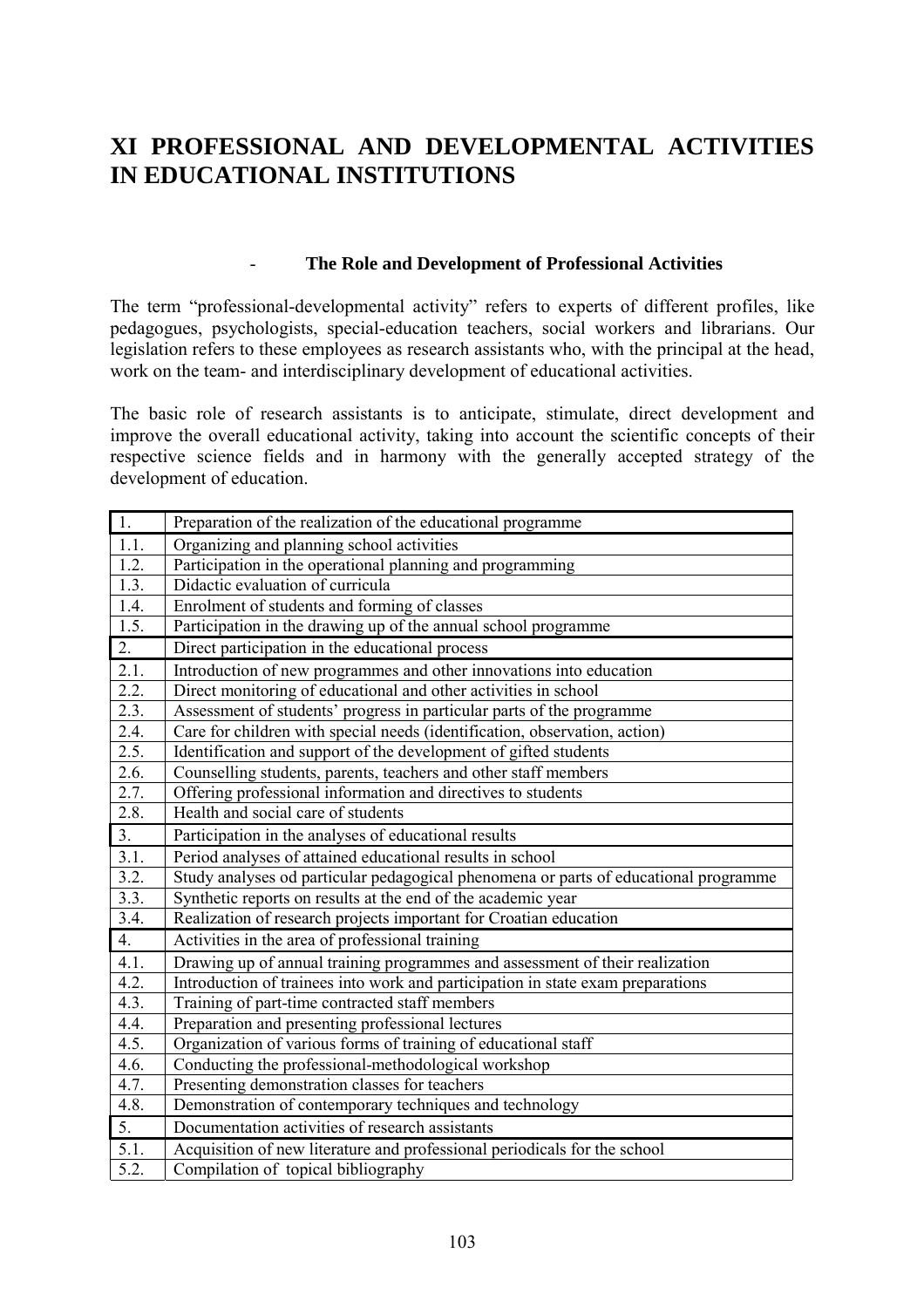| 5.3. | Introduction of IT into educational activities                                |
|------|-------------------------------------------------------------------------------|
| 5.4. | Looking after the school, educational and teachers' documentation and records |
| 5.5. | Keeping students' records                                                     |
|      | Other activities                                                              |

After an analysis of the development of the research assistants' activities so far, we can determine the following: (1) At the beginning, the developmental functions were taken by teachers of different profiles - presently we have specially educated experts, research assistants. (2) At the beginning there were two persons engaged, a pedagogue and a psychologist, nowadays we have interdisciplinary expert teams. (3) The area of work is more extensive and certain smaller segments were added to the overall educational process. Research has shown that there are more than 300 different jobs that can be adequately performed only by experts like the school pedagogue, psychologist, special-education teacher, social worker, programmer, etc. (4) The quality level in the achievement of educational tasks of the school has risen considerably with the introduction of research assistants. (5) Research assistants have developed into an operational core of professional work in schools, and from them come all the initiatives directed towards progress, achievement of innovations, assessment and research, evaluation of results and proposals of measures for the improvement of the educational process.

The major breakthrough in the achievement of developmental pedagogical functions in schools was accompanied by a systematic employment of research assistants in schools. At the beginning it was disorganized and slow, and together with the times of essential changes in the educational system the process was intensified.



# **Graph: research assistants' employment in schools**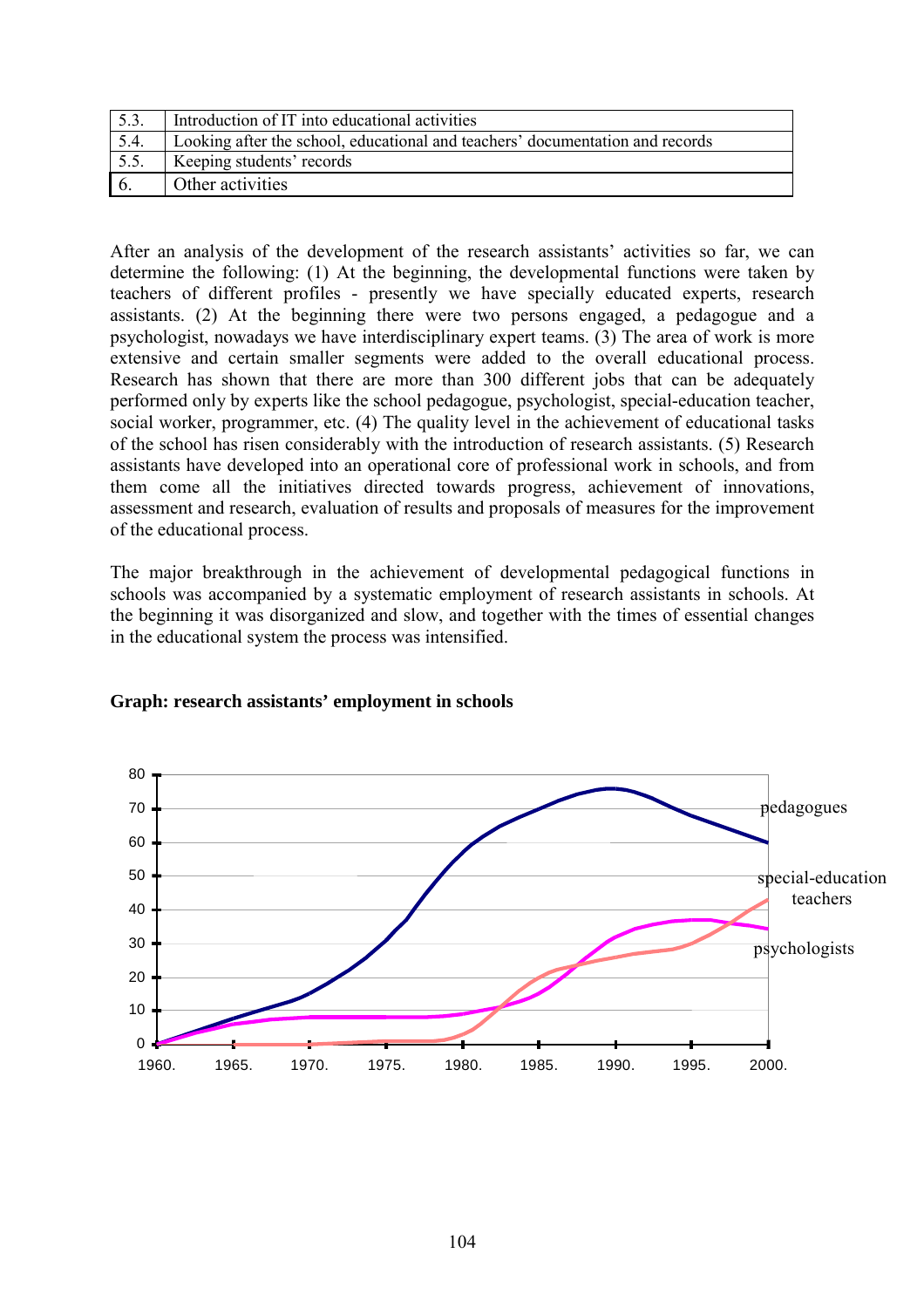The results of the long-term observation show a certain stagnation of the developmental activity and a decreased number of research assistants in the last 10 years by approximately 30% (the same period in Slovenia shows a rise in the number of employed research assistants by almost 60%). The ascending curve of special-education teachers' employment should be seen through two facts:

- 1. until 1980 no special-education teacher worked in a regular school, because children with special needs were separated from regular pupils
- 2. after the establishment of the independent Croatian state, the rights of children and persons with special needs were respected, consequently the process of their integration in this period has been intensified. This demanded the employment of special-education teachers in all schools attended by children with special needs.

A stressed disconcerting fact is the fall in the number of employed pedagogues and psychologists, as they are present in insufficient numbers in the school system anyway. What makes it worse is the war and post-war situation where the pedagogical-psychological activity should have an important role. That was proved in practice, as it has become evident that there is a great demand for psycho-social programmes that would train non-experts volunteers how to offer psychological support and help to those who suffered in the war: children, students, parents, teachers and educators.

Nowadays and in future, such programmes are still necessary if we take into account problems of development and behaviour of children, students, parents and teachers caused by the still present stress and traumas.

Along with certain weak points accompanying the introduction of research assistants into our schools, we must point out the undeniable fact that they have greatly influenced the rise in quality of pedagogical practice and substantially contributed to the development and improvement of the educational process. That can be proved by empiric research. The results of the assessment of research assistants' work can be simply and coherently summarized by stating that the pedagogical situation in schools that have research assistants, who receive an adequate pedagogical support, is incomparably better that in those that have no experts of this profile on their staff

In institutions where research assistants are employed, we can see that:

- there is a better quality of planning and programming of work (due to professional analyses of results achieved)

- the educational process is being observed and contemporary approaches and didactic solutions suggested

- trainees are professionally and systematically introduced to their work and professional training of research assistants is organized

- gifted children are identified and their development systematically stimulated

- children with special needs are observed and are adequately helped

- the young are advised, and teachers are given suggestions how to behave in certain pedagogical situations

- parents are helped by advice to develop a better understanding of their children and to adapt their educational impact

- assessment of students is observed and stimulated and they are assisted in the choice of their future school or profession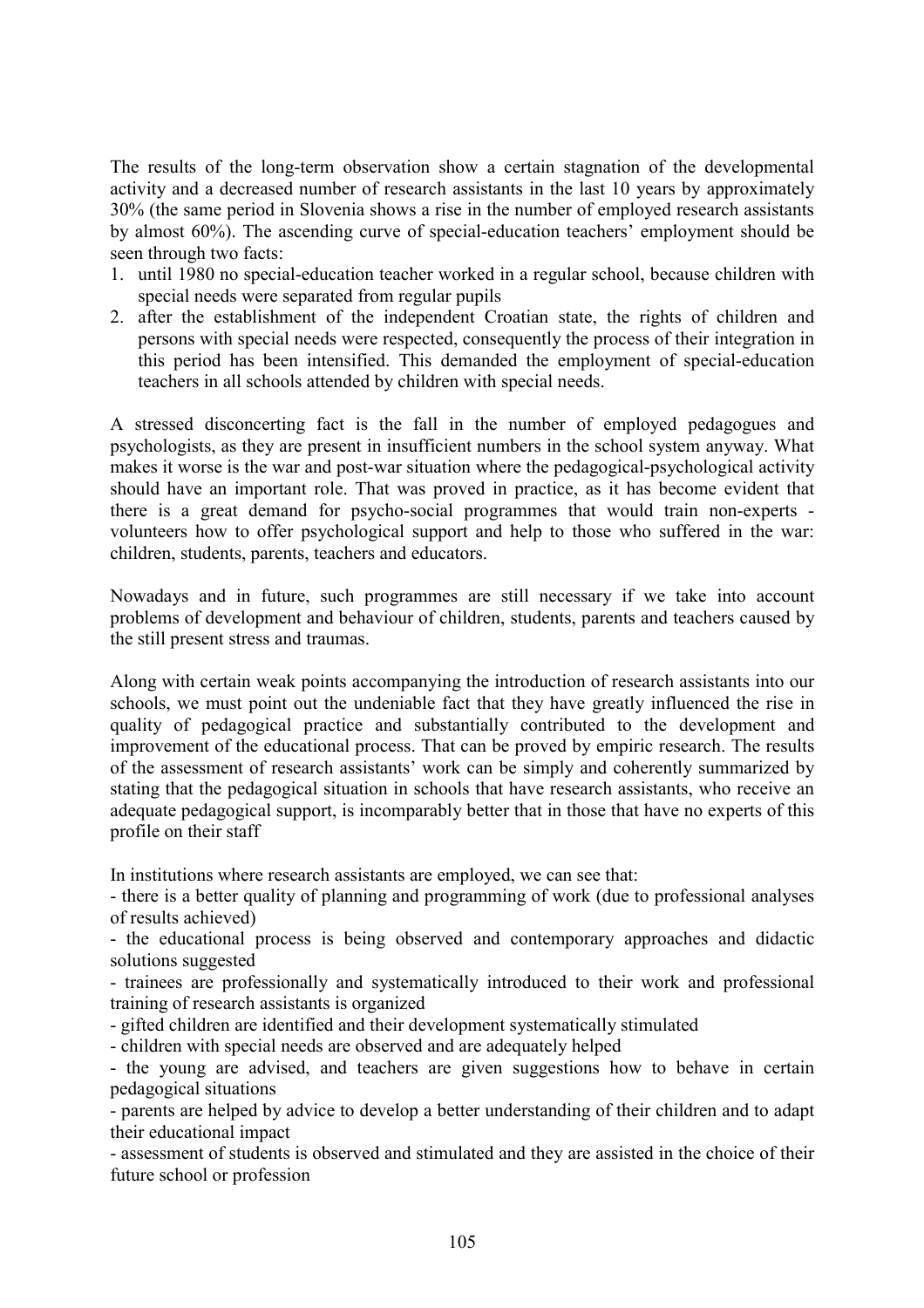- certain developmental and pedagogical problems are observed and solutions are found through team and interdisciplinary activities (e.g. truancy, violent behaviour, addiction, etc.) - relationships between students and teachers are raised to a higher, more humane level, and a desired pedagogical-psychological climate for educational work is created

- pedagogical innovations are introduced not formally but professionally, and their performance is analysed professionally, with a competent evaluation of the achieved level

In institutions with no research assistants these activities are either not performed or are performed at a low quality level.

### *The situation and identified problems*

The majority of research assistants are school pedagogues, then special-education teachers, psychologists and social workers. The quantitative analyses show that the pedagogues participate in most of the jobs that are in the area of the development of the educational process, with other profiles lagging behind. The fact that there a fewer psychologists employed in schools reflect the more intensive employment of specialeducation teachers who would be able to professionally help those children who have difficulties in mastering the school programme. It seems to be forgotten that the psychologists's job is primarily to prevent and not treat, and this task cannot be compensated by the work of other experts.

Graph showing the representation of research assistants



Representation of research assistants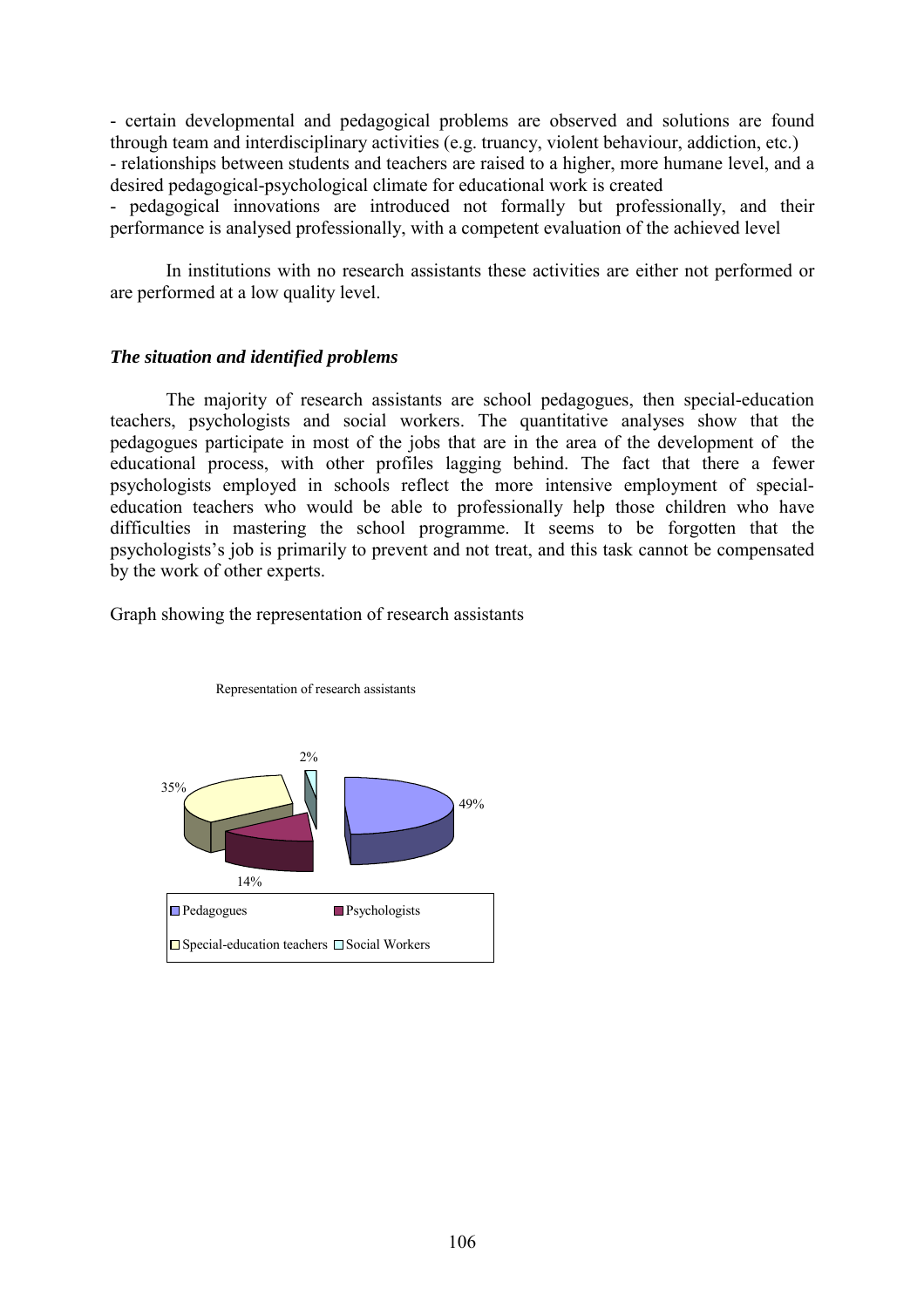The data analysis on the representation of schools by research assistants shows that in more than 2000 primary and secondary schools there are 1300 research assistants. However this coverage cannot be considered sufficient. Namely, 41% of primary schools do not have a pedagogue (considered to be the key profile of research assistant in Croatian schools), and 35% of primary schools do not have a single research assistant. The situation in secondary schools is even more unfavourable: 57% have no pedagogue, and 54% have no research assistant at all. The total of employed research assistants in primary and secondary schools (pedagogues, psychologists, special-education teachers and social workers) amounts to 2% of the staff employed in these institutions.

There are mainly formal-legal reasons that the quality of developmental-pedagogical activities is not achieved at a higher quality level. There are a few examples listed:

- The direct pedagogical work of research assistants differs by its structure from the direct work of teachers, and should be treated in accordance with its programmatic tasks;

- The number of students cannot be taken as the criteria for the inclusion of research assistants into school work. It would be more acceptable to double the norms expressed by the number of students and add to them some "real life criteria" like: school shifts, number of teacher trainees, student population characteristics, number of teachers without pedagogicalpsychological education, spread of schools in the area, their distance, number of school buildings, pedagogical needs of the environment, number of programmes and vocations in secondary schools, and the like.

- Regulations on qualifications and pedagogical-psychological education of teachers and research assistants in secondary schools allows a teacher with 5 years of working experience to perform the work of pedagogue.

In practice, some weaknesses have been noticed in school, like the following:

- Research assistants perform administrative and organizational tasks (shift leaders), instead of dealing with the pedagogical development of the educational process. The analyses show that more than 30% of working time is spent on jobs outside their professional scope.

- The principal does not give sufficient acknowledgment and support to their work which diminishes the possible results of these activities.

- There is insufficient attention paid to the professional development and training of research assistants. Taking into consideration that research assistants are the core of internal development of a school, and thus also those who give initiatives for changes, their professional training within the institution should be intensified and more demanding than that of the other teaching staff.

- After the Institute for Education was abolished, the numbers of research assistants in education was decreased, and so was their role. This can be proved by the appointing of pedagogues shift leaders, by exchanging the pedagogue for a psychologist or vice versa. In this case it goes for two complementary but not identical professional profiles, with a different university education: they can and should collaborate but cannot be exchanged.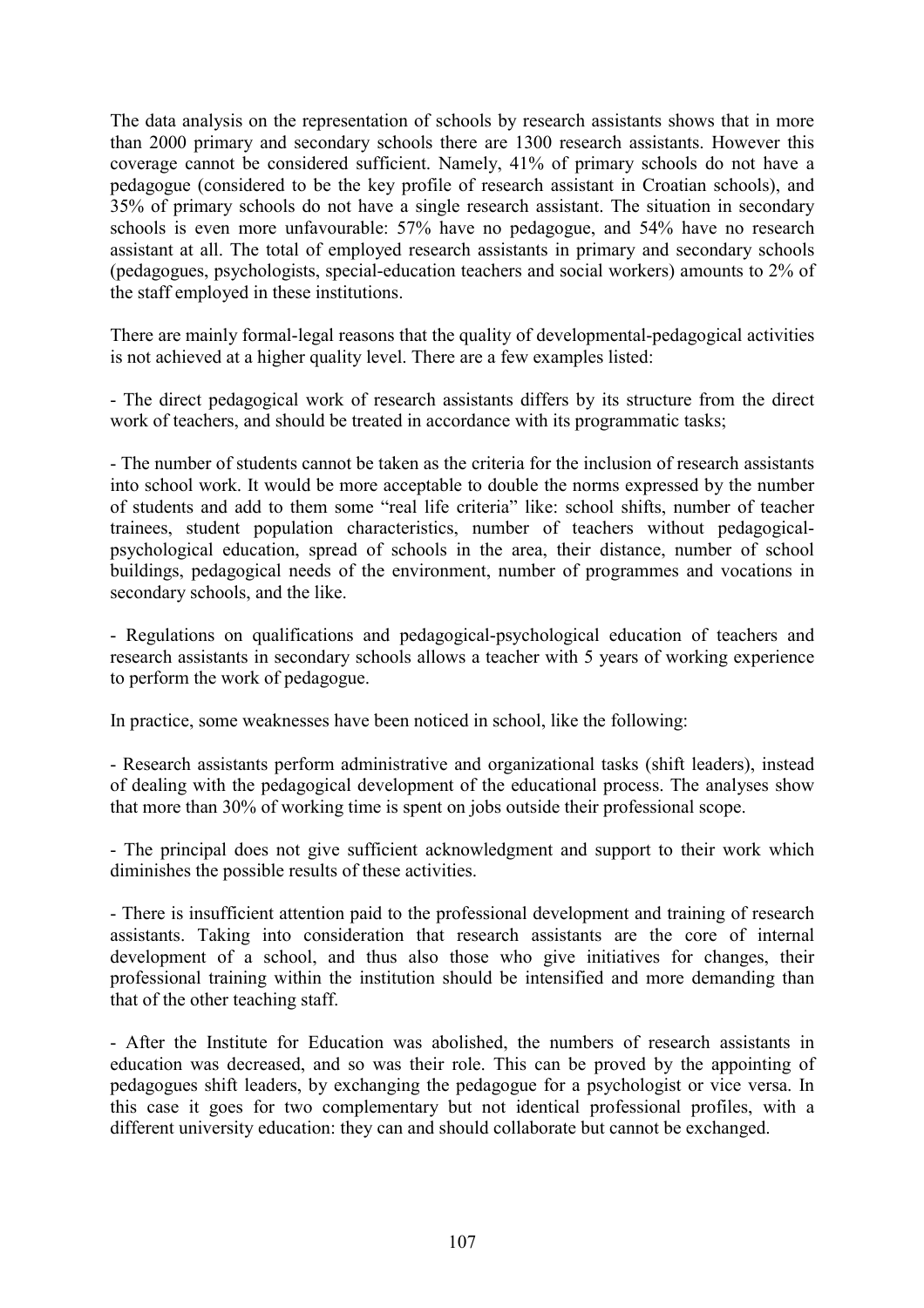- There are insufficient funds reserved for attendance of research assistants at professional meetings, for equipping them with necessary instruments, professional literature, IT equipment and software, etc.

# **Development Projects**

In recent years the Ministry has established project collaboration with numerous institutions, including related ministries, institutions of science and research and many professional, civic, humanitarian, international and domestic associations.

Owing to great numbers of these initiatives that were not always possible to assess with the existing resources, particularly after the disrupted continuity of the Institute for Education, a need was felt for an adequate questionnaire to be implemented in schools to identify precise data, based on expert opinion, about the representation of development, content, premises and users of the projects and an evaluation of their results. This would help the completing of updated project documentation. Regulations should be useful to define principles of future project collaboration, with the goal to rationalize the human, organizational and financial resources in the project functioning, tender documentation and the regulation of procedures in approving and evaluating projects.

This chapter is a short review of part of the projects that are topical and the Institute for Educational Development is taking active part in the implementation, assessment and evaluation of the achieved project results.

### RAISING OF THE QUALITY OF EDUCATION IN THE CROATIAN DANUBE REGION

The goal of this project is a systematic improvement of education in pre-school institutions, primary and secondary schools in the Danube region to make it reach the level of education in corresponding institutions in other parts of Croatia.

The project encompasses the problems of appointment of principals, setting-up of a network of educational institutions, organizational-developmental services, prerequisite conditions for project task development, professional exams, teacher training, psycho-social support and raising principals' competence.

### MODERNIZATION OF EDUCATIONAL TECHNOLOGY IN PRIMARY AND SECONDARY EDUCATION

The unsatisfactory state of educational technology in primary schools  $(7<sup>th</sup>$  and  $8<sup>th</sup>$  grade) and secondary education of the Republic of Croatia, and the fact that the quality of education directly depends on educational technology, made the Ministry of Education and Sports, stimulated by the World Bank, decide to develop the project MODERNIZATION OF EDUCATIONAL TECHNOLOGY IN PRIMARY AND SECONDARY EDUCATION.

As the primary and secondary education in the Republic of Croatia, considering its quantity, is rather developed (805 mainstream primary schools and 352 secondary schools \*), but as the contemporary educational technology is expensive, the Ministry of Education and Sports - Institute for Educational Development, opted for a rational approach to investments in the modernization of educational technology. This approach implies the following: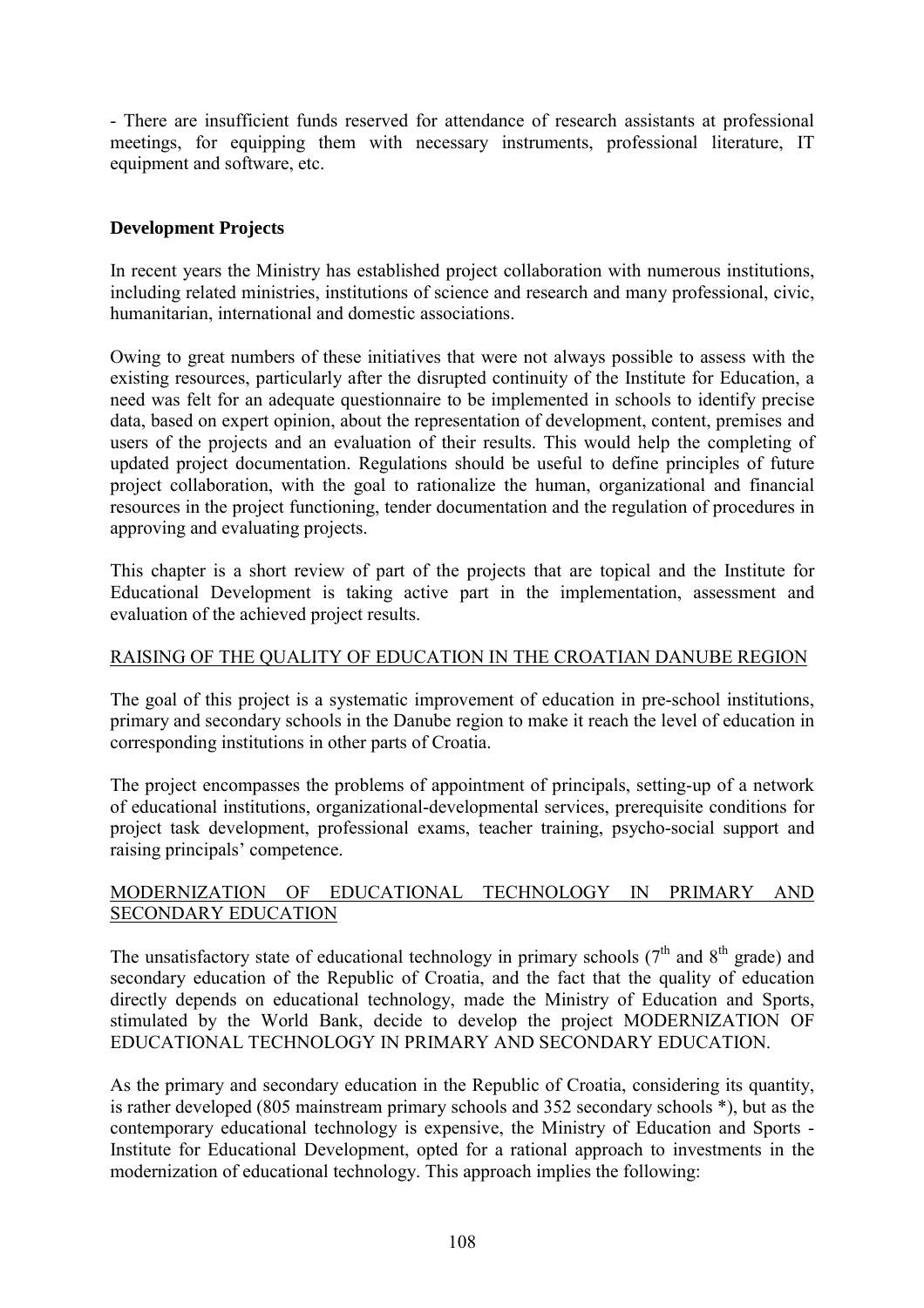- a) The development of DEVELOPMENTAL-METHODOLOGICAL CENTRES (DMC) for the Croatian language, foreign languages and natural sciences in primary schools and gymnasiums, i.e. TECHNICAL-EDUCATIONAL CENTRES (TEC) for secondary vocational schools;
- b) The coordination of types and nets of DMC and TEC with the natural resources of the Republic of Croatia and the already set goals of long-term development of certain activities on the area of one or more counties;
- c) Developing DMC and TEC in those primary schools or gymnasiums, i.e. in those secondary vocational schools, that have adequate premises for the placing of the DMC and TEC and also have teachers who can use the contemporary educational technology;
- d) A different spread of DMC and TEC on the whole area of the Republic of Croatia, not only in its capital, so that it should be equally accessible to users (teachers of particular professions and students);
- e) Setting up DMC and TEC in existing schools as separate working, organizational and financial units, with the purpose of realizing their demanding educational tasks;
- f) Opening of the DMC and TEC to the users in schools from the surrounding area and also to the interested parties from their economic environment;
- g) A corresponding communication link of the DMC and TEC with schools in the region as well as the possibility ensuring board and lodging for users in students' residential homes, should they need a longer stay in the centres.

 Competent working groups, with university professors, primary and secondary school teachers and counsellors and inspectors of the Institute for Educational Development on the team, have drawn up the proposal of the listed types of DMC and TEC.

*\* This number does not include 70 music schools (primary and secondary) that work within open universities and primary schools or as independent educational institutions*

## MINIMAL STANDARDS OF EQUIPMENT FOR MECHATRONICS TECHNICIANS

Due to the fact that the Ministry of Education and Sports approved the testing of the professional profile MECHATRONICS TECHNICIAN together with a draft programme, without any previous experience with the minimal educational technology, the Institute for Educational Development, with the help of subcontractors, started drafting the document "Minimal standard of equipment....". The document was published in the Bulletin.

By drafting and publishing of this document, the Institute for Educational Development accomplished two goals: first, schools that have the vocational programme for the profession MECHATRONICS TECHNICIAN will be able to get the equipment necessary for this profile, not the one suggested to them by agents. All schools that are in the process of standardizing their technology for a defined vocational programme will thus have a good methodological indicator.

"Watch out, children, beware of explosives" is a project, which is part of the national programme of protecting children from the danger of explosives. The holders of the project are the Ministry of Education and Sports and Police Academy. It is implemented in kindergartens, primary and secondary schools. A modern didactic material has been made that includes a video cassette for the instruction on how to be protected from unexploded mines and other explosives, and there is also a brochure for secondary school students and some leaflets.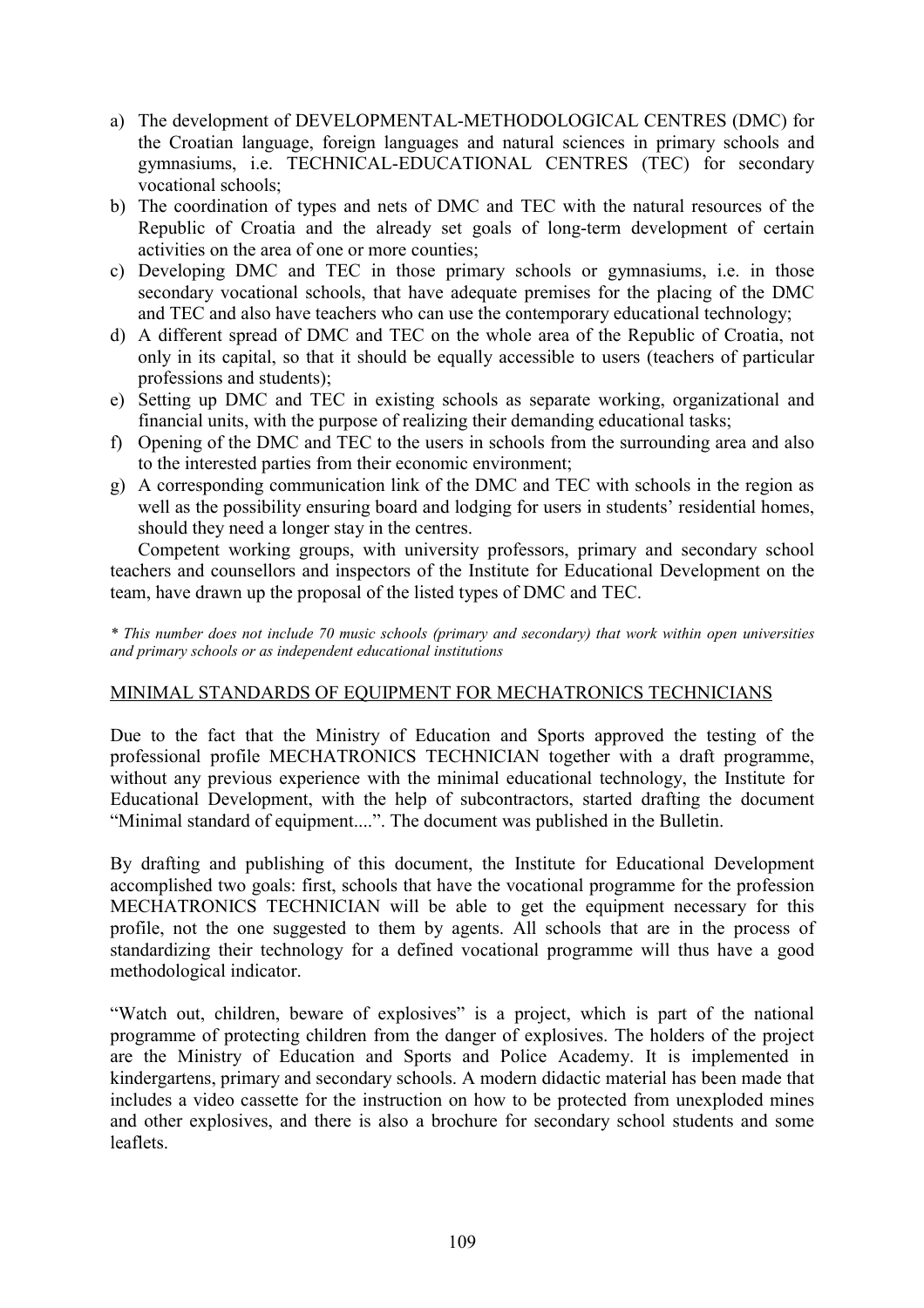<sup>"</sup>Project of supplementary training for entrepreneurship" is a test programme of supplementary training in some 10 primary and secondary schools. It is a programme of the international organization Junior Achievement that has been implemented in more than 100 countries. The goal of this programme is motivating the young to acknowledge and understand free entrepreneurship and the free market economy in order to improve the quality of their life.

The programmes are adapted to the students' age and will help students to get acquainted with the idea of free entrepreneurship, global economy and the economy of their respective county, saving, environmental protection and rational use of natural resources. Beside the programmes that explain basic concepts, students will get acquainted with the role of an individual in economy as well as their own role, the role of the family in economy and the responsibility of the individual and the citizens for the economic development both their community and globally. We expect that the students will learn concepts and procedures of business ventures in the system of the free market economy, with risks and consequences, and all other issues that follow success in business.

The programme will be experimentally implemented for a year, and it will be assessed to determine its effect. It is assumed that there will be a positive effect, though it depends on a number of factors. If the assumptions prove correct, the programme would be proposed for implementation in the majority of schools in the Republic of Croatia as a supplementary programme.

# OTHER PROJECTS

## *Project: "School gardens" (UNICEF)*

The activities of this project have been going on since 1996, and have been implemented in a relatively large number of schools (some 100). The project is about the planting or restoration of school gardens and their continuous improvement with the active participation of students. The goal is to make them acquainted with natural processes, health and environmental education and a psycho-social recovering (for children from the former war areas).

The project is financially supported by UNICEF within the programme of the activities in the period 1999/2000.

## *Socio-pedagogical project "Education for love and non-violence" in primary schools <sup><i>iKomarevo*<sup>*n*</sup> and *<i>ITurani*<sup>*n*</sup> (Suncokret)</sub></sup>

The project is directed toward organized leisure time for children who have behavioural and socio-emotional problems owing to the stress of war. The leaders of the activities are social pedagogues, employees of *Suncokret*, and *Suncokret* also gives the financial support. The schools are in agreement with the project. At the moment the project is waiting for approval for the year 1999/2000, and at the end of the academic year 1998/99 it had a pilot phase.

## *Project: "Possibilities of advancement of children care in children's homes and foster families*" (MRISS)

The financial support for the project comes from the Ministry of Work and Social Welfare, and it is a project catering for the quality of life of children without parental care. In 1999 a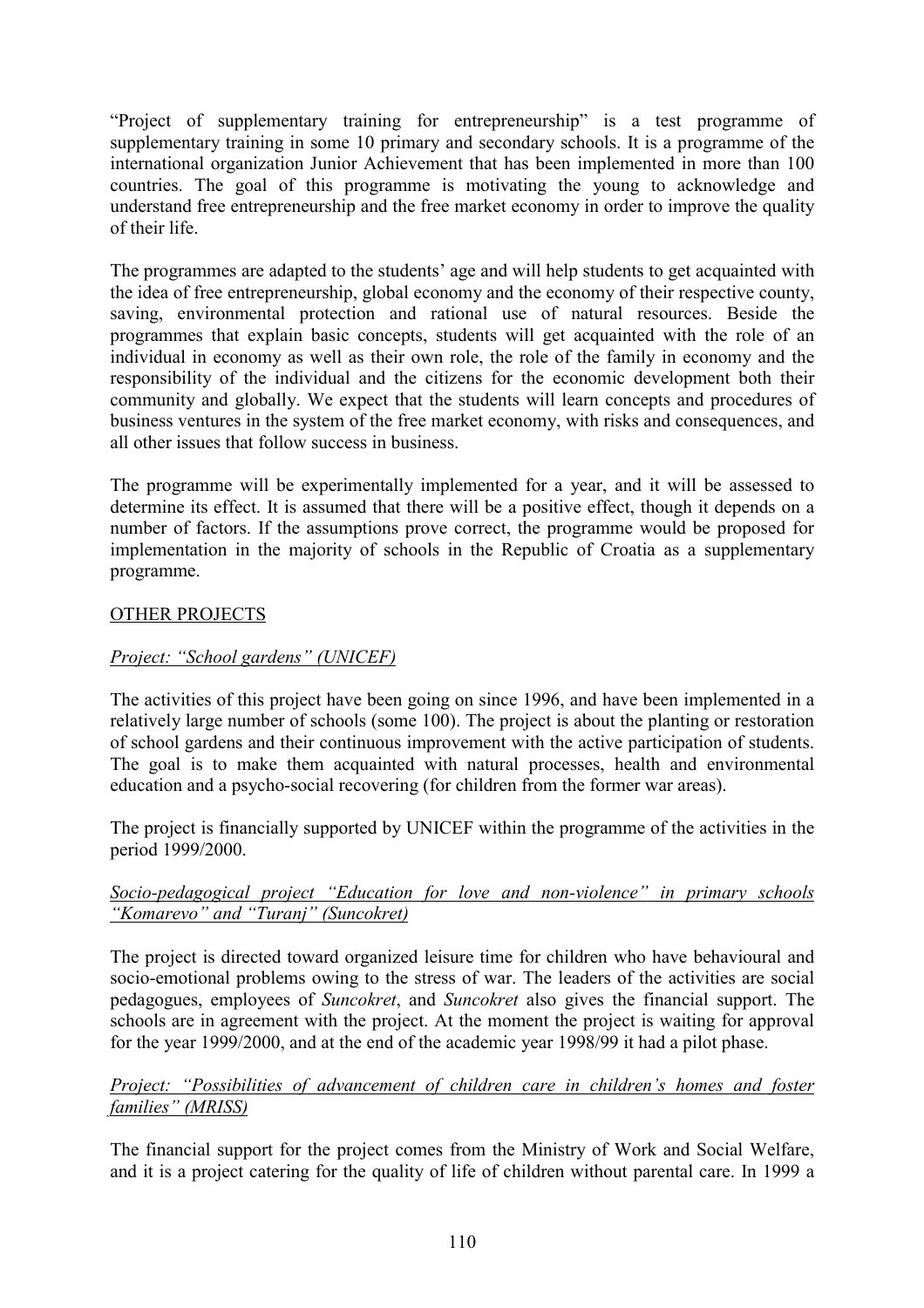research was approved into a previous project "Psychosocial development of abused children placed in social welfare institutionsî. The research deals with the consequences of children abuse with a view of developing adequate programmes for the timely identification and efficient prevention of abuse. Together with the projects of the Ministry of Education and Sports and MRISS the research was supported by institutions of higher education: Study Centre of Social Work at the Law Faculty in Zagreb and the Education-Rehabilitation Faculty in Zagreb.

## *Project: ìEducation for Human Rights and Democracyî (KulturKontakt Austria)*

The project assembled participants from four schools attended by students from national minorities, and they have agreed to the project in the course of the preparation period in spring 1999. Together with the method of learning through the project, the project itself intends to stimulate multicultural cooperation among the students and teachers. The project would end in 2000, and two of the five planned seminars have already taken place. The greatest part of the financial support comes from KulturKontakt Austria, and the project is in the phase of signing documents at the level of the Ministry of Education and Sports and the Office of the Chancellor of Austria.

## *Project: "Parent - School Association" (CRS)*

The project has been introduced in some schools in the Croatian Danube region, and tends to satisfy and cater for different interests of ethnic groups with the help of associations of parents and schools. The greater part of the project is centred on the leisure time of the young, giving advice to both the young and their parents, but there is also a financial support for the schools. It started in 1999, and CRS wishes to spread it over the complete area of "Storm" where there are still its subsidiaries.

## *Project: "Leaders of activities for the young" (PRONI Center Osijek in collaboration with the PRONI Institute Sweden)*

In 1997 PRONI Centre with the support of the PRONI Institute from Sweden started the education of young adults with secondary education to become leaders of leisure time activities for children and youth. In spring 1999, through the good offices of the Swedish ambassador, they initiated a collaboration with the Institute for Educational Development with the hope of getting more funds, which did not happen though possibilities for certain ways of cooperation have been left open.

On the wider Osijek area, within the framework of their compulsory practical work, they organize various activities for their members with the purpose of helping solve ethnic conflicts by offering stimulating activities to the young in their leisure time, both within and outside school premises but approved by the schools.

## *Project: "Development of a network for psychological intervention in crises" KRIN (DPP in collaboration with the UNICEF*

Since 1999 the KRIN project has been training educational professionals for possible reactions in critical situations. There are seminars for educational staff organized and their goal is to give urgent psychological support to groups or individuals who have suffered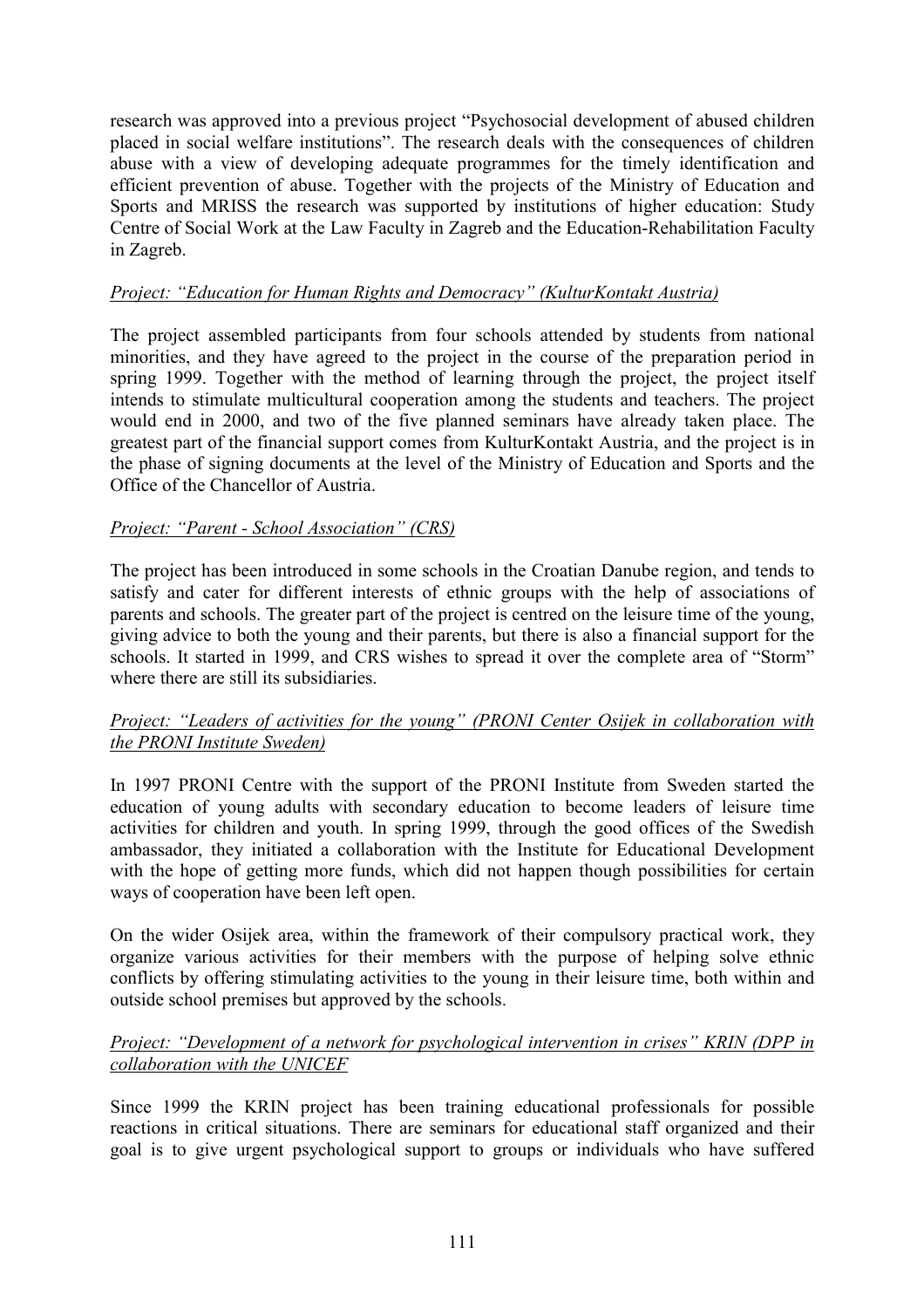exceptional traumatic experience or were witnesses to one. The project is financed by the UNICEF, and its activities will continue in the year 2000.

## *Project: "The young in transition" (The UNICEF international center for children development, Florence)*

The project ended in September 1999, and it consisted in the collection and processing of a great number of data on the situation and position of the young, aged between 15 and 24, in European countries in transition, with the goal of preparing the seventh report on this topic (Regional Monitoring Report No 7).

The chief holder of the report for Croatia was the National Bureau of Statistics, while the Ministry of Education and Sports took over the following topical units: Transitions within the schools systems; Non-attendance and discontinuation of education; Acquisition of life skills and health programmes; Transition from school to the labour market.

## *Project: "Prevention of children abuse via the school system and local community" (Parents Association Korak po Korak)*

The project is based on the expertise of the Centre for the prevention of abuse, Ohio, USA. It consisted of an initial seminar held in November 1999, after which professionals in schools had workshops for children and parents. In workshops children were made aware of the possibilities of abuse, they were given encouragement to oppose abuse and were told how to realize their rights in cases of becoming victims of abuse.

The sort of organization, assessment and evaluation of results of post-seminar activities actually present the research area of the project.

Project *"Korak po Korak"* (Step by Step) is based on forms and methods of teaching students about changes in the organizational forms of educational work and the inclusion of parents in the work of classes and the school.

The Association was given the approval for research by the Institute of Educational Development on September 29, 1999, and it will be in operation in the course of academic years 1999/2000 and 2000/2001. In this research the following schools and classes have been included: the first two classes of the primary school *Samobor* from Samobor, the combined class of the primary school *Petar Preradović* in Pitomača, regional unit Turnaöica, one class from the primary school *Drago Gervais*, Breöca, and one combined class in the regional unit Mune.

The project is financed, organized and evaluated by the Parents Association for the Promotion of the Quality of Life of Children and Families *"Korak po Korak"*, Zagreb.

## *Project "Prevention of violence and sexual abuse of children through the educational systemî (DPP, Association for Psychological Support)*

The project would try to train educational professionals to identify and detect children abuse, and the Institute for Educational Development was approached and asked for approval and collaboration. DPP hopes to get financial support from UNICEF, but it has not been approved yet.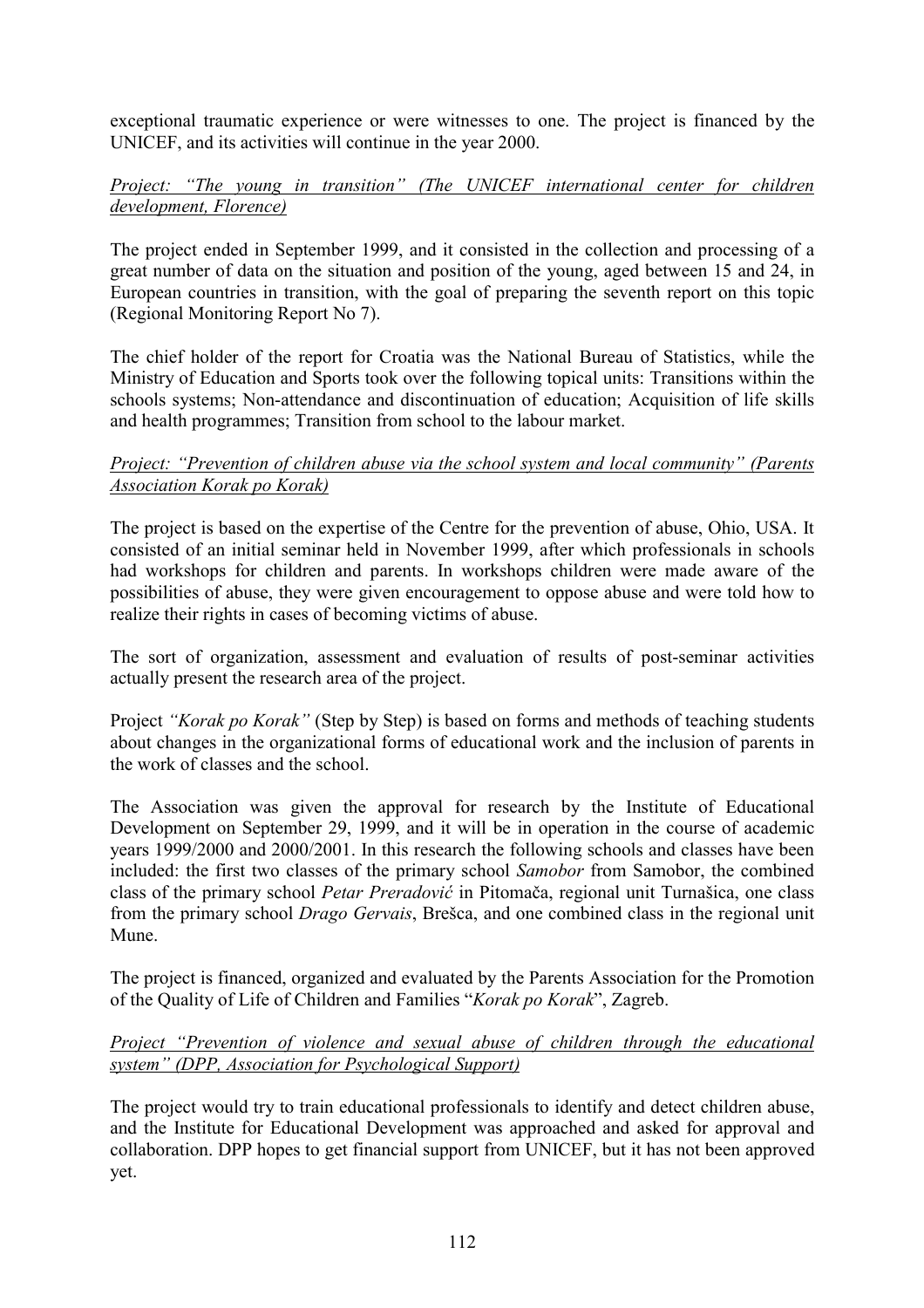## *Project : "Psychological dimensions of primary school class teachers, suviect teachers and research assistants*"

The seminar was organized for the above mentioned educational staff members from primary schools who work on the former critical war areas. There were 30 participants who have acquired new knowledge from the areas of communication, solving conflicts, facing stress, help with learning, professional stress, burning out and other. There were 5 seminars altogether with the total of 104 hours. The organizers were the Ministry of Education and Sports - Institute for Educational Development and KulturKontakt, Austria, while the seminar programme was put into operation by the Association of Psychological Support (DPP), Zagreb.

## *Projects: "The frequency of dyslexia-dysgraphia; research" and "Working with dyslexicdysgraphic childrenî (SUVAG)*

It is a research project, intended for the identification, frequency, symptomatology and additional problems that accompany dyslexia-dysgraphia found in our schools. On the basis of the above research, the authors would develop a programme of teacher training dedicated to this subject with the goal of improving and developing this aspect of working with children. The results are not yet at disposal.

## *Project MIOR: "Methodology and obligatory programme content of the sustainable development of islands*"

The project Ministry of Reconstruction and Development (MIOR) is a complex and multidisciplinary one, exceptionally important for the society, and its first phase is directed towards the development of the strategy and demographic reconstruction and stimulation of the economic development of Croatian islands. The help of our department was asked for part of its programme, which was fulfilled in June 1999. The realization of the project is in operation and is at the level of the relevant ministries.

## **Institute for Educational Development**

Under various names (Institute for Educational Development, school monitoring, school inspection) educational-pedagogical services have continuously been in operation in Croatia since 1874. In the course of the democratic changes in Croatia in 1990, the Ministry of Education and Culture was established within whose frame operated the Institute for Education. It had its departments and sectors in Osijek, Split and Rijeka (the seats of the former independent institutes). At that time, the reorganization of the Institute took place and the number of employees was drastically reduced, from 360 to 168 professional experts.

The contribution of the Institute for Education in the times of war was enormous, particularly in 1991 and 1992. That was the time when its employees conscientiously and enthusiastically worked on very responsible tasks concerning organizational-technical and programmatic targets, in order to make the Croatian educational system function better and without interruption, despite the exceptionally difficult circumstances due to the war. These tasks included teaching in emigration: Austria, Hungary, etc.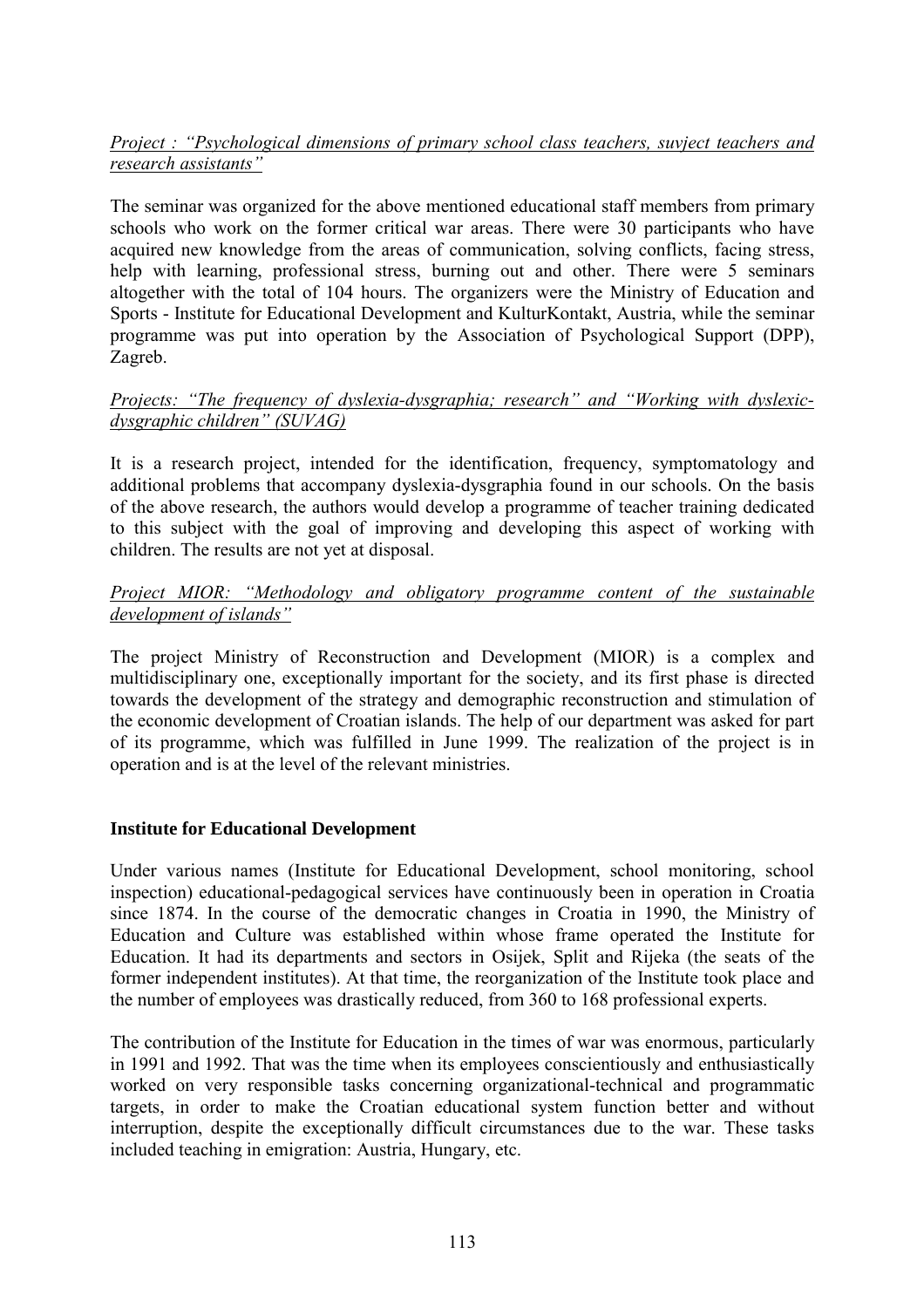In 1993 several variants of the structure and role of the educational-pedagogical services were worked out, unfortunately none of them were accepted. In accordance with this, the programme of the Institute's activity was diminished. It was the administrative work that seemed to take precedence, and the jobs of counselling, instruction and development were kept lagging behind. Finally, in 1994, with a new reconstruction of the Ministry of Education and Sports, the Institute of Education was formally closed. Due to the 1995 Act, educational inspection (within the Ministry) took over part of the business of inspection that was one of the jobs of the Institute. The 1997 Act on professional-pedagogical monitoring triggered the establishment of the professional-pedagogical monitoring service in education within the Ministry.

After the further reorganization of the Ministry of Education and Sports in 1998, the Institute for Educational Development was established again, with its two departments (Department for Curricula, Educational Development, Professional Monitoring and Training, and the Department for Research, Development and Publishing), together with regional units in Rijeka, Split, Osijek, Zadar and Varaždin.

In April 2000, a reconstruction of the Institute for Educational Development was performed with the purpose of a more operational and clearer definition of the work content of its structural units and individuals, and this also meant that the holders of the realization of certain programmatic tasks would be given responsibility. The Institute has four departments and six sectors (in Zagreb, Rijeka, Split, Osijek, Zadar and Varaždin). (Scheme No. 4).

Unfortunately, the ban on new employment, passed by the Croatian government, has had a very unfavourable effect on the work of the Institute. The former wrong decisions of decreasing the number of counsellors and inspectors and the closing of the Institute of Education were only partly corrected by the new establishment of the Institute. Its personnel potential (number and profile of the employed) is, namely, not in harmony with the tasks demanded from the Institute. It is almost pointless to compare the standards of the pedagogical-developmental infrastructure of our education (institutes, offices, etc.) with the corresponding standards of the neighbouring Slovenia or other European countries.

The basic task of the Institute for Educational Development is to perform professional jobs of monitoring, inspection, improvement and development of the educational system within the field of activity of the Ministry of Education and Sports. The performance of these jobs includes:

- drawing up and coordination of draft curricula, analysis and evaluation of the realization of the curricula with suggestions for their improvement

- monitoring and inspection of teaching and other forms of educational work and acquisition of education as well as offering instructional-pedagogical support for improvement

- coordination of tasks regarding students' competitions

- support in the organization and implementation of introduction of trainees into education, the organization and implementation of state exams of educators, teachers, and research assistants

- coordination and implementation of tasks of training educational staff members

- implementation of professional-pedagogical monitoring in accordance with the special law on assessment and offering professional instructional-pedagogical support in the education of ethnic groups and national minorities

- organization and implementation of scientific and developmental pedagogical research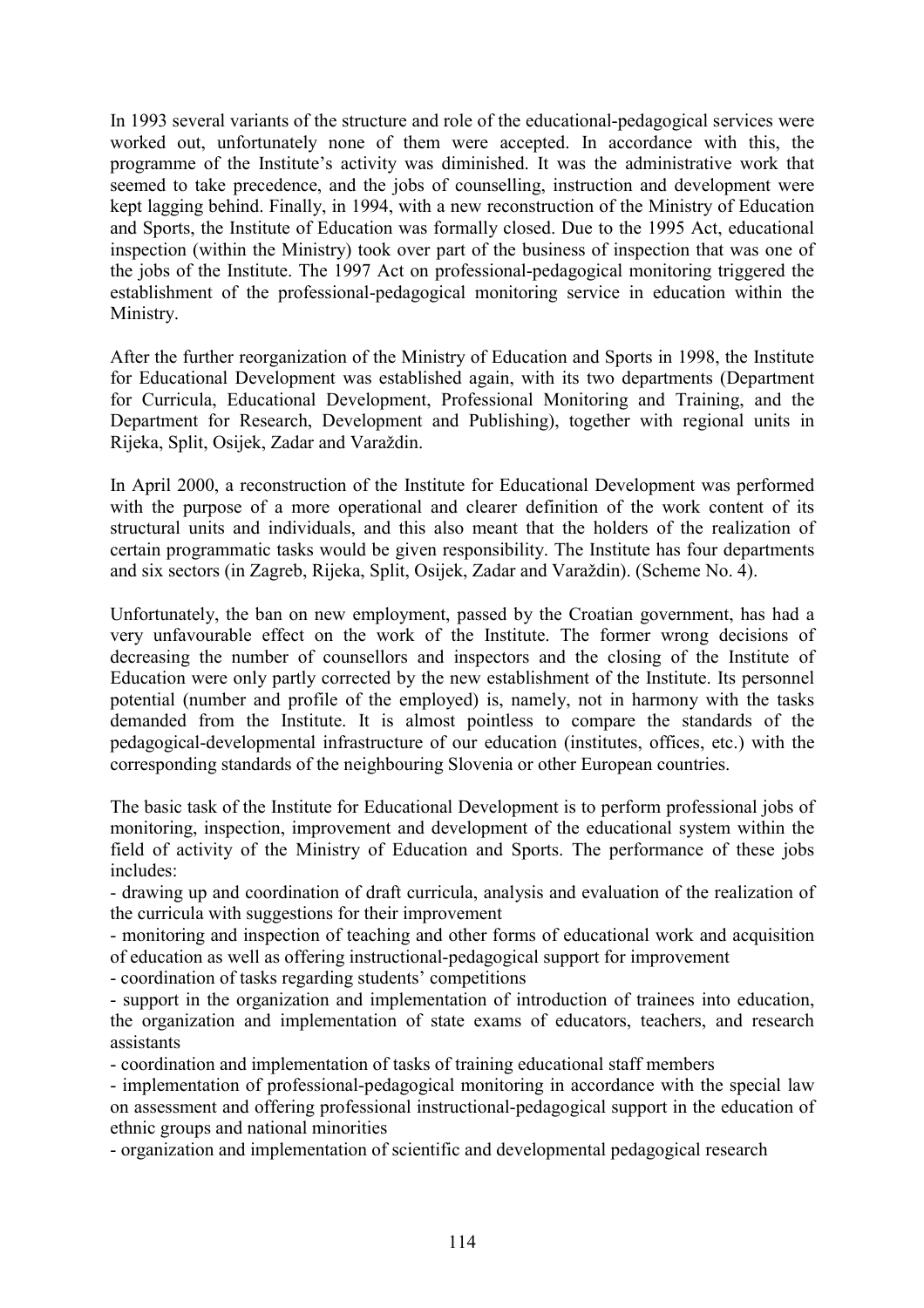- drawing up draft professional-pedagogical standards and norms of educational equipment and aids

- assessment and monitoring of the use of textbooks, initiating changes and suggesting additional materials to existing textbooks and writing new ones

- offering instructional-pedagogical support in the education of children and youth with special needs

- performing all other tasks in the assessment, monitoring, improvement and development of the school system

- promotion of the achievements of educational activities in the society.

The basic difficulties of the work of the Institute are reflected in the evident shortage of counsellors of relevant professions and vocations, inadequate premises and material and technical conditions of work, the distance of the counsellors from some Croatian regions and educational institutions (e.g. the ones in Dubrovnik, Istria, Lika, Virovitica, Bjelovar, and others).

There are only 76 counsellors and inspectors in the Institute and they have to give professional support to the whole of the Croatian educational system, which, objectively speaking, cannot be done. This is why it is necessary to get more professionals on the staff. That means that regarding the real needs of education an optimal number of counsellors (according to professions and area of work) must be engaged, who would then competently, successfully and on time perform all the set targets. A clear conception of the educationalpedagogical activities should be drawn up and agreed upon, goals and tasks should be defined, together with programmes, organization and method of work, premises and human resources, financing, ways of evaluation and self-evaluation of the Institute's work.

Besides having full-time counsellors and inspectors, the Institute also engages a greater number of relevant part-time experts to perform those tasks that cannot be covered by the Institute's employees. They perform tasks in the field of teacher training, professionalpedagogical monitoring, advising and instruction, implementation of professional license exams, drawing up curricula, textbook writing and production of educational aids as well as tasks of research, development and publishing.

Owing to insufficient and untimely financing, the Institute had great difficulties in the realization of its programme of work. So it was impossible to start the publishing of the professional scientific journal, (though planned), exchange publications with related institutions from abroad, equip libraries with contemporary domestic and foreign professional literature, make permanent training of its counsellors and inspectors possible, realize more effectively the process of promoting educational staff members into higher professions, setting up professional licence exams, stimulate, project and develop research activities, etc.

*Scheme of the structure of the Institute for Educational Development*

| DEPT. FOR R&D, | DEPT. FOR GENERAL AND    | DEPT. FOR VOCAT. |
|----------------|--------------------------|------------------|
| AND PUBLISHING | <b>SPECIAL CURRICULA</b> | & ARTS EDUCAT.   |

## INSTITUTE FOR EDUCATIONAL DEVELOPMENT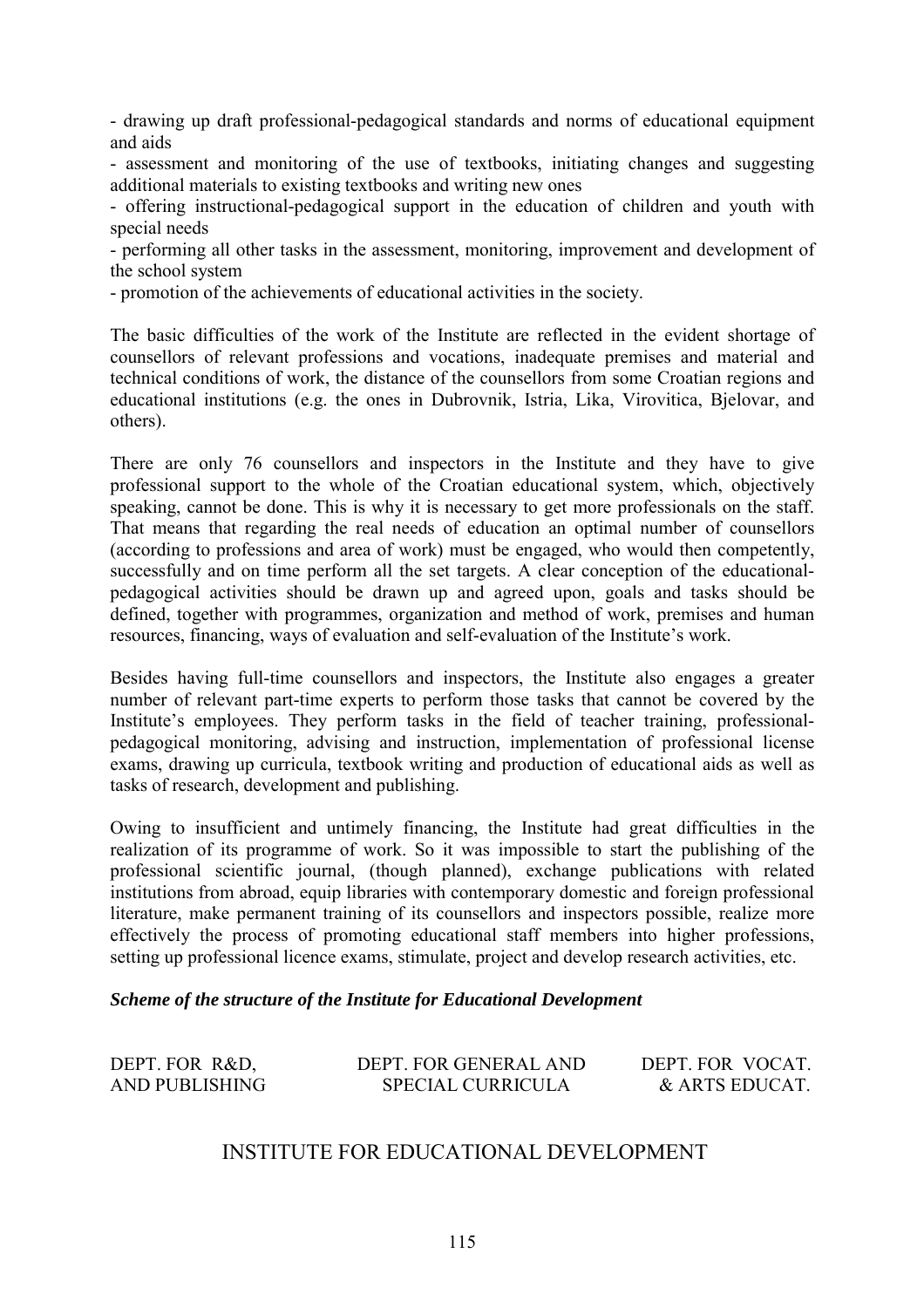## Dept. in Zagreb DEPT. OF PRE-SCHOOL, PRIMARY & Dept. in Varaždin GYMNASIUM CURRICULA

Dept. in Rijeka Dept. in Split Dept. in Osijek Dept. in Zadar

On the basis of identified difficulties in the work of the Institute, and in accordance with the tasks that should be successfully realized, the Institute should in nearer future be situated in different locations to be able to offer identical service to all parts of the school system in the whole of Croatia.

Besides, the Institute for Educational Development should become an independent institution in the form of a State Institute. There are convincing professional reasons, and this is also proved by the similar positive experience in other countries.

More attention should be paid to the permanent training of counsellors in their profession as well as in the pedagogical-psychological field of education. The Institute should include in its system all those who have been promoted into mentors and counsellors, set up a network of these experts, systematize their permanent and high quality training for the performance of advisory-instructional, monitoring, research and other jobs, but their statuses should also be correspondingly ordered (higher salaries, working time in their own institutions, working time allotted to the performance of the work from the Institute's field of activities, rights and obligations, etc).

Despite the exceptionally complex conditions of work of the Institute for Educational Development, its employees, owing to their cooperation with many excellent collaborators from outside the institution, succeed in giving all the necessary professional and other support to educational institutions and individuals. Without this, such a wide and complex system as the school system would definitely fail to continue functioning satisfactorily.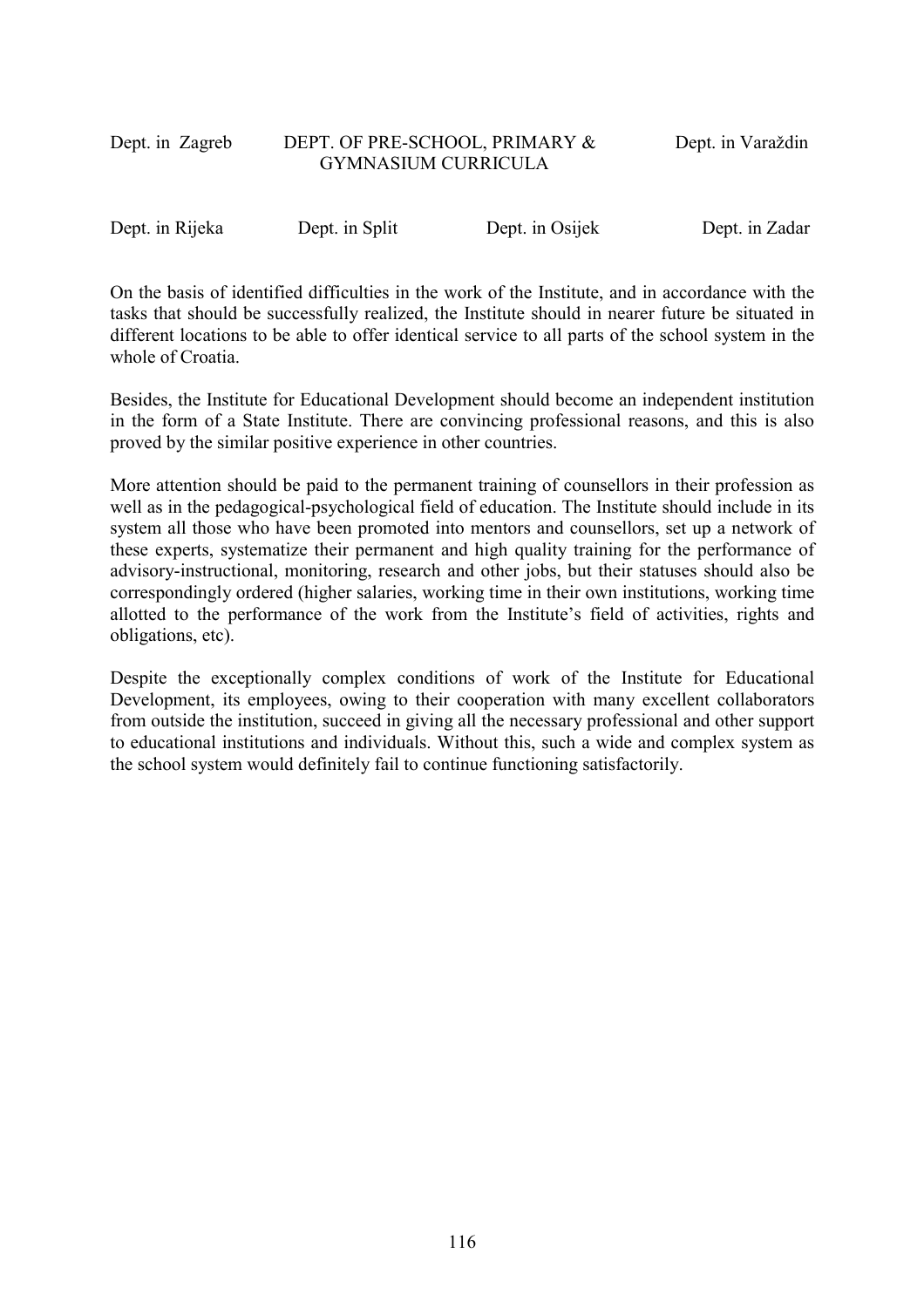# **XII THE STRUCTURE AND ROLE OF THE MINISTRY OF EDUCATION AND SPORTS**

By the Decree of the Croatian government (NN, No. 42) from April 13, 2000, the inner structure of the Ministry of Education and Sports was changed. The following administrative organizational units and internal organizational units from the domain of work of the Ministry are established:

- 1. Minister Cabinet
- 2. Secretariat
- 3. Department of education
- 4. Department for international cooperation in education
- 5. Sports and technical education department
- 6. Department for legislative, administrative and inspection affairs
- 7. Financing department
- 8. Institute for Educational Development
- 9. Regional units

#### **1. Tasks and scope of work**

1. The Minister Cabinet deals with protocol, coordination, correspondence and other jobs for the Minister and his deputy, tasks regarding public relations, information in public media and other administrative jobs.

2. The Secretariat of the Ministry coordinates tasks regarding the plan and programme of the Ministry, tasks of coordinating the work of administrative units within the Ministry and its internal organizational units, tasks concerning in-service professional training of the Ministry's employees, monitoring their work and undertaking measures of securing efficiency. The Secretariat is also in charge of all the general, personnel and financial issues, translation, copying and photocopying, office, despatch and archive, supplies, switchboard operator, receptionist and other jobs. Within the Secretariat there are two departments:

2.1. Personnel and general affairs department,

2.2. Accounting department.

3. Department of Education monitors the situation in pre-school, primary and secondary education, education of children and youth with special needs, adult education, takes care of the implementing of laws and other regulations within its scope of work, prepares and draws reports and surveys, analytical and professional bases for drawing up draft bills of law and other regulations, agrees to the start of activity of educational institutions, assesses, plans and monitors the realization of the curricula for national minorities, carries the textbook approval procedures, monitors the work of the bodies and administration of local and county communities responsible for education, and other jobs within its scope of work. With this purpose the following departments have been organized within the Department of Education:

- 3.1 Department of pre-school and primary education,
- 3.2. Department of secondary education,
- 3.3. Department for textbooks, educational equipment and facilities,
- 3.4. Databank processing.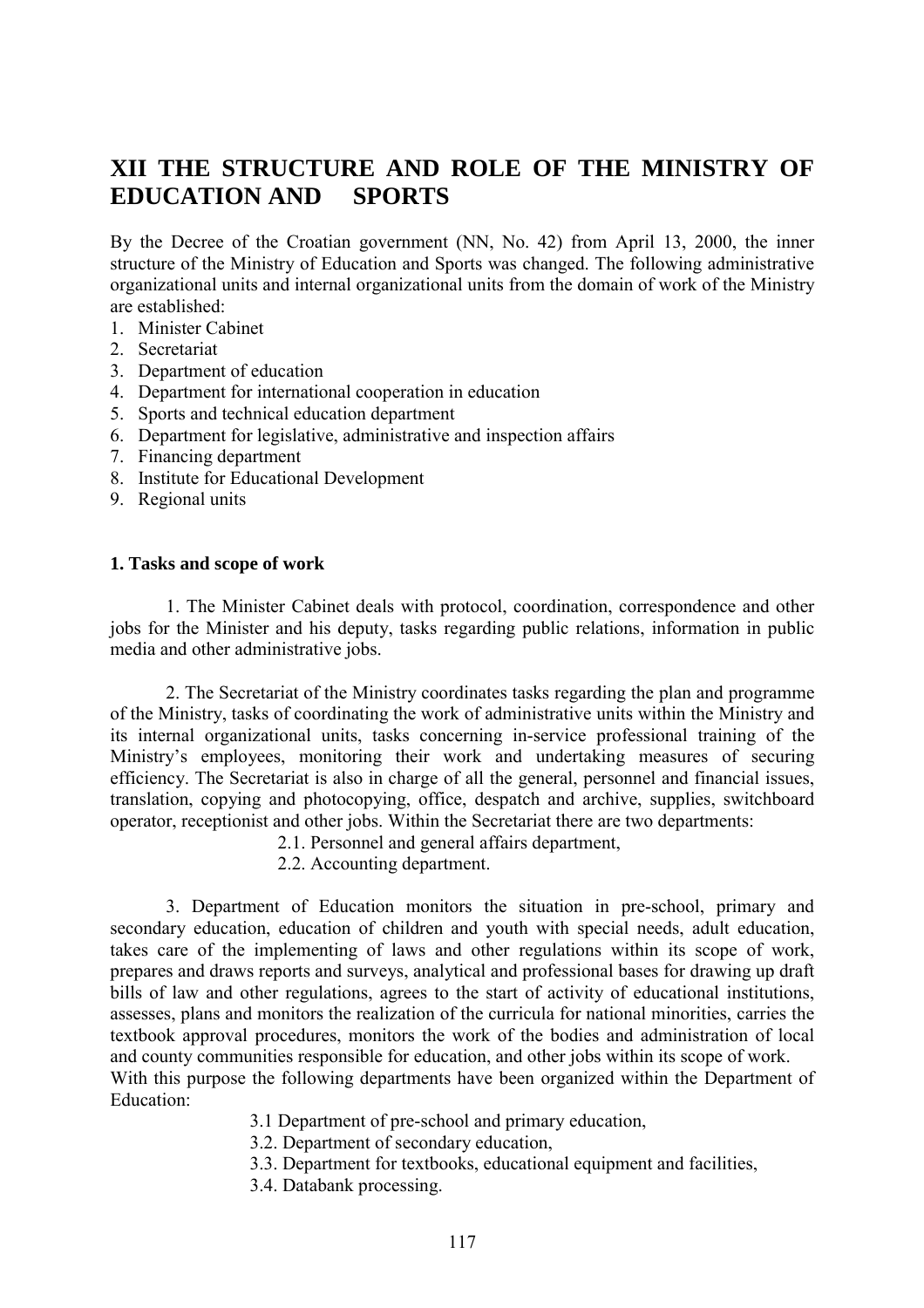4. Department for international cooperation in education is engaged in activities regarding education of Croatian children abroad, coordinates the running of school board and teacher-coordinators, cooperates with the educational authorities of the respective countries, plans, realizes and monitors the development of cultural and educational cooperation with other countries, cooperates with the Croatian educational associations abroad and other international educational organizations (UNICEF, UNESCO, Council of Europe, etc.) and carries out other activities within the scope of its work. Within the Department for international cooperation in education the following units have been organized:

4.1 Department for bilateral and multilateral cooperation

4.2 Department of education abroad

4.3 Department for recognition of foreign certificates

5. Sports and technical education department monitors the situation, development and improvement of sports and technical education and deals with other matters delegated by the Minister. With this purpose the following departments have been organized

5.1.Department for sports

5.2.Department for technical education

6. Department for legislative, administrative and inspection affairs prepares and draws draft bills of law and other regulations that come within the scope of the Ministry, monitors the preparation and implementation of laws and other regulations in the areas of education, sports and technical education. Within this department there are the following organizational units:

6.1.Department for legislative affairs

6.2.Department for administrative affairs

6.3.Department for school inspection

7. Financing department plans and secures financial funds for salaries, current expenses, capital investments and special programmes. Within this department there are the following organizational units:

7.1.Department for salaries and current expenses

7.2.Department for capital investments and special programmes

8. Institute for Educational Development - the scope of work has been described in detail in Chapter XI, part 3.

9. Regional units in Osijek, Rijeka, Split, Varaždin and Zadar take care of the inspection and evaluation of schools and other analytical professional tasks outside the headquarters of the Ministry. Within their organization there are two departments:

9.1.Department for school inspection

9.2.Department for school evaluation

#### **2. MINISTRY OF EDUCATION AND SPORTS MINISTER CABINET**

SECRETARIAT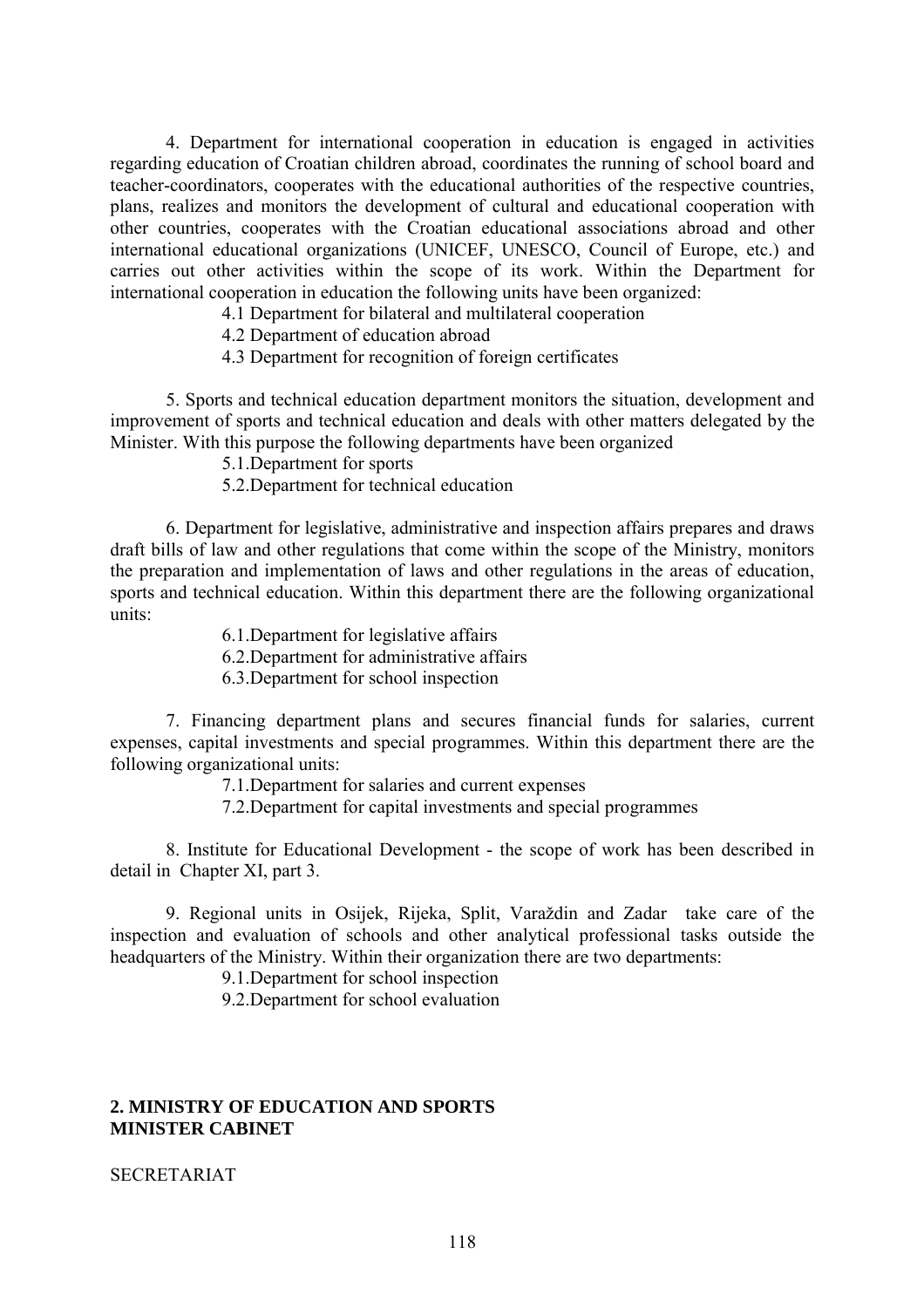1.Personnel and general affairs department

2.Accounting department

Department of education

1.Department of pre-school and primary education

2.Department of secondary education

- 3.Department for textbooks, educational equipment and facilities
- 4.Databank processing

Department for international cooperation in education

1.Department for bilateral and multilateral cooperation

2.Department of education abroad

3.Department for recognition of foreign certificates

Sports and technical education department

1.Department for sports

2.Department for technical education

#### Department for legislative, administrative and inspection affairs

1.Department for legislative affairs

2.Department for administrative affairs

3.Department for school inspection

Financing department

1.Department for salaries and current expenses

2.Department for capital investments and special programmes

Institute for Educational Development

1.Research& development and publishing department

2.General and special curricula department

3.Pre-school, primary and gymnasium curricula department

4.Vocational and arts school education department

REGIONAL UNITS IN OSIJEK, RIJEKA, SPLIT, VARAéDIN AND ZADAR

9.1.Department for school inspection

9.2.Department for school evaluation